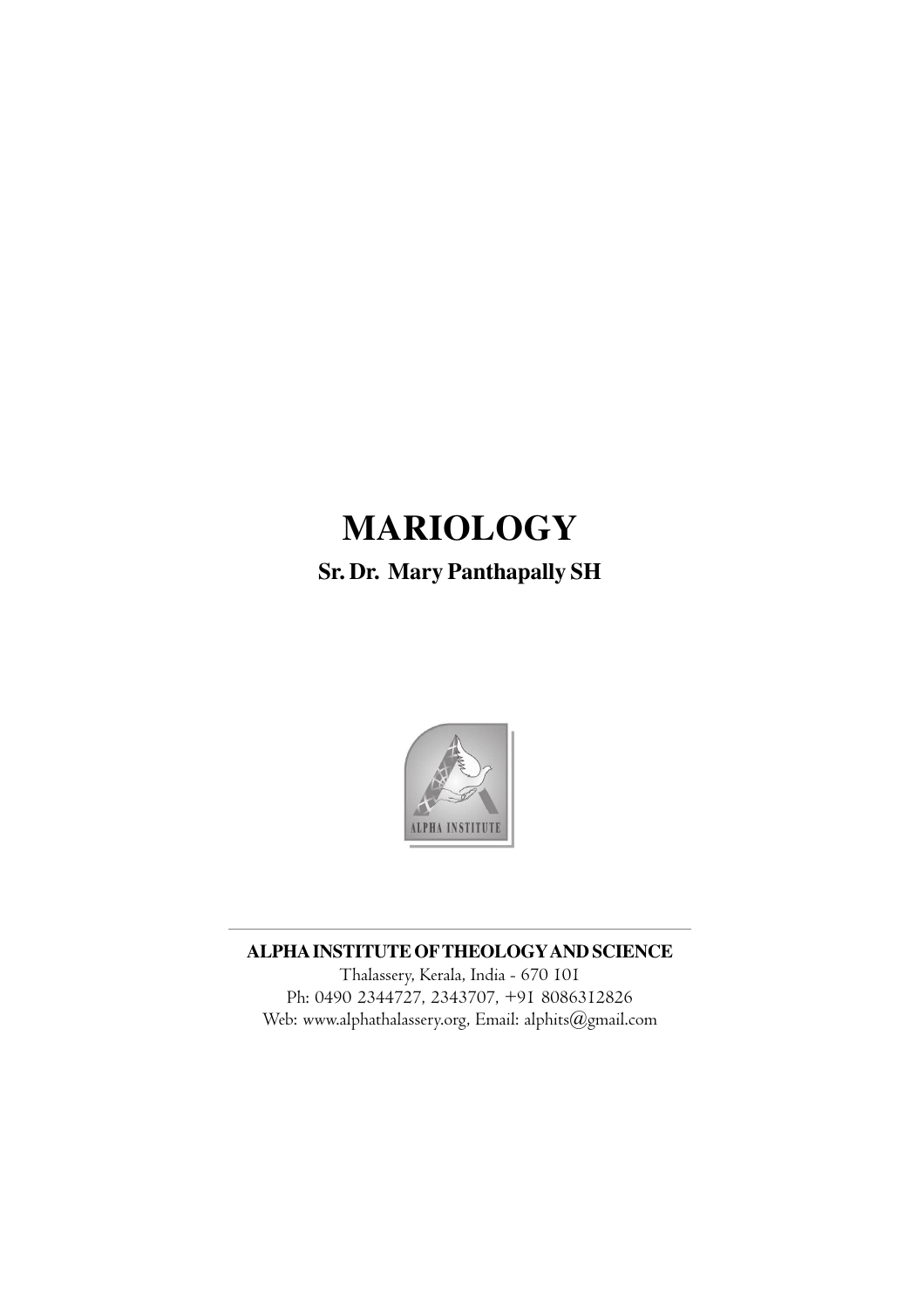## **MARIOLOGY**



| Mariology<br>The Director, Alpha Institute, Archdiocese of Tellicherry<br>Sandesa Bhavan, Tellicherry, 670101, Kannur, Kerala<br>Ph: 0490 - 2344727, 2343707, + 91 8086312826<br>$19th$ March 2017                                                                                                                                                                     |
|------------------------------------------------------------------------------------------------------------------------------------------------------------------------------------------------------------------------------------------------------------------------------------------------------------------------------------------------------------------------|
| Joseph Pamplany                                                                                                                                                                                                                                                                                                                                                        |
| Rev. Dr. Joseph Pamplany<br>Rev. Dr. Thomas Kochukarottu<br>Rev. Fr. Joseph Kakkaramattathil                                                                                                                                                                                                                                                                           |
| Mr. Jibin Thomas Mechirakath<br>Bro. Joice George<br>Mrs. Anitha Vijayan<br>Mrs. Jeshitha Vijesh                                                                                                                                                                                                                                                                       |
| Design & Layout: Mr. Renjith KC<br>Vimala Offset Press, Thalassery<br>© All rights reserved. No part of this publication may be reproduced, stored<br>in or introduced into a retrieval system, or transmitted, in any form, or by any<br>means, electronic, mechanical, photocopying, recording or otherwise<br>without the prior written permission of the publisher |
|                                                                                                                                                                                                                                                                                                                                                                        |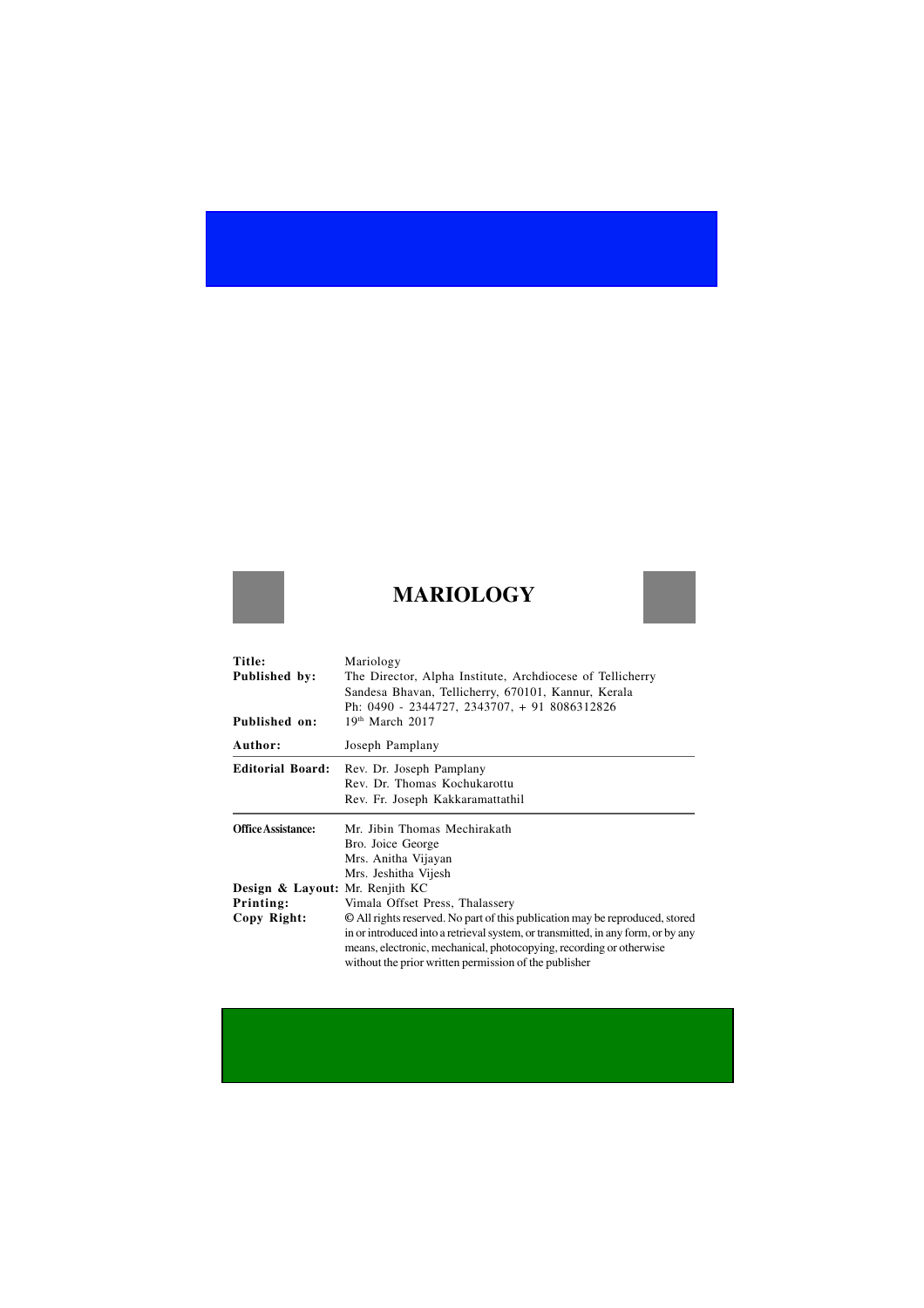# **Contents**

a sa mga bagayan ng mga bayang ng mga pag-ang pag-ang pag-ang pag-ang pag-ang pag-ang pag-ang pag-ang pag-ang

 $\mathcal{L}^{\mathcal{L}}(\mathcal{L}^{\mathcal{L}}(\mathcal{L}^{\mathcal{L}}(\mathcal{L}^{\mathcal{L}}(\mathcal{L}^{\mathcal{L}}(\mathcal{L}^{\mathcal{L}}(\mathcal{L}^{\mathcal{L}}(\mathcal{L}^{\mathcal{L}}(\mathcal{L}^{\mathcal{L}}(\mathcal{L}^{\mathcal{L}}(\mathcal{L}^{\mathcal{L}}(\mathcal{L}^{\mathcal{L}}(\mathcal{L}^{\mathcal{L}}(\mathcal{L}^{\mathcal{L}}(\mathcal{L}^{\mathcal{L}}(\mathcal{L}^{\mathcal{L}}(\mathcal{L}^{\mathcal{L$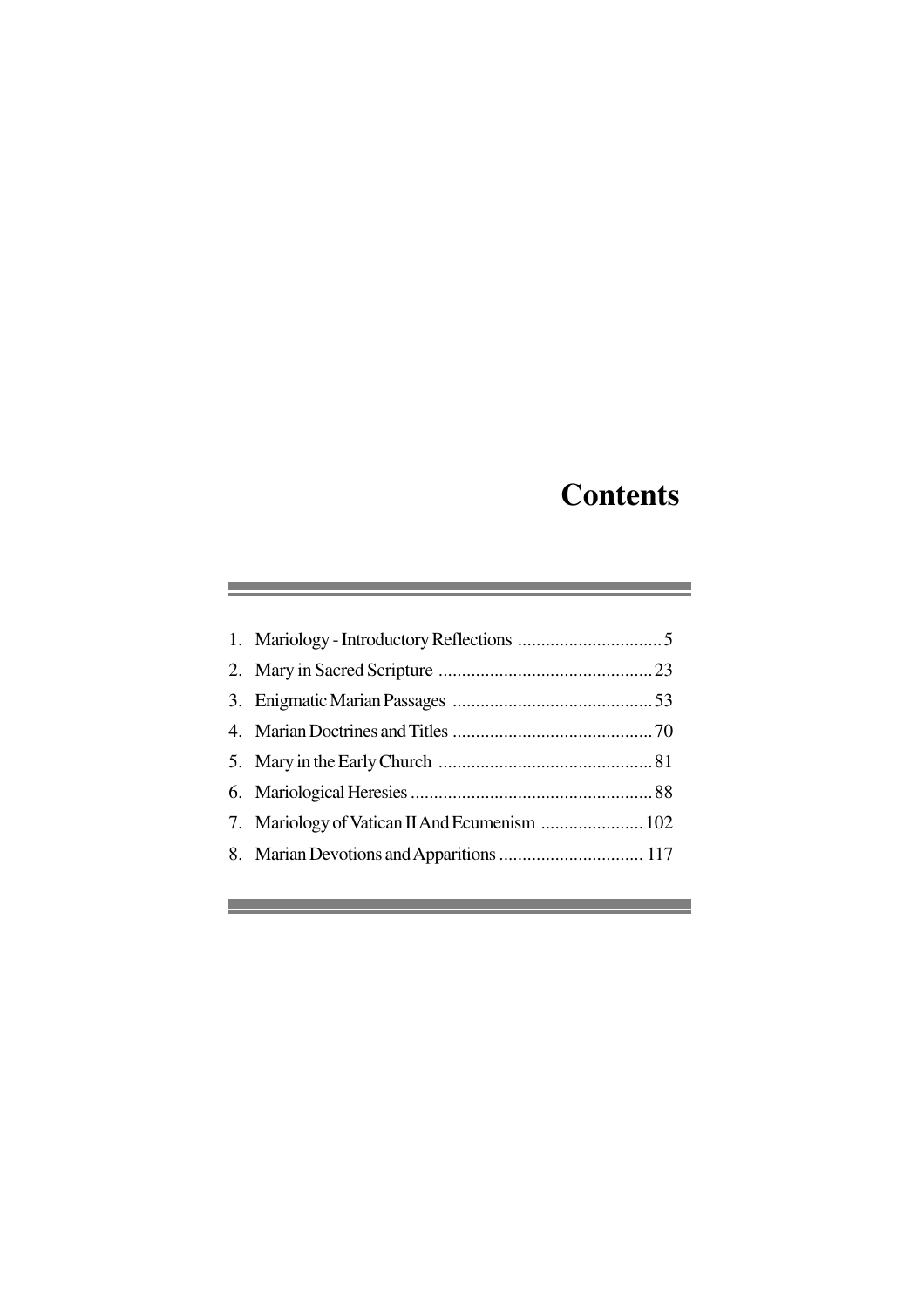*Published for the use of the students of Alpha Institute of Theology and Science*

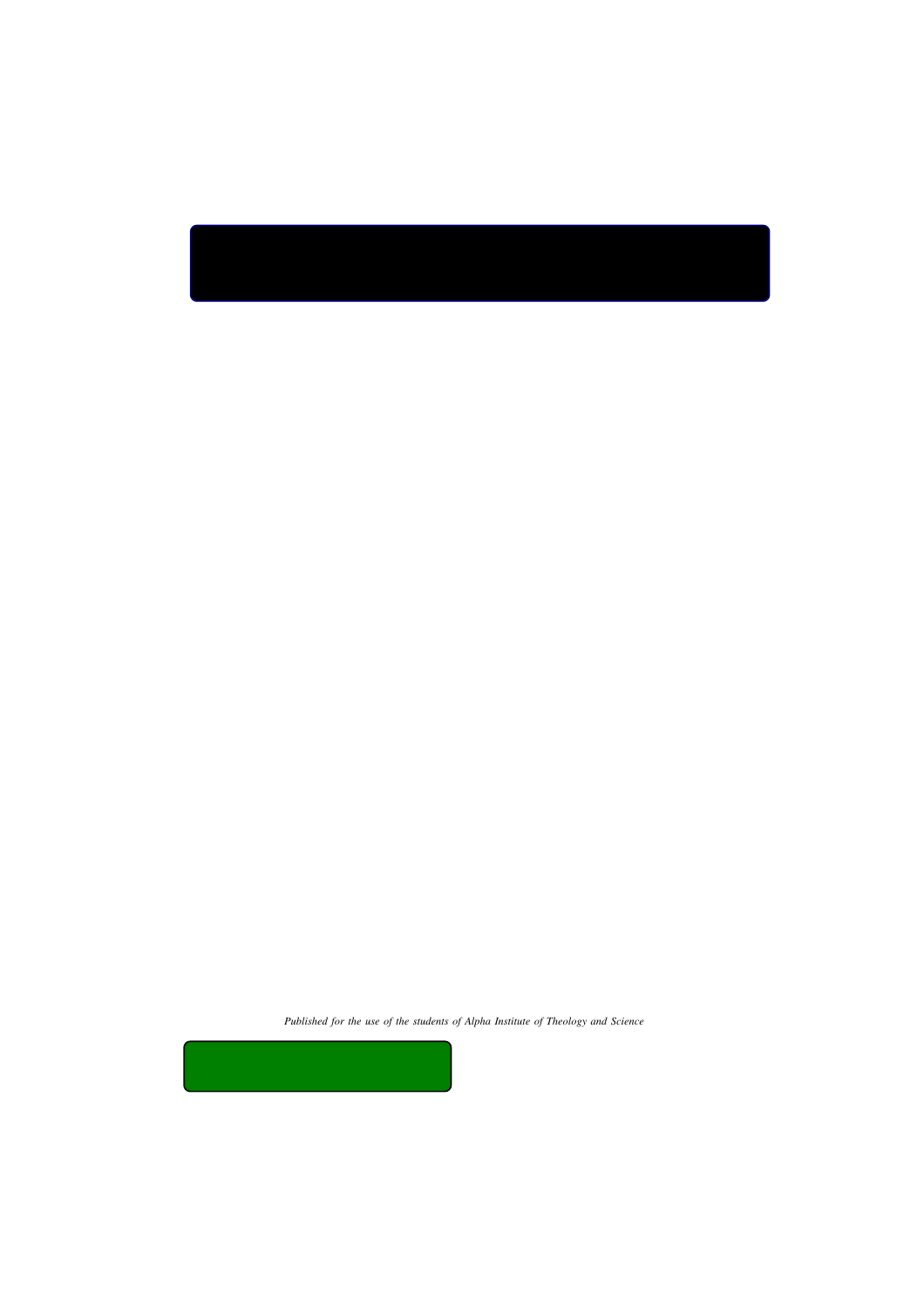**Chapter 1**

# **Mariology Introductory Reflections**

**M**ariology is the theological study of Mary, the mother of Jesus. Within the Roman Catholic Church, Mary is venerated over all other saints. Anglicans share some of the beliefs of Roman Catholic Mariology, but not all. The Eastern Orthodox Church calls Mary the "God-bearer," emphasizing Mary's status as the mother of God Incarnate, gives her the title "Ever Virgin," and emphasizes her sublime holiness, her share in redemption, and her role as a mediator of grace. Mary is seen as having a singular dignity above the saints. The Catholic Church teaches that she was conceived without original sin therefore receiving a higher level of veneration than all other saints. Roman Catholic Mariology thus studies not only her life but also the veneration of her in daily life, prayer, hyman, art, music and architecture in modern and ancient Christianity throughout the ages.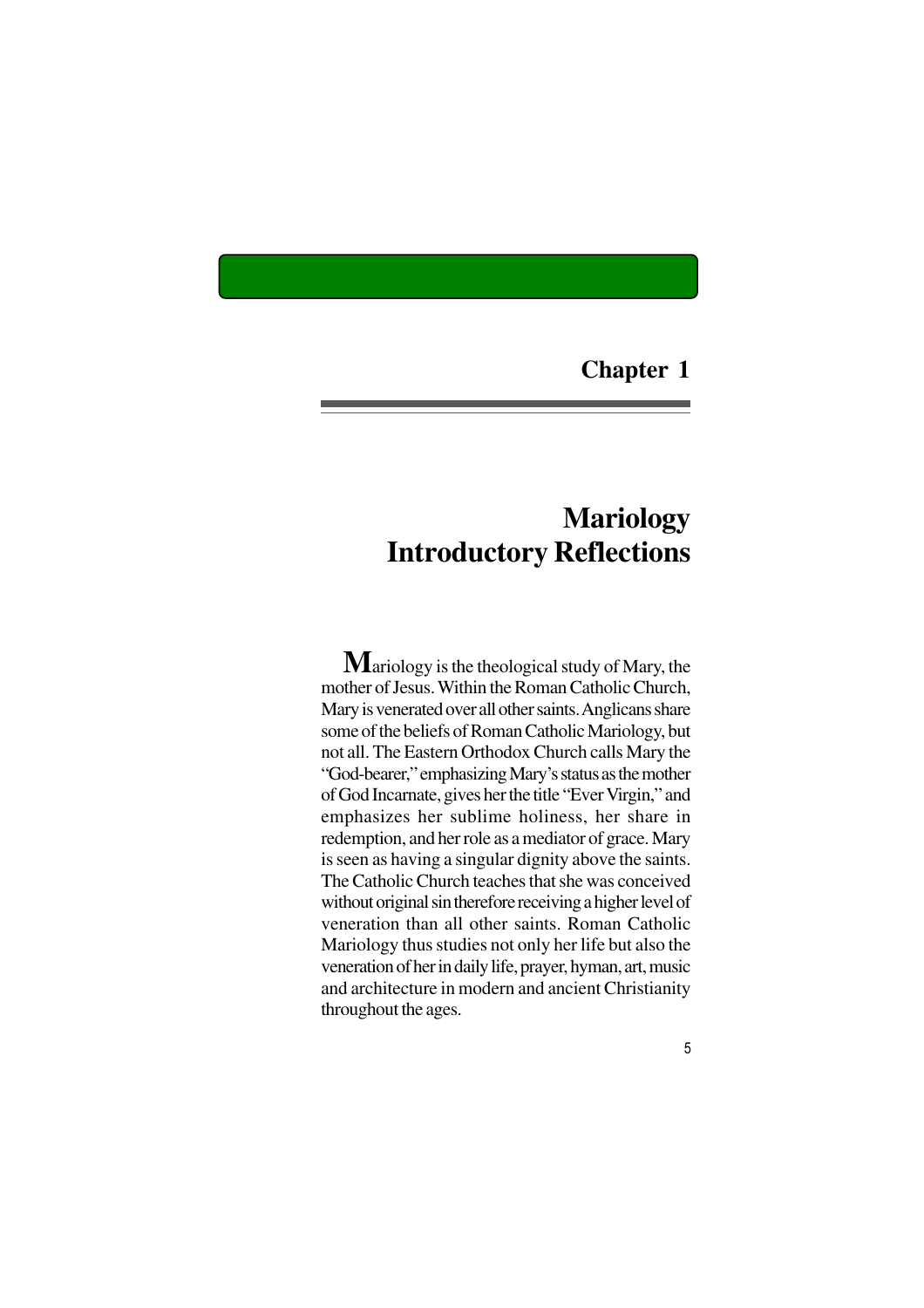#### **Contents of Mariology**

The following are the major areas of research in Mariology:

- The Biblical understanding of Mary in which the OT typologies referring to Mary and the NT presentation of Mary are scientifically analyzed.
- The four officially proclaimed dogmas of perpetual virginity, mother of God, immaculate conception and assumption form the basis of Mariology.
- However, a number of other Catholic doctrines about the Virgin Mary have been developed by reference to sacred scripture, theological reasoning and Church tradition, such as, Mary- Mother of all Christians, co-redemptrix, Queen of heaven, mediatrix.
- Mary's place in Ecumenism
- The development of Mariology is ongoing and since the beginnings it has continued to be shaped by theological analyses, writings of saints and papal statements, e.g. while two Marian dogmas are ancient, the other two were defined in the 19th and 20th centuries; and papal teachings on Mary's continued apparitions in recent times.
- Three documents are of special importance in any future study of Mariology. They are the following: (1) The Dogmatic Constitution on the Church, Chapter VIII, The Role of the Blessed Virgin Mary, Mother of God, in the Mystery of Christ and the Church, 1964; (2) The Apostolic Exhortation; of Pope Paul VI, *Marialis Cultus*, 1974. (3) The Encyclical of Pope John Paul II, *Redemptoris Mater*, 1997.
- The relationship between Mariology and other branches of theology is also an important point of discussion in Mariology.
- In parallel to the traditional views, since the late 19th century, a number of other perspectives have been presented as a challenge to Roman Catholic Mariology. These have ranged from feminist criticisms that consider the image of Mary a construct of the
- 6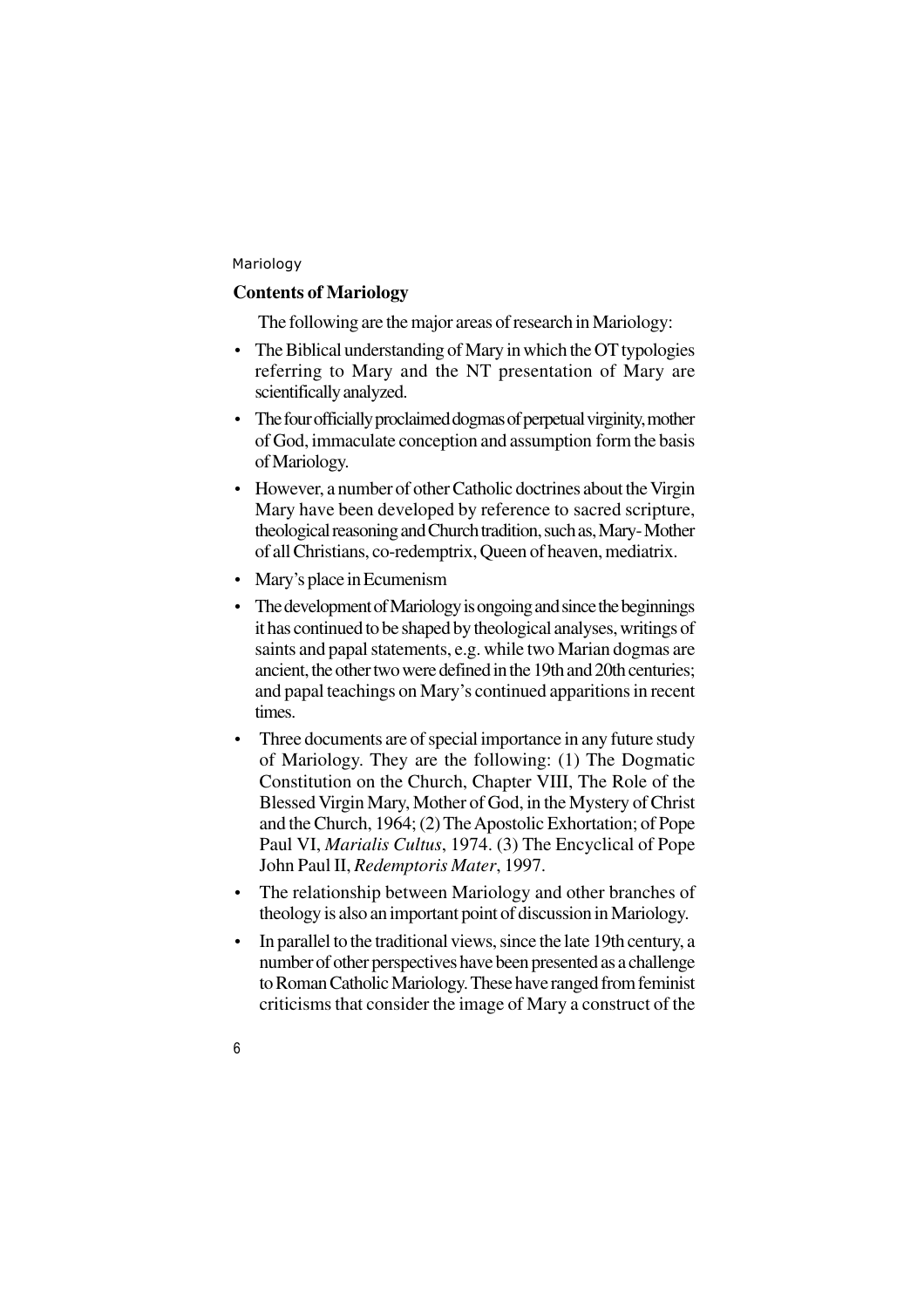patriarchal mindset which limits equal opportunity for women, to other Christian views that see Mariology as unbiblical and a denial of the uniqueness of Christ as redeemer and mediator to modern psychological interpretations of Mary as the equivalent of mythical Goddesses ranging from Diana to Kwan Yin. Many different notions similar to these have been addressed in the 1988 John Paul II's Apostolic Letter *Mullieris Dignitatem* ("on the Dignity and Vocation of Women",] for the occasion of the Marian Year. John Paul II also defines the feminine genius in this writing as well, referencing the life of the Mother of God.

The study of Mary and her place in the Catholic Church has been undertaken from a number of perspectives and within a number of contexts, and in his address to the 2012 Mariological congress, Pope Benedict XVI stated that this study must be "understood and deeply examined from different and complementary viewpoints." Pope Benedict XVI has also emphasized that the study of Mary cannot be performed in isolation from other disciplines and that Mariology is inherently related to the study of Christ and of the Church, and expresses the inner coherence of these disciplines. Pope Benedict XVI has stated that Marian studies have three separate characteristics: first personalizing the Church so it is not seen just as a structure but as a person, secondly the incarnational aspect and the relation to God, and third Marian piety which involves the heart and the emotional component.

Mary's position in Church can be compared to the aspect of the Petrine Office in a dual sense. This perspective on the duality of the roles of Mary and Peter highlights the subjective holiness of the heart and the holiness of the structure of the Church. In this duality the Petrine office logically examines the Charisms for their theological soundness, while the Marian dual provides a balance in the spiritual and emotional sense via the service of love that the office can never encompass. Mariology and the doctrine of office are thus not "side chapels" in Roman Catholic teachings, but are central and integrating elements of it. As referenced in the encyclical on the Mystical Body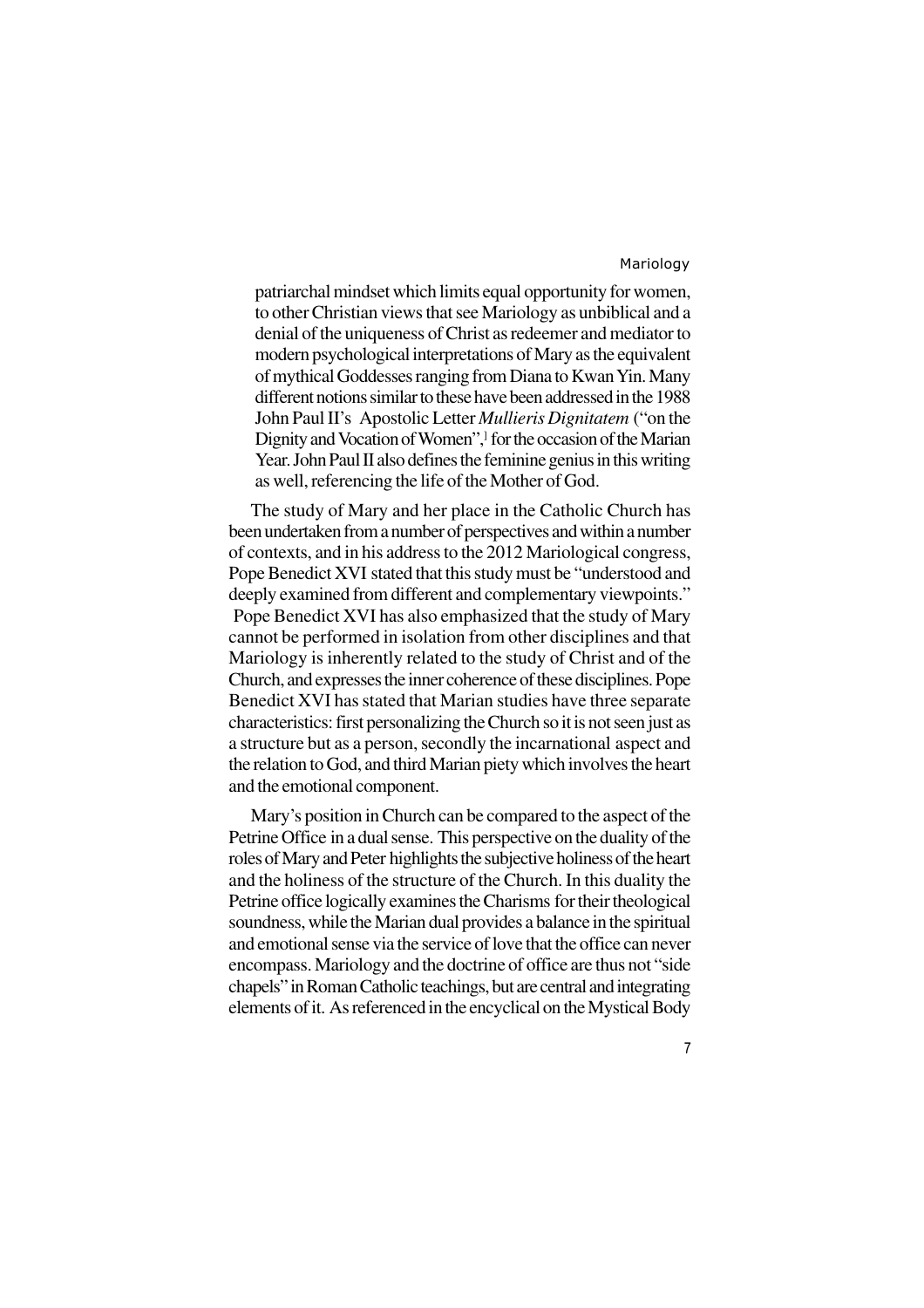8

of Christ, Pius XII, 1943, her fiat gave consent for a spiritual marriage between the Son of God and human nature, thus giving humanity the means to salvation. Mary's rights (wedding feast at Cana), and Mary's love (fiat) are essential to salvation.

Mariology has been related to Christology and in the Roman Catholic theological and papal writings has been viewed as interwoven with the mystery of Christ. Pope John Paul II discussed the "precise place of Mary" in the plan of salvation in the encyclical *Redemptoris Mater* and stated: "Following the line of the Second Vatican Council, I wish to emphasize the special presence of the Mother of God in the mystery of Christ and his Church. For this is a fundamental dimension emerging from the Mariology of the Council." Roman Catholic theologians have also explored the interwoven natures of Mariology and Christology. Pope Benedict XVI characterized the relationship by stating that "Christology and Mariology are inseparably interwoven" from their very beginnings. In his view Mariology underscores the nexus of the mysteries of Christology and ecclesiolog, and reflects they are intrinsically interwoven.

Early Christians and numerous saints focused on this connection and the inner link between Marian doctrines and a fuller understanding of Christological themes. Given the Catholic perspective that the Church lives in its relation to Christ, being the Body of Christ, it also has a relation to his mother, whose study is the subject of Roman Catholic Mariology. Pope Pius X in *Ad Diem Illum* stated: "there is no more direct road than by Mary for uniting all mankind in Christ." In Roman Catholic theology the study of Mary, while contributing to the study of Christ, is also a separate discipline in its own right, with an understanding of the figure of Mary contributing to a fuller understanding of who Christ is and what he did. The history of theology shows that an understanding of the mystery of the Virgin contributes to a more profound understanding of the mystery of Christ, of the Church and of the vocation of man.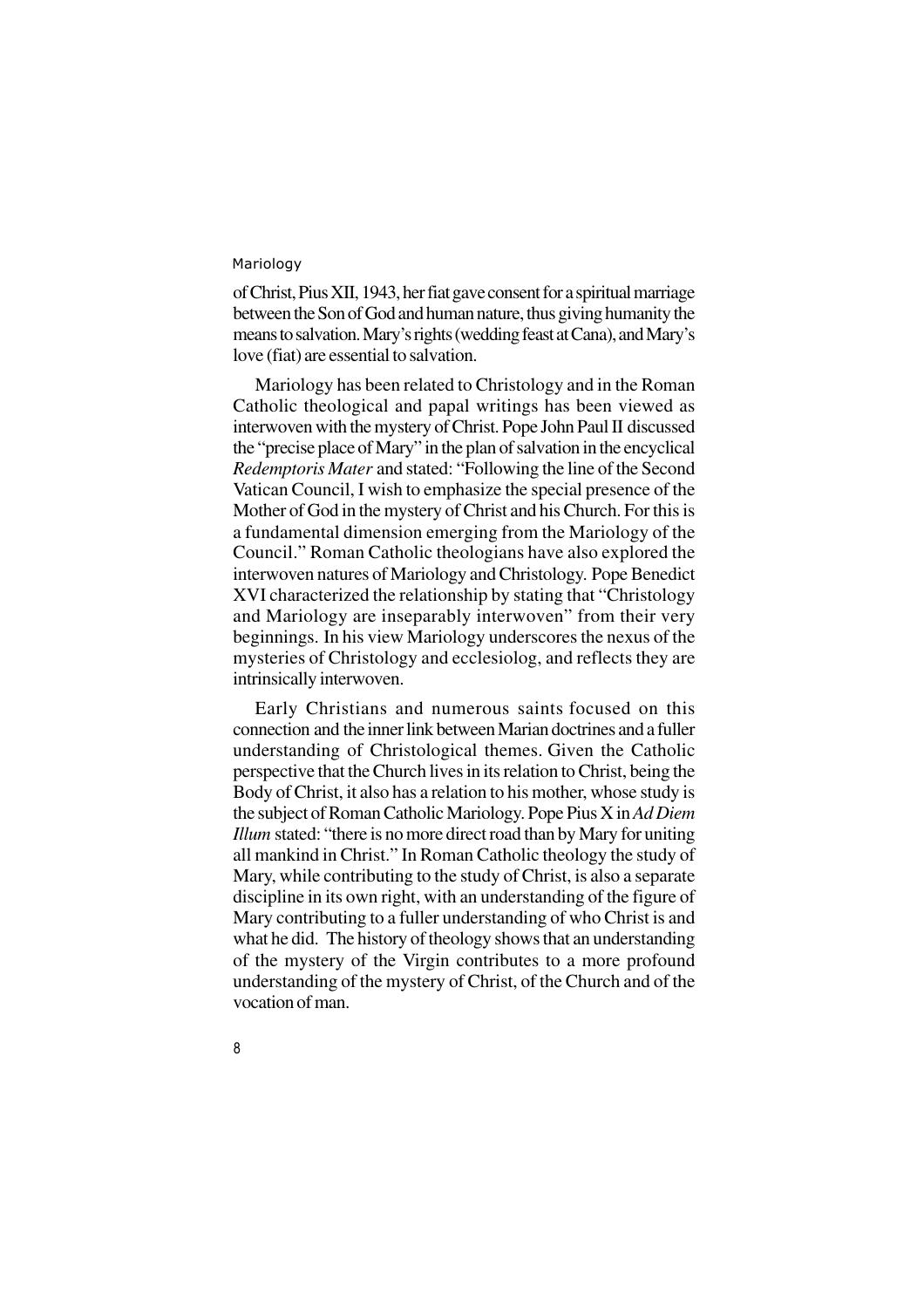#### **Place of her Life, Death, and Burial**

As to tradition, there is some testimony for Mary's temporary residence in or near Ephesus, but the evidence for her permanent home in Jerusalem is much stronger. Ephesus and Jerusalem are the disputed places. Mary's Ephesian residence rests on the following evidence:

- $\triangle$  A passage in the synodal letter of the Council of Ephesus reads: "Wherefore also Nestorius, the instigator of the impious heresy, when he had come to the city of the Ephesians, where John the Theologian and the Virgin Mother of God St. Mary, estranging himself of his own accord from the gathering of the holy Fathers and Bishops..." Since St. John had lived in Ephesus and had been buried there, it has been inferred that the ellipsis of the synodal letter means either, "where John... and the Virgin... Mary lived", or, "where John... and the Virgin... Mary lived and are buried".
- v Bar-Hebraeus or Abulpharagius, a Jacobite bishop of the thirteenth century, relates that St. John took the Blessed Virgin with him to Patmos, then founded the Church of Ephesus, and buried Mary no one knows where.
- v Benedict XIV states that Mary followed St. John to Ephesus and died there. He intended also to remove from the Breviary those lessons which mention Mary's death in Jerusalem, but died before carrying out his intention.
- Mary's temporary residence and death in Ephesus are upheld by such writers as Tillemont, Calmet.
- v In Panaghia Kapoli, on a hill about nine or ten miles distant from Ephesus, was discovered a house, or rather its remains, in which Mary is supposed to have lived. The house was found, as it had been sought, according to the indications given by Catherine Emmerich in her life of the Blessed Virgin.

*Arguments against Ephesus:* On closer inspection these arguments for Mary's residence or burial in Ephesus are not unanswerable.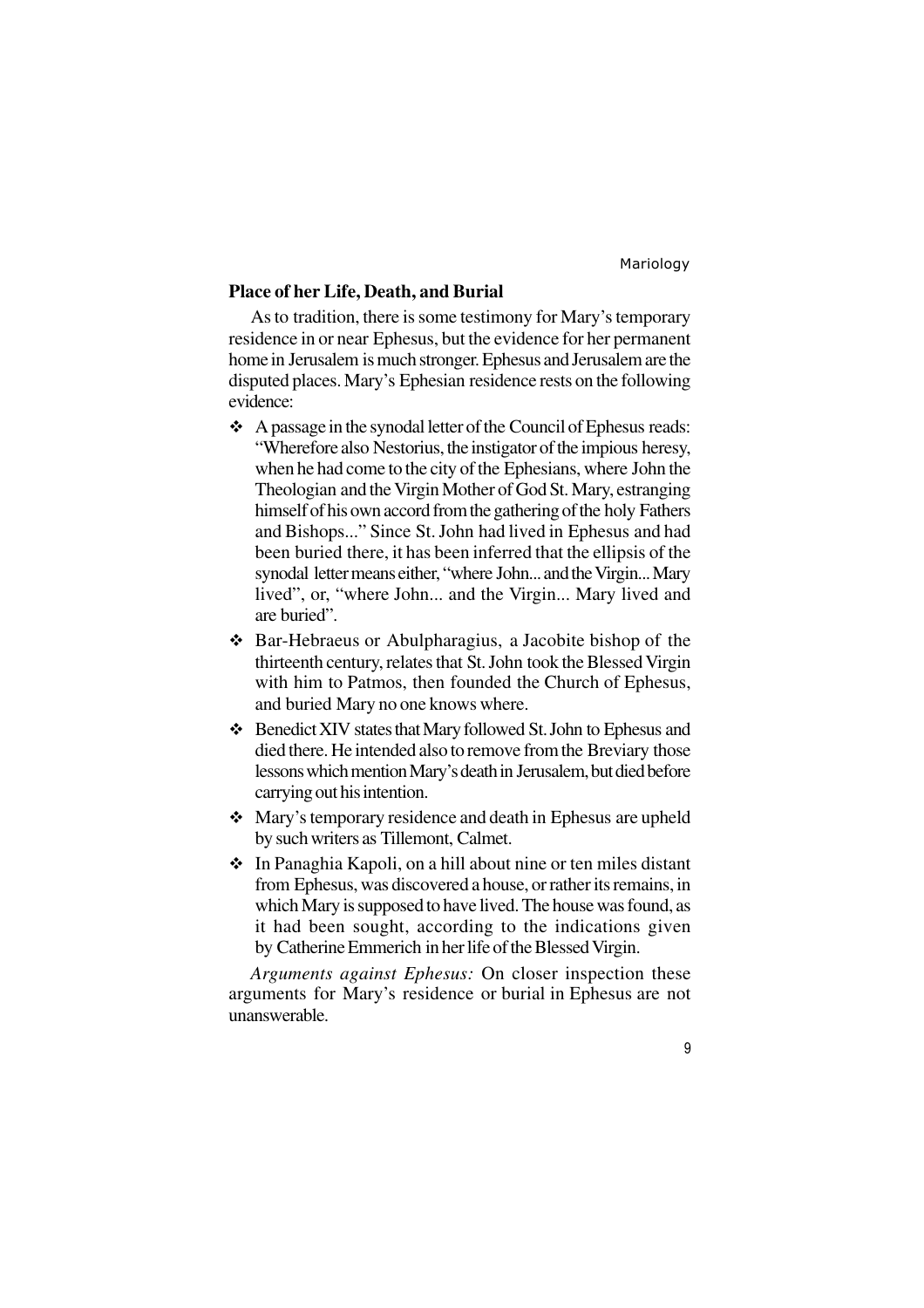- $\cdot \cdot$  The ellipsis in the synodal letter of the Council of Ephesus may be filled out in such a way as not to imply the assumption that Our Blessed Lady either lived or died in Ephesus. As there was in the city a double church dedicated to the Virgin Mary and to St. John, the incomplete clause of the synodal letter may be completed so as to read, "where John the Theologian and the Virgin... Mary have a sanctuary". This explanation of the ambiguous phrase is one of the two suggested in the margin in Labbe's *Collect. Concil.* (l.c.)
- $\div$  The words of Bar-Hebraeus contain two inaccurate statements: for St. John did not found the Church of Ephesus, nor did he take Mary with him to Patmos. St. Paul founded the Ephesian Church, and Mary was dead before John's exile in Patmos. It would not be surprising, therefore, if the writer were wrong in what he says about Mary's burial. Besides, Bar-Hebraeus belongs to the thirteenth century; the earlier writers had been most anxious about the sacred places in Ephesus; they mention the tomb of St. John and of a daughter of Philip [119], but they say nothing about Mary's burying place.
- $\triangle$  As to Benedict XIV, this great pontiff is not so emphatic about Mary's death and burial in Ephesus, when he speaks about her Assumption in heaven.
- v Neither Benedict XIV nor the other authorities who uphold the Ephesian claims, advance any argument that has not been found inconclusive by other scientific students of this question.
- The house found in Panaghia-Kapouli is of any weight only in so far as it is connected with the visions of Catherine Emmerich. Its distance from the city of Ephesus creates a presumption against its being the home of the Apostle St. John. The historical value of Catherine's visions is not universally admitted. Mgr. Timoni, Archbishop of Smyrna, writes concerning Panaghia-Kapouli: "Every one is entire free to keep his personal opinion". Finally the agreement of the condition of the ruined house in Panaghia-Kapouli with Catherine's description does not
- 10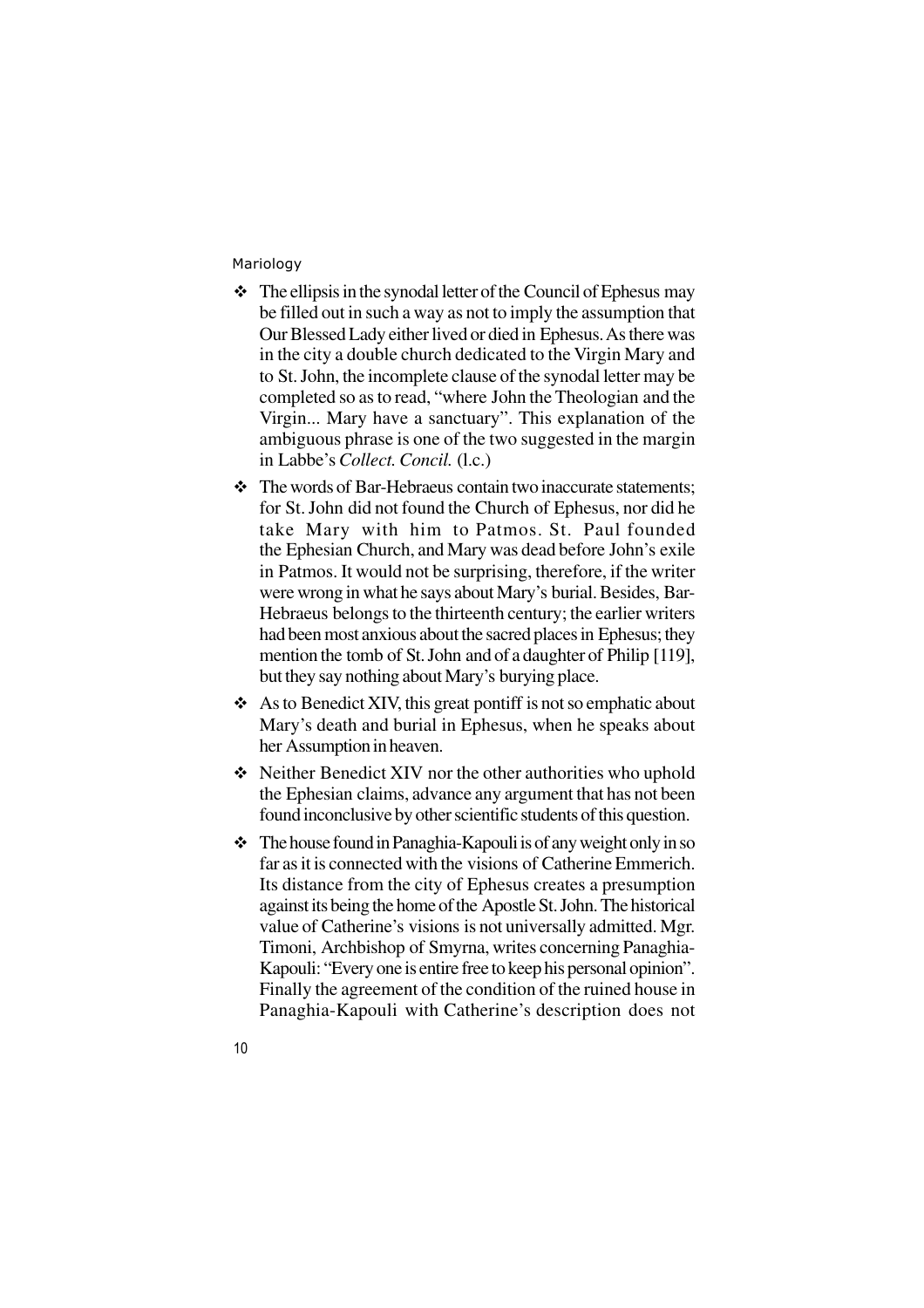11

necessarily prove the truth of her statement as to the history of the building.

#### *Arguments against Jerusalem*

Two considerations militate against a permanent residence of Our Lady in Jerusalem: first, it has already been pointed out that St. John did not permanently remain in the Holy City; secondly, the Jewish Christians are said to have left Jerusalem during the periods of Jewish persecution (cf. Acts 8:1; 12:1). But as St. John cannot be supposed to have taken Our Lady with him on his apostolic expeditions, we may suppose that he left her in the care of his friends or relatives during the periods of his absence. And there is little doubt that many of the Christians returned to Jerusalem, after the storms of persecution had abated.

*Arguments for Jerusalem:* Independently of these considerations, we may appeal to the following reasons in favour of Mary's death and burial in Jerusalem:

 $\cdot$  In 451 Juvenal, Bishop of Jerusalem, testified to the presence of Mary's tomb in Jerusalem. It is strange that neither St. Jerome, nor the Pilgrim of Bordeaux, nor again pseudo-Silvia give any evidence of such a sacred place. But when the Emperor Marcion and the Empress Pulcheria asked Juvenal to send the sacred remains of the Virgin Mary from their tomb in Gethsemani to Constantinople, where they intended to dedicate a new church to Our Lady, the bishop cited an ancient tradition saying that the sacred body had been assumed into heaven, and sent to Constantinople only the coffin and the winding sheet. This narrative rests on the authority of a certain Euthymius whose report was inserted into a homily of St. John Damascene now read in the second Nocturn of the fourth day within the octave of the Assumption. Scheeben is of opinion that Euthymius's words are a later interpolation: they do not fit into the context; they contain an appeal to pseudo-Dionysius which are not otherwise cited before the sixth century; and they are suspicious in their connection with the name of Bishop Juvenal, who was charged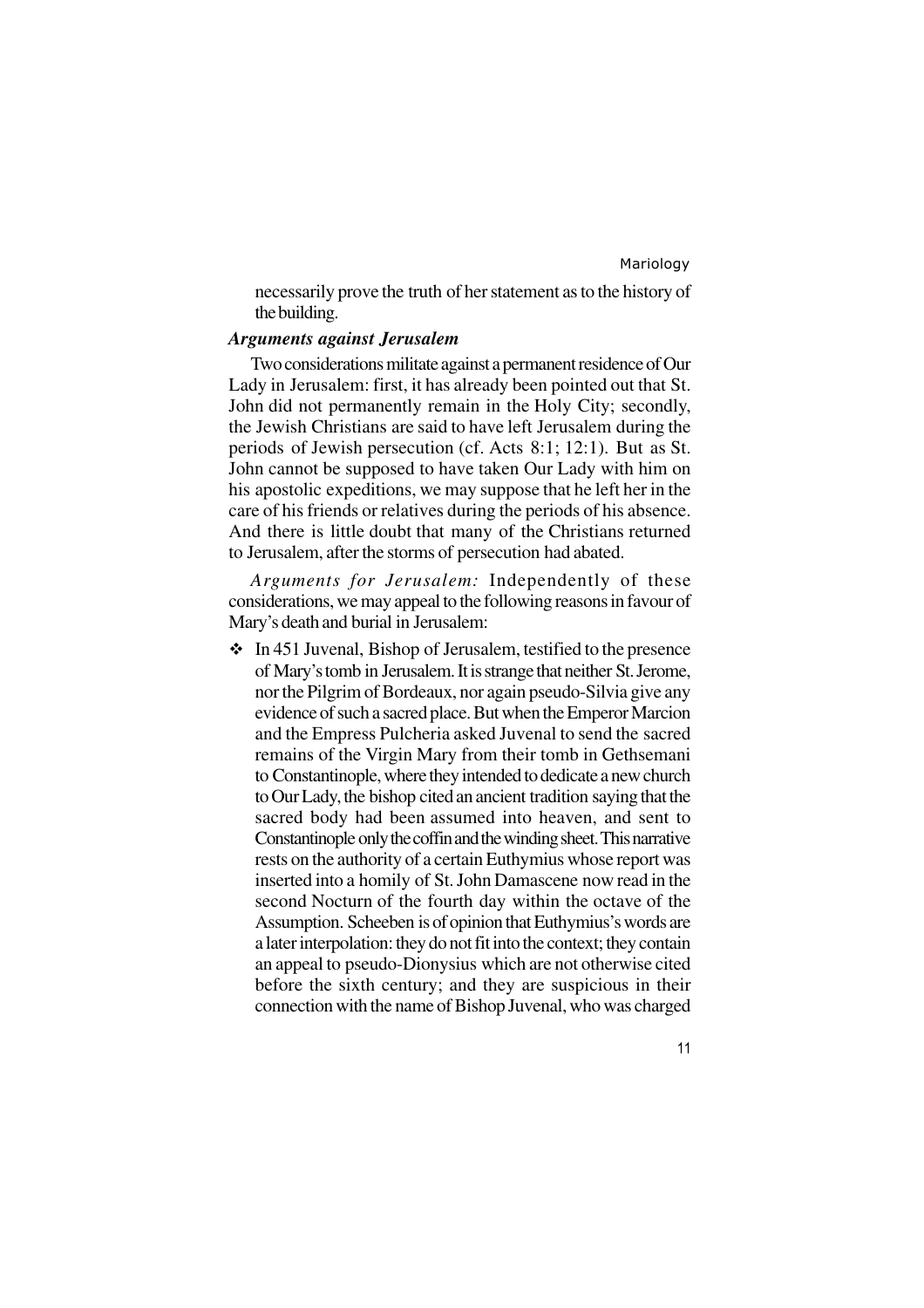with forging documents by Pope St. Leo. In his letter the pontiff reminds the bishop of the holy places which he has under his very eyes, but does not mention the tomb of Mary. Allowing that this silence is purely incidental, the main question remains, how much historic truth underlies the Euthymian account of the words of Juvenal?

- v Here must be mentioned too the apocryphal "Historia dormitionis et assumptionis B.M.V.", which claims St. John for its author. Tischendorf believes that the substantial parts of the work go back to the fourth, perhaps even to the second, century. Variations of the original text appeared in Arabic and Syriac, and in other languages; among these must be noted a work called "De transitu Mariae Virg.", which appeared under the name of St. Melito of Sardes. Pope Gelasius enumerates this work among the forbidden books. The extraordinary incidents which these works connect with the death of Mary do not concern us here; but they place her last moments and her burial in or near Jerusalem.
- $\triangleleft$  Another witness for the existence of a tradition placing the tomb of Mary in Gethsemani is the basilica erected above the sacred spot, about the end of the fourth or the beginning of the fifth century. The present church was built by the Latins in the same place in which the old edifice had stood.
- $\div$  In the early part of the seventh century, Modestus, Bishop of Jerusalem, located the passing of Our Lady on Mount Sion, in the house which contained the Cenacle and the upper room of Pentecost. At that time, a single church covered the localities consecrated by these various mysteries. One must wonder at the late evidence for a tradition which became so general since the seventh century.
- v Another tradition is preserved in the "Commemoratorium de Casis Dei" addressed to Charlemagne. It places the death of Mary on Mt. Olivet where a church is said to commemorate this event. Perhaps the writer tried to connect Mary's passing
- 12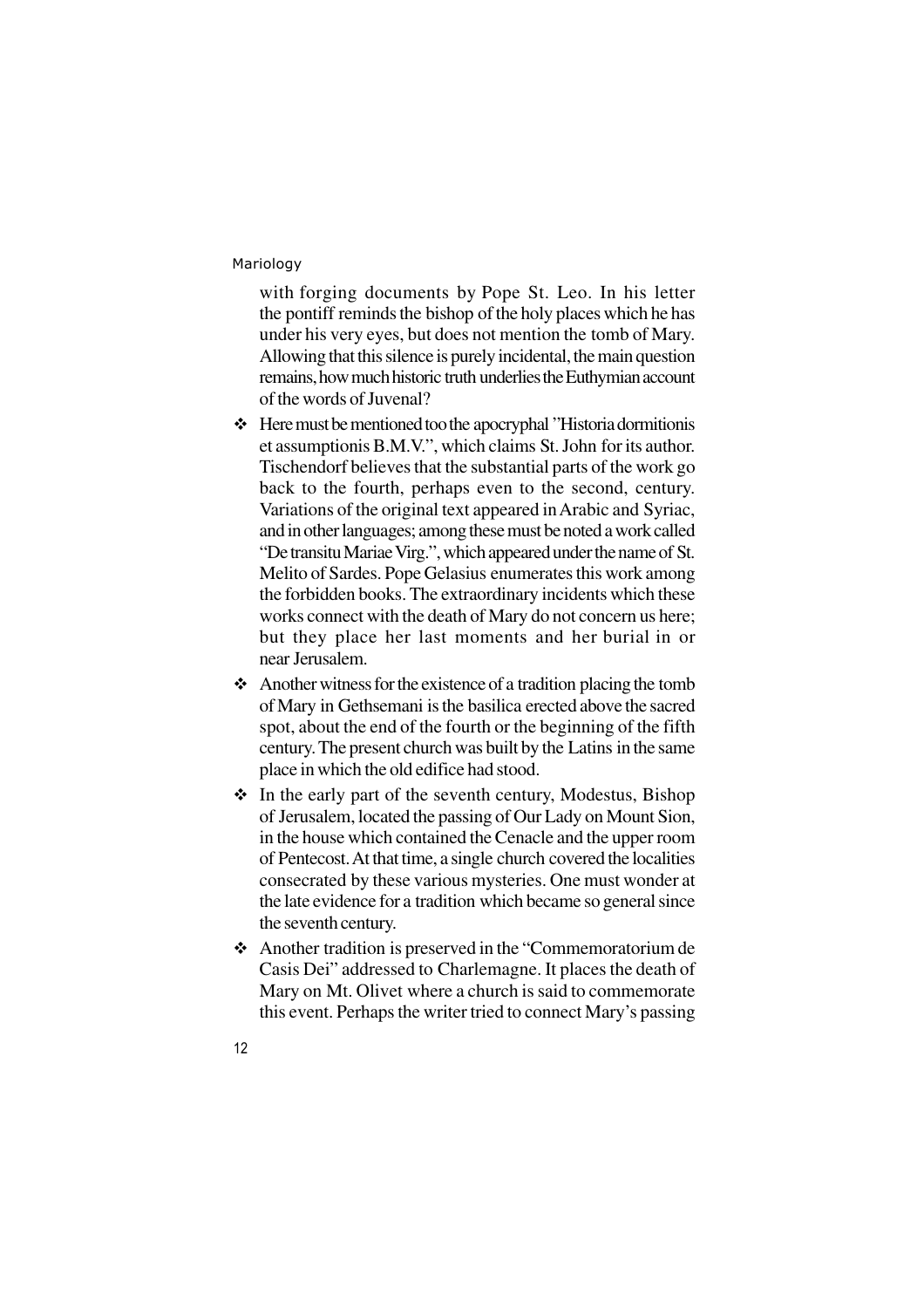with the Church of the Assumption as the sister tradition connected it with the cenacle. At any rate, we may conclude that about the beginning of the fifth century there existed a fairly general tradition that Mary had died in Jerusalem, and had been buried in *Gethsemani*. This tradition appears to rest on a more solid basis than the report that Our Lady died and was buried in or near Ephesus. As thus far historical documents are wanting, it would be hard to establish the connection of either tradition with apostolic times.

#### **Problems in Mariology**

Mariology is a field in which deeply felt pious beliefs of the faithful and hagiography may conflict with theological and critical historical reviews of beliefs and practices. This conflict was recognized as early as the year 1300 by William of Ware who described the tendency of some believers to attribute almost everything to Mary. Bonaventure warned against Marian maximalism. "One has to be careful as to not to minimize the honour of our Lord, Jesus Christ." Both minimalist and maximalist have always seen in Mary a sign of the Church and viewed her as a model for all Catholics.

In the 20th century, Pope Pius XII, "the most Marian Pope in Church history"warned against both exuberant exaggerations and timid minimalism in the presentation of Mary. The Vatican II dogmatc Constitutio, *Lumen Gentium* was specifically written in 1964 to avoid both Marian maximalism and minimalism. Pope John Paul II was also careful to avoid both maximalism and minimalism in his Mariology and avoided taking personal positions on issues which were subject to theological debate.

#### **Protestant Mariology**

Some early Protestants venerated and honored Mary. Martin Luther said of Mary: "the honor given to the mother of God has been rooted so deeply into the hearts of men that no one wants to hear any opposition to this celebration... We also grant that she should be honored, since we, according to Saint Paul's words [Romans 12] are indebted to show honor one to another for the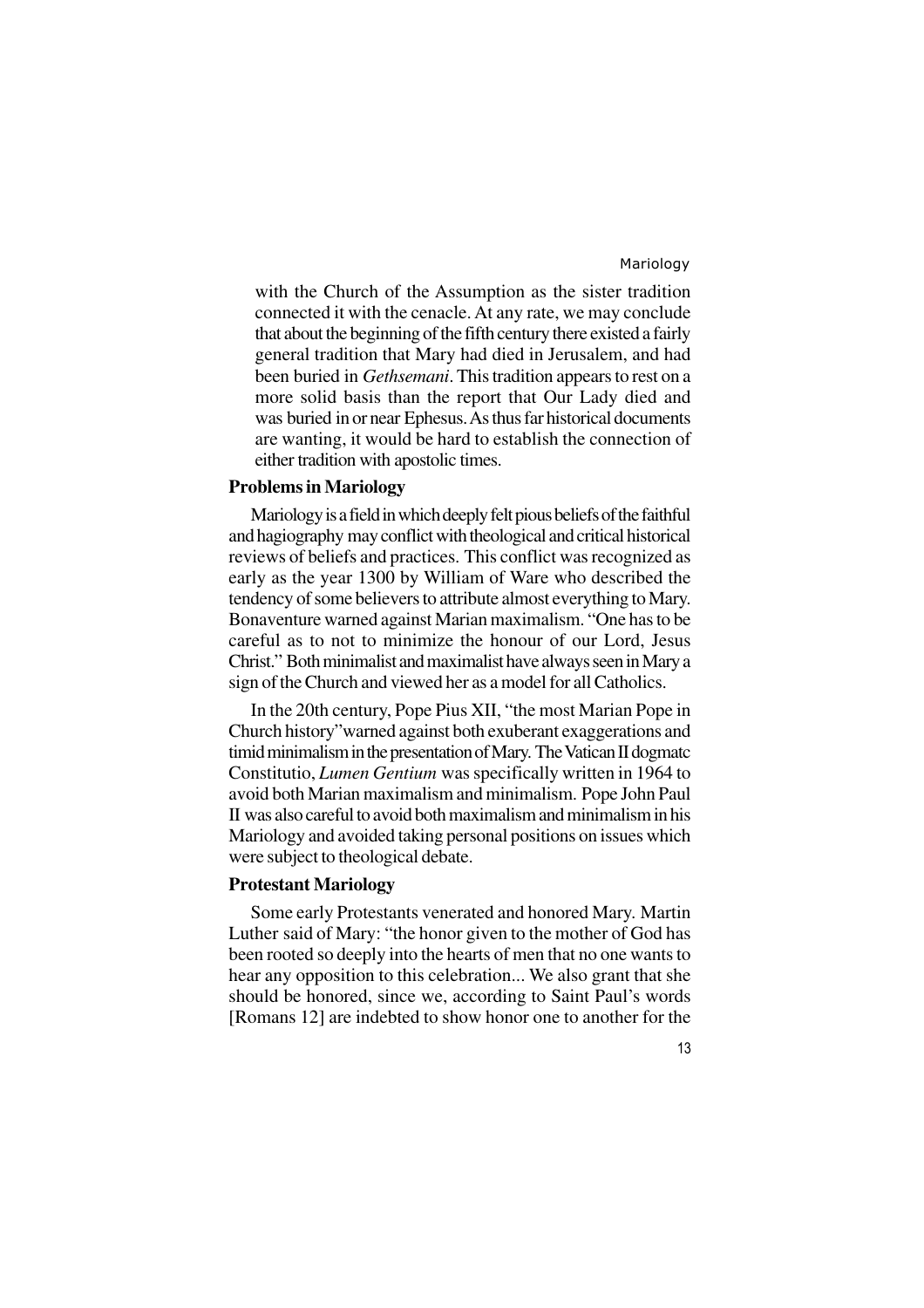sake of the One who dwells in us, Jesus Christ. Therefore we have an obligation to honor Mary. But be careful to give her honor that is fitting. Unfortunately, I worry that we give her all too high an honor for she is accorded much more esteem than she should be given or than she accounted to herself."1 John Calvin said, "It cannot be denied that God in choosing and destining Mary to be the Mother of his Son, granted her the highest honor." Zwingli said, "I esteem immensely the Mother of God" and "The more the honor and love of Christ increases among men, so much the esteem and honor given to Mary should grow". Thus the idea of respect and high honour was not rejected by the first Protestants; but rather it was the matter of degrees of honor given to Mary, as the mother of Jesus, that Protestant Reformers were concerned with, and therefore the practical implications for Mariology are still a **matter of debate.**

- v *JohnWycliffe*: The pre-Lutheran reformer John Wycliffe reflected the Marian spirit of the later Middle Ages in one of his earlier sermons: "It seems to me impossible that we should obtain the reward of Heaven without the help of Mary. There is no sex or age, no rank or position, of anyone in the whole human race, which has no need to call for the help of the Holy Virgin."
- v *Martin Luther*: Despite Luther's polemics against his Roman Catholic opponents over issues concerning Mary and the saints, theologians appear to agree that Luther adhered to the Marian decrees of the ecumenical councils and dogmas of the church. He held fast to the belief that Mary was a perpetual virgin and the Theotokos or Mother of God.<sup>2</sup> Special attention is given to the assertion, that Luther some three-hundred years before the dogmatization of the Immaculate Conception by Pope Pius IX in 1854, was a firm adherent of that view. Others maintain that Luther in later years changed his position on the Immaculate Conception, which, at that time was undefined in the Church, maintaining however the sinlessness of Mary throughout her life. Regarding the Assumption of Mary, he stated that the Bible did not say anything about it. Important to him was the belief that Mary and the saints do live on after death. "Throughout
- 14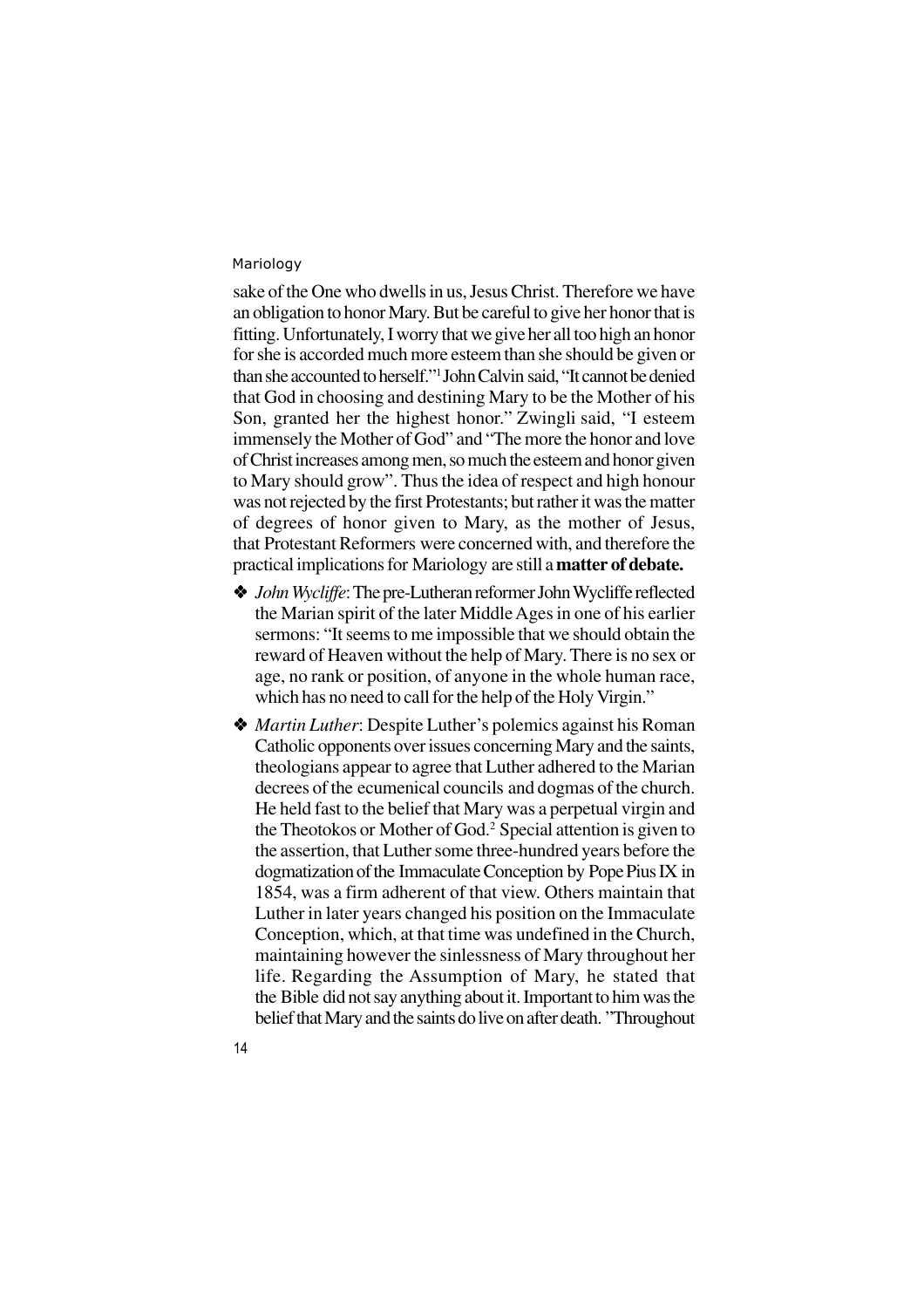his career as a priest-professor-reformer, Luther preached, taught, and argued about the veneration of Mary with a verbosity that ranged from childlike piety to sophisticated polemics. His views are intimately linked to his christocentric theology and its consequences for liturgy and piety."<sup>3</sup> Luther, while revering Mary, came to criticize the "Papists" for blurring the line, between high admiration of the grace of God wherever it is seen in a human being, and religious service given to another creature. He considered the Roman Catholic practice of celebrating saints' days and making intercessory requests addressed especially to Mary and other departed saints to be idolatry.

- ◆ *John Calvin*: John Calvin accepted Mary's perpetual virginity and the title "Mother of God", in a qualified sense. He considered himself the real follower of Mary<sup>1</sup> because he freed her from misuses of these titles and undeserved "Papist" honour which is due only to Jesus Christ, and for returning this honour to him alone.<sup>4</sup> Calvin stated that Mary cannot be the advocate of the faithful, since she needs God's grace as much as any other human being. If the Catholic Church praises her as Queen of Heaven, it is blasphemous and contradicts her own intention, because she is praised and not God.Calvin expressed deep concern over its possible "superstitious" use of the title "Mother of God" from the teachings of the Council of Ephesus.
- v *Karl Barth* (1886–1968): Karl Barth, a Reformed Protestant, was a leading 20th century theologian. Aware of the common dogmatic tradition of the early Church, Barth fully accepted the dogma of Mary as the Mother of God. In his view, through Mary, Jesus belongs to the human race; through Jesus, Mary is Mother of God. Barth also agreed with the Dogma of the Virgin Birth. It meant to him that Jesus as a human does not have a father and that as the Son of God he has no mother. The Holy Spirit, through whom Mary conceived, is not just any spirit, but it is God himself whose act must be understood spiritually and not physically.<sup>5</sup> Mary is "full of grace" according to Barth, but this grace is not earned but totally given to her. Regarding Mary's virginity after birth,
	- 15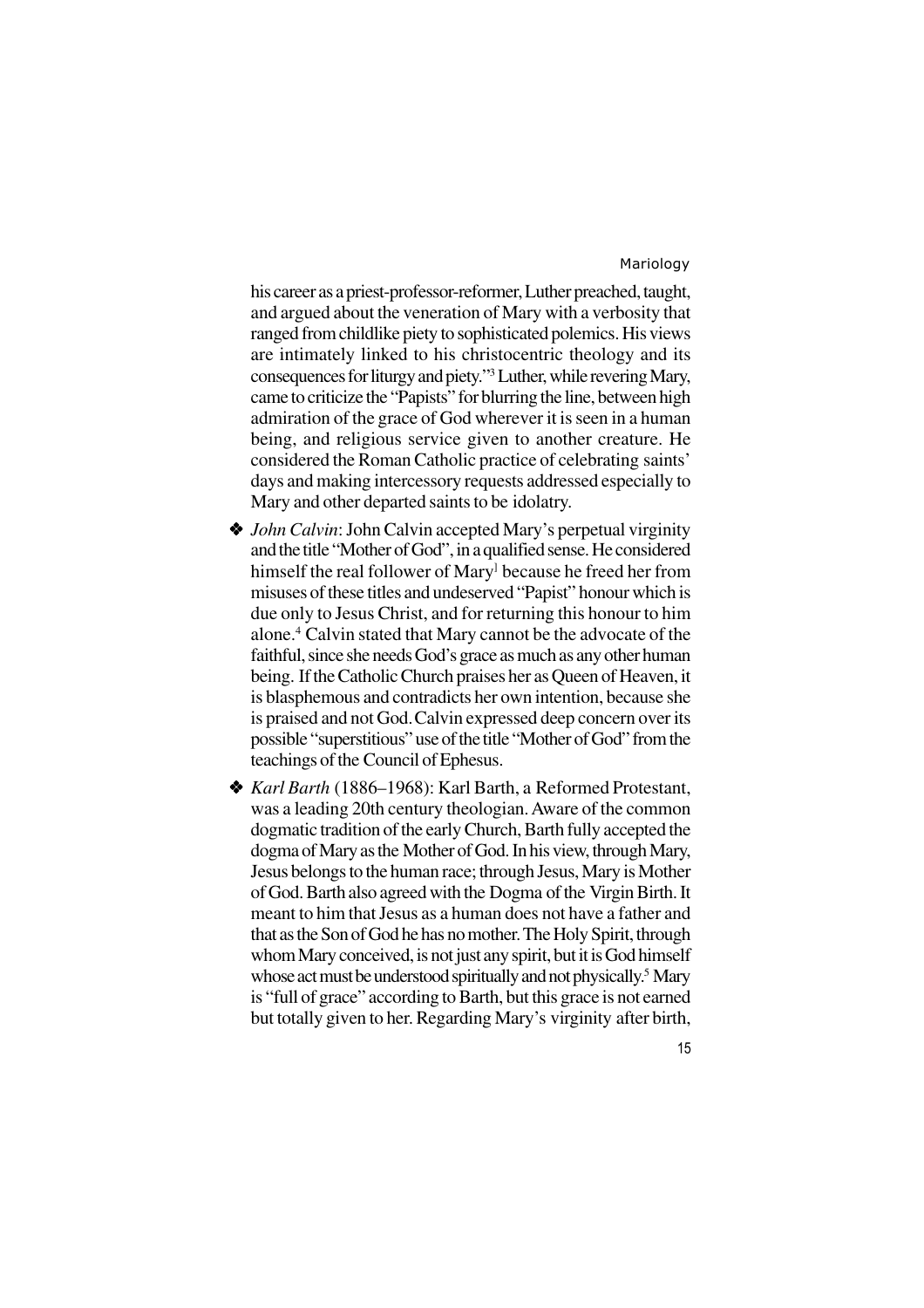Barth argued that the Church adopted this position not because of Mary but in defence of its Christology. Barth considered the Roman Catholic veneration of Mary a terrible mistake and idolatrous heresy.

#### **Issues in Protestant theology**

Mother of God: The designation *Theotokos* (in Greek, Èåïôüêïò) or "Bearer of God" for Mary emerged in the Church of Alexandria and was later adopted by the patristic-era universal Church at the Council of Ephesus in 431. It is a statement of Christological orthodoxy (See: hypostasis) in opposition to Nestorianism and also a devotional title of Mary used extensively in Eastern Orthodox, Roman Catholic, Oriental Orthodox, and Anglican liturgy. The second verse of a well known Protestant hymn, *Ye Watchers and Ye Holy Ones*, is directly addressed to Mary and is based on an Orthodox prayer. Presently the Lutheran World Federation accepts<sup>6</sup> the teachings of the Council of Ephesus and other ecumenical councils of the patristic-era Church, including the formulation "Mother of God" as a function of Christ's hypostatic union. Luther says: "We too know very well that God did not derive his divinity from Mary; but it does not follow that it is therefore wrong to say that God was born of Mary, that God is Mary's Son, and that Mary is God's mother."<sup>7</sup>

Mariolatry: In the 18th and 19th centuries various groups of Protestants began to use the term *Mariolatry* to refer to the Catholic, Anglo-Catholic and Eastern Orthodox practices of Marian veneration and devotion. In their view, the attention paid to Mary is extreme, and may not only distract from the worship of God, but actually borders on idolatry. This trend has taken various directions over time, in that while some Protestants have at times softened their attitude towards it, others have strengthened their opposition in the 21st century. For instance, during the May 2006 celebrations at Our Lady of Walsingham in England, As Anglicans and Catholics held a Marian procession, Protestant hecklers held banners that condemned Masses, idolatry and "Mariolatry".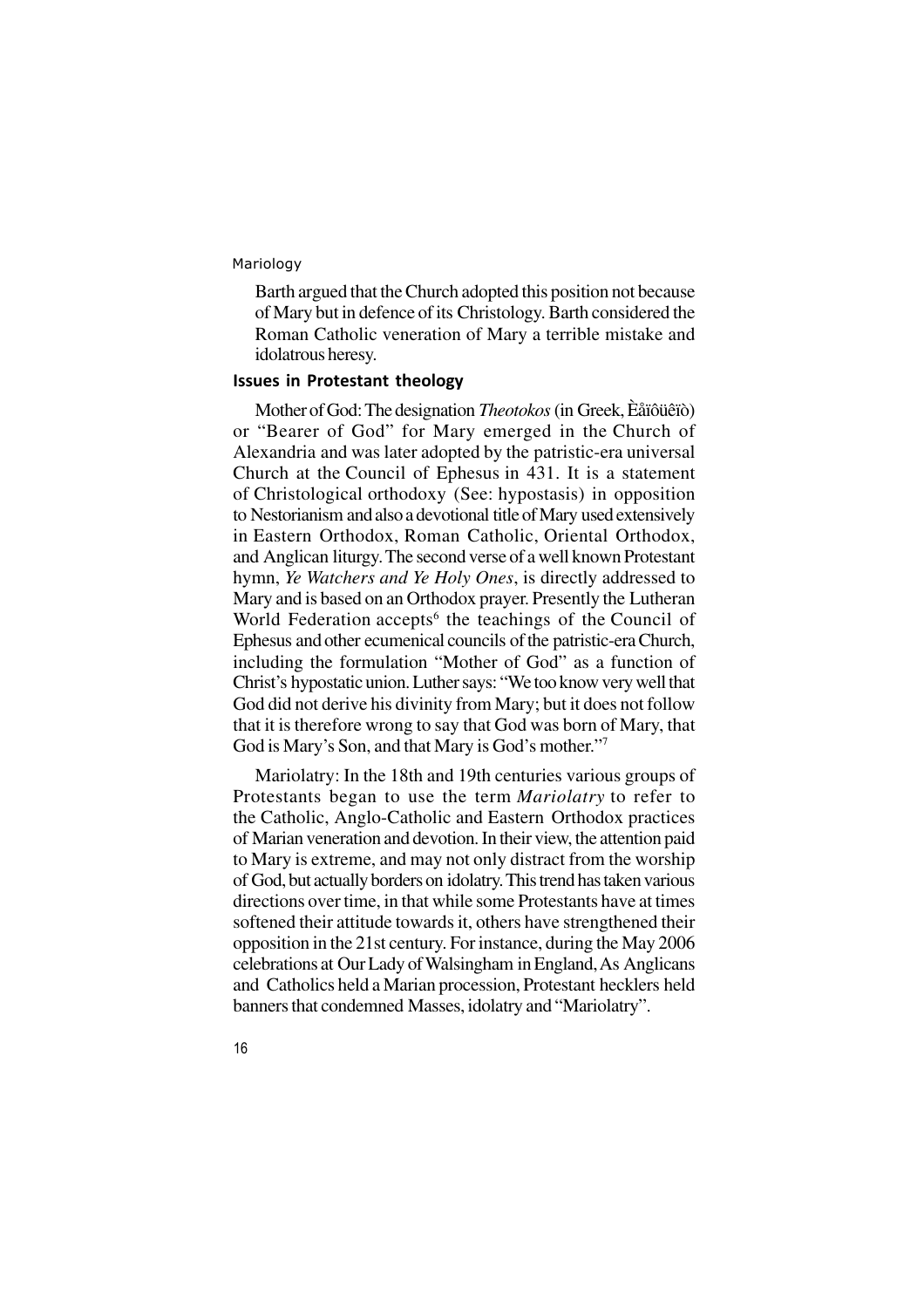#### **Five Myths about Mariology**

Mariology is one of the most controversial aspects of Catholicism for Protestant Christians. Unfortunately, it's also one of the most misunderstood. Here are 5 of the most common myths about the Catholic Church's theology and veneration of the Mother of God:

- v **Myth 1: Catholics worship Mary:** This is nowhere near the truth, yet it's still a common accusation made by Protestants. In reality, Catholics believe that Mary is just a creature, a fellow Christian, and saved by the grace of Jesus like the rest of us (see Myth 2). In case there was somehow doubt about this, the Second Vatican Council in chapter 8 of LG is explicit regarding Mary: "[N]o creature could ever be counted as equal with the Incarnate Word and Redeemer. […] The Church does not hesitate to profess this subordinate role of Mary." (LG 62).
- v **Myth 2: Catholics think Mary didn't need a Savior:** Catholics believe that Mary was saved by the grace of Jesus Christ just like everyone else. Protestants (or anyone) who think otherwise are usually confused about the Church's dogma of the Immaculate Conception. The dogma of the Immaculate Conception says that Mary, "at the first instant of her conception, *by a singular privilege and grace of the Omnipotent God, in virtue of the merits of Jesus Christ, the Savior of mankind*, was preserved immaculate from all stain of original sin…" "[H]ence," the Church concludes, "*she was redeemed* in a manner more sublime." (*Ineffabilis Deus*). In other words, the fact she was conceived without Original Sin, and afterwards never sinned, happened due to the gratuitous grace of Jesus Christ. Thus, in Scripture, Mary in all truthfulness "rejoices in God my Savior." (Luke 1:47).
- v **Myth 3: Catholic Mariology contradicts the Bible: Truth:** Not only does the Bible *not* contradict Catholic Mariology, but it *supports* it. A lot could be said here, but here are a few examples: Regarding the Perpetual Virginity of Mary: The Bible never says Mary had other children, and the "brothers and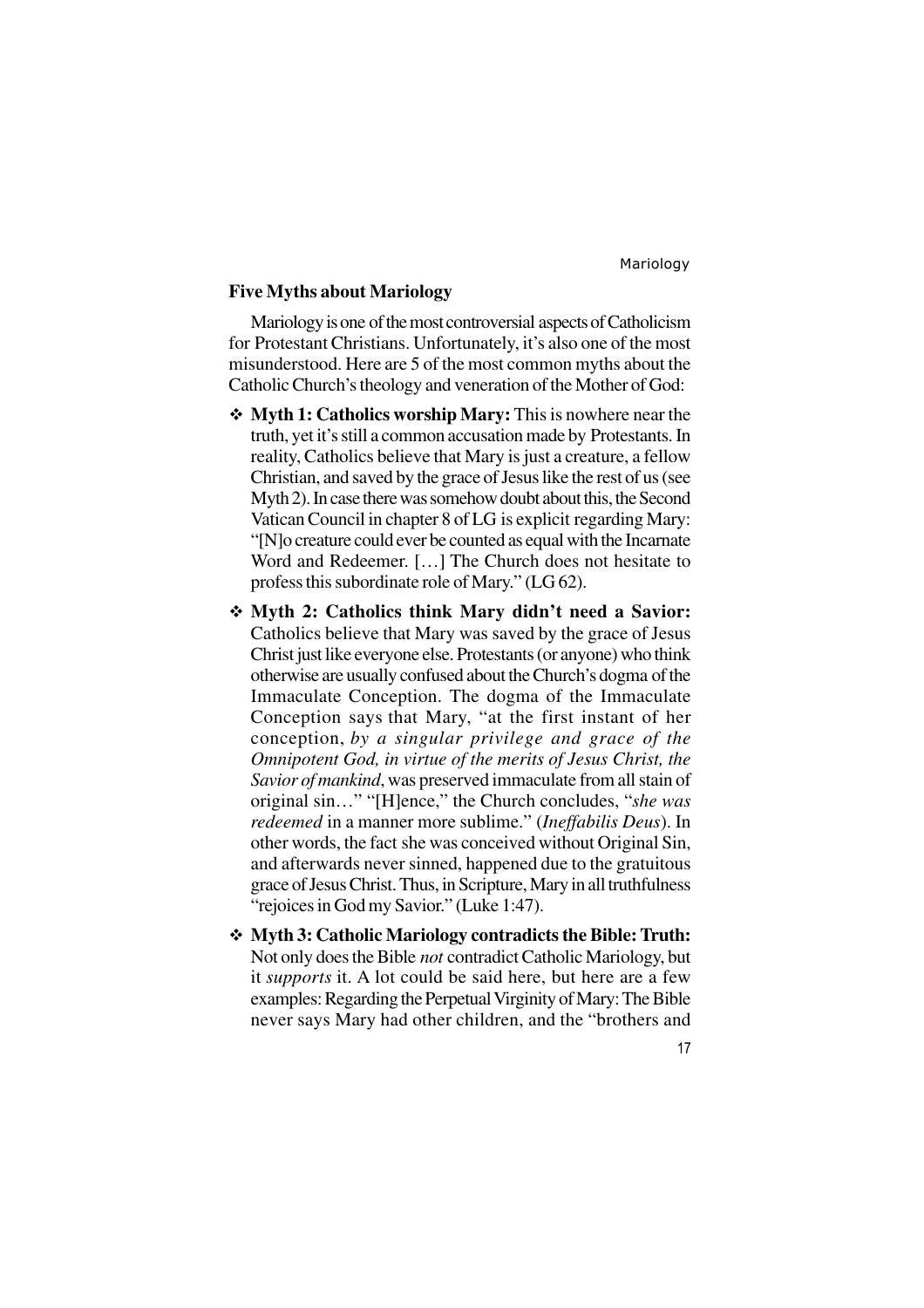sisters" of Jesus traditionally have been understood as simply referring to close relatives of Jesus. In support of the doctrine, theologians since the early Church have interpreted Mary's confusion about how she would conceive Jesus, despite the fact she was about to marry Joseph, as an indication she had taken a vow of virginity. Regarding the Hail Mary prayer: The Bible says Christians should pray for each other (which is what the Hail Mary prayer asks Mary to do for us: "pray for us sinners, now and at the hour of our death."). And the first few lines are simply quotes from the Bible: "Hail Mary, full of grace" is how the angel Gabriel greeted Mary at the Annunciation; "Blessed are you among women and blessed is the fruit of thy womb Jesus" is what St. Elizabeth, filled with the Holy Spirit, exclaimed when Mary visited her. (Luke 1).

- v **Myth 4: Mariology is a late medieval corruption of the faith: Truth**: Actually, the earliest Christians were intensely interested in Mary's unique role in salvation history. Though Mariology, like all areas of theology, has developed and matured over time, Protestants may be surprised at what they find if they read about the early Church fathers' profound insight of Mary being the new Eve.
- v **Myth 5: Mary obscures Jesus: Truth**: It's actually precisely the opposite: Mary's entire life points to and honors Jesus. In Scripture, after St. Elizabeth, filled with the Holy Spirit, venerates Mary upon seeing her ("Blessed are you among women, and blessed is the child you will bear! But why am I so favored, that the mother of my Lord should come to me?"; Luke 1.42-43), Mary immediately deflects all the glory back to God: "My soul glorifies the Lord and my spirit rejoices in God my Savior, for he has been mindful of the humble state of his servant." (Luke 1.46- 48). Does Scripture obscure Jesus when it tells the stories of the faithful? Of course not: remembering the lives holy men and women who served God by the grace of Jesus and honoring them is a way to ultimately honor God. The same is especially
- 18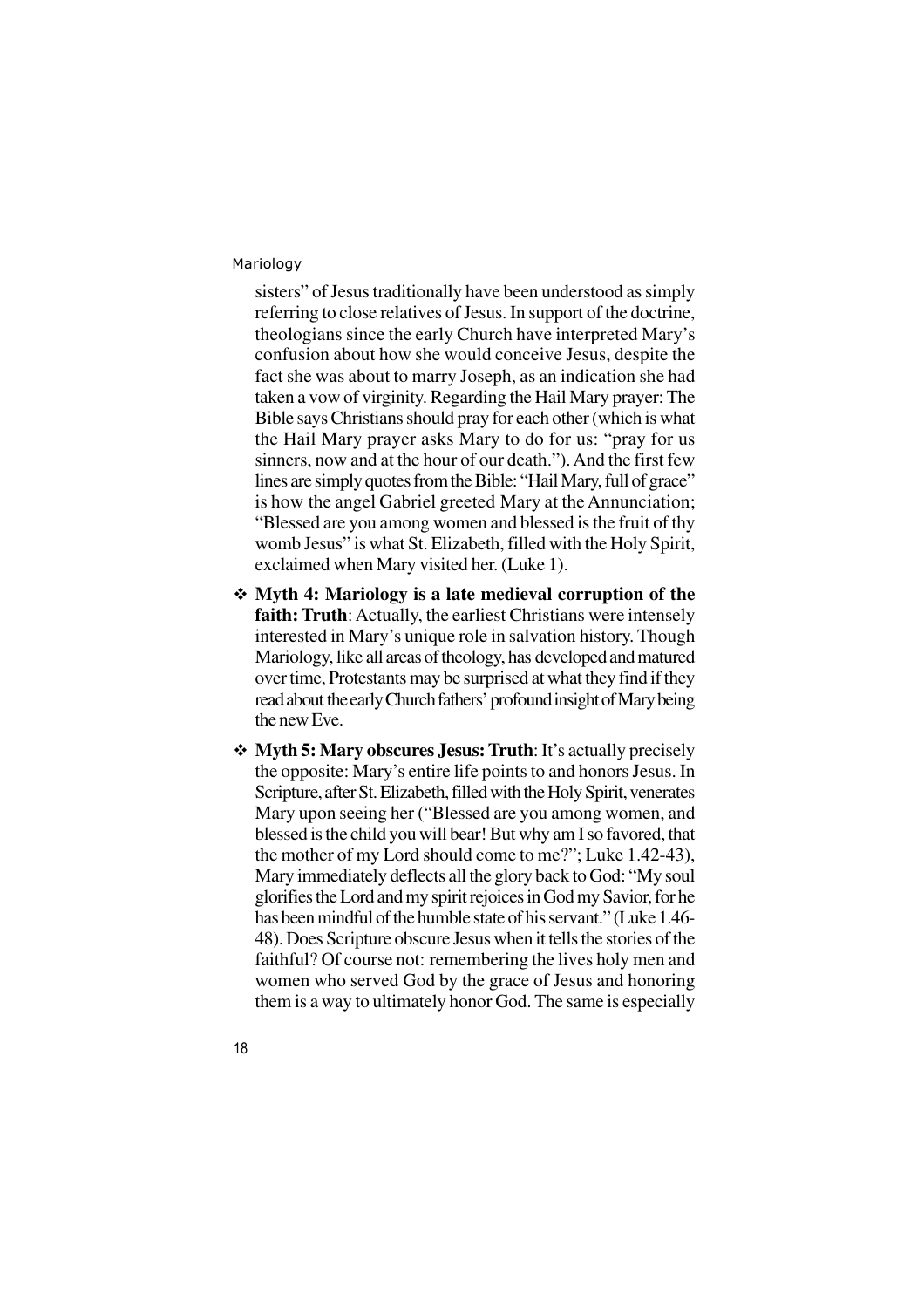true of Mary, the perfect example of faith and the Mother of Our Lord Jesus Christ.

#### **Five Phases of the Evolution of Modern Mariology**

Before exploring the proposed sixth phase let us first look at the five prior phases and how each shapes the issues that present themselves now. The Mariological journey, as it can be called, is the Church's search for the theological substance of Mary's role in Christian faith and theology and what that means for Christianity in general. This is something very different to exploring the popular form of piety and devotion at a given time or how that popular piety and devotion is reacted to, as well as, reacted against. Rather, it is the attempt by the Church to locate Mary, fully and only human, in relations to and within the great doctrines of the Church: the doctrine of the Trinity, Christology, pneumatology, ecclesiology, soteriology and eschatology.

The first phase in the Church's thought on Mary is the Gospel view of Mary and the Church as one figure that is seen in Luke's infancy narratives and John's Gospel reference to the mother of Jesus as 'woman'. Typology is critical to this endeavour where Mary, like Jesus, is seen to be a type prefigured in Scripture, and herself as prefiguring the Church; the new covenant as fulfilment of the Old is an essential element of this interpretation. The second phase is the fathers' development of Christology and ecclesiology where Mary played an important elucidating and clarifying role and, through which Mary is declared Theotokos and described as type of the Church. The church fathers took over 400 years to express in a coherent, consistent and logical manner the meaning of the apostolic witness and the rule of faith, the one God of the Father, Son and Spirit, and the Son as fully human and fully divine. At that critical formative time of developing Christian self-understanding the comprehension of Mary's role was not to the forefront of theological considerations, even if Mary's presence was critical as exemplified by Paul's insistence to one community that Jesus was 'born of woman' (Gal. 4.4). In the first two phases the women, and the men, who prefigure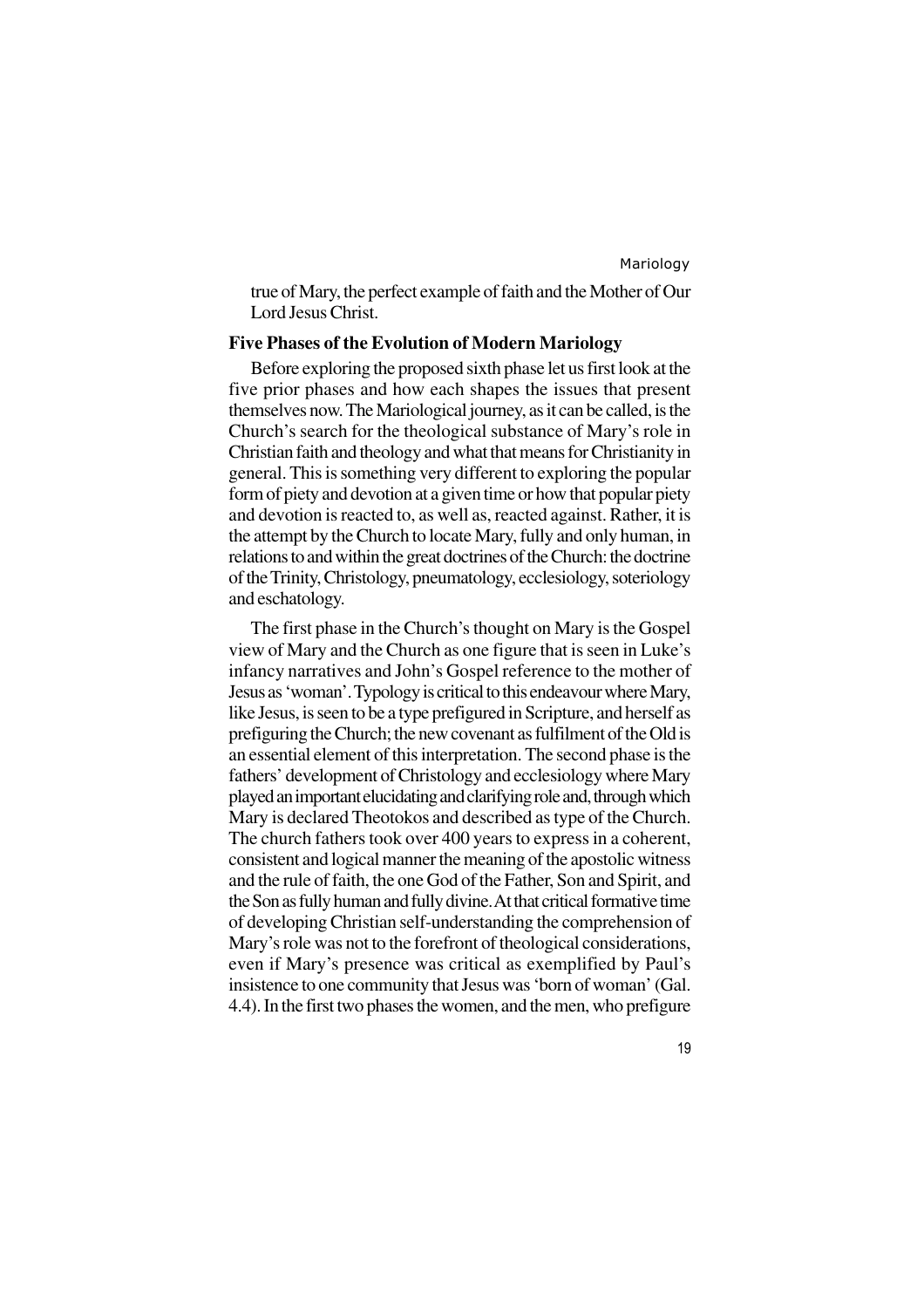Mary in the Old Testament can be identified as a distinct and important element of Christianity's understanding of Mary. Mary, like Jesus, is prepared for through a genealogy of faith both of Israelites and gentiles. Matthew's genealogy of Jesus contains five women and is completed in Mary. The movement of salvation history, from creation and the fall – humanity's alienation from God and itself – God's call to Abraham, the father in faith, reaching its apex in Mary's response to God's call to her, means that a consideration of Mary is a consideration of those in faith who prefigure her, and, as just noted, a consideration of that which she prefigured: the Church, the body of Christ.

The third phase is seen clearly in St. Bernard of Clairvaux's writings on Mary, which considered Mary as a stand-alone person distinct from the Church, facilitating the development of Marian piety, culminating in the dogmas of the immaculate conception (1854) and bodily assumption (1950). This development of a stand-alone Marian piety reflected in the Hail Mary (eleventh century) and Salve Regina (twelfth century) occurred as Christianity became the settled and established religion of Europe; perhaps the assuredness of the Church in the Middle Ages allowed for the emphasis to pass to Mary. This phase, however, also saw a divergence in emphasis in the Western Church following the Reformation where in the Lutheran tradition Mary's role significantly diminished. This divergence arises, Karl Rahner argued, from the fact that Protestantism knows a theology of the cross, but not of glory, which would encompass and underline Mary.

 The Enlightenment era constitutes the fourth phase. The dominant role played by the historical-critical method within biblical interpretation, and theology in general, during this period created a hostile environment for thought on Mary. The separation of the Mary, as with the Jesus, of history and faith reflects the dominance of the positivistic science and mathematical formalism of the Enlightenment era. The connections or relationships of Scripture are discarded and, instead, each aspect is atomized and then reconstructed again into a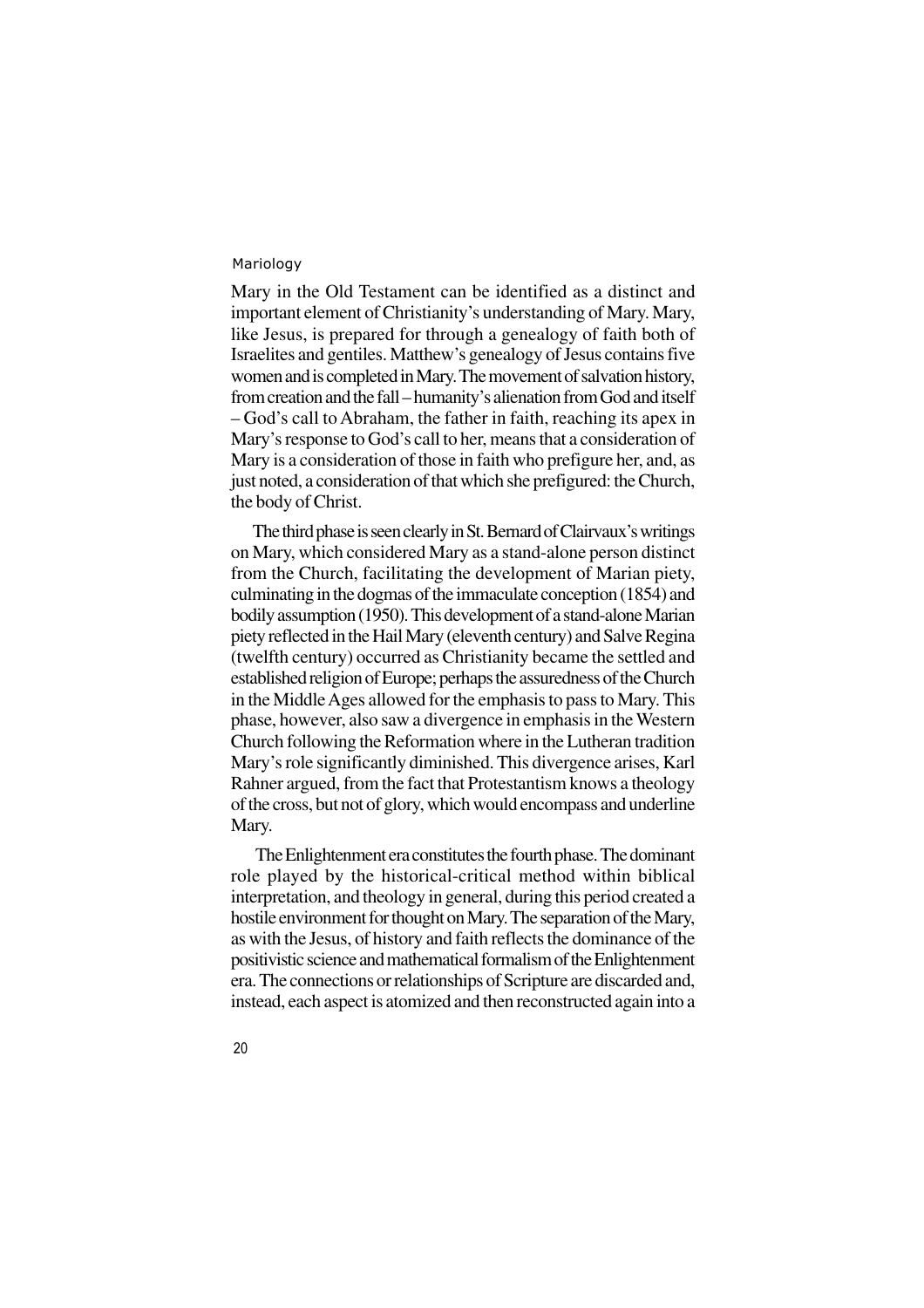version acceptable to the Enlightenment worldview. In its strictly scientific manifestation, such a worldview cannot even consider a beyond or before the material world, a transcendence, and never seeks to search for the truth of a thing, its 'in-itself', content instead with models and process maps as an explanation of the material world. As this worldview became the 'reasonable' worldview, faith and the idea of God breaking into and acting in history became to be viewed as 'pre-critical', naý¨ve, particularly negatively impacting on Mary - Jesus, in this scenario, can remain a wise man, but Mary no longer makes sense to the narrative.

The fifth phase, the modern period, consists of three aspects. The first relates to Vatican II's Constitution of the Church, Lumen Gentium (1964). John XXIII's desire for a refined, scriptural Mariology to renew Catholic Mariology is the basis of chapter eight of *Lumen Gentium*. Important rediscoveries of patristic thought on Mary and her role in the development of Christology and ecclesiology occurred in the second half of the twentieth century and are reflected in *Lumen Gentium*'s description of Mary as type of the Church: Mary is indivisibly linked with the Church and each is understood through the other. This rediscovery rebalanced thought on Mary so that she is not a stand-alone figure floating high above us but stands with the Church. The second aspect is the ecumenical dialogue and movements in relation to Mary over the last 50 years reflecting the desire to seek common ground on Mary among the Christian denominations. The proceedings of the conferences of the Ecumenical Society for the Blessed Virgin Mary, founded in 1967, provide an invaluable source of ecumenical research and dialogue on Mary.8 The third aspect is feminist theology, which is ambiguous towards Mary, seeing her as a negative for the concrete situation of women in Christian society. And although a comparison with other non-monotheistic cultures such as China and Japan indicate that the negative experience of women in society is not dependent on the Judeo-Christian tradition, feminist theology's initial findings and arguments should be critique and refined so that the valuable insights can be included in the next phase of Marian thought.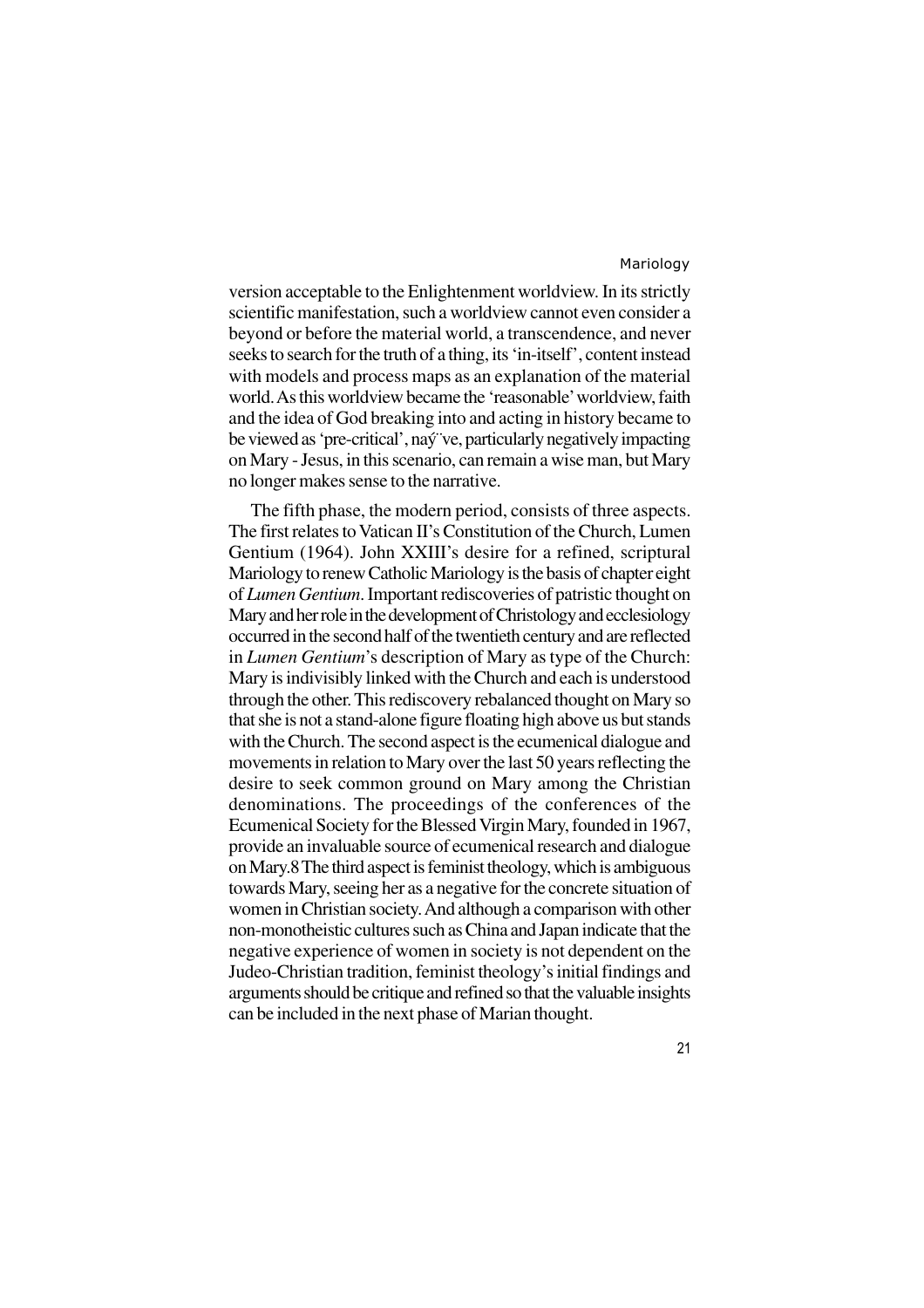#### **Endnotes**

- <sup>1</sup> Basely, Joel R. (2005). *Festival Sermons of Martin Luther*. Dearborn, Michigan: Mark V Publiscations. p. 167.
- <sup>2</sup> Remigius Bäumer, *Marienlexikon Gesamtausgabe*, Leo Scheffczyk, ed., (Regensburg: Institutum Marianum, 1994), 190.
- <sup>3</sup> Bäumer, *Marienlexikon*, 191.
- 4 John Calvin. "On John 2:1-11". *Commentary on John*. **1**. Retrieved 2008-05-19.
- <sup>5</sup> *Church Dogmatics*, I, 2, 157.
- 6 "The Ecumenical Councils and Authority in and of the Church", *7th Plenary of the Lutheran-Orthodox Joint Commission in Sandbjerg, Denmark*, The Lutheran World Federation, 10 July 1993.
- <sup>7</sup> Martin Luther (2007). Theodore G. Tappert, ed. *Selected Writings of Martin Luther*. Fortress Press. p. 291.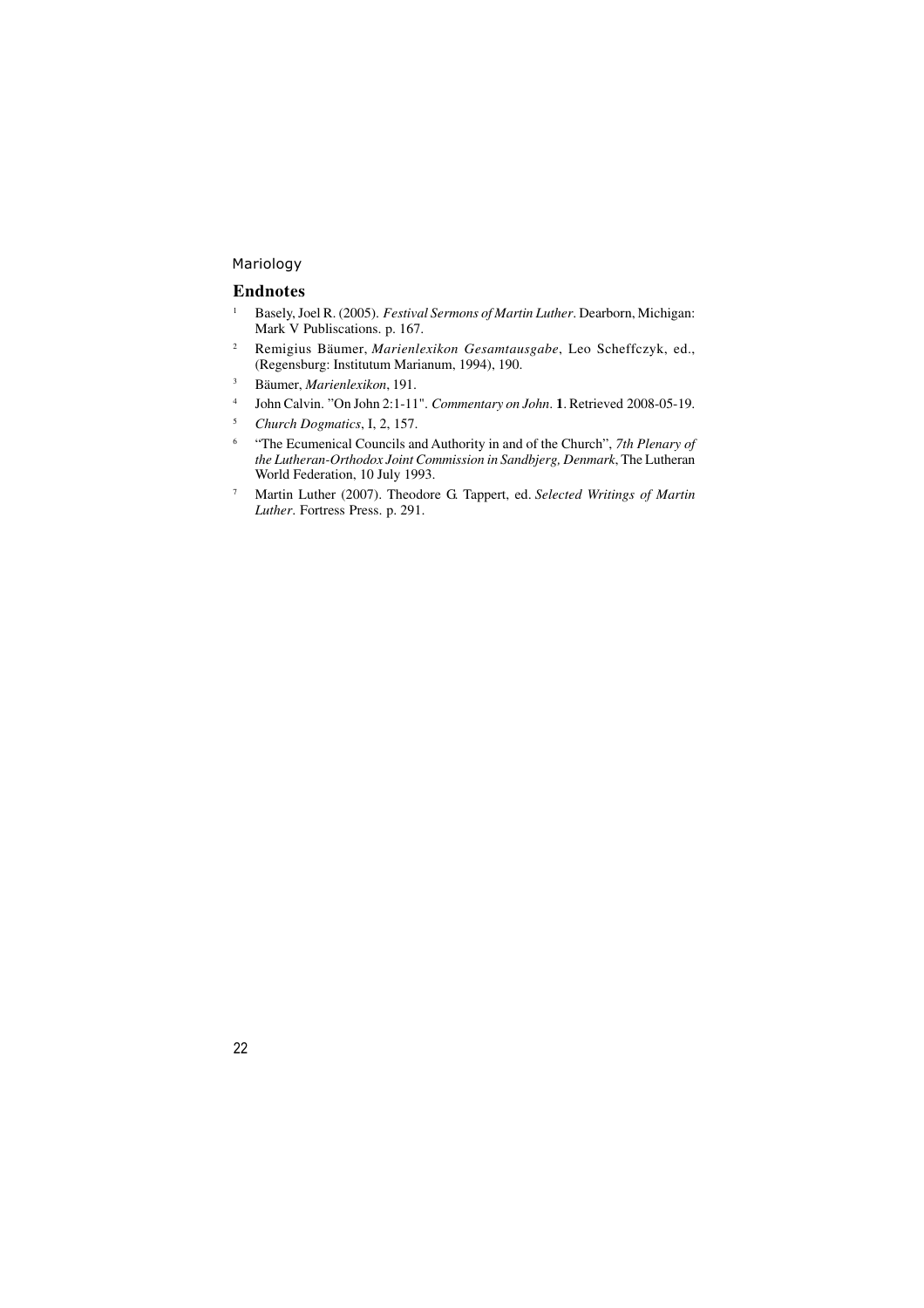### **Chapter 2**

## **Mary in Sacred Scripture**

**A** true understanding of Mary and her role in salvation can come only from a full understanding of Scripture and the portrayal of Mary in Scripture. This full understanding comes from careful study of the two covenants between God and His people, the Old and the New. Mary is the bridge between the Old and the New Covenants. The two covenants are basic to the divine plan of salvation and Mary's role in salvation history becomes apparent when we see that she is the living embodiment of fundamental themes in the Old and the New Testaments: as the Daughter of Zion, the Ark of the Covenant, the new Eve working with the new Adam. Once we come to understand the scriptural Mary our entire understanding of the meaning of Scripture will be transformed. In fact the various Marian doctrines and devotions only dimly convey the full majesty of Mary as she is portrayed in Scripture. Luke 1 and 2 alone, as we shall see, is a compendium of all the major Marian doctrines. Continued reflection on Scripture is essential for a better understanding of the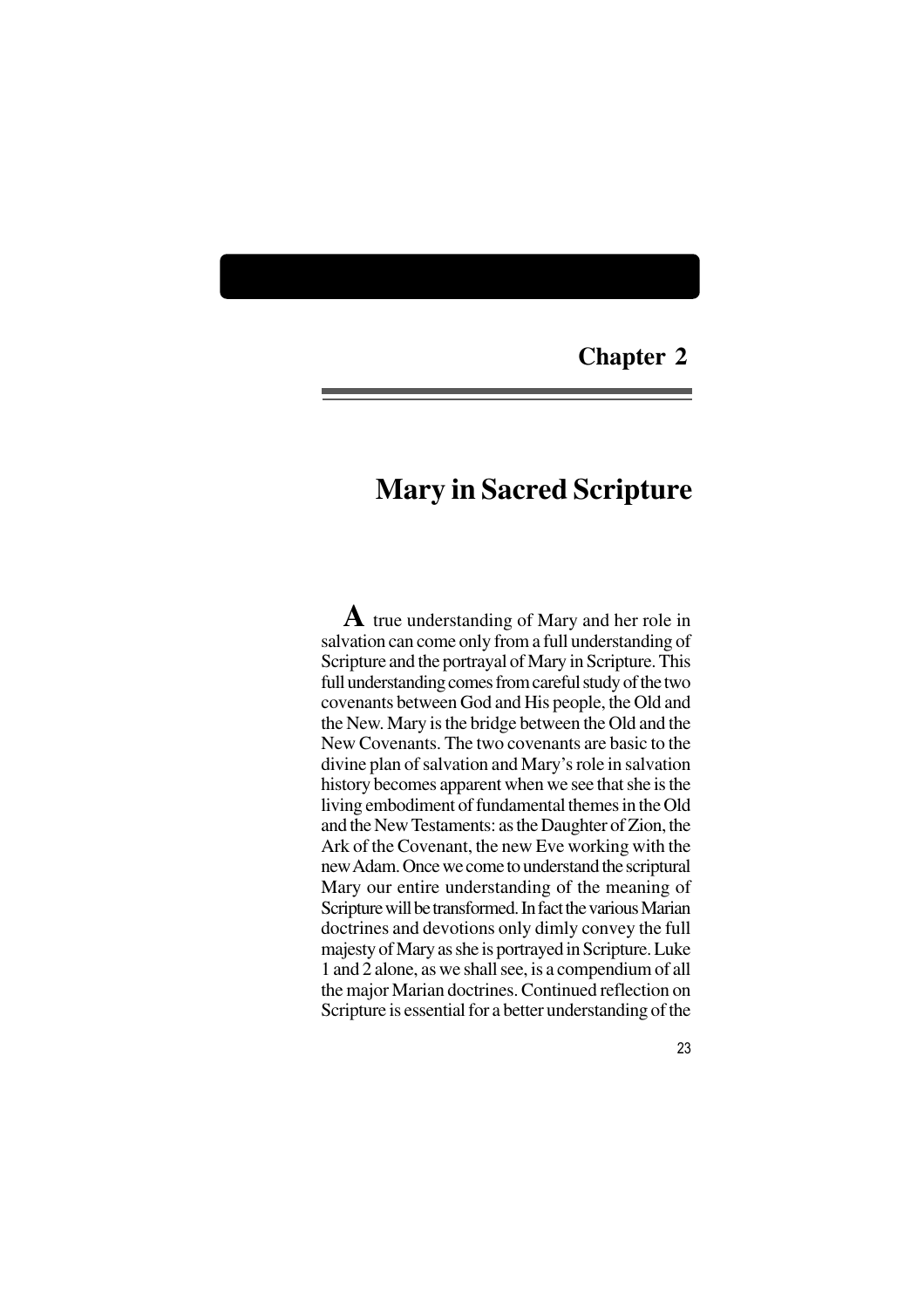Mary that the first Christians, the Fathers of the Church and even the Protestant Reformers saw in Scripture.

For the early Christian Church the place of Mary in Scripture involved three dimensions. First, Mary was seen as the meetingpoint of the old and the New Testaments embodying both the People of Israel (the "Daughter of Zion") and the new-born Church. Secondly, Mary was seen in relation to the divine plan of salvation as the New Eve working with the New Adam. Thirdly, Mary was understood against the background of what we call the seven splendors, the references in Genesis, Isaiah, Micah, the Gospels, the Acts of the Apostles, Galatians and Revelation. We will outline all three of these dimensions and then review them in more detail.

#### **b. Two Centuries without the Scriptural Mary**

Over the last two centuries many Christians have lost the Scriptural Mary venerated and praised by all Christians in every other century. Two factors in particular led to this loss. The first was the decision to ignore the interpretations of Scripture adopted historically by the Christian faithful and to replace these with one's own interpretations. The second was the decision to ignore the divine inspiration of Scripture so as to make interpretations solely using the criteria and tools employed by professional historians. The first factor led to the Fundamentalists and the second to the Liberals.

Neither Liberal New Testament scholars nor Fundamentalists can be of great help to the Bible-believing Christian who seeks to know the truths shown in Scripture. Although the Liberal scholars can speculate on the sources and dates and the various possible meanings and senses of the New Testament texts they cannot tell us what truths God intended to teach through these texts. Only the early Christian community inspired by the Holy Spirit could determine the true divinely-intended meaning and interpretation of these texts. Similarly, since they have cut themselves off from 20 centuries of Spirit-inspired Christian interpretation, Fundamentalist writers can only offer us their own speculations on the meanings and senses of the various passages in Scripture. And these speculations are just as uncertain and arbitrary as the speculation of the Liberal scholars.

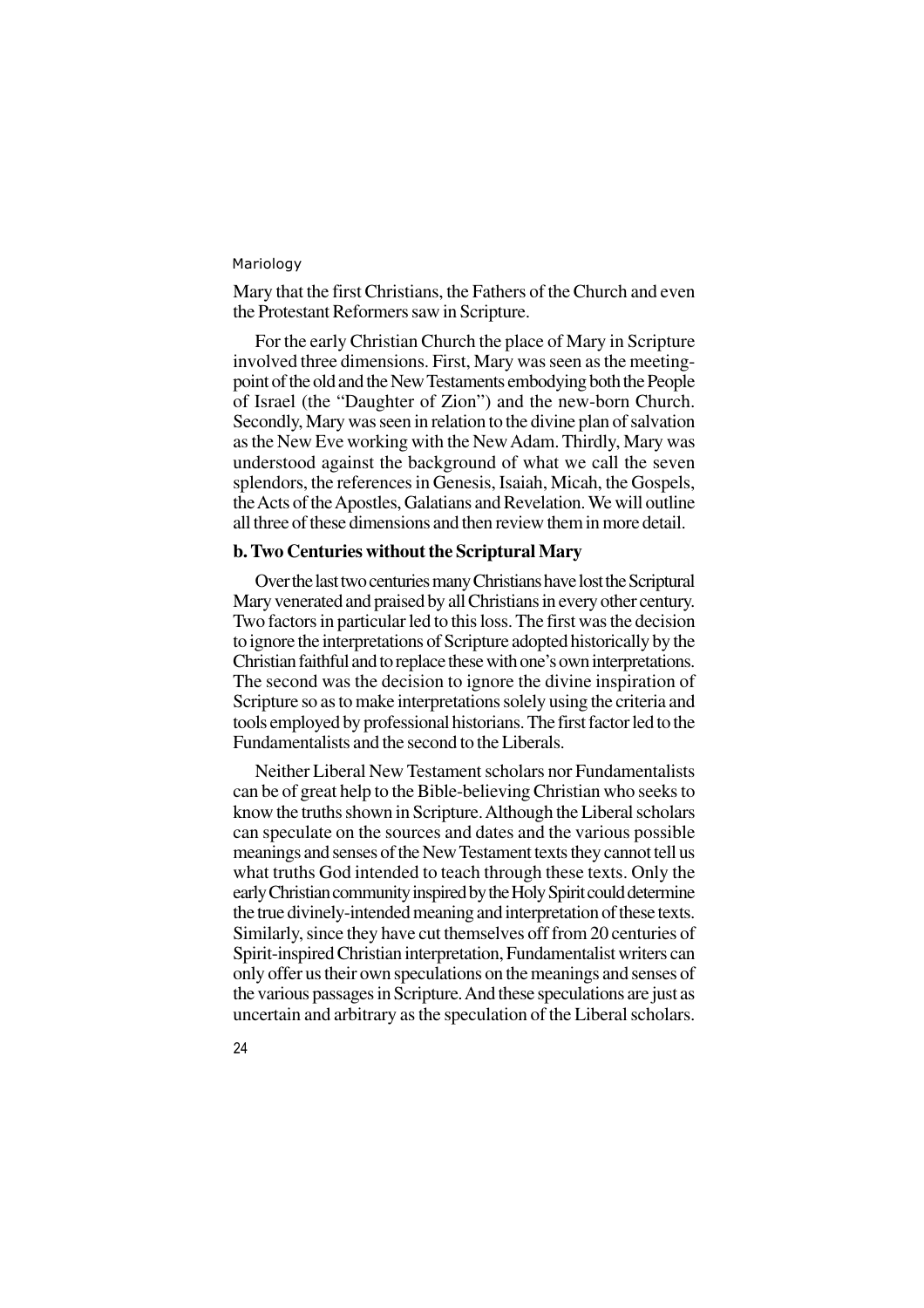The real issue for the Christian believer is not whether we should rely on Scripture alone but whether or not we can have an authoritative interpretation of Scripture. From the time of the early Church the Christian community has affirmed and taught what they hold to be an authoritative, consistent and binding interpretation of Scripture.

Ultimately both Liberals and the Fundamentalists seek to determine the intentions of the New Testament writers. This may involve a lot of discussion on the connotation of various Greek terms and the like. But the intention of the writers is precisely what we can never really know. And even if it were possible to discern the intention of a particular biblical writer, it may turn out that this is not the intention decreed by God for a particular verse. For instance, the writer of an Old Testament prophecy may have no idea what is required for the fulfillment-of the prophecy - this will become known only at the time that the prophecy is fulfilled. Only the Christian community - because it would be guided by the Holy Spirit - can make progress in determining the divine intention and even the actual writer of a text may not grasp the true intention served by the text.

It might be said that the interpretations historically made by the Christian community may not be acceptable to today's New Testament scholars. But an interpretation guided by the Holy Spirit has an authority far higher than the arbitrary interpretation of a New Testament scholar. The historic interpretations of the Christian community are reflected in the writings of the Fathers, Councils, and liturgies.

#### **c. The Rediscovery of Mary in Scripture**

Despite the negative impact of Liberalism and Fundamentalism on theology, modern exegesis has also led to the rediscovery of Mary in Scripture. This rediscovery has been spearheaded by such major scholars as Ignace de la Potterie, Stefano Manelli, Rene Laurentin, A. Feuillet and William Most who have used the resources of contemporary exegesis to re-discover the Scriptural Mary known to the Christian world from the beginning.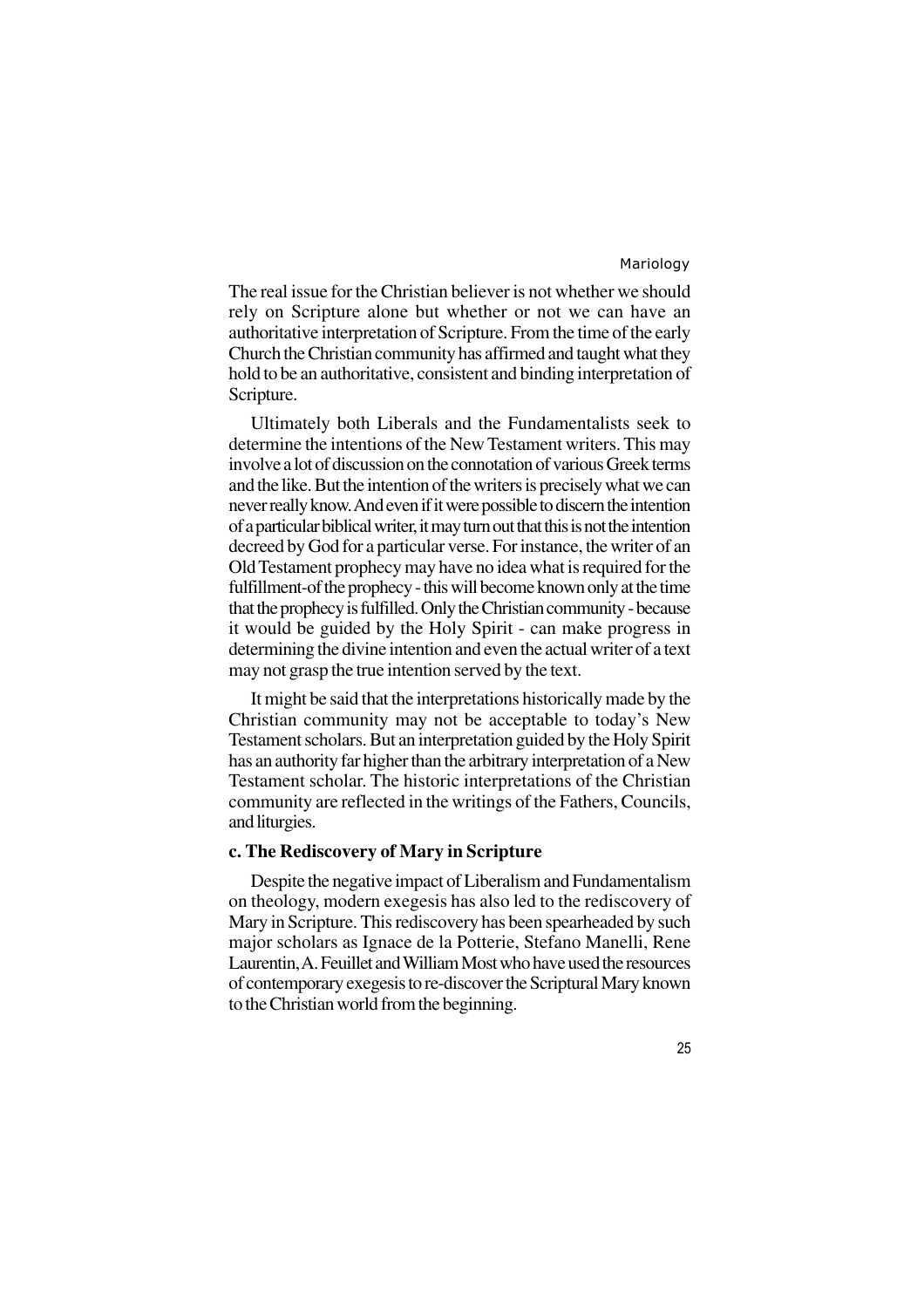For biblical studies on Mary this is a time of rediscovery. The biblical Mary of the apostolic community and the Fathers was deeply rooted in the Old Testament and the entire salvific message of the New Testament. The overwhelming presence of Mary in Scripture led both to the great definitions of Marian doctrine and the liturgical devotions. Without an understanding of the Scriptural portrait of Mary it is difficult to truly appreciate the Marian doctrines. Even at the time of the Protestant Reformation, the Marian imprint on Scripture was evident to both Catholics and Protestants. It was certainly evident to Martin Luther.

Many Post-Reformation Protestants, however, seem to be suffering from collective amnesia on the question of Mary. Despite their ardent commitment to Scripture, the Fundamentalists have failed to see any Marian connection in Scripture. Nevertheless today Protestant and Catholic exegetes and theologians have rediscovered the Marian "mother lode" not just of the New but also of the Old Testament. Like the Fathers, the modern exegetes now see Mary as the Daughter of Zion, the embodiment of Nation Israel, as the Ark of the Covenant, as "transformed by grace", as the New Eve, as the bride at the Messianic Wedding Banquet and as the Church. If this development in understanding was simply a modern fad we could legitimately call it into question. But it is actually a rediscovery of what the Christian community from the earliest times and the Scriptures themselves so obviously tell us about Mary. In this chapter on Mary in Scripture we will look first at Mary's role as the link between the two Testaments, followed by a review of the Marian data in Luke 1-2, Genesis-Revelation and the rest Of the New Testament and finally an analysis of the seven splendors of Mary in Scripture. Anyone who comes to see the full spectrum of Marian material in the Bible will spontaneously see the fittingness of the titles and doctrines of Mary.

Before proceeding further a word must be said about the fact that many of the Scriptural themes relevant to Mary are given as prophecies or prefigurings. Most Christians know that many of the events narrated in the New Testament are fulfillments of Old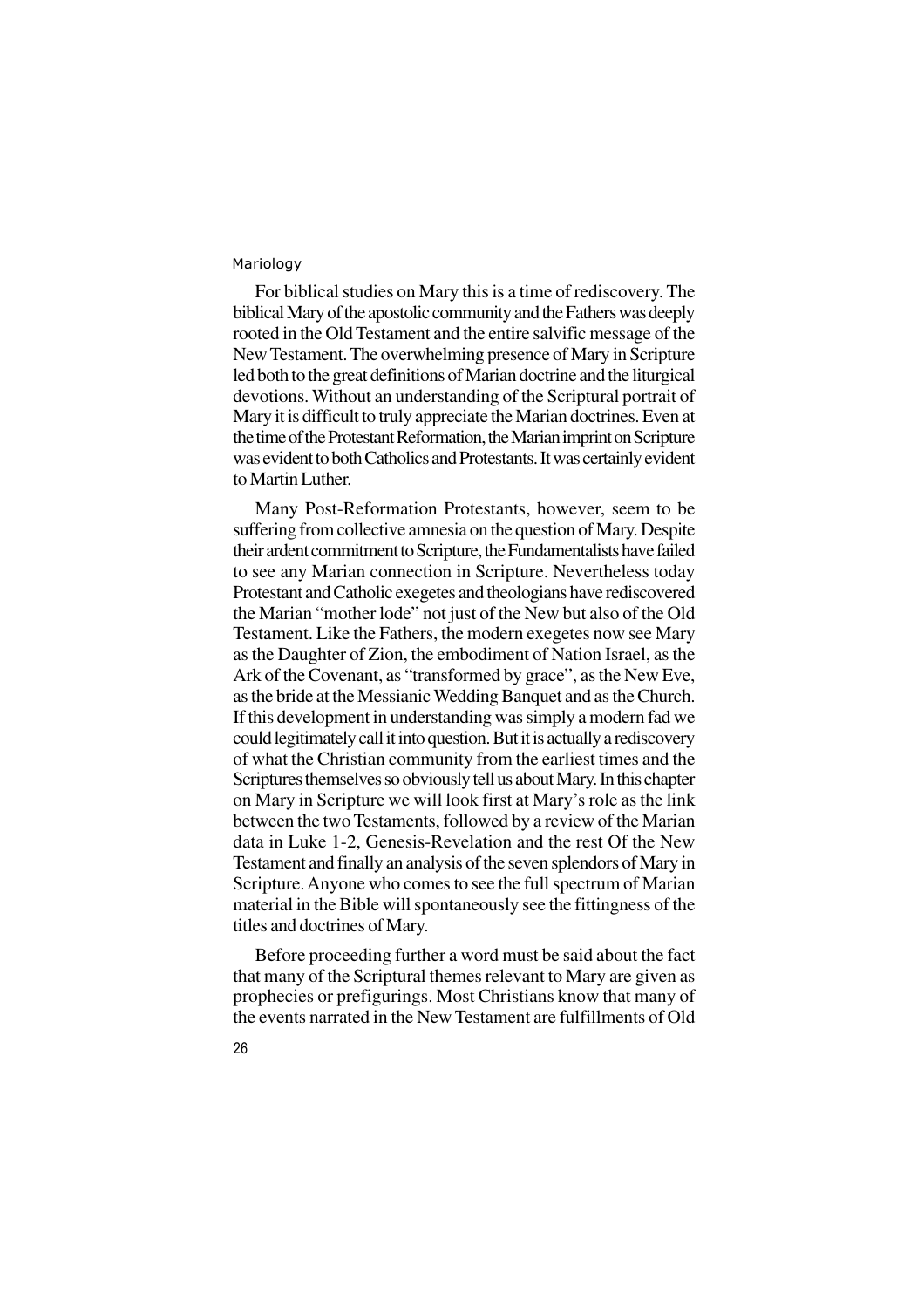Testament prophecies. The general idea that New Testament events fulfill Old Testament prophecies and pre-figurings comes not just from the Evangelists but from Jesus Himself: "This day is this scripture fulfilled in your ears." [Luke 4:21]. On some occasions the New Testament writers draw the reader's attention to the fact that a specific event is the fulfillment of an Old Testament prophecy: for example, "And the scripture was fulfilled, which saith, *and He was numbered with the transgressors*" [Mark 15:28]. On other occasions, the reader is left to discern for himself the prophetic connection: for instance, the portrayal of Christ as the Lamb of God slain from the foundation of the world is an obvious reference to the fulfillment of the Old Testament Passover in which lambs were sacrificed. The fulfillment of the prophecies and prefigurings of Jesus and Mary in the Old Testament are thus not always heralded as such in the New. The faithful, under the guidance of the Holy Spirit, discerned the prophetic fulfillment. Marie Isaacs points out that Luke did not usually spell out the prophetic connection of events but made these connections clear through allusions: "The primary data for ... theological reflection was not only the traditions about Jesus but also the OT. In Matthew this is obvious, not least because the evangelist himself makes it overt. By using the formula, 'All this took place to fulfill what the Lord had spoken by the prophet', he tells us clearly that he is viewing the events of the birth of Christ against the backcloth of the OT. When we look at the Infancy Narrative in the Third Gospel, we find no such direct reference to the OT. But this does not mean that Luke's account is any the less a reflection upon scripture. It is simply that his method of introducing his texts is different from that of Matthew. Rather than use direct quotations he employs a welter of allusions to the OT. This is most obvious in the canticles. These great hymns of thanksgiving and praise, put into the mouths of Mary and Zechariah, are a pastiche made up of phrases taken from the Jewish scriptures ... Luke is so steeped in the language and thought of the OT that the Magnificat and Benedictus abound in both. And the same can be said, not only of the canticles, but also of the narrative sections of Luke's account of the birth of Christ."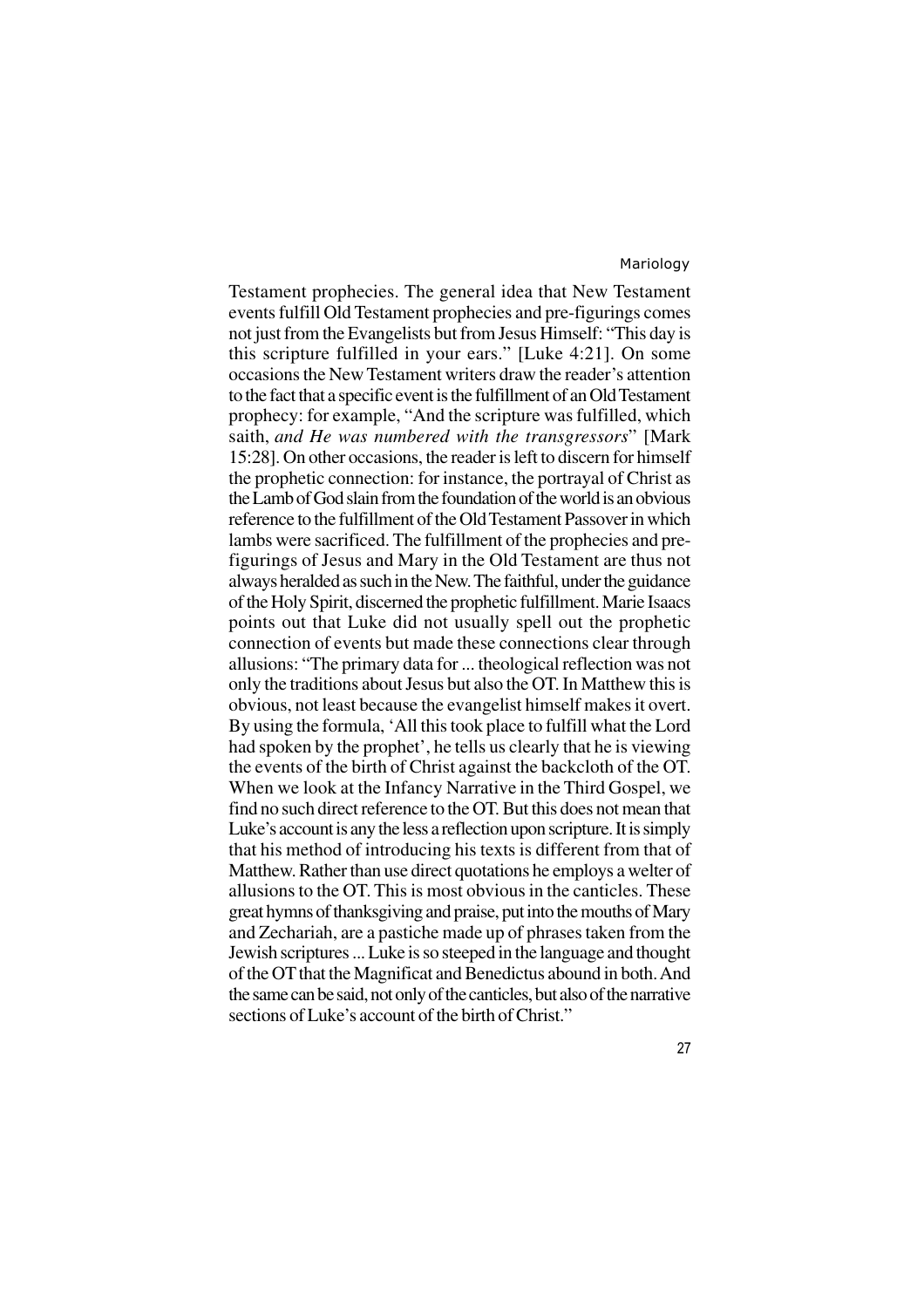An appropriate ending to this section is the conclusion of Stefano Manalli's powerful new scriptural study of Mary, "All Generations Shall Call He Blessed": "Among many possible choices there are two texts of sacred Scripture that would express most forcefully and symbolize most meaningfully, the mystery of Mary: expressing her extraordinarily graced personality; emblematic of her universal salvific mission linked with that of her Son until the end of human history. The first is that of Genesis: "I will put enmity between you and the woman, and your seed and her seed: she will crush your head, and you will lie in wait for her heel" (3:15). The second is that of Revelation: "And a great sign appeared in heaven: a woman clothed with the sun, and the moon under her feet, and on her head a crown of twelve stars" (12:1).

Prophecy and final (eschatological) fulfillment, Incarnation and redemption are recapitulated in these two biblical texts intertwined with one another in delineating for us the exalted figure of Mary: at her first appearance in the Old Testament as "the morning rising" (Song 6:9), and in the New Testament with the full brightness of midday, "clothed with the sun" (Rev 12:1).

In the first text (Gen 3:15), significantly called the Protoevangelium, we are made aware of the figure and mission of Mary that foretell the messianic salvation of mankind. The "woman" is the Mother of the Messiah-Redeemer, prefigured and symbolized down the subsequent centuries and millennia on many pages of the ancient revelation that accompanied and illumined the path of the Chosen People. In the second text (and its context: Rev 12:1-18), as it were a summary of the entire biblical "revelation" of the mystery of Mary, we contemplate her image and mission in the splendor of the eternal midday, the superhuman prodigy of maternal Queenship over the created universe, over both heaven and earth.

In the first text (Gen 3:15) we preview, antithetically, the reality of Mary's mission: in opposition to the serpent (the "enmity"); in union with the Messiah-Redeemer (her "seed") fighting and crushing the head of the serpent; in contrast with Eve, seduced and conquered by the serpent (Gen 3:13; 2 Cor 11:13). The prophetic vision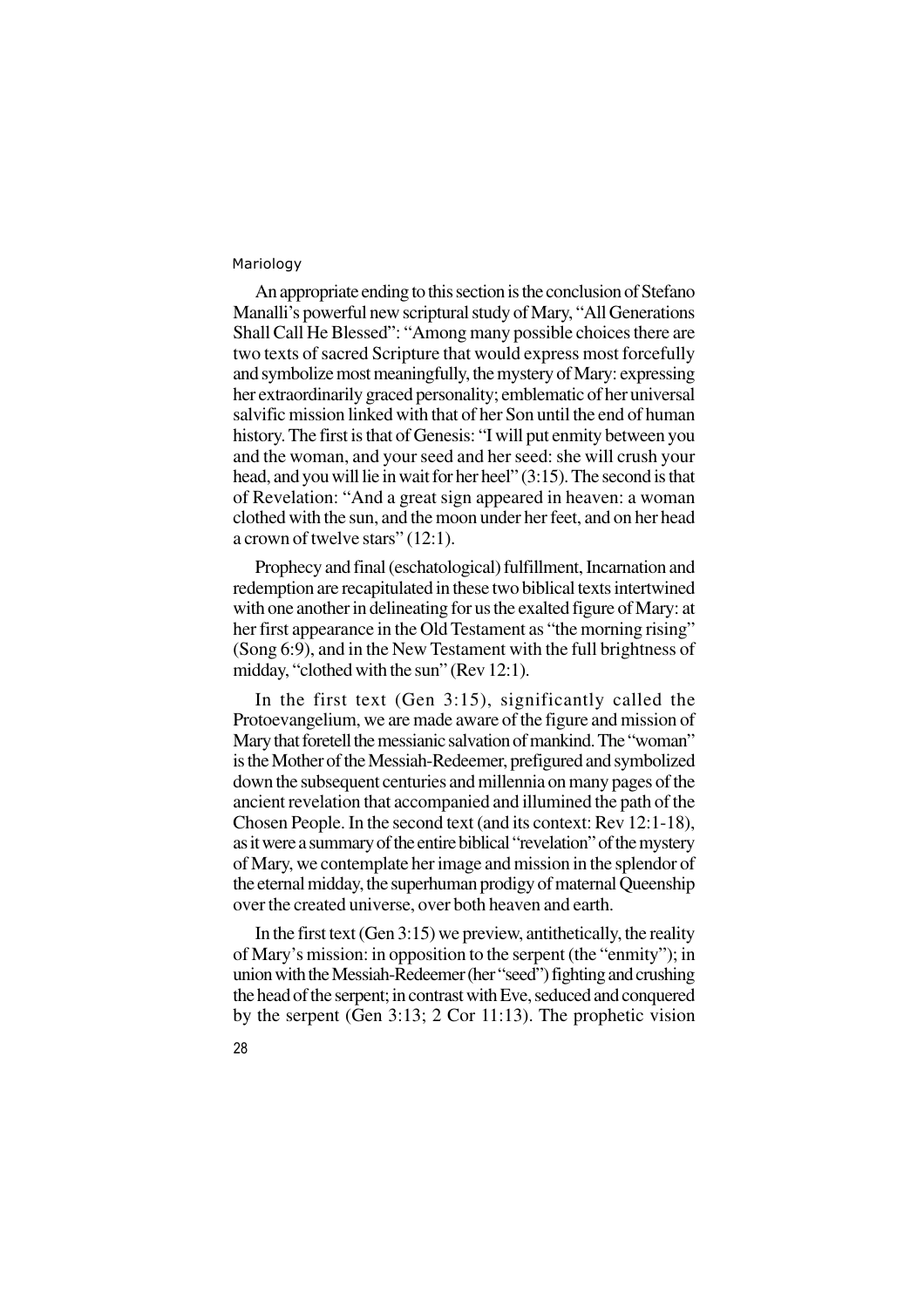embraces the entire salvific plan. In the words of Genesis 3:15, "there opens a vision of the whole of Revelation," writes Pope John Paul II, "first as a preparation for the Gospel and then as the Gospel itself". The dramatic scene of Genesis 3:15 speaks of mystery and in revealing it pinpoints our gaze on this "woman", so heroic and sublime - the antithesis of poor Eve - who goes forth with her Son to reverse the fortunes of fallen man.

In the second text (Rev 12), we contemplate, in meta-historical synthesis, the reality of the person and mission of Mary, the "woman" radiant in grace ("clothed with the sun"), in royal majesty over the angels (the crown of "stars") and over creation ("the moon under her feet"), Mother of God incarnate ("the male child") and Mother of the Church ("the rest of her offspring"), which is the Mystical Body of Christ, begotten and co-redeemed by her on Calvary amidst sufferings ("she cried out in the anguish of delivery"), the powerful adversary, Satan ("the great dragon"), checkmated and rendered impotent by the mystery of the Immaculate Conception, of the Assumption, and of the Queenship.

The tableau of Revelation 12 is complete with its magnificent scenario, rich in illustrative detail, even if in every instance not easily understood. On this scene converge, marvelously coordinated, every dimension of the redemptive plan traced out in the Old and New Testaments touching the "mystery of that 'woman' who, from the first chapters of the Book of Genesis up to the Book of Revelation, accompanies the unveiling of God's salvific plan for humanity.', In the light of Revelation 12, we can formulate these fundamental conclusions about the "mystery of that 'woman'".

- Mary is the "woman" (Rev 12:1), the same "woman" of the Protoevangelium (Gen 3:15), of whom "is born" the son of God; sent by the Father (Gal 4:4);3 the "woman" present and wholly absorbed in the sufferings of her Son crucified on Calvary (Jn 19:25-26).
- Mary is the "virgin" who is shown alone with the Son, without husband, in the proto-evangelium (Gen 3:15), then in Isaiah (7:14), and in Micah (5:2); her virginity prefigured by the "burning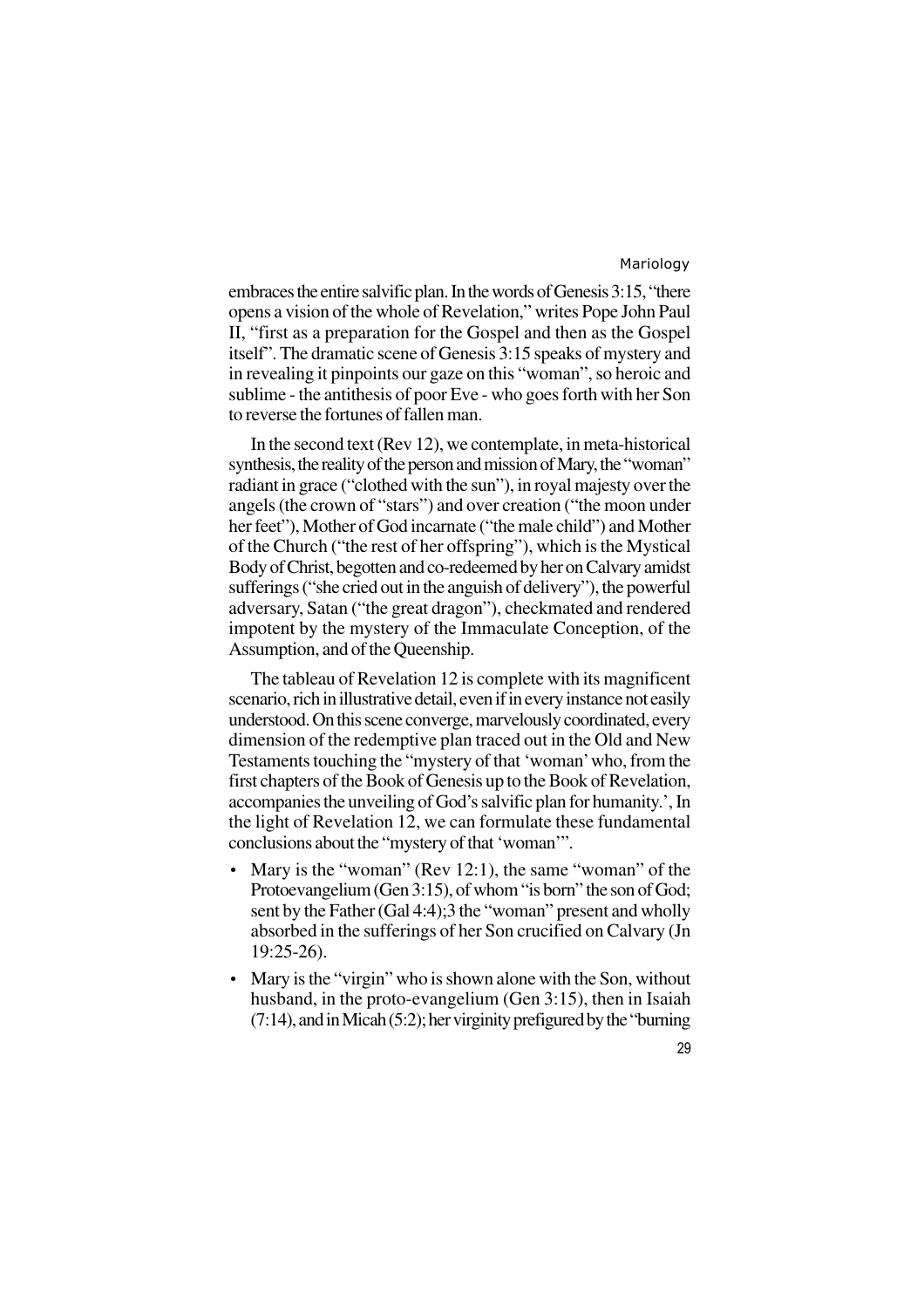bush" (Ex 3:1-11), by the "rod of Aaron" (Num 9:16-24), by the "fleece of Gideon" (Jg 6:36-40), by the "enclosed garden, sealed fountain" (Song 4:12); finally, described by St. Matthew and by St. Jude in terms of the most essential biographical and historical facts of her life.

- Mary is the "mother", pregnant and giving birth to a son, though remaining a virgin, according to the prophecies of Genesis 3:15, Isaiah 7:14, Micah 5:1-2; and the woman "Mother of the Lord" or "Mother of Jesus", as she is called eleven times in the New Testament; she is the "mother" of mankind, represented by St. John on Calvary (Jn 19:25-27).
- Mary is the "spouse": not only the virginal, legal spouse of St. Joseph (Mt 1:18; Lk 1:27), but the virginal, real spouse of God the Father who willed her to be the Mother, according to His human nature, of His only-begotten Son (Gal 4:4); the spouse of God the Son, the redeemer, who intimately associated her with Himself in His redemptive work, as the new Eve beside the "new Adam"; the spouse of God the Holy Spirit, who, overshadowing her enabled her to conceive Jesus (Lk 1:35).
- Mary is the woman immaculate: namely, she is the only human creature unstained by sin, because, together with her Son, she is the unvanquished, victorious adversary of the infernal serpent (Gen 3:15); not only this, but she is the only creature "full of grace" (Lk 1:28), true panhaghia (all holy one), pure "dawn" (Song 6:9) of the sun who is Christ, "fashioned by the Holy Spirit and formed as a new creature" in order to become Mother of Word Incarnate.
- Mary is the co-redemptrix, associated with her Son in the work of ransoming man from sin (Gen 3:15), strong as "an army set in array" (Song 6:9), already prefigured by the "strong", courageous women of Israel, present at the foot of the cross on Calvary (Jn 19:25-27).
- Mary is the Mediatrix, who brings Jesus to men and men to Jesus, who cares for things spiritual and temporal (Lk 1:39ff.; Jn
- 30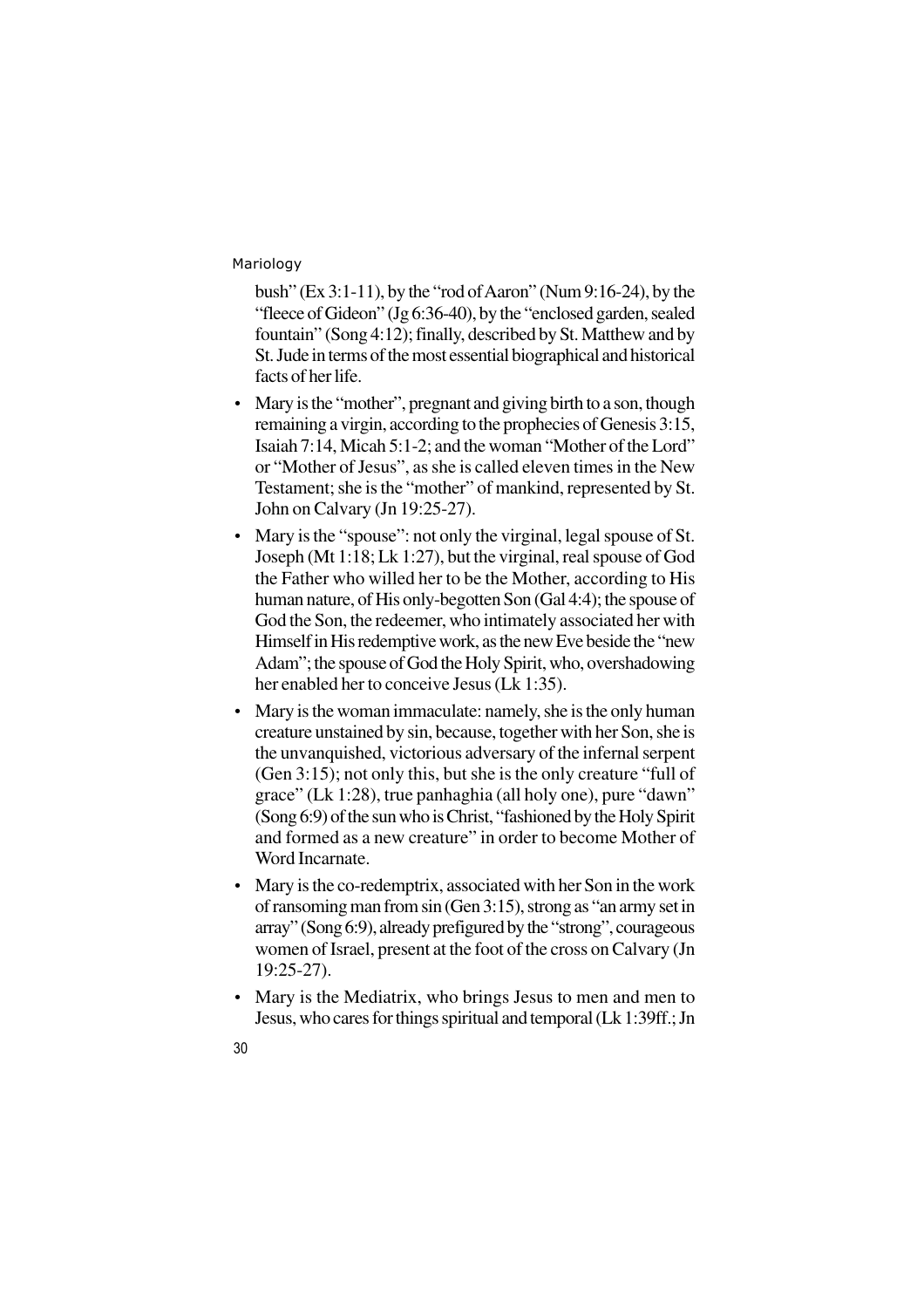2:1-11) present and active at the birth of the Church on Calvary (Jn 19:25-27) and in the Cenacle (Acts 1:14).

- Mary is the Queen, who wears on her head the crown of twelve stars (Rev 12:2) signifying the angels (the "stars"), the twelve tribes of Israel (the Chosen People) and the twelve apostles (the Church). She is the Queen assumed into heaven, carried on the wings of the "great eagle" (Rev 12:14), dashing to the ground the destructive furies of the "dragon" (Rev 12:3-4). She is the "exalted daughter of Zion", seated as "Queen at the right hand" of the King in the kingdom of heaven (Ps 44:10).
- Mary is the woman "blessed" for the faith she placed in the words of the angel Gabriel at the Annunciation (Lk 1:45), for hearing and observing the Word of God (Lk 11:27-28), for her faithful fulfillment of the will of the Father (Mk 3:31-35), as the "poor one of Yahweh" (Ps 9) and "the handmaid of the Lord" (Lk 1:38).

From the book of Genesis to the book of Revelation, therefore, we may well underscore how this "woman" according to the design of God the Father is always one with her Son, always relative to that Son, "leaning upon her beloved" (Song 8:15), intimately associated with Him in the same mission of saving man and leading him back to the bosom of the Father.

At every crucial point in the history of salvation, from the Protoevangelium, after the fall of our first parents (Gen 3:15), to the announcement of the incarnation of the Word (Lk 1:26ff.), from the beginning of the public mission of Jesus at Cana (Jn 2:1-11), to His redemptive sacrifice consummated on the Cross (in 19:25-27), up to the accomplishment of the very last detail in the universal salvific plan (Rev 12), Mary is the "woman" always present with her Son, never alone, to fulfill her role of "generous companion and humble handmaid of the Lord".

And together with the Son there are "children", these also brothers and "co-heirs" of Christ (Rom 8:17), who constitute the Mystical Body, the Church. Thus, in Genesis 3:15, the "woman" is presented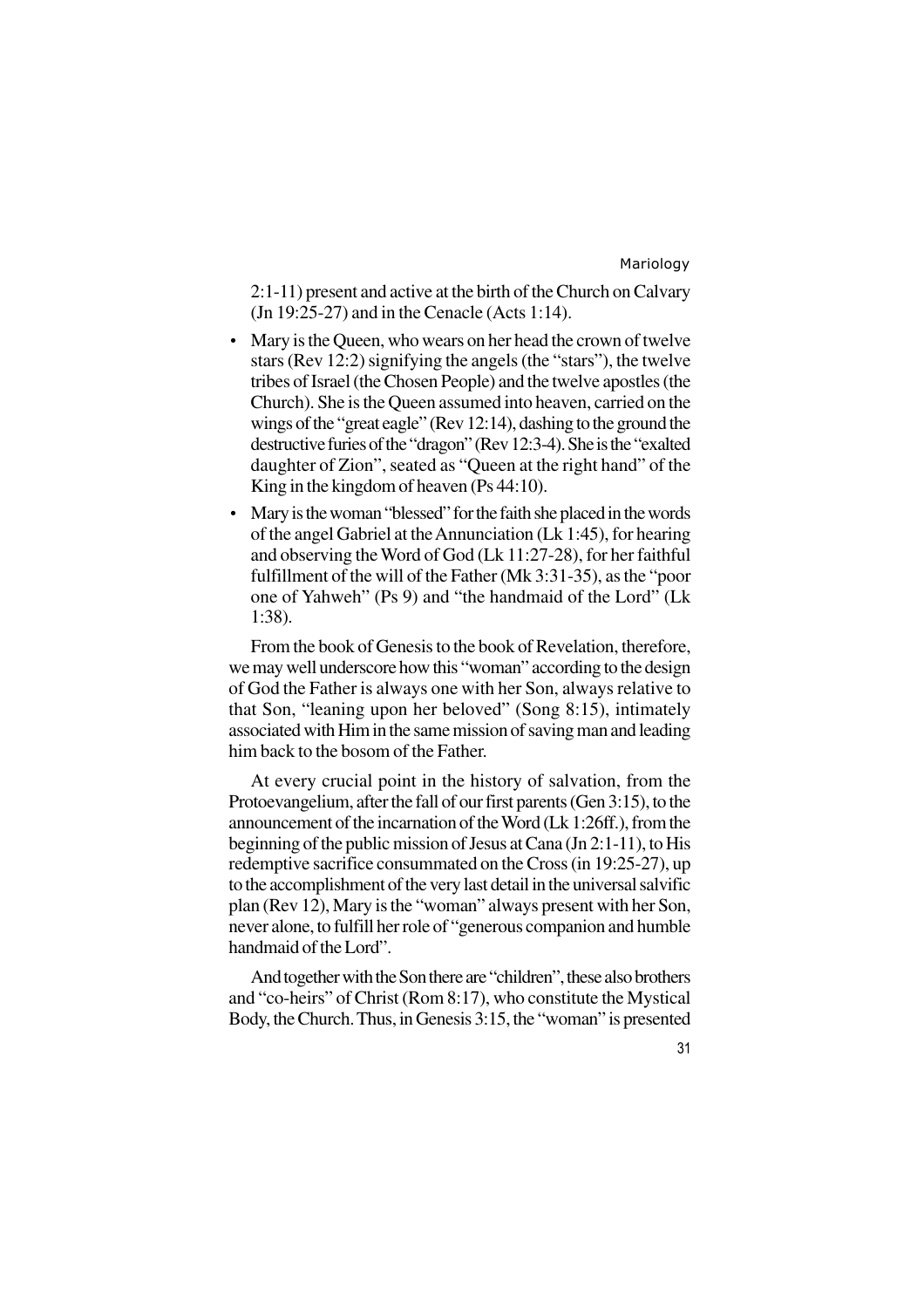together with her "seed" (which also has an inclusive sense); at Cana (Jn 2:1-11) the "woman" is with the first "disciples" of Jesus; on Calvary (Jn 19: 25-27), at the foot of the Cross the "woman" has beside her John the Evangelist, who represents all the "disciples" of Jesus; in Revelation 12, finally, the "woman" is found again with "the rest of her offspring" (the Church).

To conclude, then, Mary's whole reason for existing is found in the Son (and in the children), according to the salvific plan of God the Father. Without the Son, Mary would not have existed at all. This is a thesis dear to dogmatic theologians, and "soundly based on fact".

It is necessary to observe how, by prophecy in the Old Testament, by existence in the New, the maternity and the co-redemption, the mediation and the Queenship - all rooted in the divine, virginal maternity - give us the most complete biblical and theological portrait of Mary as the "woman" conceived and willed by God "from the beginning and before the world was created" (Sir 24:14), planned by Him "in one and the same decree, with the Son (bull Ineffabilis Deus), "blessed" among all women (Lk 1:42), "woman" with all the potential of the so-called "eternal feminine", "woman" virgin, daughter, spouse, mother, each to the full extent of perfection these terms signify, in living relation with God the Father, of whom Mary is daughter, with God the Son, of whom Mary is Mother, with God the Holy Spirit, of whom Mary is spouse; in living relation with the Church and with mankind, of whom Mary is "mother in the order of grace".

Thus, Mary realizes in herself the highest synthesis of nature and grace; an ineffable synthesis at its base and at its crown, alpha and omega, as it were, of the human person associated with the Divine Person of the Word Incarnate - the divine "alpha and omega" (Rev 1:8) - the work of universal salvation, by a unique, absolutely exclusive, distinctive relation: the "relation" of virginal maternity embracing the corporal and the spiritual, the human and the divine.(2)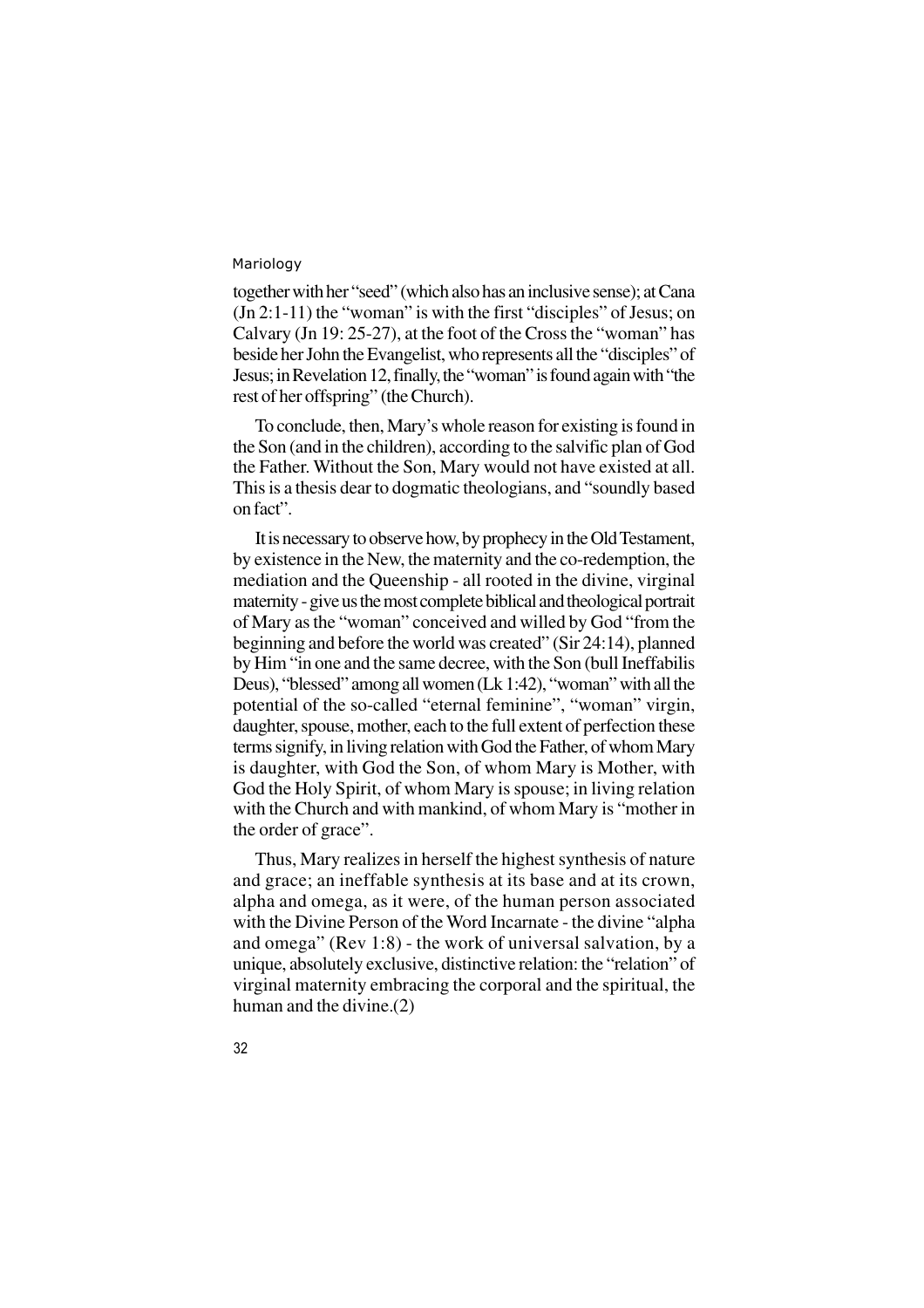33

#### **2. Mary the Bridge between the OT and the NT**

#### **(a) Introduction**

The richness of the Scriptural portrait of Mary is manifested most prominently in the Old Testament prophecies and prefigurings of Mary and the New Testament passages that portray her as the link between the Old and the New Covenants. Mary serves as a link between the two Covenants not just through parallel or prophetic verses but by embodying common themes. She is a bridge between the Old and the New Testaments because Scripture shows her representing both the people of Israel and the Church begun by her Son. The Scriptural images of Mary in the context of both Testaments are astounding in their variety. We see Mary as:

- The New Eve, the Virgin Mother prophesied in the Old Testament
- The embodiment of all the qualities prefigured in the heroines of the Old Testament
- The people of Israel, the Daughter of Zion
- The Ark of the Covenant: the parallels are too numerous to be ignored
- The Church
- The exalted Mother of Jesus
- The Mother of all the Faithful
- Spouse, Mother and Daughter

The mystery of Mary's role in the Old and the New Covenants is brilliantly underscored by Ignace de la Potterie: "A very important insight of modern exegesis has brought to light that the mystery of Mary forms in some way the synthesis of all the former revelation about the people of God, and of all that God by his salvific action wishes to realize for his people. In Mary are accomplished all the important aspects of the promises of the Old Testament to the Daughter of Zion, and in her real person there is an anticipation which will be realized for the new people of God, the Church. The history of revelation on the subject of the theme of the Woman Zion, realized in the person of Mary, and continued in the Church,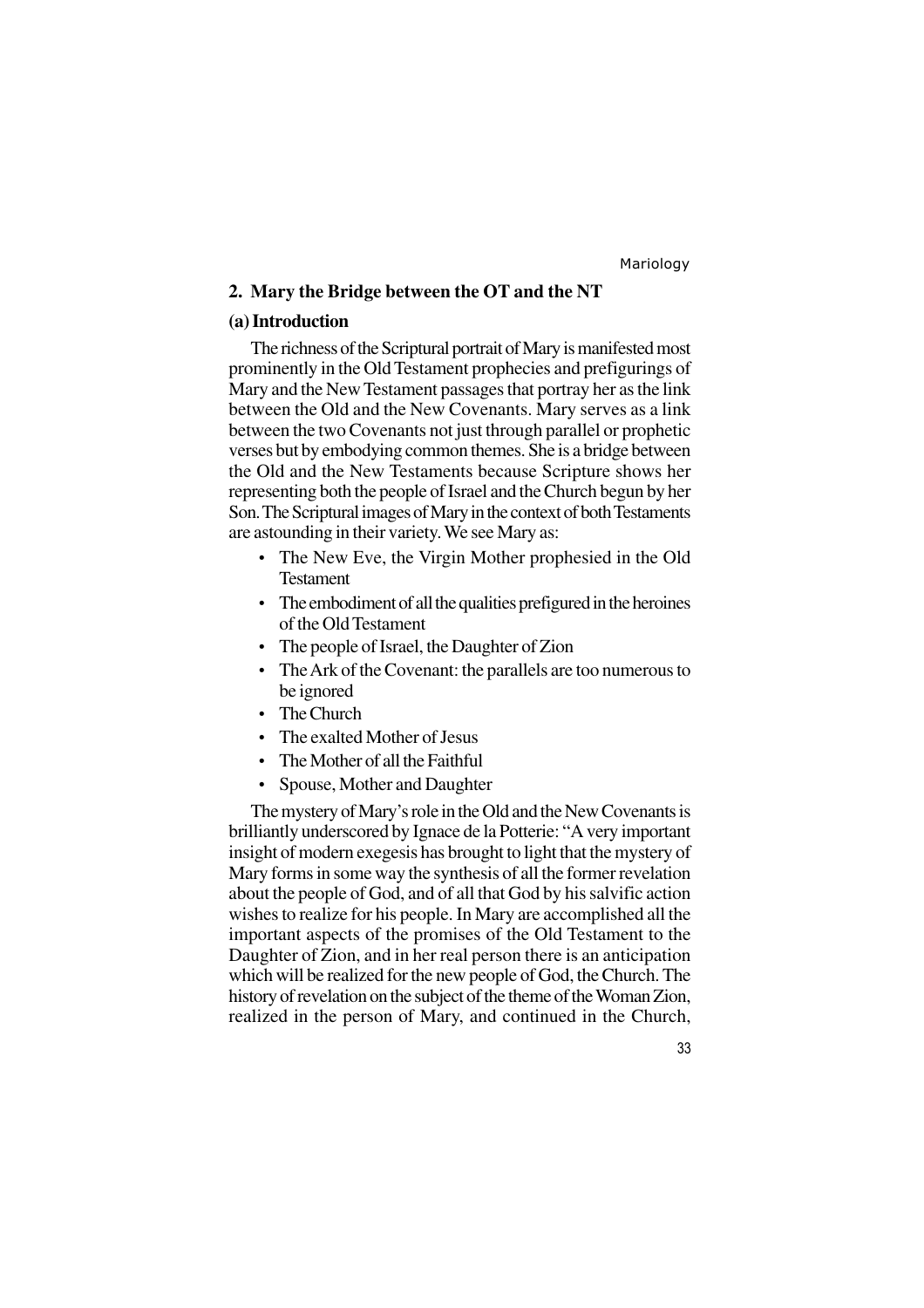constitutes a doctrinal bastion, an unshakable structured ensemble for the comprehension of the history of salvation, from its origin up to its eschatology. A vision of the mystery of Mary, biblically founded, ecclesiologically integrated and structurally developed, gives then a complete image of the concrete realization of the total mystery of the Covenant."<sup>1</sup>

In Down to Earth: The New Protestant Vision of the Virgin Mary, the Protestant theologian John de Satge highlights Mary's position with respect to the Old and the New Testaments: "She is the climax of the Old Testament people, the one to whom the cloud of witnesses from the ancient era look as their crowning glory, for it was through her response to grace that their Vindicator came to stand upon the earth. In the order of redemption she is the first fruits of her Son's saving work, the one among her Son's people who has gone all the way. And in the order of her Son's people, she is the mother."

Three other Scripture scholars may be cited here. In an ecumenical conference on Mary, Ralph Russell draws attention to the witness to Mary in Scripture as a whole:

Scripture must be seen as a whole. The Holy Spirit who inspired it means it to be seen in entirety. Then the 'Woman' in Genesis will be answered by the Woman in the Book of Revelation (ch. 12), the Fall will go to the Annunciation, Adam with Christ (cf. St Paul), Eve with Mary. This is the way the earliest fathers saw Scripture and if we look through their eyes we shall not be tempted to think that the Bible has little to say about Mary's place in the work of her divine Son, the one redeemer. Another way of approach is to ask what is the central event to which all salvation history builds up? St. Paul answers that: 'When the time had fully come, God sent forth his Son, born of woman' (Gal 4:4). What more has Scripture to tell us about this?

The Old Testament prophets, struggling, against the spirit of proud self-sufficiency, to shift attention from man to God, had spoken of the anawim, the humble and lowly people, who 'leant upon the Lord, the holy one of Israel, in truth' (Is. 10:20). They were not necessarily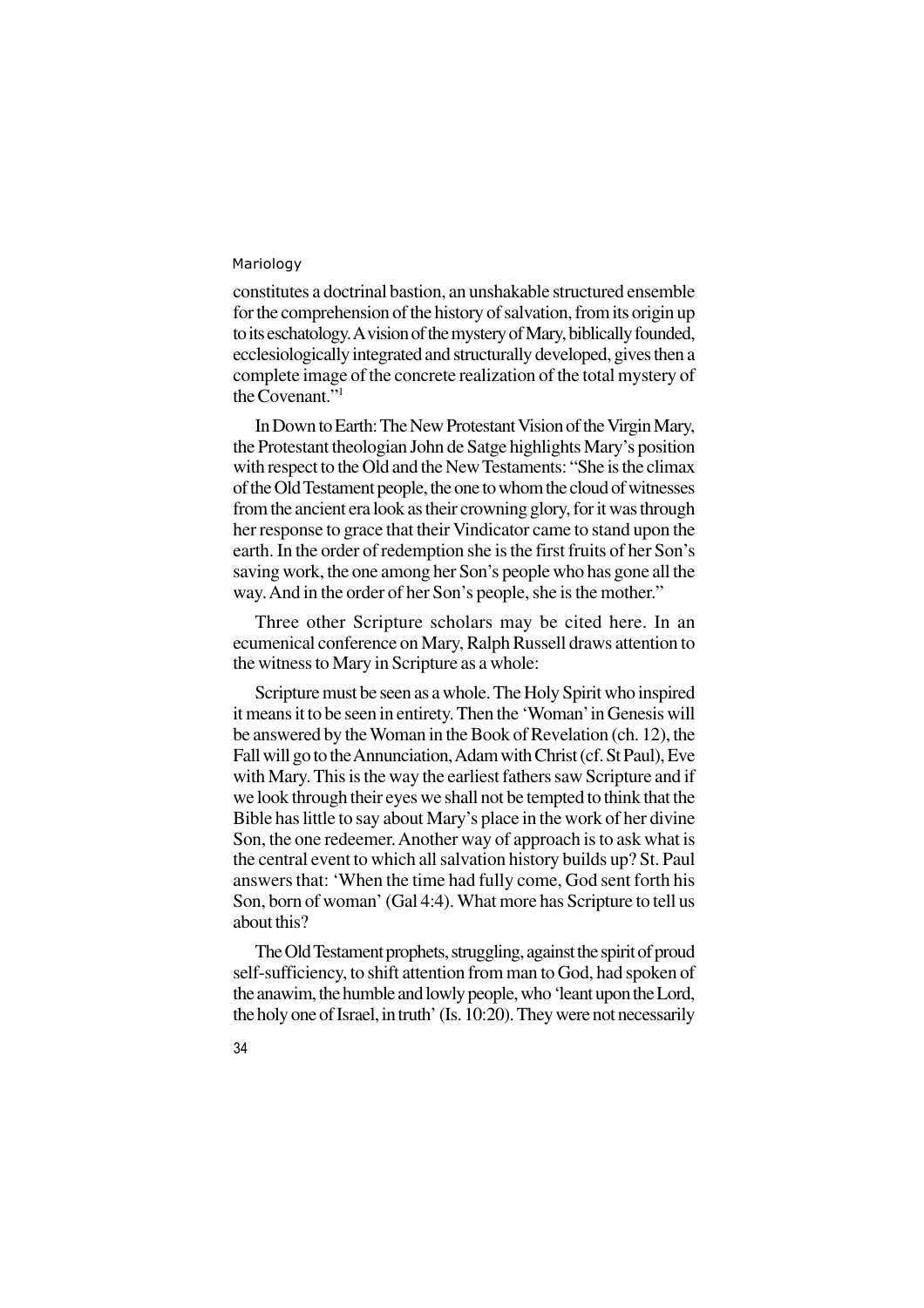poor as a class, for David was one, but they usually were. They were conscious of their need for God, ready to wait and serve, with the trusting love of a child for their saviour. This is the meaning of the 'poor' in the Isaian passage which Jesus applies to himself: 'The Spirit of the Lord is upon me because he has anointed me to preach good news to the poor' (Luke 4:18; Is 61:1); and the first of the Beatitudes is 'Blessed are the poor in spirit' (Matt. 5:3; cf. Luke 6:20). The flower of the poor and humble of the Lord is the 'handmaid of the Lord, who said 'let it be to me according to your word'. and 'he has regarded the low estate of his handmaiden, (Luke 1:38, 48).

From other Old Testament themes, provided they are read with traditional Jewish and Christian interpretations, there emerges the figure of the woman, mother of the redeemer. There is Matthew's interpretation of Isaiah: 'All this took place to fulfill what the Lord had spoken by the prophet:

"Behold a virgin shall conceive and bear a son"' (Matt. 1:22ff.; Is. 7:14). There is Genesis 3:15, the enmity between the woman and the serpent, her seed and his seed, of which more later. There is the prophetic figure of the Daughter of Sion. This takes us to St. Luke and the Annunciation.

The angel says to Mary: 'Hail full of grace, (or10 favoured one'), the Lord is with you,. And then 'Do not be afraid, Mary, for you have favour (or 'grace') with God.

And behold you will conceive in your womb and bear a son, and you shall call his name Jesus (Yahweh-Saviour) (Luke 1:28-31). The Old Testament background to this is Zephaniah 3:14-17: 'Sing aloud, O daughter of Sion ... The Lord is in your midst ... Do not fear, O Sion, the Lord your God is in your midst (your womb), a warrior who gives victory'. So in Luke 'hail' means rejoice, with messianic joy, and Mary, 'favoured one' or 'full of grace' is seen as the Daughter of Sion, who realizes the hopes and longings of Israel's history, and in a more wonderful way the Lord will be in her midst. The angel goes on, in the words of the prophecy of Nathan, to tell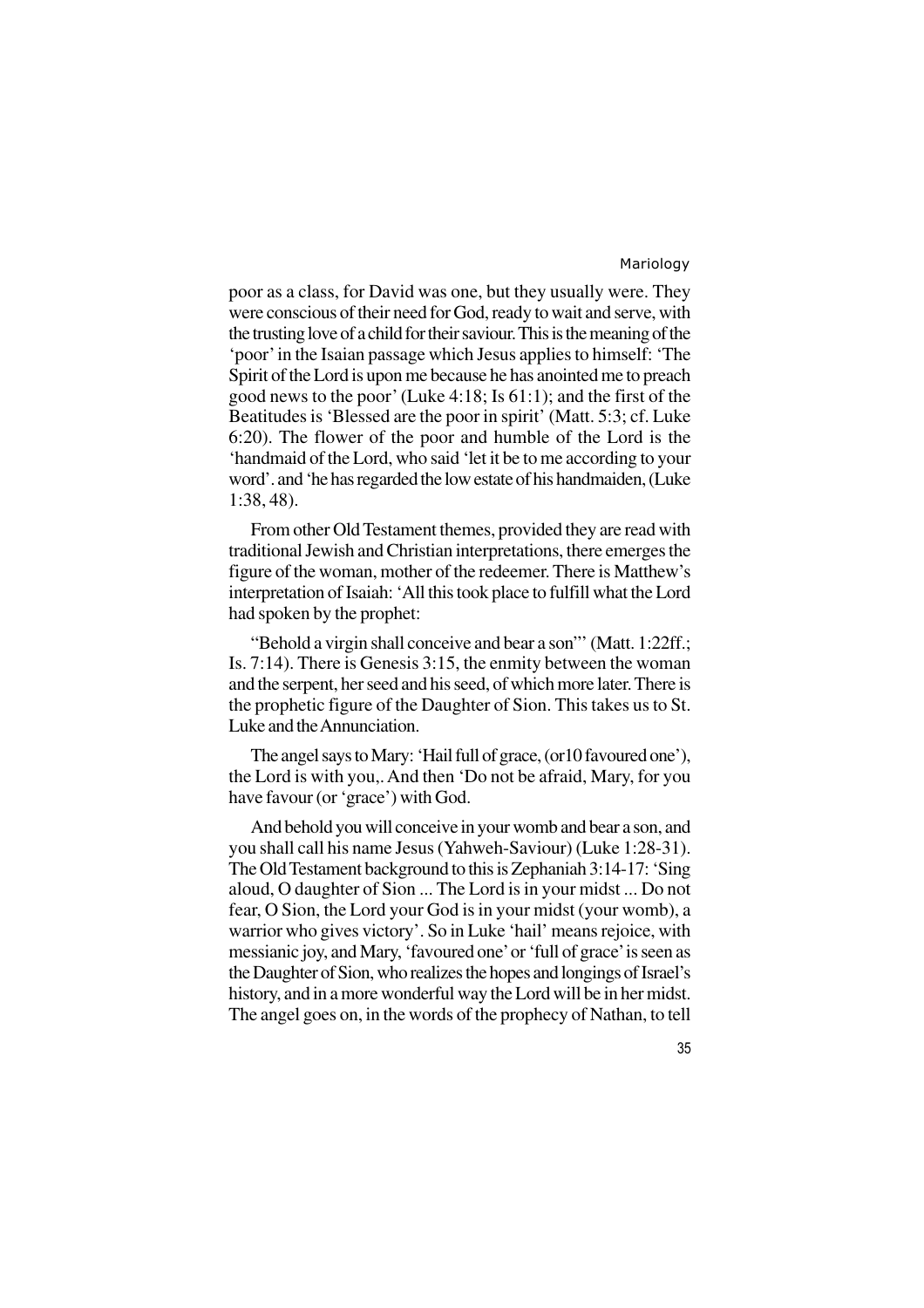36

her that her Son will be the Messiah, and when Mary asks 'How shall this be, because I have not husband?' he explains: 'The Holy Spirit will come upon you, and the power of the most high will overshadow you. Therefore the child to be born will be called holy, Son of God' (Luke 1:32-35). 'Overshadow' refers to the Shekinah, the cloud of God's presence which went with the Israelites in the desert, filled the temple of Solomon, appeared at the transfiguration and the ascension, and according to Israelite tradition, covered with its shadow the Ark of the Covenant (cf. Exodus 40:35). Thus Mary, like the Ark, becomes God's resting place on earth. 'Son of God' is a messianic title, but its full meaning will be gradually unfolded, and gradually also Christian faith will come to Be what it means to be God's Mother. Mary's humble answer, "Behold I am the handmaid of the Lord; let it be to me according to your word" is an unhesitating acceptance of her place in God's redemptive plan. This is what the second century fathers saw, together with its consequences for salvation: "The knot of Eve's disobedience, says Irenaeus, 'was untied by Mary's obedience, and in her obedience Mary became the cause of salvation for herself and for the whole human race' (Adv. Haer. 3, 22, 4; PG 7, 959)."

Rene Laurentin sees Mary's presence in the OT on three planes: Mary is seen to be envisaged in three ways by the Old Testament.

**I. Moral Preparation:** From among mankind disgraced by sin, God untangles a line of faith and holiness at the end of which his Son will be able to be born into the human race without the contamination of sin. The last stage of this progress is found in the privileged circle of the "poor of Israel." Mary explicitly places herself in this group in the Magnificat (Lk. 1:48, 52).

**II. Typological Preparation:** God's plan for the world works toward accomplishment according to the slow cadence of human duration, slowed down the more by the inertia of sin. God does not bring perfection to be all at once, but gradually. At each stage of the plan of salvation - Israel, the Church, heaven - one can discern the sketch and prefiguration of the perfect forms that will be reached at the end. At each stage in the development of an embryo the imperfect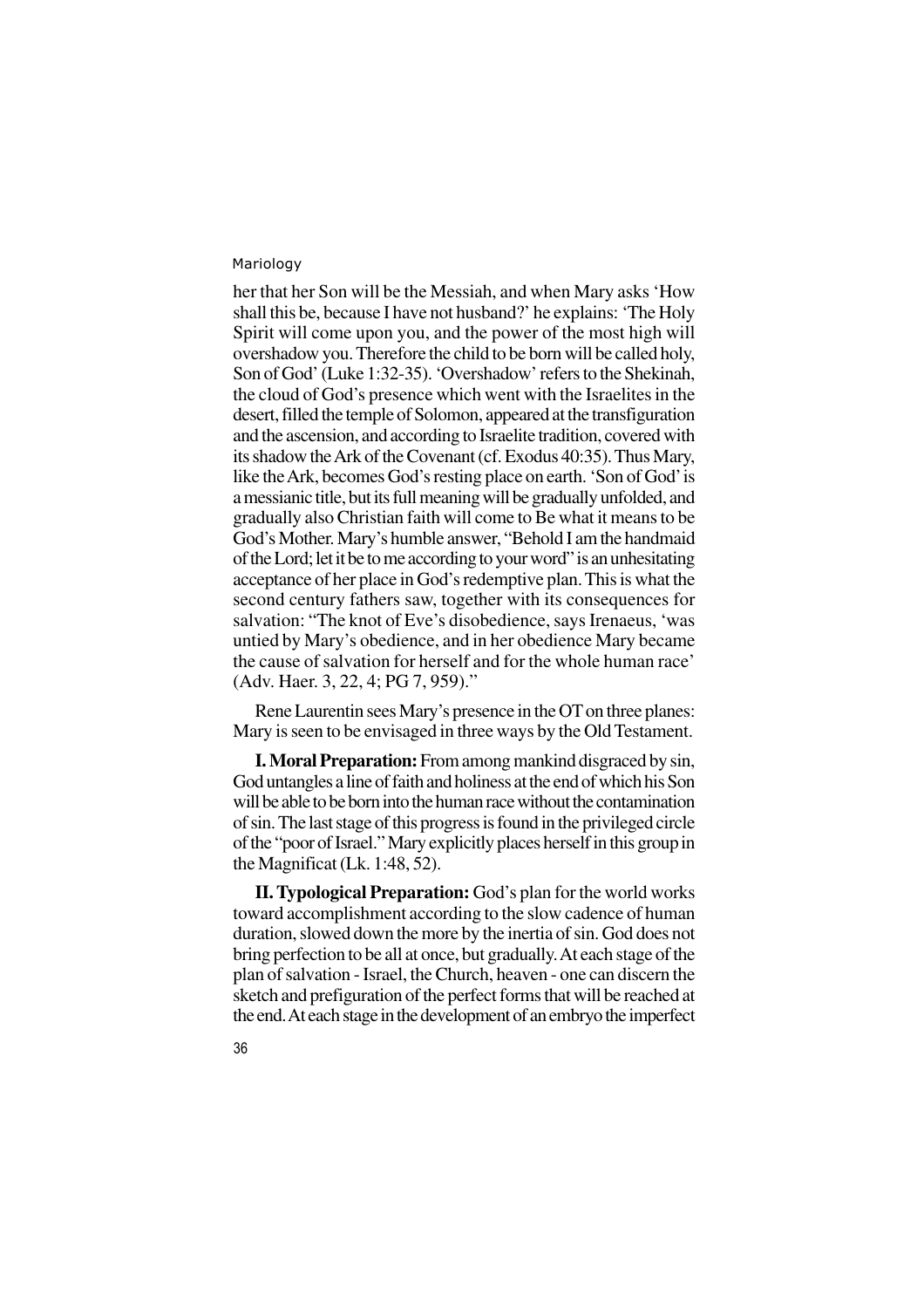forms of the organs on their way to full formation can be detected. There is no more delicate task than to appreciate these developmental relationships. In the final analysis, only Scripture and Tradition can authentically discern typological equivalents. In what concerns Mary, the types are found principally in three lines:

- 1. First there are the women of the Old Testament, notably those who were favored with miraculous births, those who were ancestors of the Messiah, those who contributed to the triumph and salvation of Israel. By taking up in connection with Mary the words that concerned Sarah, "Nothing is impossible with God," (Gen 18:14 and Lk. 1:37), or Judith (Jud 13:18-19 and Lk. 1:42), Luke gave the first guidelines for this typology.
- 2. But Luke compares Mary especially to Israel in its ensemble. He identifies her with the Daughter of Zion according to Zeph. 3:14- 17, an identification that is found again in substance in John 19:25- 27 and in the twelfth chapter of the Apocalypse ...
- 3. Finally, the Daughter of Zion was the place where Yahweh rested. Thus Luke glimpsed in Mary the new Ark of the Covenant, the eschatological resting-place of Yahweh Savior. In this comparison he opened the way to a typology involving sacred objects ...

**III. Prophetic Preparation:** Mary was prefigured not only by realities corresponding to her in nature or function, but also by words that announced her in advance ... Two series of texts merit attention:

# **(a) Eschatological texts whose meaning applies to Mary and at the same time to the Church; (b) Texts that apply to the Mother of the Messiah.**

Stefano Mannelli tells us: The Mariology of the Old Testament has all the essential characteristics of a Mariology at its "roots". In that Mariology are contained in fact the "roots" of that unique, precious plant that is Mary most holy. From those "roots" has sprung, in the New Testament, the one "full of grace" (Lk 1:28), the Mother of God and of the new humanity. In these mariological texts of the Old Testament are discovered the "roots" of the mystery of Mary,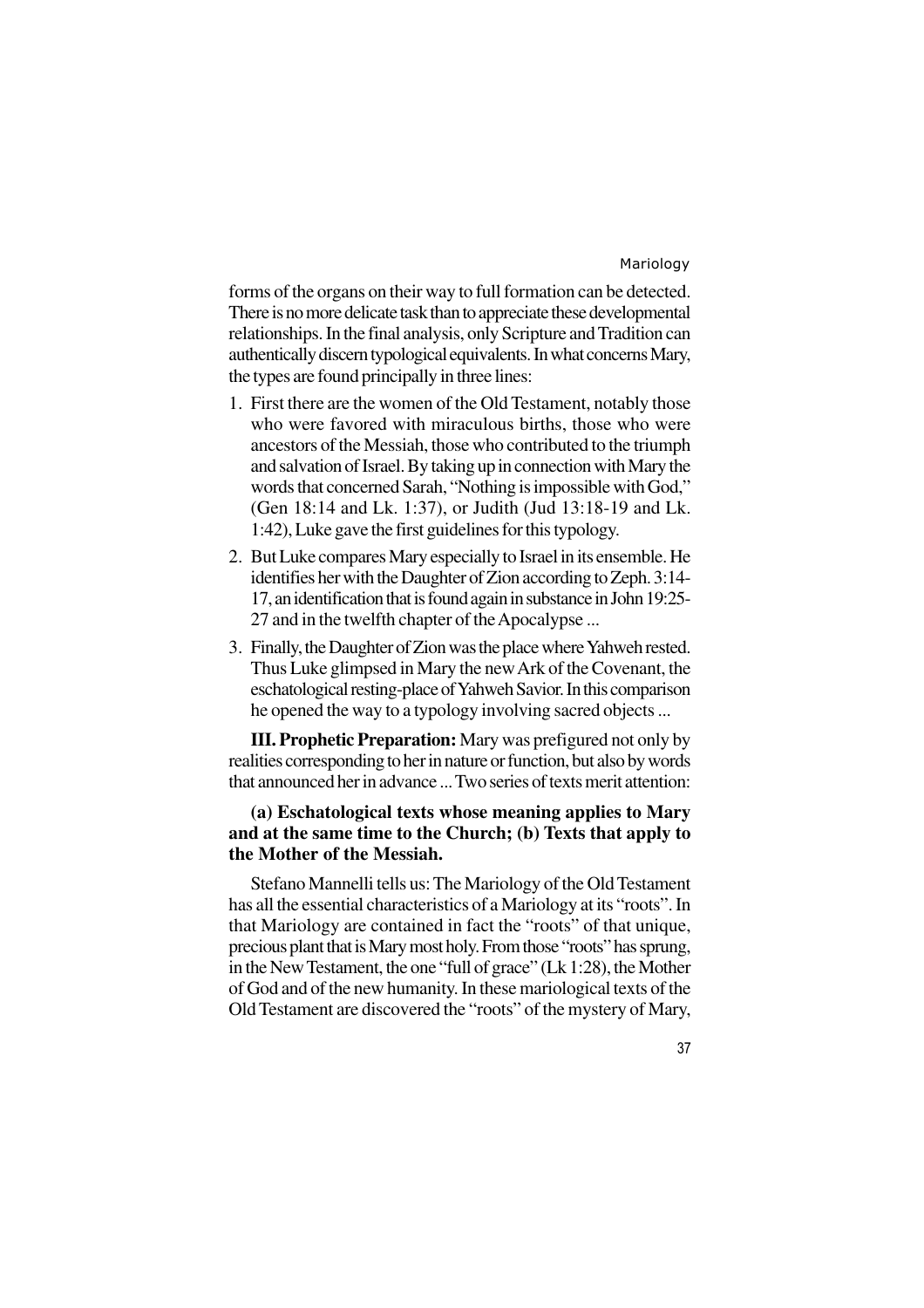predestined "in one and the same decree" (Ineffabilis Deus) to be the "woman". Mother of the New Adam, with whom she is united in the same "enmity" for the serpent whose head is to be crushed (Gen 3:15). This "woman" is the Virgin Mother of Emmanuel, that is, of "God with us" (Is 7:14). She is the "woman in travail" bearing God made man, the Savior of the "remnant of Israel", of the People of God (Mic 5:1-2).

The two mysteries of the Incarnation and of the redemption, foreshadowed in these prophetic oracles, are intimately linked to the mysteries of the Immaculate Conception (Gen 3:15), the divine and virginal maternity (Is 7:14), and the co-redemption (Gen 3:15) attributed to the "woman in travail" of Bethlehem (Mic 5:1-2).

Together with these three fundamental Mariological texts, we also find in the Old Testament an abundance of minor texts that converge to give to those "roots" a certain consistency in prefiguring and symbolizing the extraordinary personality of Mary. Thus, we discover the "roots" of Mary in the "daughter of Zion" (Mic 4:8), in "the poor of Yahweh" (Ps 9), in "the strong woman" (Sir 26:2) who works for the regeneration and salvation of the people. We find her prefigured by Sarah, Rebecca, and Rachel, by Miriam, the sister of Moses, by Deborah, Abigail and Ruth, by Judith and by Esther. We can read of the virtues and sanctity of Mary in the various and richly allusive biblical symbols, such as the burning bush, the fleece of Gideon, the holy ark, the rainbow, Jacob's ladder, and in many others ...

We find, then, the Mariology of the New Testament already "sketched" in that of the Old. The figure and mission of Mary are already limned in the prophecies, in the figures, and in the symbols of the Old Testament. The prophecies foretell and describe her personality, outlining its primary characteristics: Mary's freedom from original sin because of her enmity with the serpent, her divine maternity as the Mother of "God with us", her virginal maternity as the virgin "in travail", the universal co-redemption because if her victory over the serpent whose head is crushed...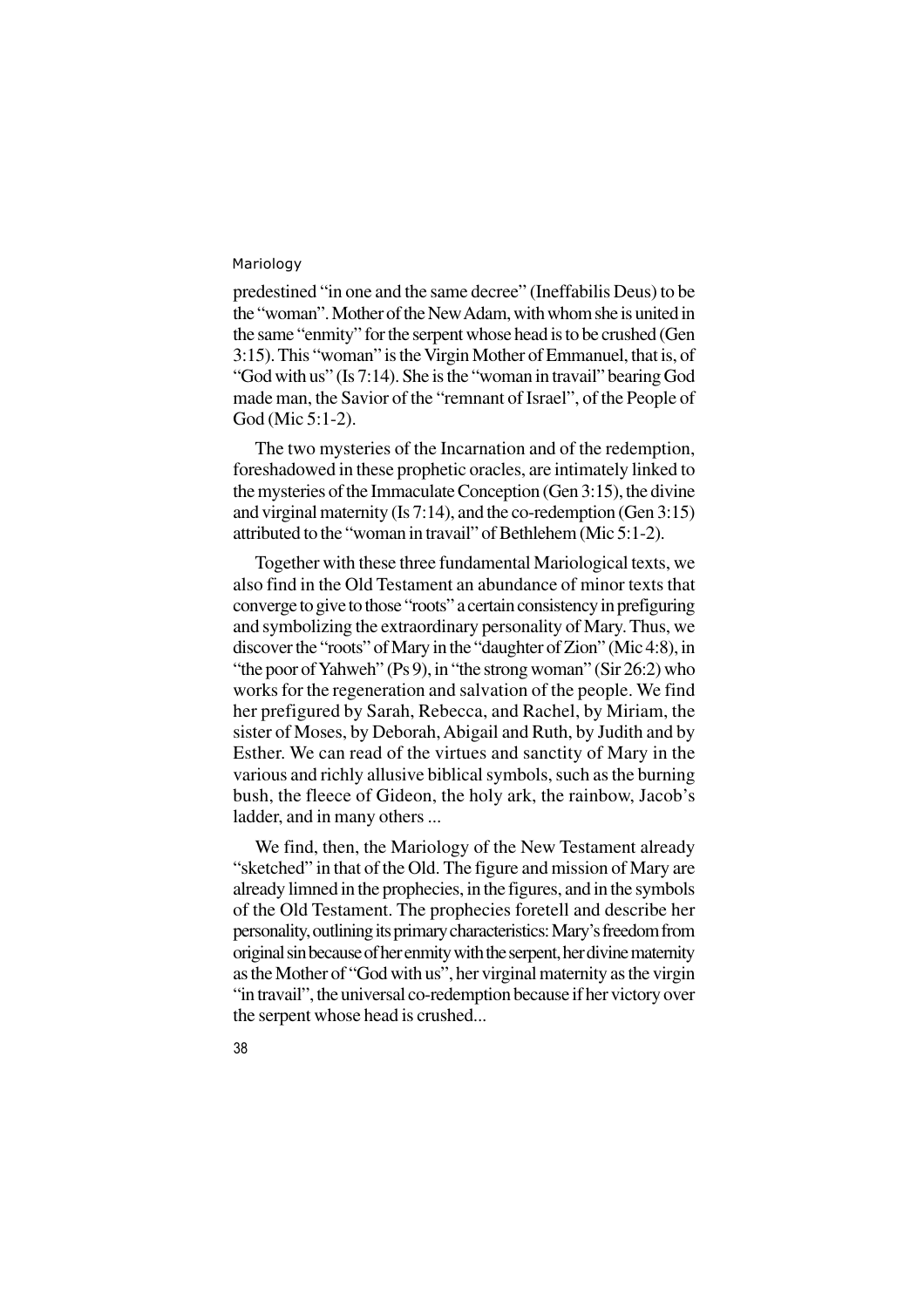39

In the New Testament, the entire Mariological content of the Old Testament is found to be fulfilled in the reality of the person and life of Mary, as the "woman", as the "virgin", as the 'mother" of the Emmanuel, as the exalted "Daughter of Zion", as endowed with those sublime gifts and virtues of more admirable women of the Old Covenant, and by the more suggestive, poetic symbols employed by the sacred writers. The great St. Augustine, therefore, was right when he wrote that "in the Old Testament is hidden the New, and in the New the Old becomes clear." That is especially true of Mariology, which has sprouted and flowered in the New Testament, an it were, from its "roots" in the Old. Mariology has developed from an admirable Old Testament "sketch" to that still more admirable portrait painted in the New.

St. Andrew of Crete once wrote that our Lady is "the seal of the Old and of the New Testament; she is clearly the fulfillment of every prophecy." In the era of the Old Covenant Mary is invited to be the mother of the Messiah because she has "won favor with God." In the era of the New Covenant she will be called blessed by "all generations" because she has "believed."

# **(b) Old Testament Prophecies on Mary**

The most famous Old Testament prophecies concerning the coming of the Messiah are Genesis 3:15, Isaiah 7:14 and Micah 5:1-4. In all three prophecies the Mother of the Messiah plays a prominent part. The Genesis prophecy will be considered in a section below. Here we will study the prophecies in Isaiah and Micah.

These are the prophecies in Isaiah and Micah: "The Lord spake again unto Ahaz, saying, Ask thee a sign of the Lord thy God; ask it either in the depth, or in the height above. But Ahaz said, I will not ask, neither will I tempt the Lord. And he said, Hear ye now, O house of David; Is it a small thing for you to weary men, but will ye weary my God also? Therefore the Lord himself shall give you a sign; Behold, a virgin shall conceive, and bear a son, and shall call his name Immanuel." [Isaiah 7:10-14].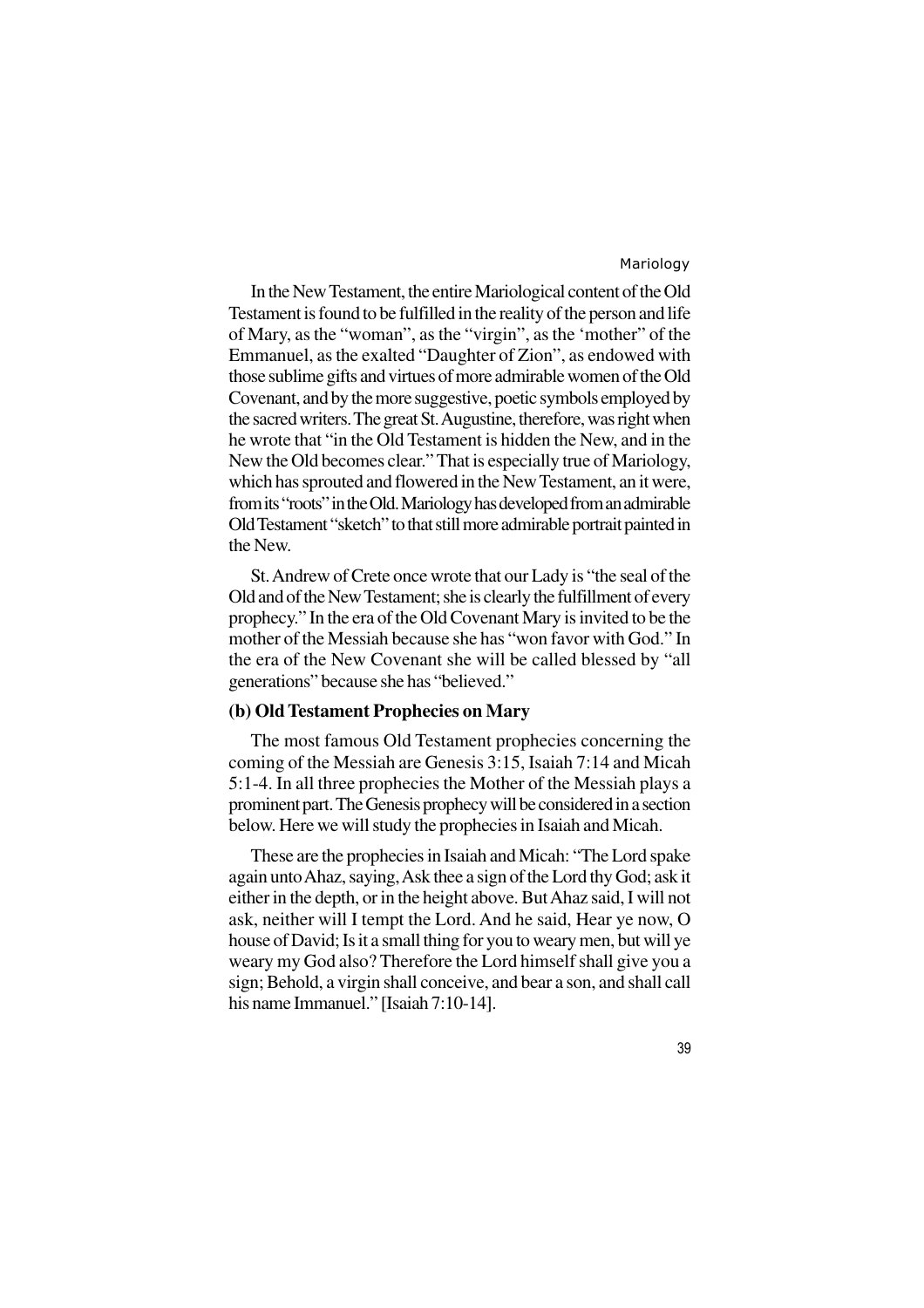40

"But thou, Bethlehem Ephrathah, though thou be little among the thousands of Judah, yet out of thee shall he come forth unto me that is to be ruler in Israel, whose goings forth have been from of old, from everlasting. Therefore will he give them up, until the time that she which travaileth hath brought forth: then the remnant of his brethren shall return unto the children of Israel. And he shall stand and feed in the strength of the Lord, in the majesty of the name of the Lord his God; and they shall abide: for now shall he be great unto the ends of the earth. And this man shall be the peace", Micah [5:2-4].

Concerning the prophecy in Isaiah which was made by the Prophet Isaiah to King Ahaz urging him to trust God rather than to rely on the Assyrians, Stefano Manelli points out, "Biblical- theological exegesis correctly insists on one literal, messianic, and Marian interpretation of this well-known prophecy: the Emmanuel of whom the prophet speaks is exclusively the future Messiah, Jesus Christ, and the childbearing virgin is exclusively Mary, the Virgin Mother of Jesus ... One must consider the well-nigh unanimous agreement with this interpretation on the part of the Fathers and ecclesiastical writers, both in the East and in the West, from St. Justin on. So, too, the uninterrupted teaching of the Magisterium of the Church, the witness of the liturgy and of sacred art (as early as that of the Catacombs of Priscilla in Rome) have favored this interpretation." Concerning modern theologians who deny this interpretation, Manelli writes, "they run counter to the practically unanimous view of the exegetical tradition and of the Faith of the Church. Yet modern, rationalistic exegetes cannot avoid facing the fact that if there are any prophecies of the Old Testament expressly cited in the new as fully verified, one is this precise passage from Isaiah, cited verbatim by St. Matthew and clearly referred to by St. Luke."

The prophecy is significant also for understanding Mary: "One of the fundamental... points of Isaiah's prophecy surely concerns the virginal conception and parturition of the Mother of the Emmanuel. This is the object of the Church's belief in the perpetual, virginal integrity of Mary, before, during and after childbirth. The special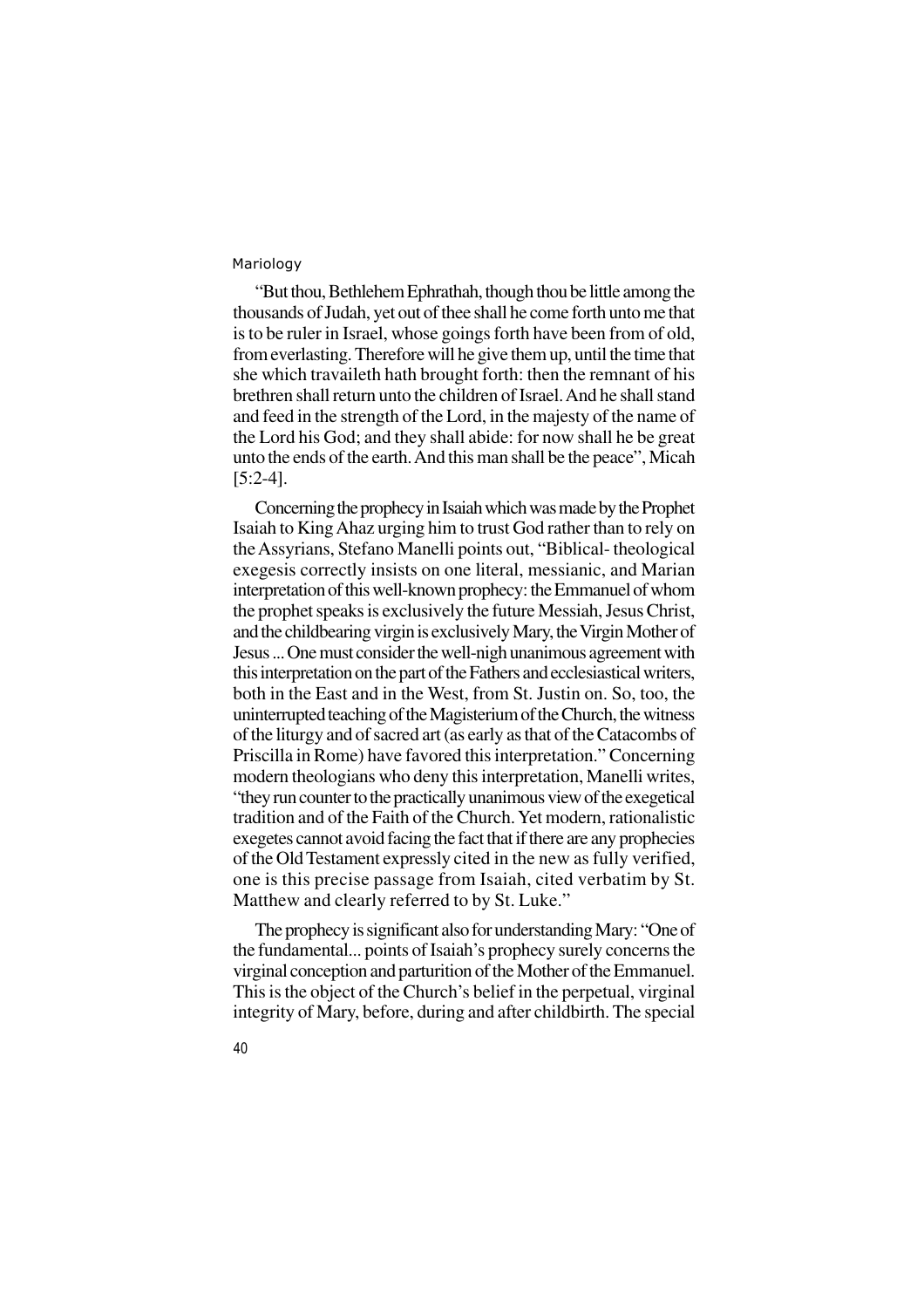sign that Isaiah offers the King on behalf of God is in fact this: a pregnant virgin, that is to say, a virgin who conceives a child while remaining a virgin; and a virgin giving birth, that is to say, a pregnant virgin who bears a son while still remaining a virgin - hence a virginal conception and virginal parturition: in conception and in the act of giving birth the Mother of the Immanuel remains always ,the virgin, ... With the virginal maternity is foreshadowed the royal and divine maternity, given that the Emmanuel is the Messiah, the Son of God, and that He is a royal descendant of David because, being born of Mary, He is also of David's lineage. Still another detail, particularly significant, is this: the prophet Isaiah states that the Mother of the Messiah will herself name her son, the fruit of her virginal womb ('She shall call his name Emmanuel' [Is 7:14]), even though this was contrary to traditional usage, whereby the father named the child. St. Luke underscores this same detail in recounting how the angel informed Mary she was to name the child she bore: 'You shall call his name Jesus' (Lk 1:31). The correspondence between prophecy and fulfillment on this point is perfect. Finally, the relation between the prophecy of Isaiah and that of Genesis is not to be overlooked. Mattioli writes: 'The reference of the Isaian text to the Protoevangelium (Gen 3:15) seems clearly evident. The mother and son, the Almah and the Immanuel, announced by Isaiah, appear neither more nor less than further delienations of the 'woman', and of the 'seed', the Issah and the Zera, promised in Genesis.

Manelli addresses one possible objection that could arise: "How can Ahaz verify the 'sign' the prophet offers, if the sign, will come to pass only eight centuries later? The difficulty can be resolved in this way. Isaiah in prophesying does not address himself to Ahaz, but to the 'house of David, (7:13), because the prophecy was intended to serve a far broader and weightier end, namely, that the Lord would keep his promise to preserve the line of David, and to make David's throne forever' stable through the Immanuel."

The Scripture scholar William Most addresses another kind of objection: "We cannot help noticing too that though many today deny that Isaiah 7:14 speaks of a virgin birth - although St. Matthew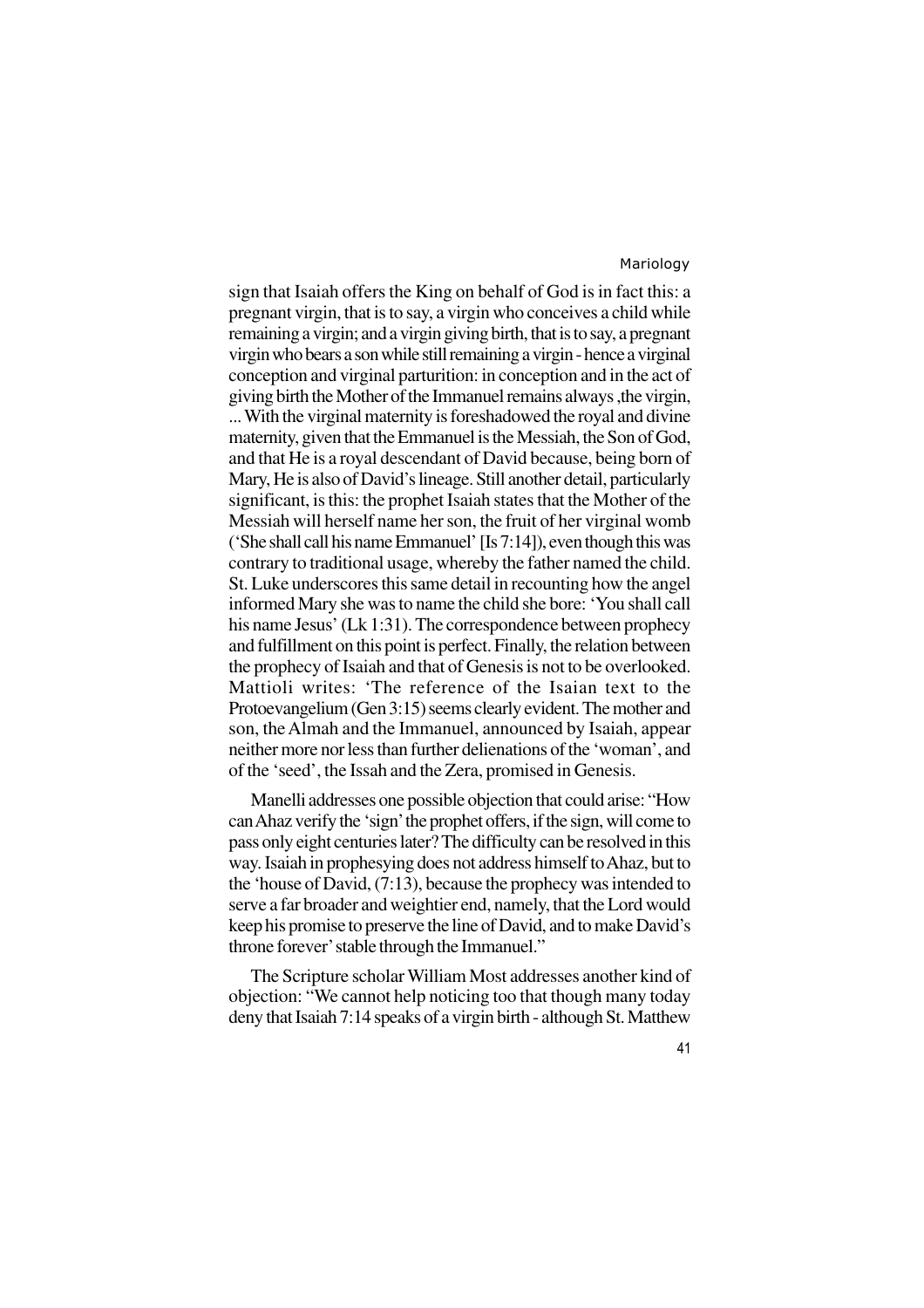saw it - Mary could not have missed it. For she saw it being fulfilled in herself. It is true the Targum as we now have it did not mark this passage as messianic. But we know why, thanks to some splendidly honest modern Jewish scholars: Jacob Neusner (Messiah in Context, pp. 173 and 190), Samson Levey and E.J. Schoeps. Neusner tells us (p.190) that when the Jews saw the Christians using this prophecy, they pulled back, and said it was not the Messiah. But they gave themselves away, for the Targums do mark Isaiah 9:5-6 as messianic, and everyone admits that the child in 7:14 and 9:5-6 is the same child, for both passages belong to what is commonly called the book of Emmanuel."

About the prophecy in Micah, Manelli writes: This Messiahliberator, the prophet foretells, will be born in the tiny town of Bethlehem in the land of Ephrathah, not the Bethlehem of Galilee. Moreover in the prophecy it is said that the Messiah's origins are "from of old, from ancient days". The expression from ancient days can also mean everlasting days and thus would expressly indicate eternity, that is, the divine origin of the Messiah rather than merely His long descent from David. The prophet Micah, therefore, would appear to have foretold both the earthly and heavenly places of birth, both the human and divine origins of the Messiah...

Meriting particular interest is the fact that Micah, rather than directly foretelling the Messiah, foretells His Mother instead, or more precisely, "a Queen-mother whom God raises up from his people to beget a new king, at a specific place and time and so in reality." [D. Colombo]. Furthermore, in making this prediction, the prophet adopts a phraseology so exact that its meaning must have been perfectly obvious to this listeners: the woman in travail shall bring forth. This brings one to the well-founded supposition that the people were already well acquainted with the prophecy of Isaiah: "Behold, a virgin shall conceive and bring forth a son... For the prophet Micah, the concise expression, "the woman in travail shall bring forth", was sufficient to make himself understood by everyone...

Finally, in the light of the prophecy already fulfilled, so in this prophecy as in that of Genesis 3:15 and in that of Isaiah 7:14, the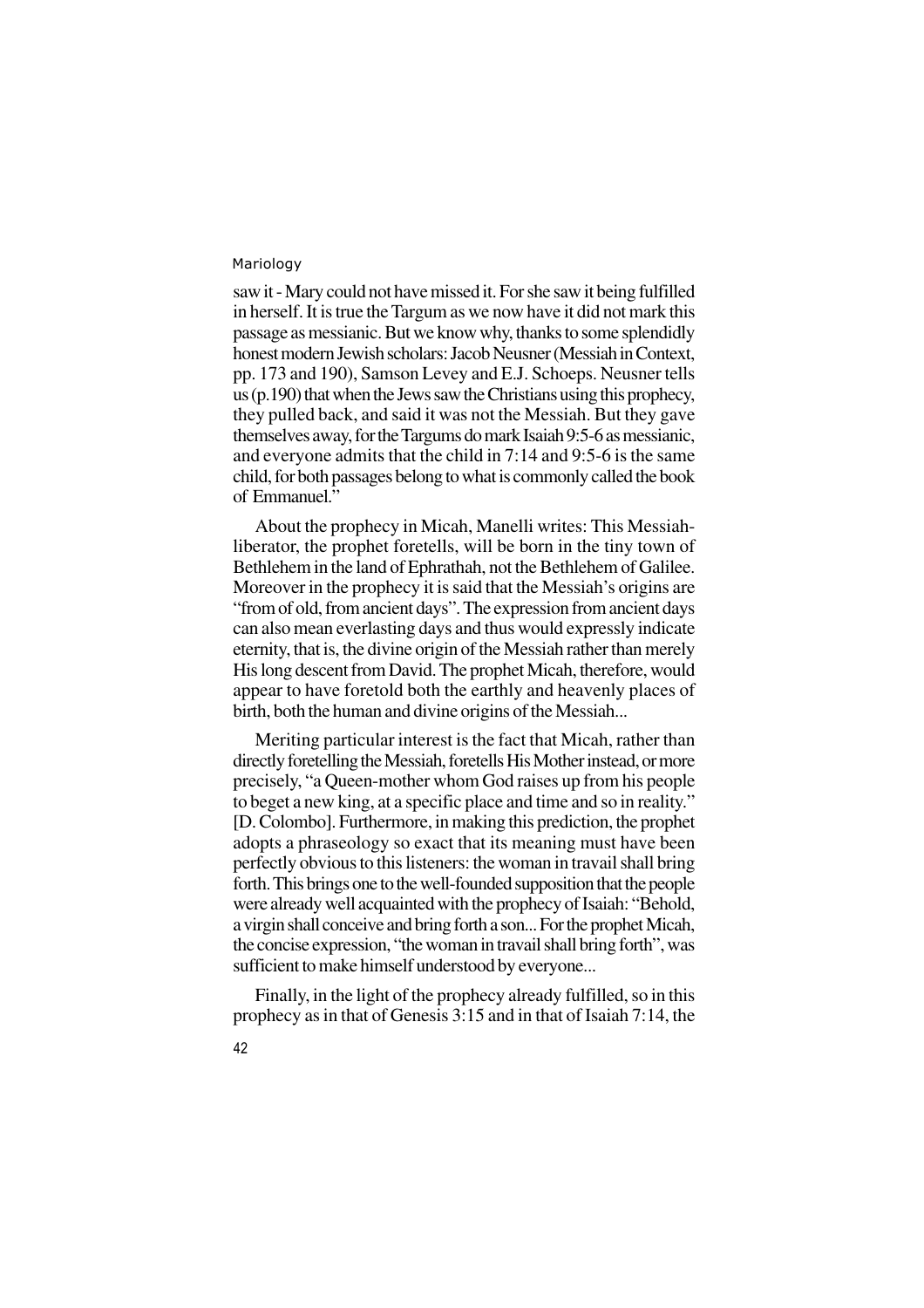figure of the mother is presented alone with her son. No earthly father of the Messiah-Savior is mentioned in any of the three great Old Testament prophecies. The mother appears always as virgin mother. The "virginity" of the mother is the ever-present, luminous backdrop for the event of the Annunciation and that of the birth of the Messiah. This virginity is an evident sign that the Messiah is truly a new creation, the new humanity, the beginning of the salvific era: the redemption." (10)

# **(c) Old Testament Pre-figurings of Mary**

In addition to prophecies, many of the individuals and events in the Old Testament pre-figure New Testament individuals and events. Just as the Israelites spent 40 years in the wilderness, for instance, Jesus spent 40 days in the desert. The twelve tribes of Israel prefigure the coming of the 12 Apostles. Because Jesus exercised His Messianic Office as Priest, Prophet and King, all the priests, prophets and kings of Israel in some sense pre-figured Him. Similarly, many of the heroines of the Old Testament pre-figured Mary and at times the parallels are startling.

A table of comparisons is given below:

# **Sarah and Mary**

"Free" wife of Abraham unlike Hagar the slave wife. Although sterile she bears Isaac in her old age through a miracle of God. Isaac is the father of a great nation [Genesis 11]. Mary is the "free" wife who is free of any subjection to sin - "whoever commits sin is the slave of sin" [John 8:34]. She is a voluntary virgin who nevertheless conceives and bears her Son through a miracle. Her Son Jesus is the Head of the Mystical Body, the "firstborn among many brethren." [Romans 8:29].

**Rebecca and Mary:** Wife of Isaac who played a key role in the history of salvation. Abraham asked his servant Eliezer to request Rebecca to be the wife of Isaac. Her brothers tell Rebecca: "May you increase to thousands of thousands and may your seed possess the gates of their enemies." [Genesis 24:60]. Rebecca dresses Jacob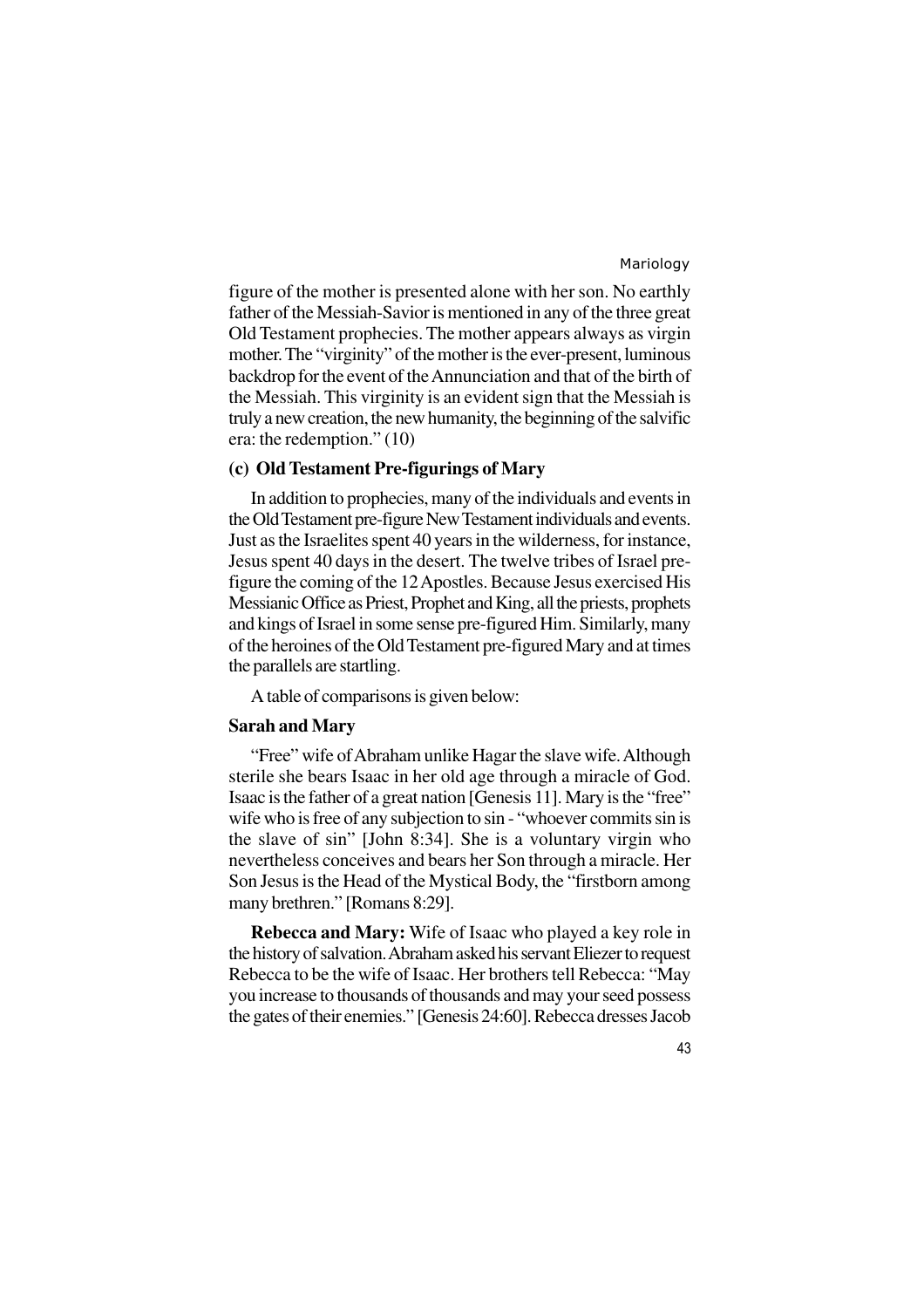in the clothes of his older brother Esau to secure the blessing of Isaac. God the Father asks the angel Gabriel to request Mary to be the Mother of God the Son. Mary's seed are the multitudes "which keep the commandments of God, and have the testimony of Jesus Christ." Mary clothes Jesus in human flesh and offers Him to the Father to secure His blessing on the human race.

**Rachael and Mary:** Jacob is entranced by Rachel's beauty. Rachel is the mother of Joseph who was sold for 20 pieces of silver. Joseph comes to power in Egypt and is the savior of his family. Mary has "found favor with God". Her Son Jesus is sold for thirty pieces of silver. By His death He becomes the savior of the human race.

**Miriam and Mary:** Miriam the sister of Moses, the liberator of the People of God, and the sister of Aaron, the first priest of the Old Covenant. Miriam is present with Moses and Aaron at the "Tent of Meeting" in which the Lord descended and spoke to them. Just as Miriam was associated with the lawgiver of the People of God, Mary is associated with the Supreme Lawgiver Who Moses prefigured. Similarly Mary is associated with the High Priest of the New Covenant who again is pre-figured by Aaron.

**Deborah and Mary:** Deborah saves her people from the Canaanites by helping Barak victoriously lead a small army against the much larger army of Sisera. Deborah is a prophetess and renowned for her mercy. Judges 5 is a song of praise from Deborah to the Almighty thanking Him for the victory over Sisera. Mary assists Christ in His redemptive mission - a mission He performs against all odds. Mary is the Queen of Prophets and Merciful Mother. Deborah's song is a foreshadowing of the Magnificat.

**Ruth and Mary:** Ruth, a Moabite, is the wife of Boaz and the mother of Obed the grandfather of David. She leaves her people behind and declares herself the servant of Boaz. Mary will bear a Son in the line of David. She offers herself as a handmaiden of the Lord.

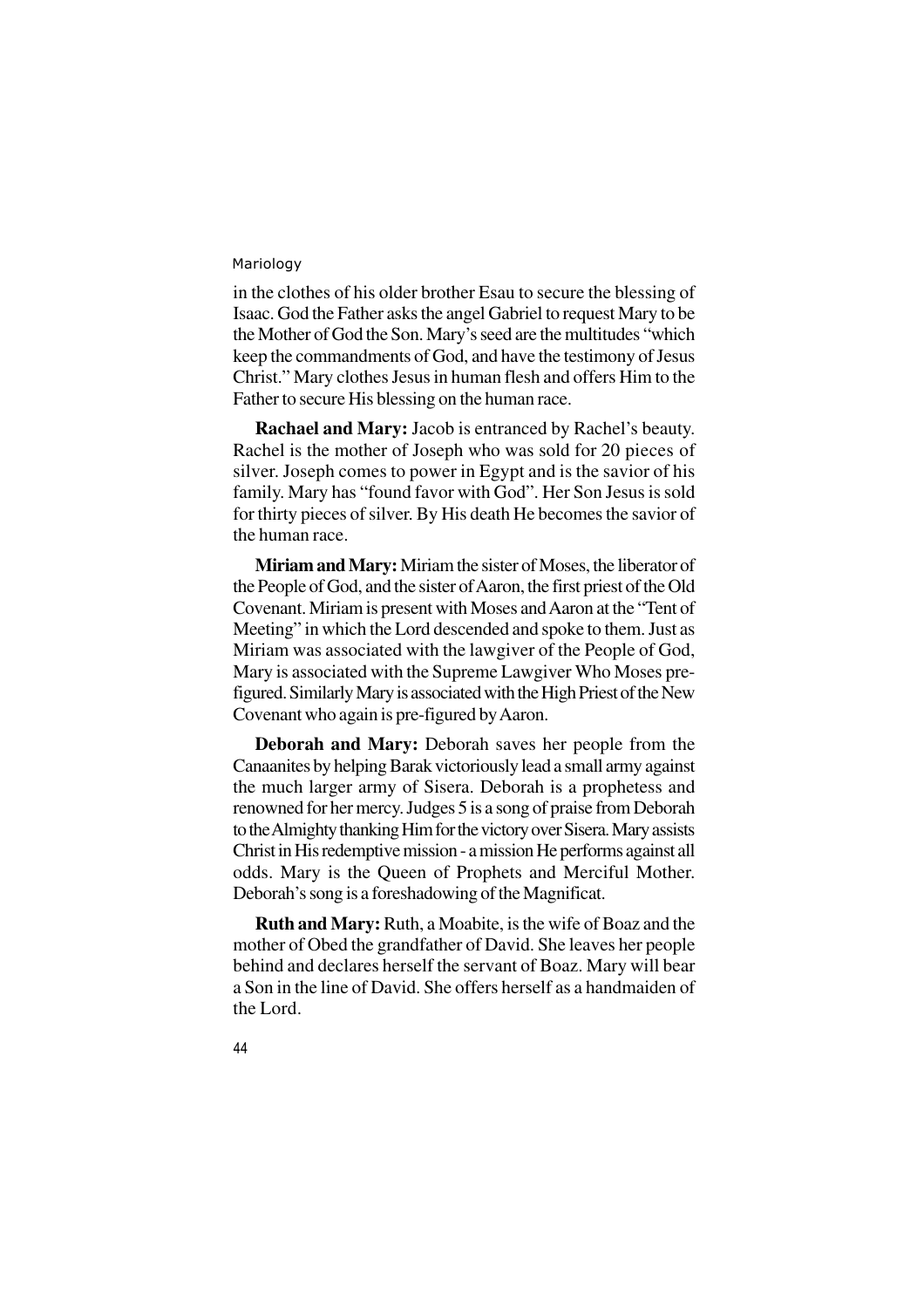**Abigail and Mary:** Abigail means "exaltation of the Father." Because of her great virtue David marries her and makes her queen of the house of David. In I Samuel 25:41, she tells David, "Behold your servant Mary." Mary's exaltation of the Father is seen especially in the Magnificat. Because she has won favor with Him, God the Father makes her the Spouse of the Holy Spirit and the Mother of the Son. At the Annunciation, Luke 1:38, she says, "Behold the handmaid of the Lord."

**Esther and Mary:** Esther is chosen to be queen by King Ahasuerus for her beauty. All of Esther's people have been condemned to death through the schemes of an enemy. She alone is excepted from this condemnation. Esther manages to foil the schemes of the enemy and saves her people from death. Alone of her race, Mary was not subject to Original Sin, the condemnation to spiritual death. She assists her Son in His mission of defeating the enemy and rescuing her people from the decree of damnation. She continues to intercede for her people as they continue in their journey from death.

About the influence of the Old Testament pre-figurings on the New Testament, Marie Isaacs, a Baptist, writes: Luke portrays Mary as the supreme example of the faithful of Israel, of whom the Messiah was to be born. He does this, not only the way he structures the narrative, but also in the language he employs: language which is full of OT allusions and symbols. To miss these is to fail to appreciate the claims that Luke is making. Already we have seen that Mary is one of the anawim. Now we must explore the other biblical allusions.

# **OT Titles Attributed to Mary**

**1. Daughter of Zion:** Perhaps the most striking and obvious Marian image in Scripture is that of the Daughter of Zion. The Daughter of Zion representation of Mary is evident in the parallelism between a great number of texts in the Old and the New Testaments. In the Old Testament Zion is shown as Spouse and Daughter, Virgin and Mother as is Mary in the New. Daughter Zion is the Spouse of Yahweh, Mother of the People of God (Mother Zion), the Virgin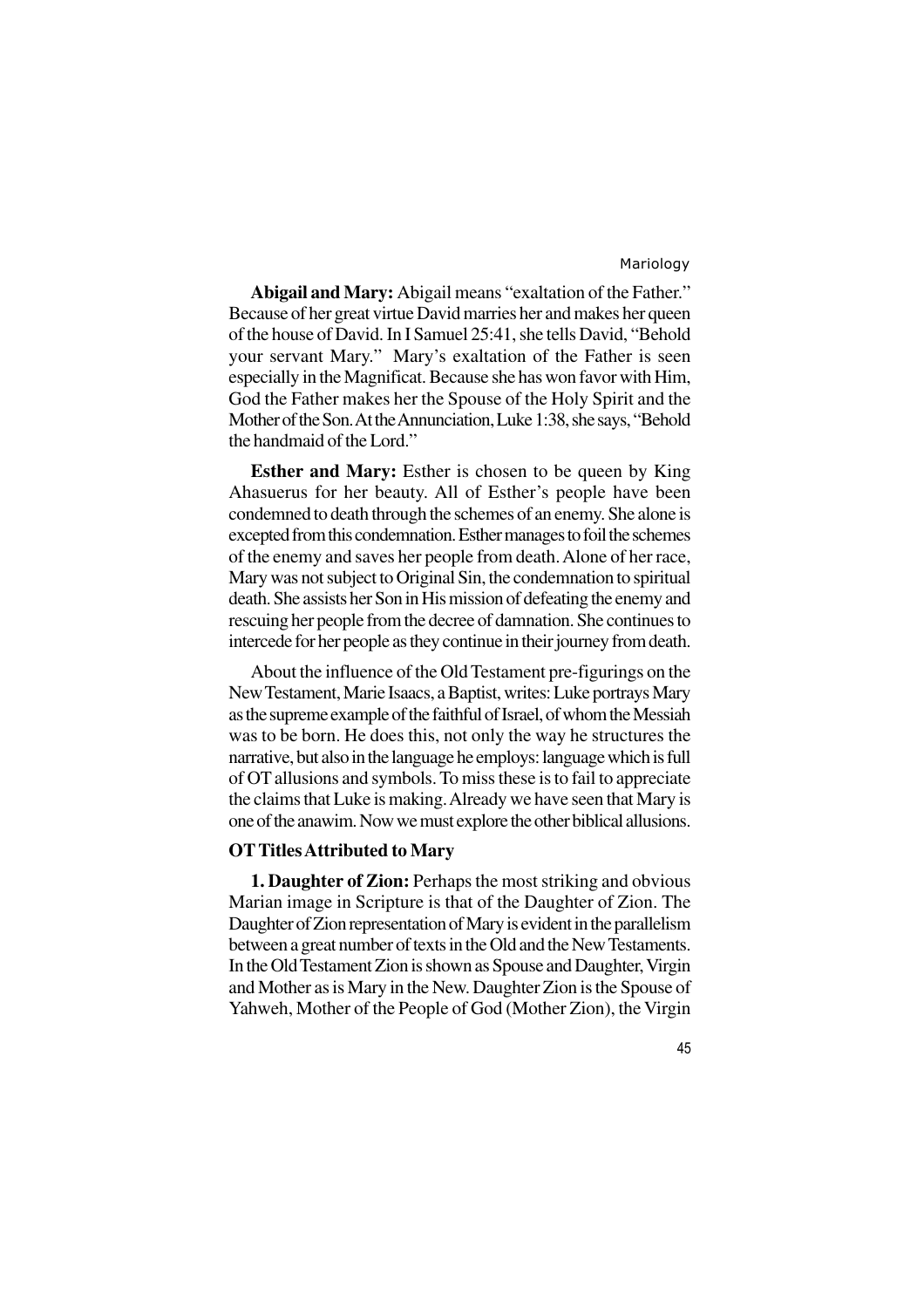46

Israel. Many of the Old Testament texts describing the Daughter of Zion are amazingly enough applied to Mary, for instance in Luke 1:26-38, John 2:1-12, John 19:25-27. "Here," writes de la Potterie, "the Old Testament texts of the 'Daughter of Zion' are applied to a definite woman. ... This is precisely the reason why, in the Fourth Gospel, both at Cana and at the Cross, Jesus addresses Mary calling her 'Woman.", (17). "The definite woman Mary," he continues, "the Mother of Jesus, is in a certain way the historical realization of this symbolic figure, who is called in the prophets - depending on the context - the 'Daughter of Zion,' the 'Mother-Zion" or the 'Virgin Israel.'All of Israel's expectation of salvation was projected upon this symbolic figure of the "Messianic Daughter of Zion"; this symbolic figure, described by the prophets, is concretized at once in a daughter of Israel, Mary, who thus becomes the personification of the messianic people in eschatological times." (18). A truly biblical interpretation of Mary will see her as representing both the people of Israel and the future Church.

The comparison of Zephaniah 3:17-17 and Luke 1:28-33 is especially striking: "Rejoice, Daugher of Zion, the King of Israel, Yahweh, is IN you. Do not be afraid Zion, Yahweh your God is in your womb as a strong Savior." [Zephaniah 3:14-17] "Rejoice so highly favored. The Lord is WITH you. Do not be afraid, Mary ... Listen, you are to conceive in your womb and bear a son and you must name him "Yahweh Savior." He will reign [Luke 1:28-33].

Applying the Daughter of Zion symbolism, de la Potterie notes, "More and more frequently today's exegetes translate the first word of the angel to Mary, 'Chaire', by 'Rejoice!' ... It is interesting to verify that in the Septuagint the formula 'Chaire' always appears in a context where Zion is invited to the messianic joy in the perspective of the future (Joel 2:21-23; Zp 3:14; Zc 9:9; cf. Lm. 4:21). In the announcement to Mary, the angel utilizes the formula which the prophets employ to invite the eschatological Zion to rejoice in the salvation which God accords her. Thus we read in the prophet Zephaniah 3:14-15: 'Shout for joy, daughter of Zion!' ... In the tradition of the Greek Fathers of the Church and in the Byzantine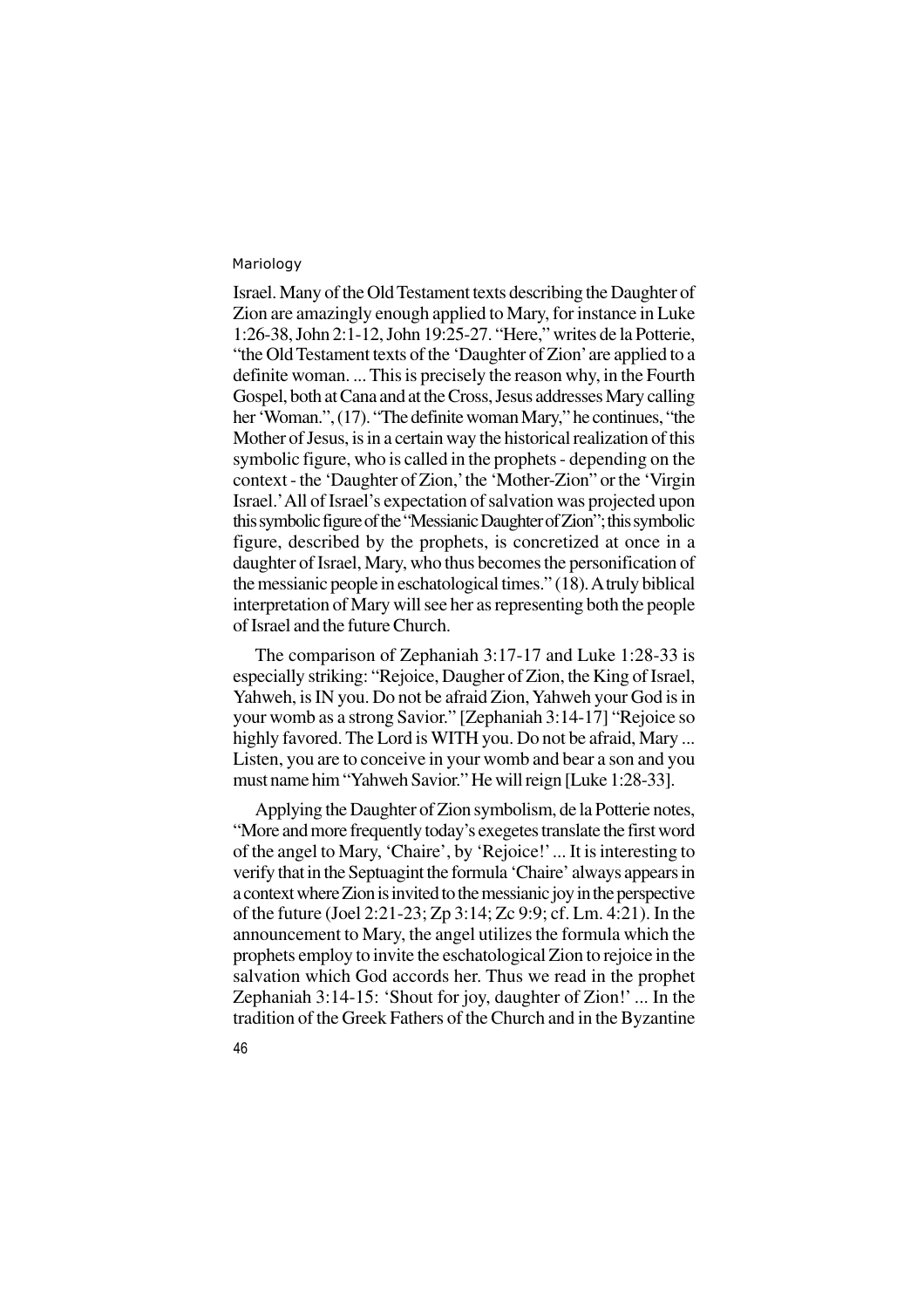liturgy, the words of the angel have been almost universally understood and explained as an invitation to joy.

It is clear that from the very first words of the angel there is already an echo of the theme of the 'Daughter of Zion.' The joy which was announced by the prophets in the Old Testament to the people of Israel - the Woman Zion - diffuses itself and comes to be focused on one particular woman, Mary, who unites in her person, so to speak, the desires and the hopes of all the people of Israel. The Fathers of the Church also understood it in this way."

Writes Rene Laurentin: The first word of the angel, chaire, does not correspond to the ordinary Hebrew greeting of peace, shalom, the equivalent of our "Good day!" or "Hello!" It is rather the echo of the greetings of messianic joy addressed by the prophets to the Daughter of Zion in Zech. 9:9, Joel 2:21-27, and especially Zeph. 3:14-17. Once this motif of eschatological joy has been proclaimed, it is the Lord who is to come into the midst of Israel, or translating in its etymological sense the expression bequirbek employed here, "in the womb" of Israel. The message of the angel echoes that of Zephaniah but this time with respect to an immediate realization.

... This first revelation of the Incarnation... is something accomplished ... simply by the virtual application of the Old Testament scriptures to the new event. Illuminated by Scripture, the event discloses its divine dimensions; actualized by the event, Scripture attains a marvelous and unforeseen fulfillment ...

The joy announced by the angel is messianic joy, the eschatological joy expressed by Zephanaiah. Mary who receives the angel's message, is the "Daughter of Zion": she stands for Israel at this decisive hour. The presence of the Lord in Israells midst, this new and mysterious presence announced for the last days, becomes a conception and a childbearing for her. Finally Zephanaiah designates teh one whom she is to bear under the name "Yahweh Savior". According to the Hebrew, this is the very meaning of the name "Jesus," designated by the angel, and this name thereby takes on the fullness of its etymological meaning.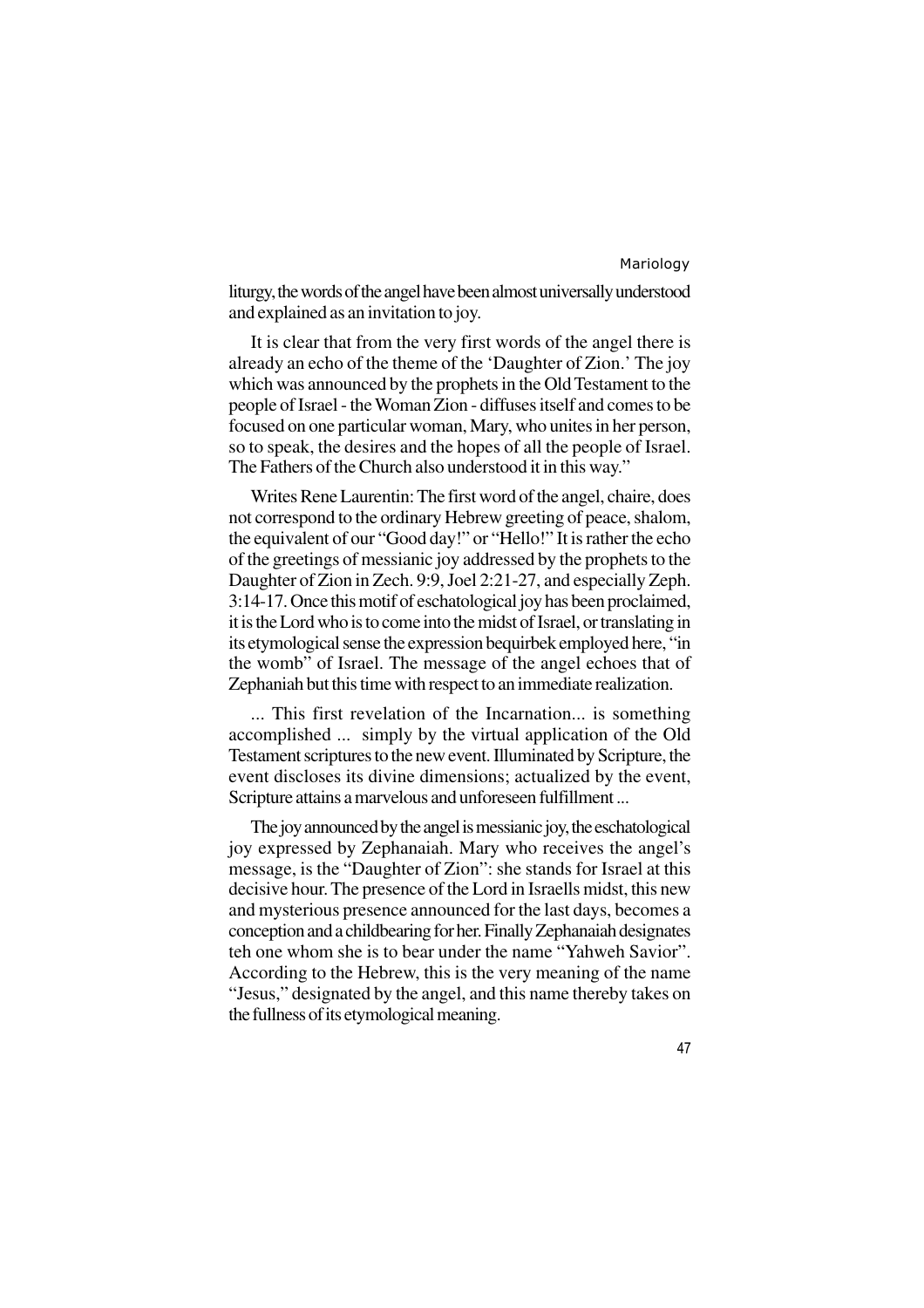John McHugh notes that the passages in Joel and Zechariah are modelled on the Zephaniah passage which is the most ancient of the three. He describes Zephaniah 3:14-17 as "two short poems in which the prophet envisages the day of salvation as already begun, and calls upon the Daughter of Zion to rejoice with all her heart, not to fear, because the Lord is with her, as her king and saviour. This is exactly the message of the angel in Lk 1:28-33 ... The texts of Joel and of Zechariah carry the same message in almost the same phrases." In his commentary on the Magnificat, McHugh points out that when Mary "speaks of what God has done for her, she speaks of what God has done for Israel: that is, she speaks of herself as the Daughter of Zion."

Respected Protestant scholars such as A.G. Herbert ("The Virgin Mary as the Daughter of Zion"), A. F. Knight ("The Virgin and the Old Testament") and the Swedish Lutheran Harald Sahlin ("Der Messias und das Gotteovolk") have also acknowledged Mary's identification with the Daughter of Zion.

#### **2. Ark of the Covenant**

In speaking of Mary as the bridge between the Old an the New, we are inevitably led to the theme of Mary as the Ark of the Covenant. From Luke's initial characterization of Mary as the Daughter of Zion we are led to his grand vision of Mary as the Ark of the Covenant, a vision that is continued in both the Gospel of John and the book of Revelation. As noted earlier, Luke's way of introducing Old Testament themes or prophecies is through allusions rather than direct assertions of "prophetic fulfillment." In introducing Mary as the Ark, he draws on Old Testament texts that any Jewish reader would understand and identify with the Ark.

Rene Laurentin draws attention to the similitude between Exodus 40:34,35 and Luke 1:35: "The divine overshadowing, designated by the characteristic word episkiasei, evoked the cloud which was the sign of Yahweh's presence. This cloud was seen for the first time when the Mosaic worship was established. With its shadow it covered the Ark of the Covenant, while the glory of God - that is,

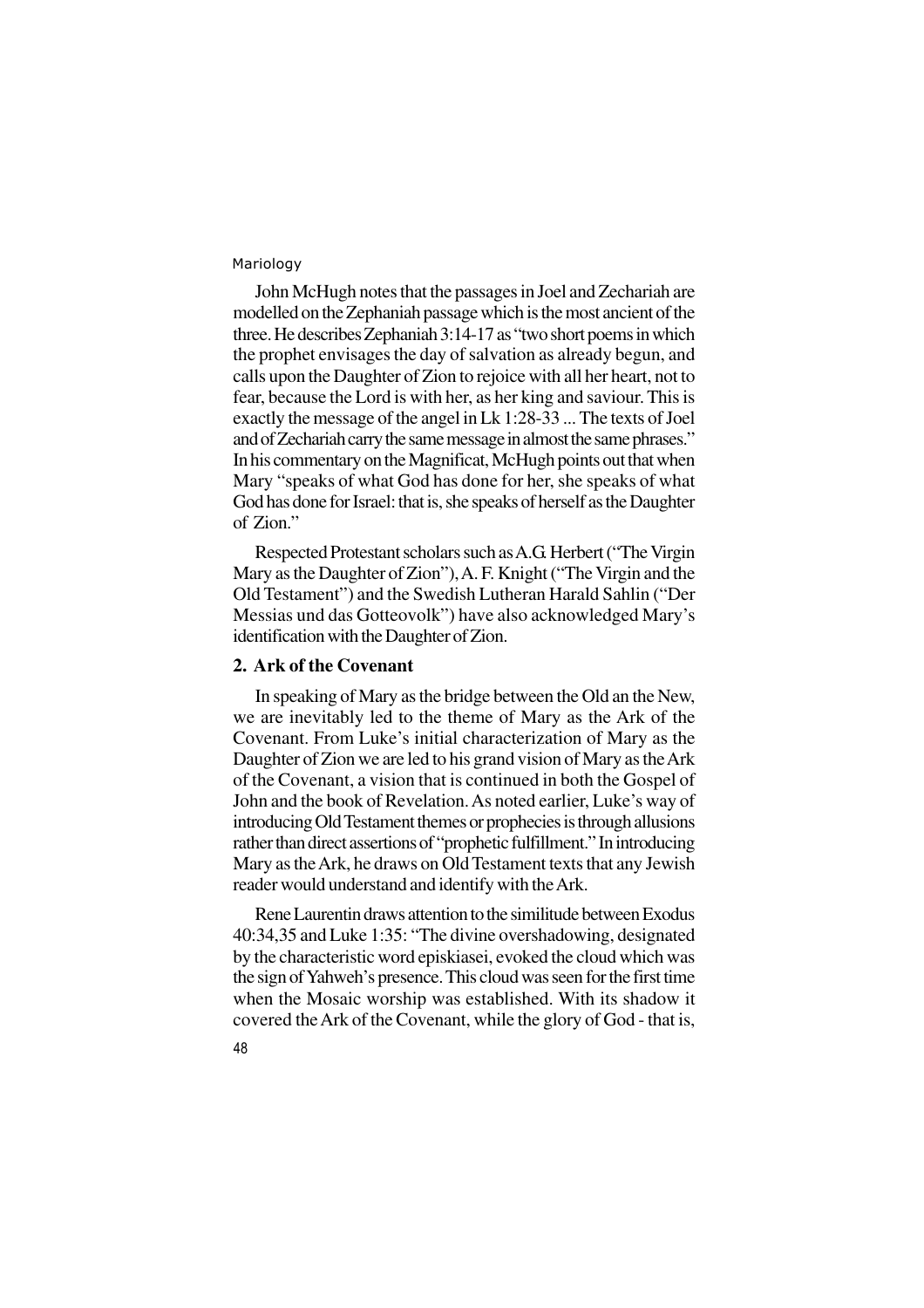God himself - filled it from within. In her turn Mary is going to be the object of this double manifestation: a presence from above that signifies transcendence, and a presence of the Lord from within. That is what is implied in the comparison of the two texts:

- $\div$  Exodus 40:34: "The cloud covered the Tent of meeting and the glory of Yahweh filled the tabernacle." Luke 1:35: "The power of the Most High will cover you with its shadow. And so the child will be holy and will be called Son of God." The same idea seems to be taken up in the episode of the visitation, a story told in reference to the account of the transfer of the Ark in 2 Sam. 6:1, 14 ... The episode of the Visitation is drawn up in close parallelism with 2 Sam 6:14, the story of the transportation of the Ark of the Covenant, narrated just before the messianic prophecy (7:1-17) to which Luke 1:32-3 alludes. The events, the atmosphere, the terms used to describe them correspond closely: the ascent of the Ark (2 Samuel 6:5) and the ascent of Mary (Luke 1:39), the joyous outcry of the people and Elizabeth's cry of greeting; the exultation of David and of John the Baptist. At times the expressions are in striking correspondence with each other:
- v 2 Samuel 6:9: "However can the Ark of Yahweh (- My Lord) come to me?"

Luke 1:43: "Why should I be honored with a visit from the mother of My Lord?"

2 Samuel 6:11: "The Ark of Yahweh remained for three months in the house...

Luke 1:56: "Mary remained about three months in the home of Elizabeth."

In short, in the marvelously artful account of the Visitation the image of the Ark of the Covenant is worked into the person of Mary, and here and there in a typological approach it is possible to see that the "Lord" whose mother she is is no other than than the "Lord" who resided in the Ark.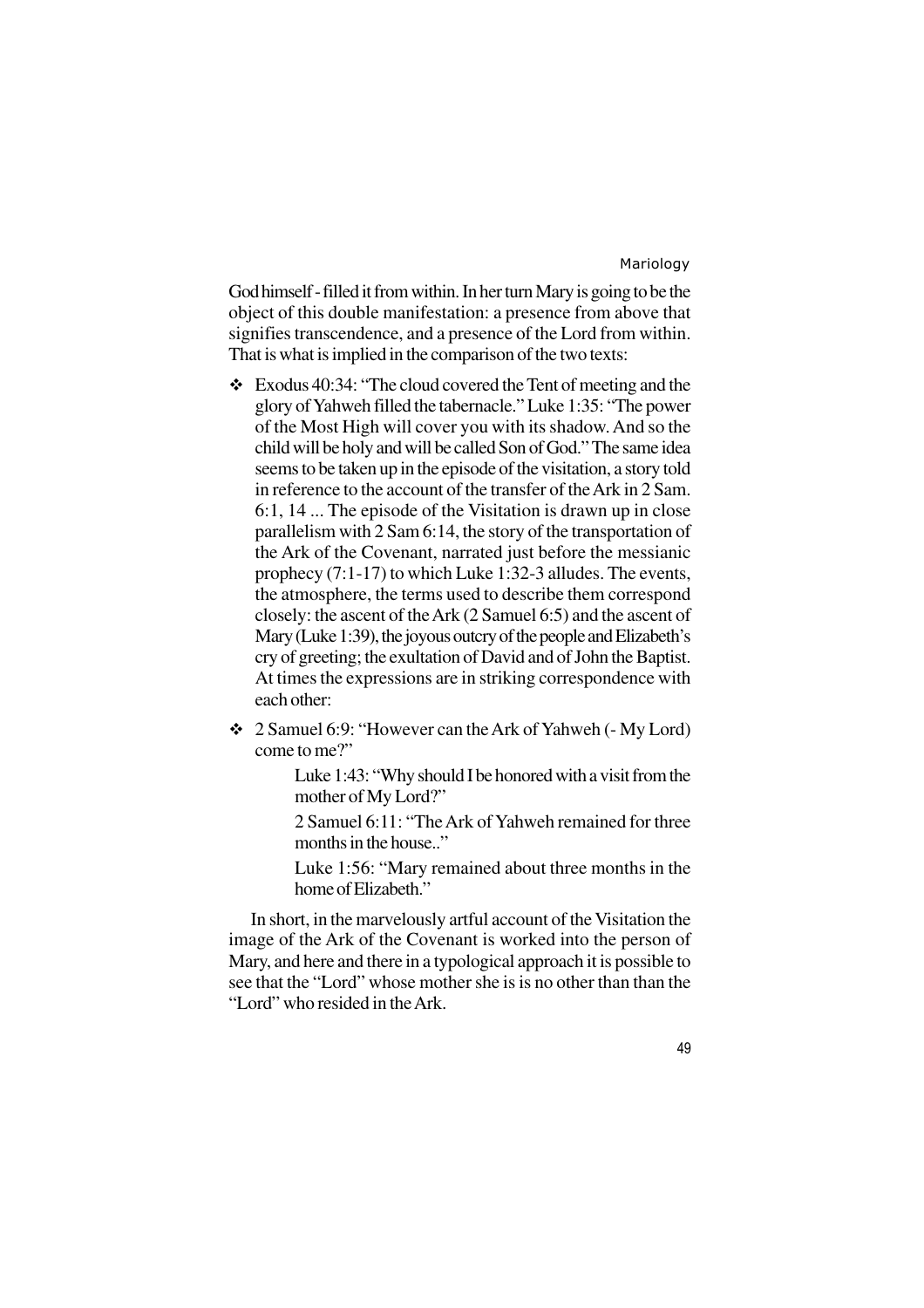The theme is taken up a final time at the end of the infancy gospel. As Jesus enters the Temple Simeon greets him as 'the glory of Israel, (Luke 2:32). This is a divine title. The glory of Yahweh that had deserted the Temple once it was bereft of the Ark of the Covenant now reenters the Temple as Mary comes there carrying Jesus. Thus it is that Simeon can die happy (Luke 2:26, 29); he now can "see death" since he has "seen the glory of the Lord." The time has been fulfilled. Here Mary, eschatalogical Daughter of Zion and new Ark of the Covenant, accomplishes her mission in a way in bringing to the Temple the one whose place it properly is. This is what Jesus himself will affirm in the very last episode of the infancy gospel, that of his being found in the Temple: 'I must be in my Father's house.' [Luke 2:49].

Manelli points out the following parallels between the Visitation and the transportation of the Ark of the Covenant from the house of Abinadab to that of Obededom and to Jerusalem (2 Sam 6:1-15): The two "journeys" take place in Judea; the shouts of jubilation of the people and of Elizabeth; David and John' the Baptist "exult for joy"; the presence of the Ark and that of Mary are blessing for the house; the Ark and Mary remain in the house for three months. (24)

About the Ark symbolism, John McHugh writes: [Luke 1] Verse 35 asserts that this creative, life-giving Power of the Most High will overshadow Mary. Luke's choice of the word 'overshadow, is of first importance. Several recent writers, Lutheran, Anglican and Roman Catholic, have stressed the significance of this verb in this context: they see in it an indication that the Divine Presence descended on Mary as it had once descended on the Ark of the Covenant. At the very end of the Book of Exodus, when the Tent has at last been completed, the writer adds: 'Then the Cloud enveloped the Tent of Witness, and the Tent was filled with the Glory of the Lord. And Moses could not enter the Tent of Witness, because the Cloud was overshadowing it, and the Tent had been filled with the Glory of the Lord' (Ex 40:34-5). In the Greek Old Testament, words meaning 'to overshadow, are comparatively rare, and they are nearly always found in passages which speak of the presence of God ... In Is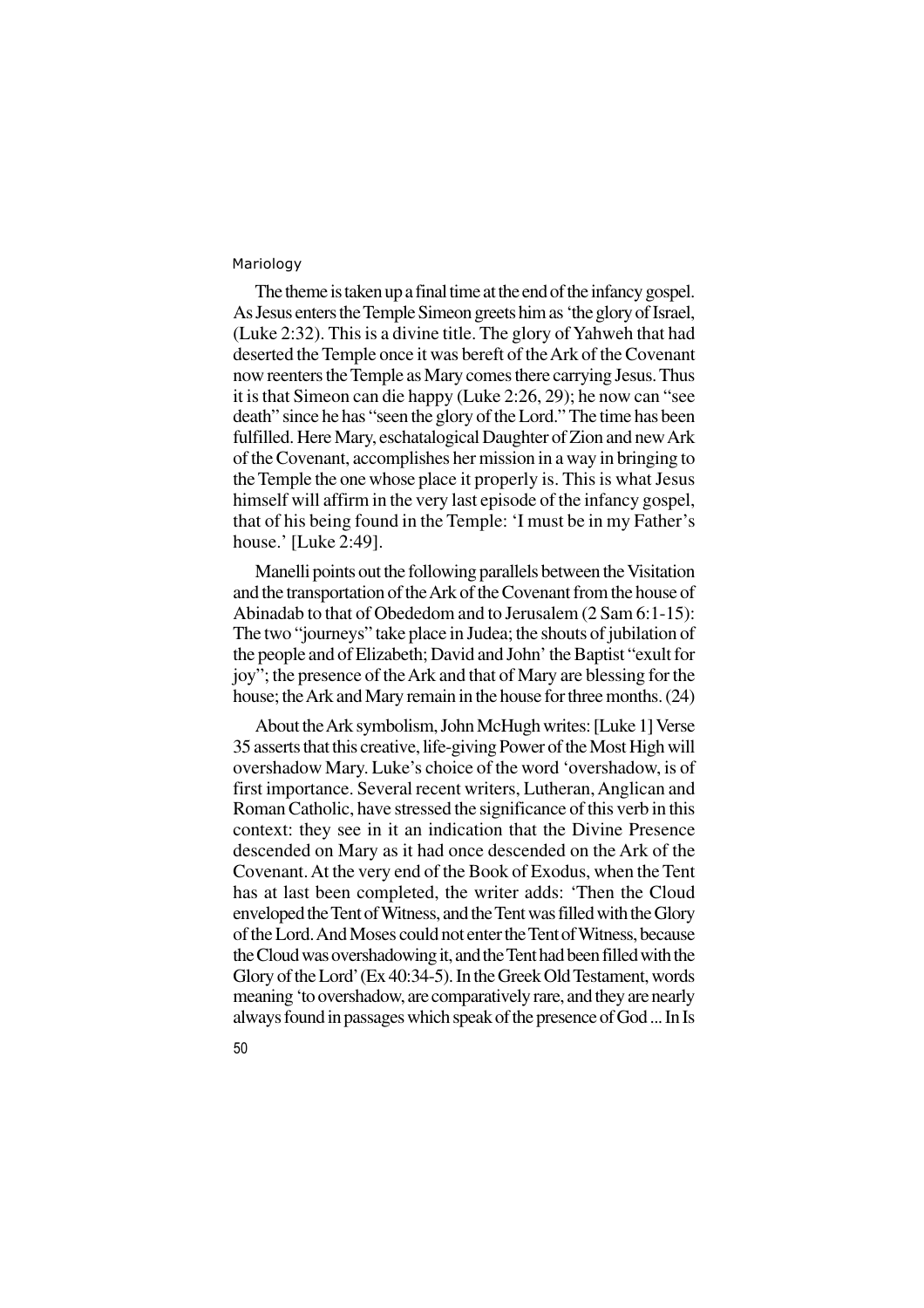4:2-6 the prophet ... promises that on the Day of Yahweh, the Divine Presence will once again overshadow the purified Daughter of Zion with its glory.

St. Luke, when he wrote the word 'overshadow" must have known what,associations it would evoke in the Jewish mind. No Jew, reading the words 'A Power of the Most High will overshadow thee', could fail to think of the Divine Presence or Shekinah. The meaning of Lk 1:35, therefore, is that the creative Power of God's Holy Spirit is going to descend upon Mary, as the Glory of the Lord had once descended upon the Tent of Witness and filled it with a Divine Presence (25).

A number of exegetes have commented on the parallels between the Infancy narrative in Luke and the Prologue of the Gospel of John. There is reason to believe that John refers both to the Virgin Birth and to the Ark symbolism:

- John 1:13: "Not born of blood or of the desire of the flesh or of the desire of God."
- Luke 1:34: "I do not know man." John 1:13: "But of God."
- Luke 1:35: "The power of the Most High will cover you
- John 1:14: "And the Word was made flesh and pitched his tent among us."
- Luke 1:35-46 and 2 Samuel 6 on the theme of the Ark of the Covenant.

In this passage from John there is an allusion to "the tent or tabernacle where God resided since the making of the Covenant (Exodus 40:34-35; cf. 25:8; 26, etc.)."

This symbolism and its relationship to Mary continues in the Book of Revelation. John explicitly brings out this nuance in Revelation 21:3 'Behold the tent of God with men; he will tent with them.' It will be noted that in this text (and apparently in Revelation 11:19) and 12:1, two closely linked verses) the 'tent' is also a 'woman': 'I saw the holy city, the new Jerusalem, coming down from God out of heaven, as beautiful as a bride all dressed for her husband, and then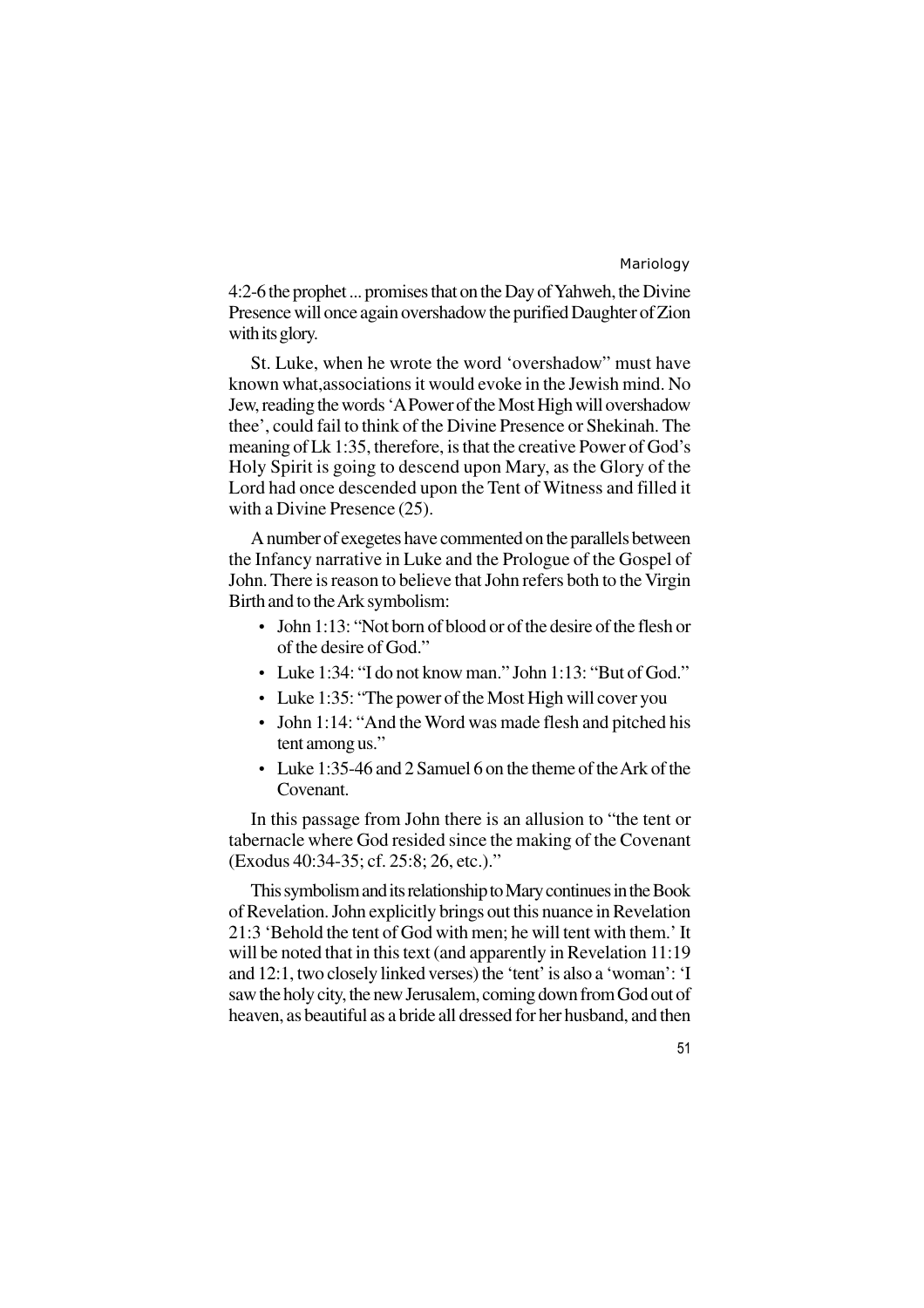I heard a loud voice call out from the throne, 'Behold the tent of God with men ... 1 (21:2-3). 'Then the sanctuary of God in heaven opened, and the Ark of the Covenant could be seen inside it ... Now a great sign appeared in heaven: a woman, adorned with the sun ... She was pregnant.' (11:19-12:1). When the book of Revelation was written there were no chapter divisions and so there should be a continuous flow from 11:19 to 12:1: the revelation of the Ark of the Covenant in God's temple in Heaven is followed immediately by the vision of the woman clothed by the sun because the Ark is identified with her who is none other than Mary.

The identification of the Ark of the Covenant with Mary, so clear to Jewish readers of Luke and John, was grasped by the early Christian community as confirmed by references in ancient liturgies, litanies, hymns such as the Akathistos and the writings of the Fathers (for instance Athanasius). Thus the affirmation of Mary as the Ark of the Covenant directly derived from Scripture became a part of the Apostolic Faith. The Ark lies at the center 'of the Old Covenant and its continuation into the New Covenant in the person of Mary is an invitation to awe-filled meditation on the Marian role in the mystery of salvation.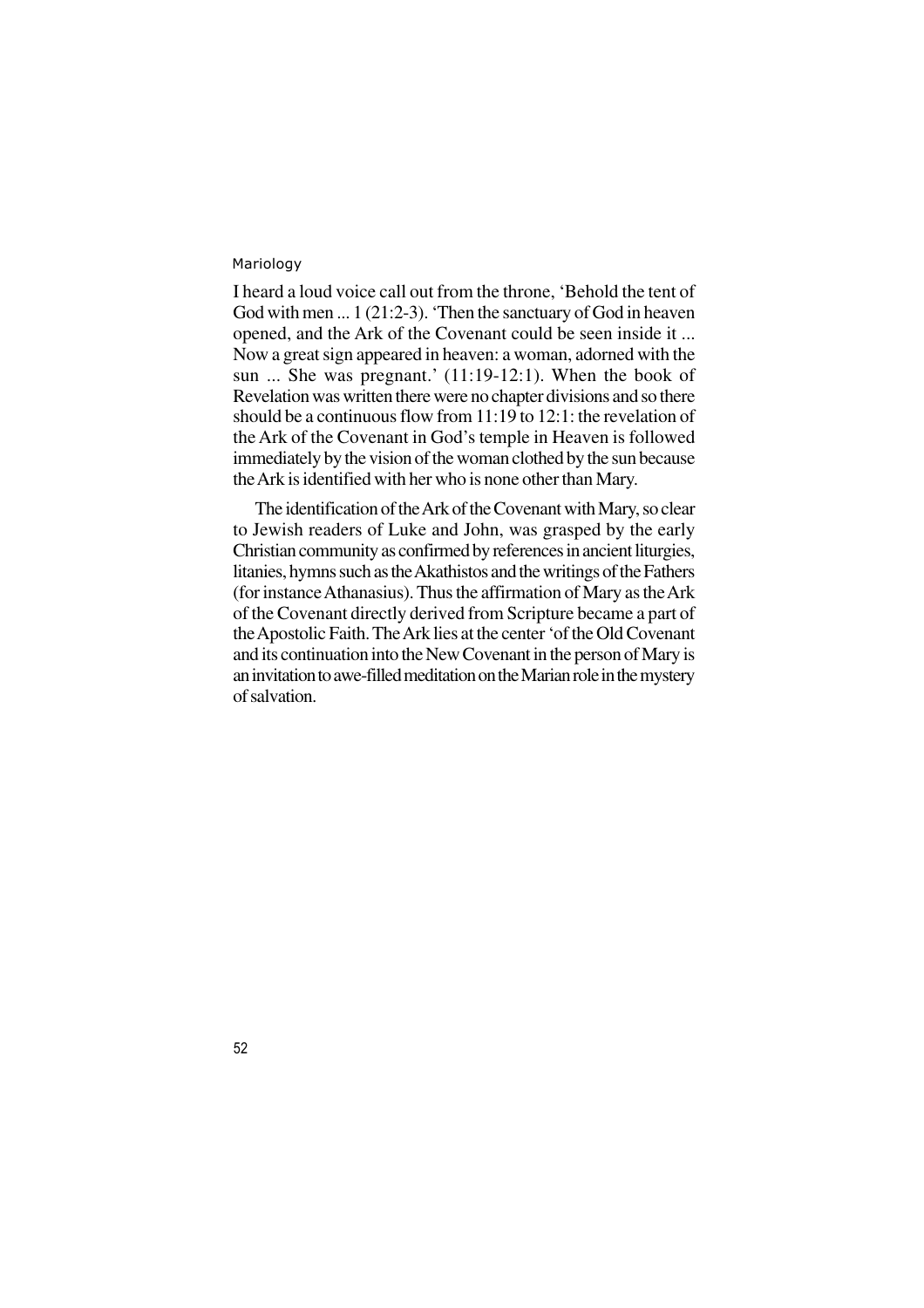# **Chapter 3**

# **Enigmatic Marian Passages**

**T**here are several enigmatic Marian Passages in the four gospels that are often misinterpreted by the non-Catholic Churches.

# **Matthew 1:24-25 (***Joseph "knew her not until then ..)*

Scripture's statement that Joseph "knew [Mary] not until she brought forth her firstborn" would not necessarily mean they did "know" each other after she brought forth Jesus. *Until* is often used in Scripture as part of an idiomatic expression similar to our own usage in English. I may say to you, "Until we meet again, God bless you." Does that necessarily mean after we meet again, God curse you? By no means. A phrase like this is used to emphasize what is being described before the *until* is fulfilled. It is not intended to say anything about the future beyond that point. Here are some biblical examples:

• 2 Samuel 6:23: And Michal the daughter of Saul had no child to (*until*) the day of her death. (Does this mean she had children after she died?)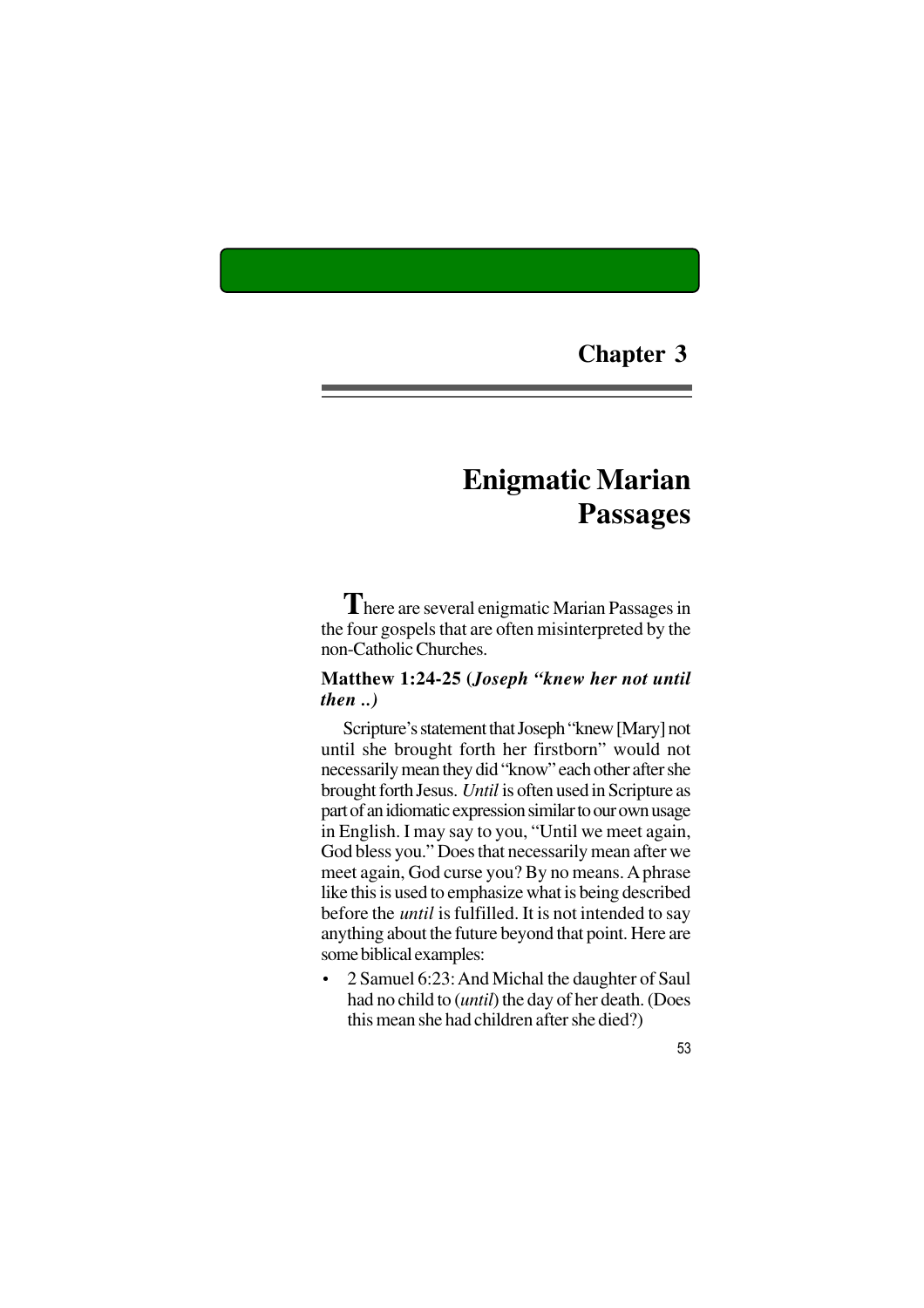- 1 Timothy 4:13: Until I come, attend to the public reading of scripture, to preaching, to teaching. (Does this mean Timothy should stop teaching after Paul comes?)
- 1 Corinthians 15:25: For he (Christ) must reign until he has put all his enemies under his feet. (Does this mean Christ's reign will end? By no means! Luke 1:33 says, "he will reign over the house of Jacob *forever* and of his kingdom there shall be no end.")

In recent years, some have argued that because Matthew 1:25 uses the Greek words *heos hou* for "until" whereas the texts I mentioned above from the New Testament use *heos* alone, there is a difference in meaning. The argument goes that *Heos hou* indicates the action of the first clause does not continue. Thus, Mary and Joseph "not having come together" would have ended after Jesus was born.

The problems with this theory begin with the fact that no available scholarship concurs with it. In fact, the evidence proves the contrary. *Heos hou* and *heos* are used interchangeably and have the same meaning. Acts 25:21 should suffice to clear up the matter: "But when Paul had appealed to be kept in custody for the decision of the emperor, I commanded him to be held until (Gk. *heos hou*) I could send him to Caesar."

Does this text mean that Paul would not be held in custody after he was "sent" to Caesar? Not according to the biblical record. He would be held in custody while in transit (see Acts 27:1) and after he arrived in Rome for a time (see Acts 29:16). The action of the main clause did not cease with *heos hou*.

Now let's look at some reasons to believe in Mary's perpetual virginity. Among the many we could examine, we will briefly consider three:

- 1. In Luke 1:34, when Mary was told by the angel Gabriel that she was chosen to be the Mother of the Messiah, she asked the question, literally translated from the Greek, "How shall this be since I know not man?" This question makes no sense unless Mary had a vow of virginity. When we consider that Mary and
- 54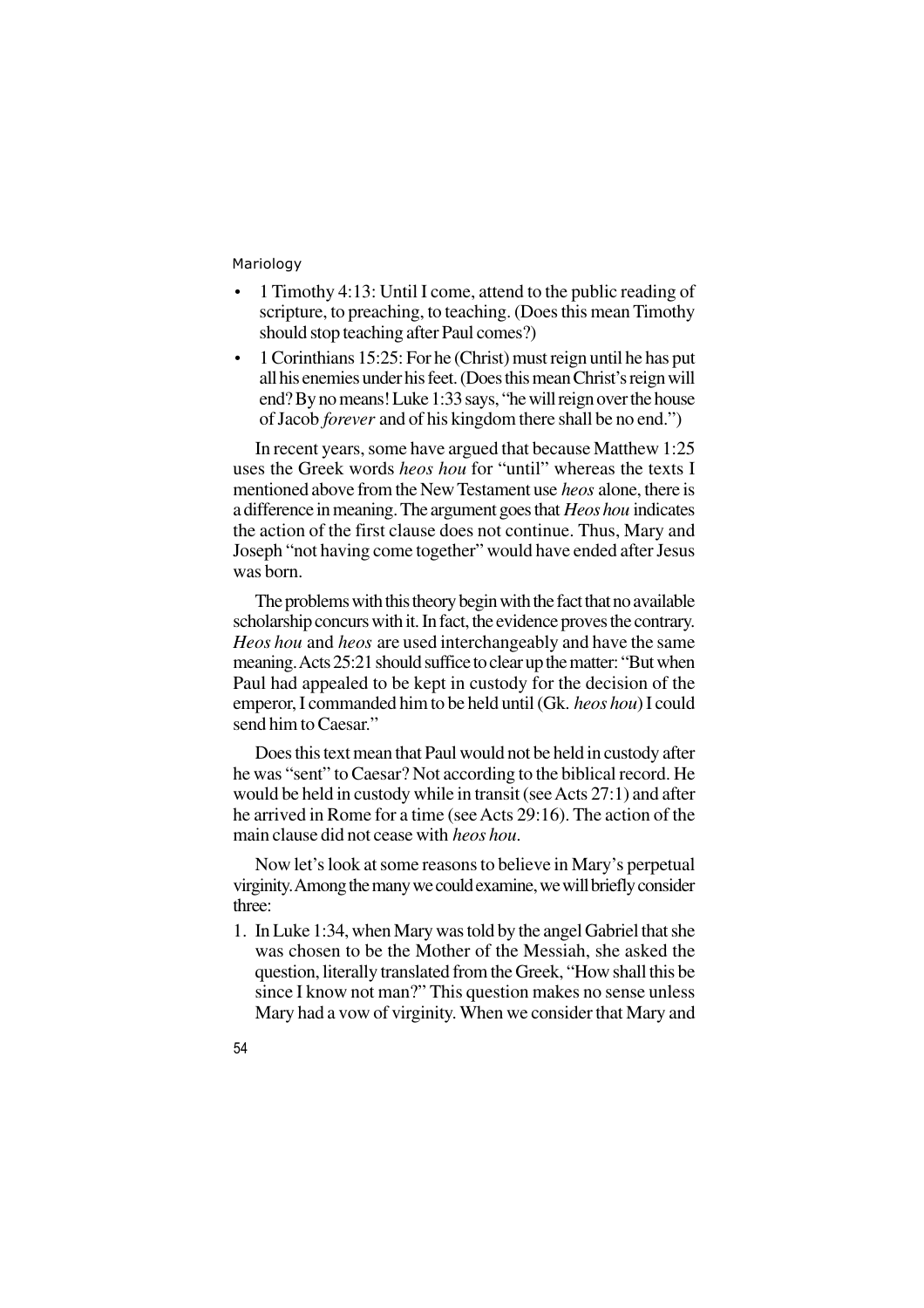Joseph were already "espoused," according to verse 27 of this same chapter, we understand Mary and Joseph already have what would be akin to a ratified marriage in the New Covenant. They were married. That would mean Joseph would have had the right to the marriage bed. Normally, after the espousal the husband would go off and prepare a home for his new bride and then come and receive her into his home where the union would be consummated. This is precisely why Joseph intended to "divorce her quietly" (Mt 1:19) when he later discovered she was pregnant. This background is significant because a newly married woman would not ask the question "How shall this be?" She would know - unless, of course, that woman had taken a vow of virginity. Mary believed the message, but wanted to know how this was going to be accomplished. This indicates she was not planning on the normal course of events for her future with Joseph.

- 2. In John 19:26, Jesus gave his Mother to the care of John even though by law the next eldest sibling would have the responsibility to care for her. It is unthinkable that Jesus would take his Mother away from his family in disobedience to the law. Some claim Jesus did this because his brothers and sisters were not there. They had left him. Thus, Jesus committed his Mother to John, who was faithful and present at the foot of the cross. This claim betrays a very low and unbiblical Christology. As John tells us, Jesus "knew all men" (cf. Jn 2:25). If James were his uterine brother, Jesus would have known he would be faithful along with his "brother" Jude. The fact is Jesus had no brothers and sisters, so he had the responsibility, on a human level, to take care of his Mother.
- 3. Mary is depicted as the spouse of the Holy Spirit in Scripture. In Luke 1:34, when Mary asks the angel how she will conceive a child, the angel responds: "The Holy Spirit will come upon you, and the power of the Most High will overshadow you; therefore the child to be born will be called holy, the Son of God." This is nuptial language hearkening back to Ruth 3:8, where Ruth said
	- 55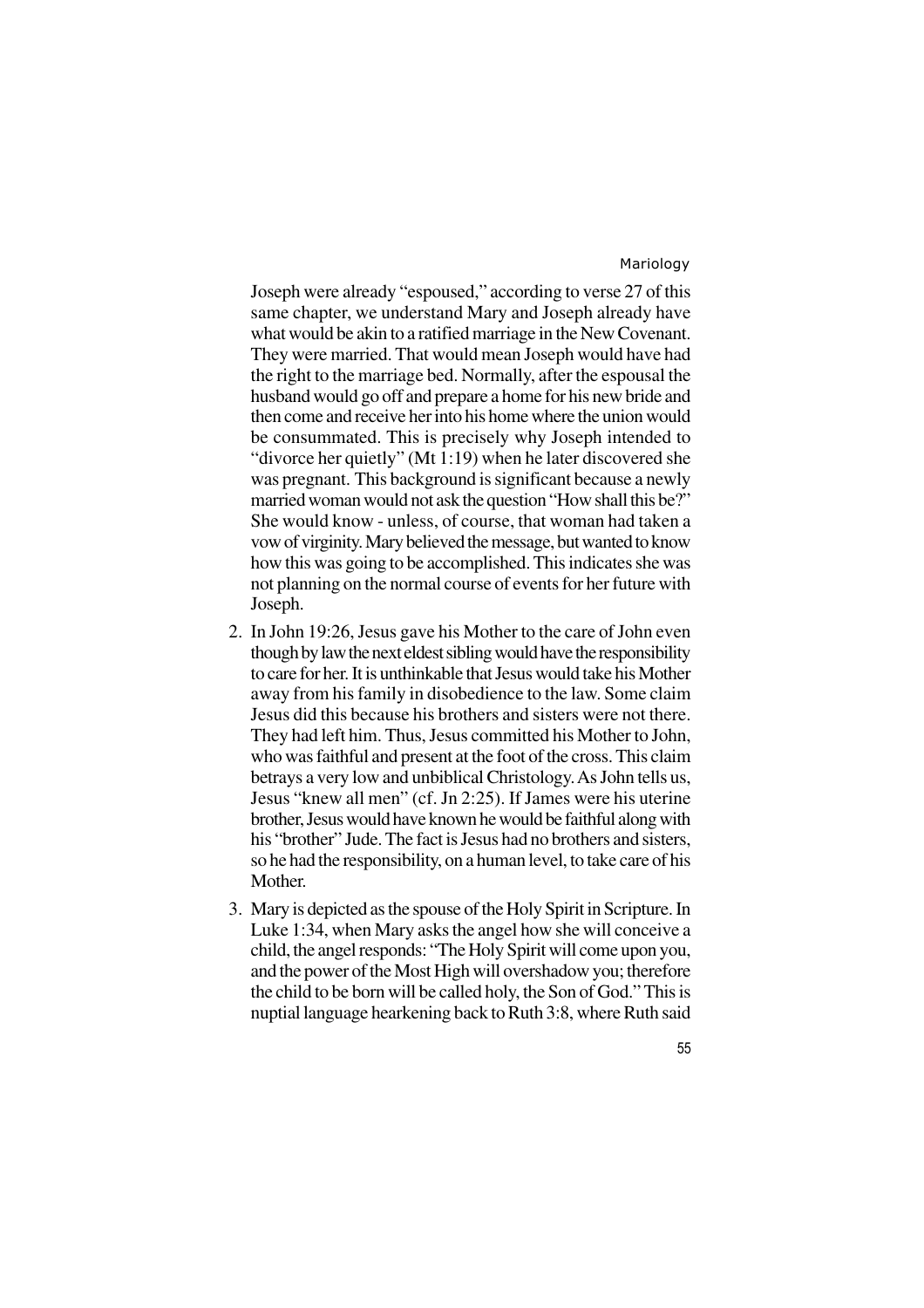to Boaz "spread your skirt over me" when she revealed to him his duty to marry her according to the law of Deuteronomy 25. When Mary became pregnant, Joseph would have been required to divorce her because she would then belong to another (see Dt 24:1-4; Jer 3:1). But when Joseph found out that "the other" was the Holy Spirit, the idea of his having conjugal relations with Mary was not a consideration.

- 4. An obvious question remains: Why did St. Joseph then "take [Mary] his wife" according to Matthew 1:24 if she belonged to the Holy Spirit? The Holy Spirit is Mary's spouse, but Joseph was her spouse and protector on this earth for at least two obvious reasons.
- First, as Matthew points out in his genealogy in chapter 1, Joseph was in line to be a successor of David as King of Israel. Thus, if Jesus was to be the true "son of David" and king of Israel (see 2 Sm 7:14, Heb 1:5, Rv 19:16, 22:16), he needed to be the son of Joseph. As the only son of Joseph, even though adopted, he would have been in line for the throne.
- Also, in a culture that did not take too kindly to espoused women getting pregnant by someone other than their spouse, Mary would have been in mortal danger. So Joseph became Mary's earthly spouse and protector as well as the protector of the child Jesus.

#### **Mark 3:20-35; Matthew 13:55-56**

At first sight, one might think Jesus was rejecting His Mother, when He told the crowd that whoever does the will of His Father is brother, sister and mother to Him. Wilfrid Harrington (in: *Mark*, Glazier, Wilmington, 1979, p. 47) sadly errs when he says she did not believe in Him.

To grasp this, we need to notice that the passage has three parts: first, a group Mark calls the *hoi par' autou* (= those about him, his relatives, more on this presently) think He is beside Himself for preaching so intently, not taking time to eat. They go out to get Him, apparently by force. Secondly, His enemies charge He casts out devils by the devil, and He says that is the unforgivable sin. Third,

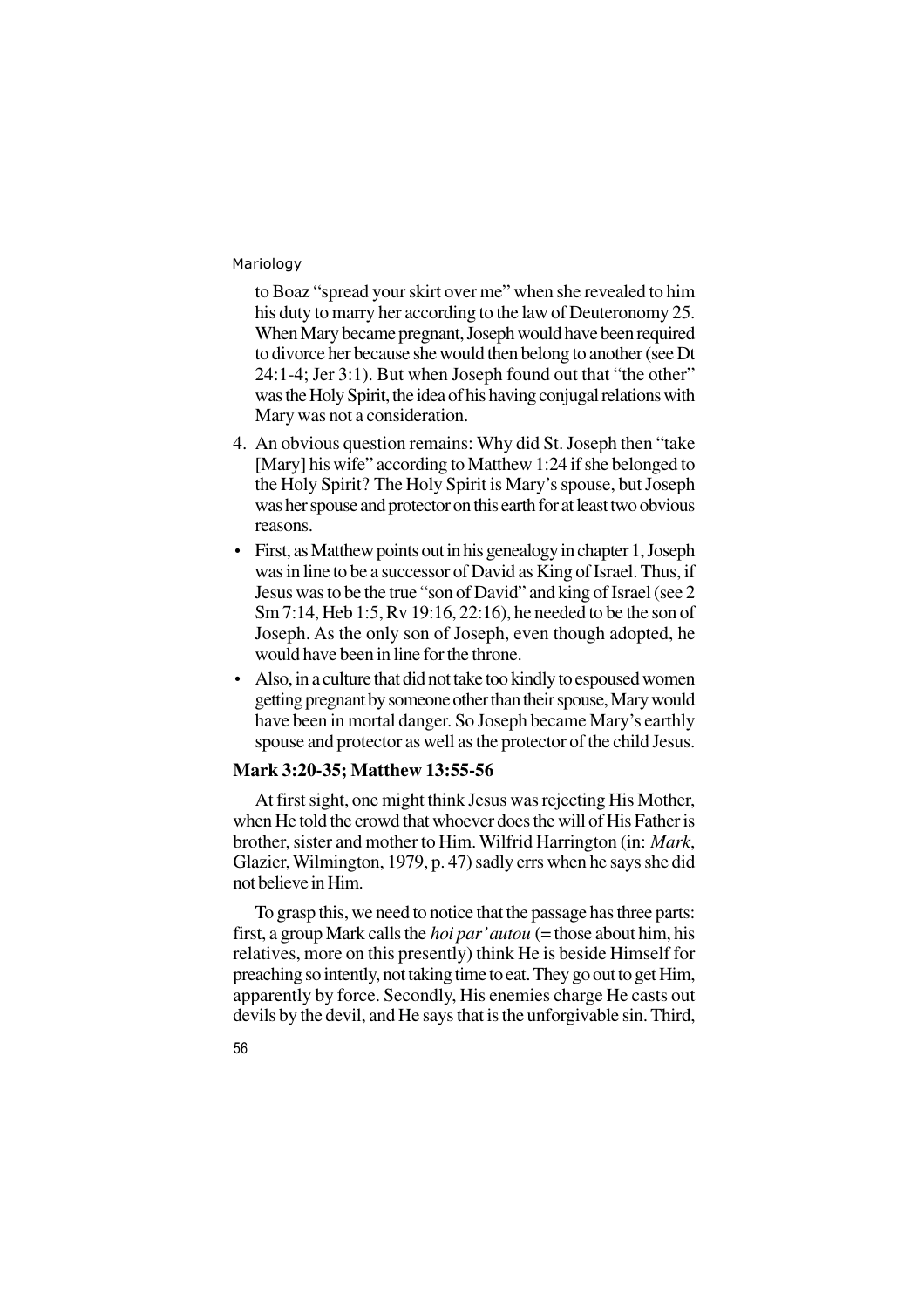His Mother and brothers come to a crowd where He is teaching. It is announced that she is there. He replies: Who is my mother...

We do not know for certain who are in the *hoi par' autou*. It could mean those about Him, or His relatives etc. The most anti-Marian exegete Harrington feels certain that that group is the same as the group in verses 31-35. He says: "For Mark [3:31-35] is a continuation of vv. 20-21... his own did not receive him." He even says that the passage "may be seen to distinguish those who stood outside the sphere of salvation, and those who are within it." That seems to mean she was "outside the sphere of salvation"! This is horrendous! Harrington is in gross error for several reasons. First, even if she was in the group of the *hoi par' autou* it would not follow that she did not believe in Him. Even an ordinary Mother is apt to stand up for her son when others turn on him. So she could have gone along to try to restrain the others. Secondly, Form and Redaction Criticism has shown us that a passage may be made up of several once independent units. That easily could be the case here, especially in view of the ill-fitting second unit. Third, and most important, St. Luke clearly pictures her as the first believer. We may not make one Evangelist contradict another!. And Vatican II taught, in LG 56 that at the annunciation she "totally dedicated herself to the work and person of her Son."

What really happened in the verses 31-35 is this. Jesus was teaching dramatically, and comparing two things, the dignity of being physically the Mother of God, and the privilege of hearing the word of God and keeping it. She was, of course, at the peak in both categories. Hence Vatican II said in LG 58: " In the course of His preaching, she received the words in which her Son, extolling the Kingdom beyond the reasons and bonds of flesh and blood, proclaimed blessed those who heard and kept the word of God, *as she was faithfully doing.* The situation is the same in the incident of Mt. 12. 48-50. In fact, it is probably the same occasion as that reported in Mark.

About the "brothers" of Jesus. Hebrew used the word *ah* for all sorts of relatives, since it had few words for precise names of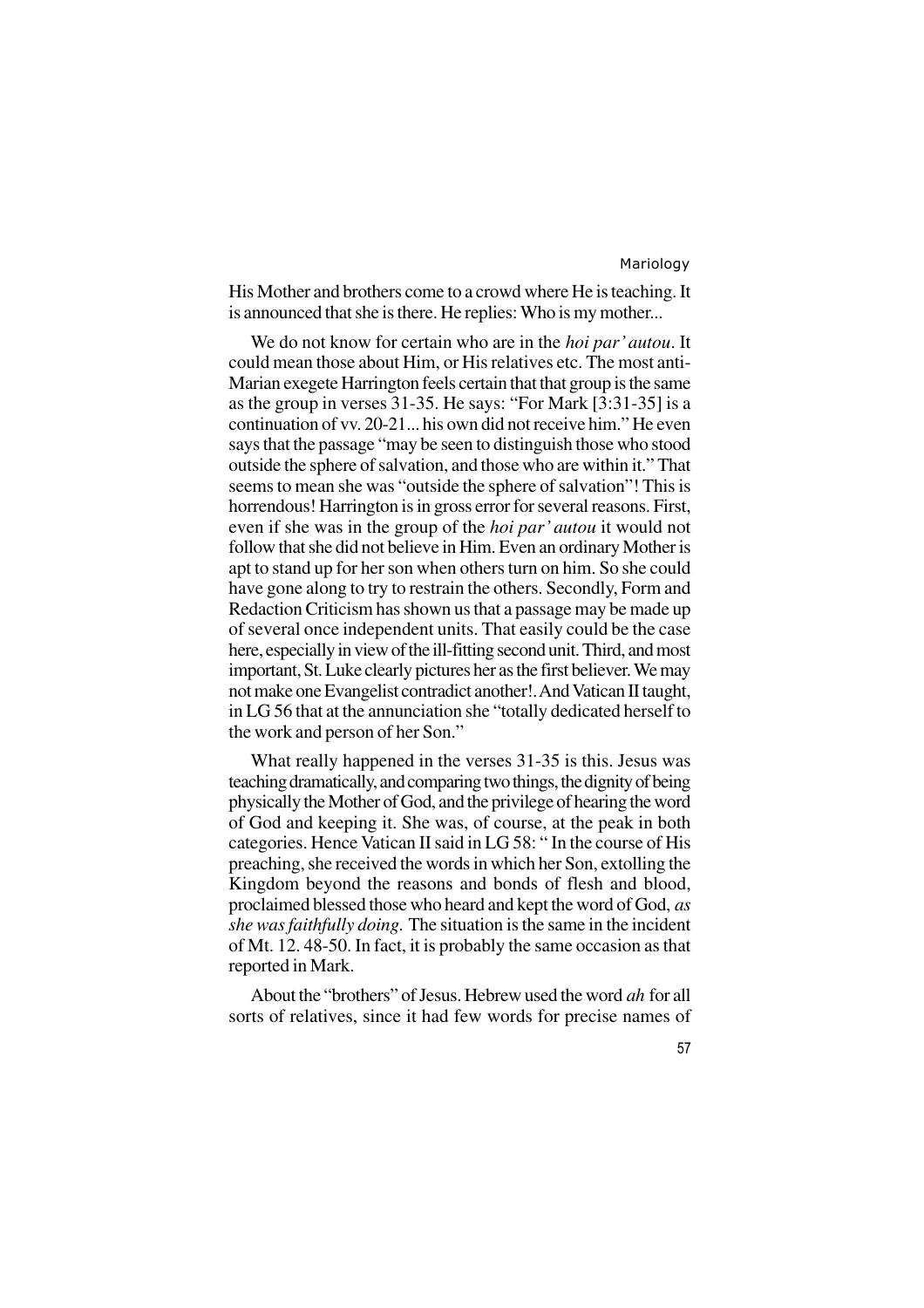relationships. Yes, Greek did have them, but in so many places in the NT we must look to the underlying Hebrew to understand. E. g. , in Rom 9. 13 Paul cites Mal 1:2-3:"I have loved Jacob and hated Esau." Hebrew and Aramaic lack degrees of comparison. So we would have said: love one more, and the other less. In 1 Cor 1:17 Paul says: "Christ did not send me to baptize but to preach." Yet Paul had just said he did baptize some. Again, the lack of degrees of comparison explains. In Rom 5:19 we meet the word "many" as receiving original sin. But all did. There is a Hebrew *rabbim*, which means: "the all who are many". Paul *always* uses Greek *polloi* (when used as a noun) to mean what *rabbim* expresses. Again, the word *yada* usually translated as *know* actually means both *know and love*.

Further, If Jesus had 4 brothers and at least two sisters (cf Mt 13. 55 and Mk. 6. 3) it would be much out of place to ask John, at the time of his death, to take care of her. James the "brother of the Lord" was alive in 49 AD (Gal 1:19). He should have cared for her. Also in Mk 3:20-21, younger brothers in that culture would not have dared to go after an older brother - He was firstborn. And in the Temple at age 12, if there were younger brothers, Mary would have stayed home - women not obliged to come. But only Jesus is mentioned.

Also a Rabbinic tradition, starting with Philo, held that Moses, after his first encounter with God, never again had sex with his wife. (Cf. J. P. Meier, *A Marginal Jew* (Doubleday, 1991, pp. 240-41) who admits this even though he works so strenuously to prove that Jesus had 4 true brothers and at least two sisters, never seeing the implication for Our Lady!). What of Our Lady, who had borne the God-man in her womb for 9 months! As for Joseph, knowing that Jesus was conceived by the Holy Spirit, would he dare to intrude?

As to the word *until* and *first born* in Mt 1:25: The word *until* often indicates no change after the point mentioned, e.g., Mt 22:42-46; Dt 34:6; 2 Samuel 6:23. As to *first born* it designates a special status in the Hebrew family, need not mean any other sons after that. A Greek tomb inscription at Tel el Yaoudieh (cf. *Biblica* 11,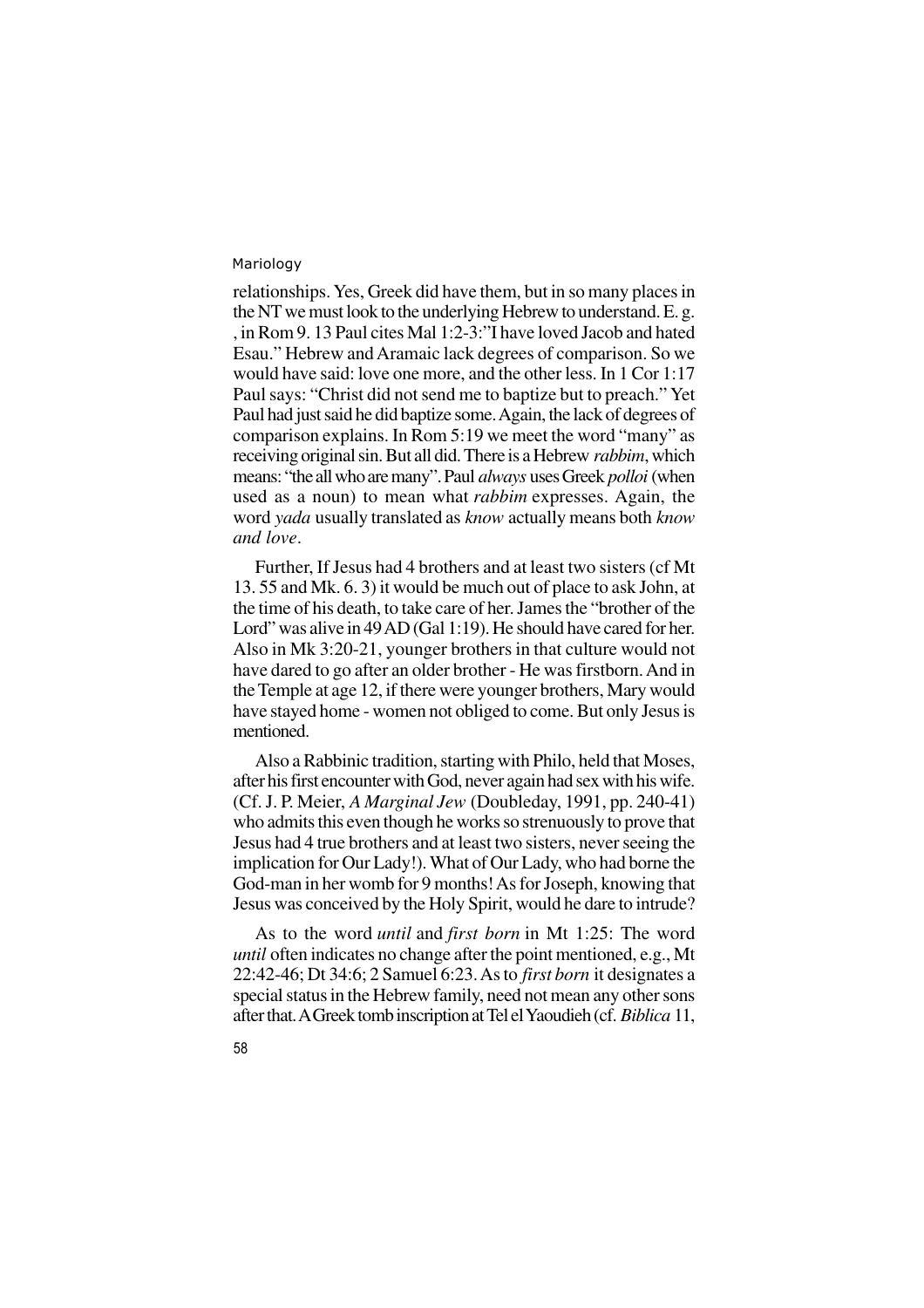1930, 369-90 for a woman who died in childbirth: "In the pain of delivering my firstborn child, destiny brought me to the end of life." So at least, no one can prove the "brothers" were blood brothers.

#### **Brothers of Jesus (Mk 6:1-6)**

In Mark, a crowd asks of Jesus, "Is not this the carpenter, the son of Mary and brother of James and Joses and Judas and Simon, and are his sisters here with us?" (6:3). In Luke, when Jesus is told by a crowd gathered to hear him speak, "Your mother and your brothers are standing outside, wanting to see you," Jesus famously rejects them: "My mother and my brothers are those who hear the word of God and do it" (8:19-21). And John writes that after Jesus performed his first miracles in Cana, "he went down to Capernaum with his mother, his brothers, and his disciples; and they remained there a few days"  $(2:12)$ .

The evidence may seem clear, but scripture scholars and theologians have been debating these and other passages for nearly two millennia, arguing whether those brothers and sisters were in fact biological siblings, step-siblings, "half" siblings, or not even siblings at all, but cousins.

The first recorded argument was between St. Jerome and another fourth-century theologian, Helvidius, who had written that after the virgin birth of Jesus, Mary had other children with her husband, Joseph. St. Jerome disagreed, indicating that by the fourth century at least some of the church community believed that Mary had stayed a virgin for the rest of her life. These children of Mary, Jerome said, were from Mary of Clopas, Jesus' aunt and his mother's sister, making them cousins. He claimed that the Greek word *adelphios* could refer to cousins, not just biological siblings.

Epiphanius, bishop of Salamis and a contemporary of Jerome and Helvidius, threw another possibility into the hat. He argued that the siblings weren't cousins, but Joseph's children from a previous marriage, making them the step-siblings of Jesus. Joseph isn't mentioned outside of the birth of Jesus, causing some to believe that he was much older than Mary and died before Jesus' public ministry.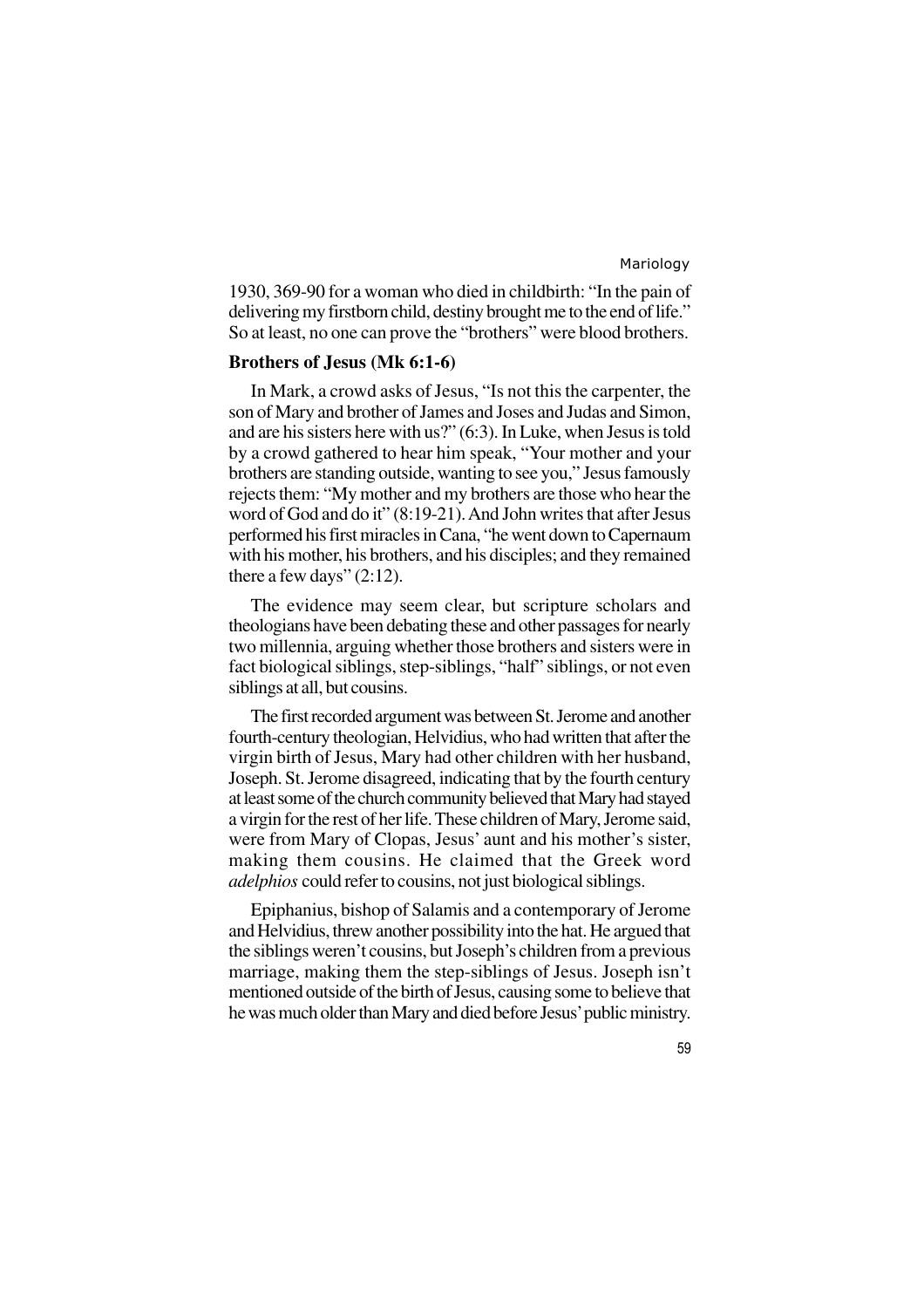It is conjecture, but some apocryphal works, such as the Protoevangelium of James, the Gospel of Peter, and the Infancy Gospel of Thomas, all seem to indicate a tradition of belief that Jesus' brothers and sisters were the children of Joseph.

These three general arguments continue to be defended and disputed by scholars today, whose positions depend mostly on their particular traditions and how they interpret early church theology. The New Testament writers didn't leave a clear picture of what first-century Christians thought about Mary's virginity after the birth of Jesus, if they left any details at all. All we can say for sure is that Jesus' family tree looks just as complicated as those of many modern families.

Why do Catholics teach that Mary was a virgin throughout her life when the Bible clearly says that Jesus had brothers? The following are the four reasons:

- 1. *The Meaning of Brother*: The first thing to understand is that the term *brother* (Gk. *adelphos*) has a broader meaning than uterine brothers. It can mean a biological brother, but it can also mean an extended relative, or even a spiritual brother. Take Genesis 13:8 for example. Here the word *brother* is being used to describe the relationship between Abraham and Lot, who were not biological brothers but uncle and nephew: *"So Abram said to Lot, "Let's not have any quarreling between you and me, or between your herdsmen and mine, for we are brothers"* (Gen 13:8, NIV; see also 14:12). Because of the Bible's broad semantic range of "brother," we can rest assured that although St. Paul writes, "[Jesus] appeared to more than five hundred…brothers at the same time" (1 Cor. 15:6), we need not infer from this verse that Mary gave birth to more than 500 children!
- 2. *Children of Mary?:*These "brothers" are never once called the children of Mary, although Jesus himself is (John 2:1; Acts 1:14).
- 3. *Other Women Named Mary*: James and Joseph (also called Joses), who are called Jesus' "brothers" (Mark 6:3) are indeed
- 60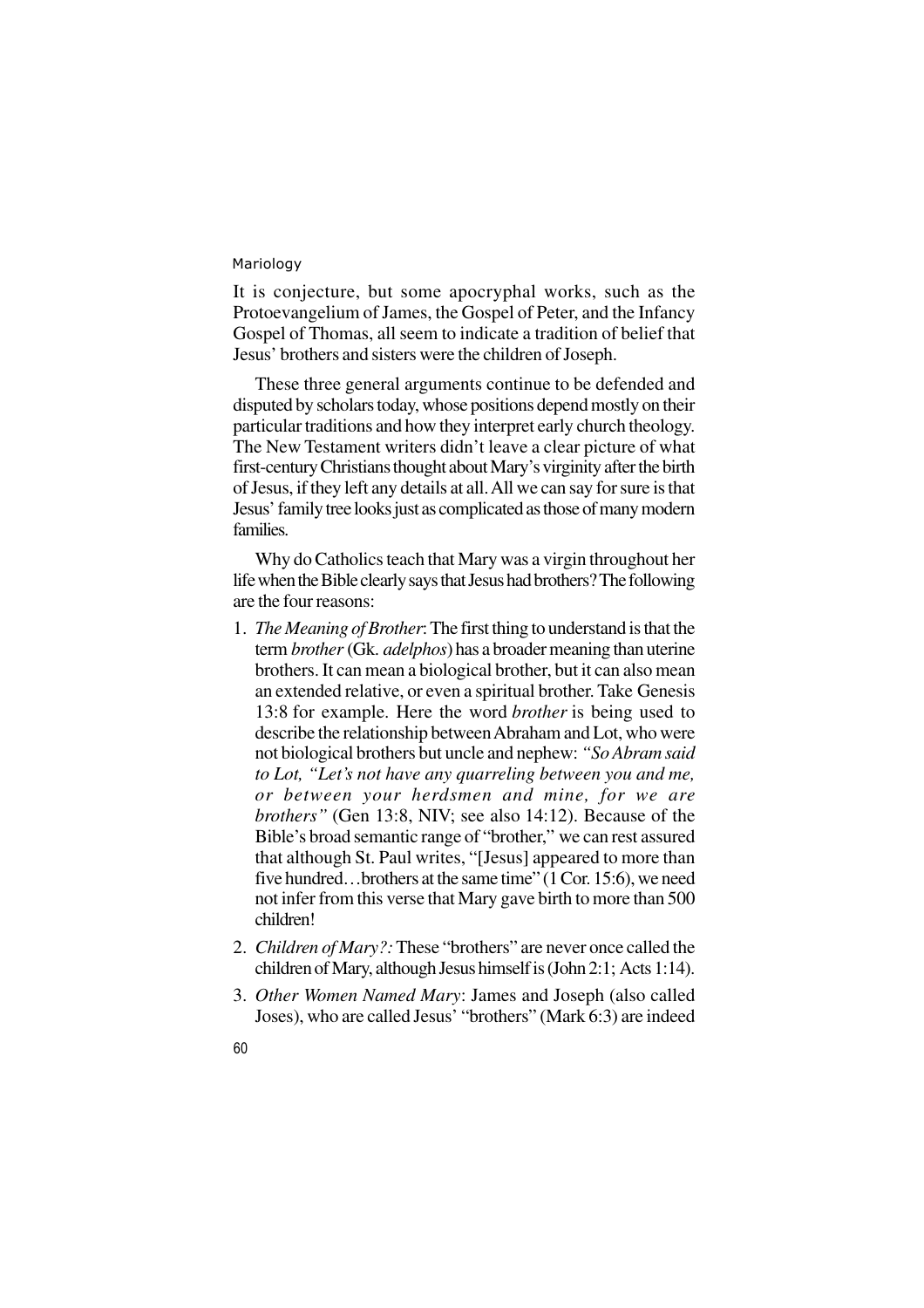61

the children of Mary - Just not Mary, the mother of Jesus. After St. Matthew's account of the crucifixion and death of Jesus, he writes: ""There were also many women there, looking on from afar, who had followed Jesus from Galilee, ministering to him; among who were Mary Magdalene, and Mary the mother of James and Joseph, and the mother of the sons of Zebedee." (Matt. 27:56; see also Mark 15:40).

- 4. *Consensus of the Early Church*: The earliest explanation of the "brothers" of the Lord is found in a document known as the *Protoevangelium of James,* which was written around A.D. 150. It speaks of Mary as a consecrated virgin since her youth, and of St. Joseph as an elderly widower with children who was chosen to be Mary's spouse for the purposes of guarding and protecting her while respecting her vow of virginity. Though this document is not on the level of Sacred Scripture, it was written very early, and it may contain accurate historical traditions. The following three quotes from the early Church clear this fact:
- Athanasius of Alexandria: "Therefore let those who deny that the Son is from the Father by nature and proper to his essence deny also that he took true human flesh of Mary Ever-Virgin [*Four Discourses Against the Arians* 2:70 (c. A.D. 360)].
- St. Jerome: "You say that Mary did not continue a virgin: I claim still more that Joseph himself, on account of Mary was a virgin, so that from a virgin wedlock a virgin son was born [*Perpetual Virginity of Blessed Mary* 21 (A.D. 383)].
- Pope St. Leo I: "The origin is different but the nature alike: not by intercourse with man but by the power of God was it brought about: for a Virgin conceived, a Virgin bore, and a Virgin she remained [*Sermons* 22:2 (A.D. 450)].

Thus the same Church today affirm: Jesus is Mary's only son, but her spiritual motherhood extends to all men whom indeed he came to save: "The Son whom she brought forth is he whom God placed as the first-born among many brethren, that is, the faithful in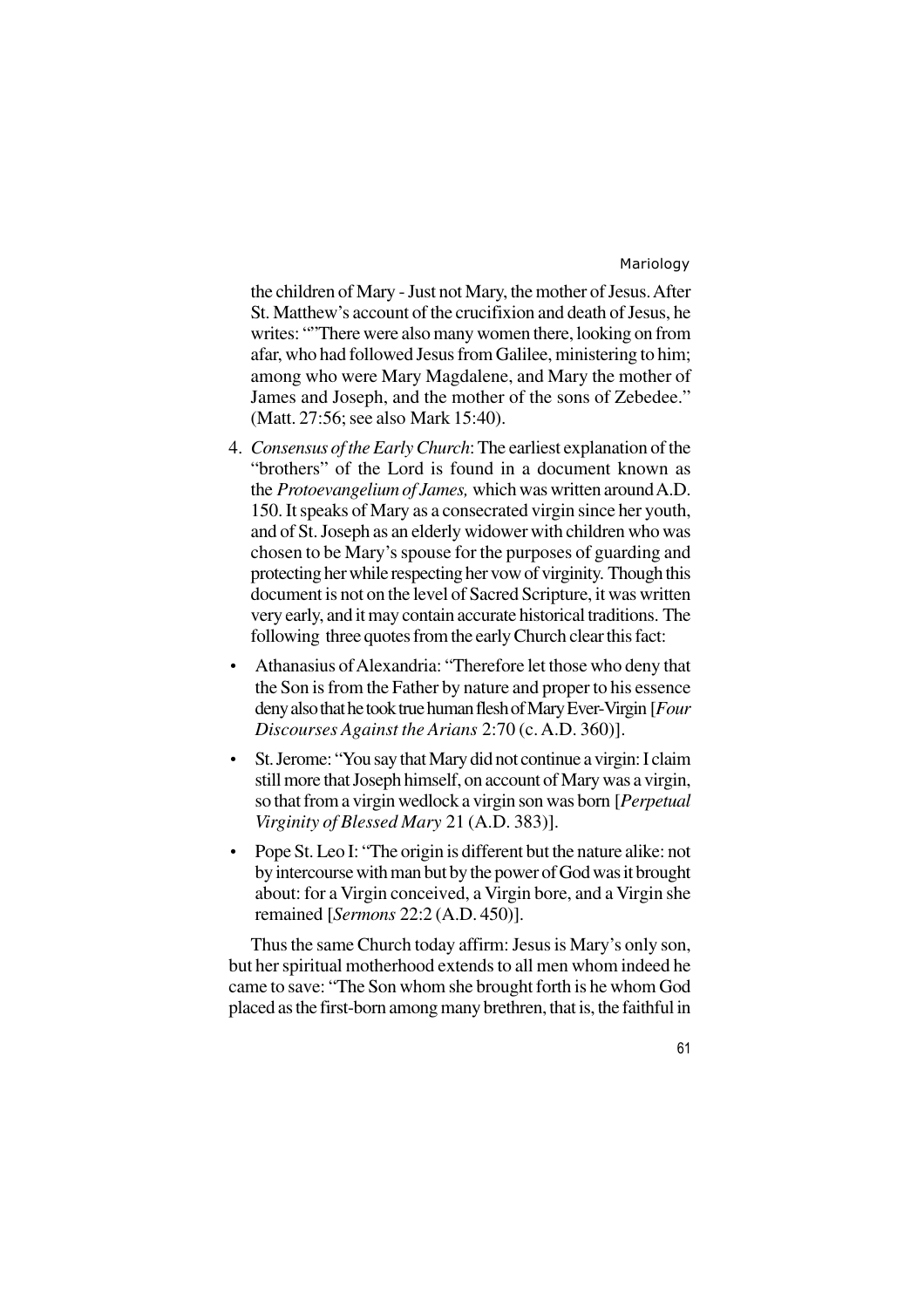62

whose generation and formation she co-operates with a mother's love (*Catechism of the Catholic Church* 501).

# **The exact nature of the relationship between the Saviour and his "brethren"**

The texts cited at the beginning of this article show beyond a doubt that there existed a real and near kinship between Jesus and His "brethren". But as "brethren" (or "brother") is applied to stepbrothers as well as to brothers by blood, and in Scriptural, and Semitic use generally, is often loosely extended to all near, or even distant, relatives (Genesis 13:8, 14:14-16; Leviticus 10:4; 1 Chronicles 15:5-10, 23:21-22), the word furnishes no certain indication of the exact nature of the relationship. Some ancient heretics, like Helvidius and the Antidicomarianites, maintained that the "brethren" of Jesus were His uterine brothers the sons of Joseph and Mary. This opinion has been revived in modern times, and is now adopted by most of the Protestant exegetes. On the orthodox side two views have long been current. The majority of the Greek Fathers and Greek writers, influenced, it seems, by the legendary tales of apocryphal gospels, considered the "brethren" of the Lord as sons of St. Joseph by a first marriage. The Latins, on the contrary, with few exceptions (St. Ambrose, St. Hilary, and St. Gregory of Tours among the Fathers), hold that they were the Lord's cousins. That they were not the sons of Joseph and Mary is proved by the following reasons, leaving out of consideration the great antiquity of the belief in the perpetual virginity of Mary. It is highly significant that throughout the New Testament Mary appears as the Mother of Jesus and of Jesus alone. This is the more remarkable as she is repeatedly mentioned in connexion with her supposed sons, and, in some cases at least, it would have been quite natural to call them her sons (cf. Matthew 12:46; Mark 3:31; Luke 8:19; Acts 1:14). Again, Mary's annual pilgrimage to Jerusalem (Luke 2:41) is quite incredible, except on the supposition that she bore no other children besides Jesus. Is it likely that she could have made the journey regularly, at a time when the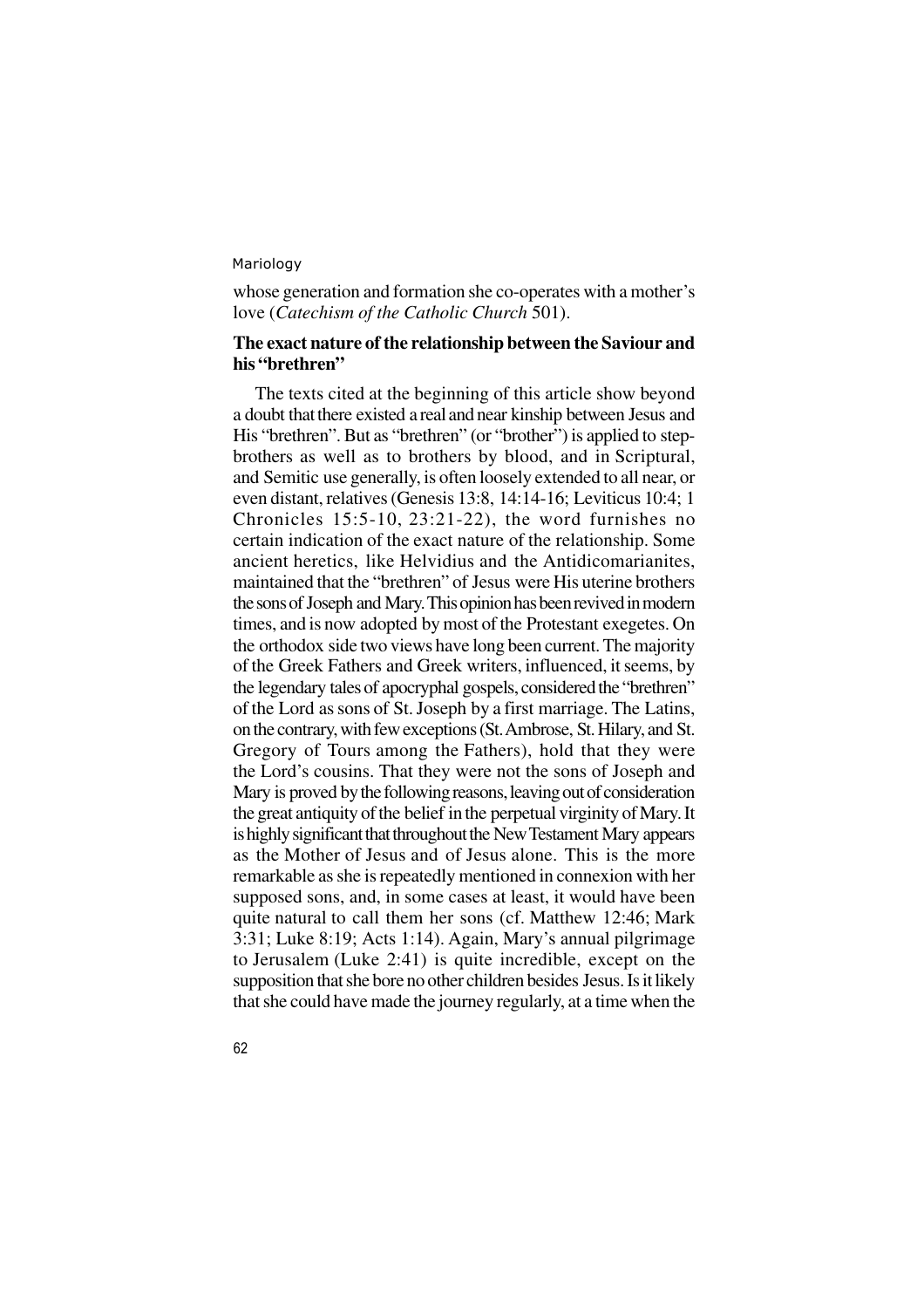burden of child-bearing and the care of an increasing number of small children (she would be the mother of at least four other sons and of several daughters, cf Matthew 13:56) would be pressing heavily upon her? A further proof is the fact that at His death Jesus recommended His mother to St. John. Is not His solicitude for her in His dying hour a sign that she would be left with no one whose duty it would be to care for her? And why recommend her to an outsider if she had other sons? Since there was no estrangement between Him and His "brethren", or between them and Mary, no plausible argument is confirmed by the words with which he recommends her: ide ho uios sou, with the article before uios (son); had there been others sons, ide uios sou, without the article, would have been the proper expression.

The decisive proof, however, is that the father and mother of at least two of these "brethren" are known to us. James and Joseph, or Joses, are, as we have seen, the sons of Alpheus, or Clopas, and of Mary, the sister of Mary the Mother of Jesus, and all agree that if these are not brothers of the Saviour, the others are not. This last argument disposes also of the theory that the "brethren" of the Lord were the sons of St. Joseph by a former marriage. They are then neither the brothers nor the step-brothers of the Lord. James, Joseph, and Jude are undoubtedly His cousins. If Simon is the same as the Symeon of Hegesippus, he also is a cousin, since this writer expressly states that he was the son of Clopas the uncle of the Lord, and the latter's cousin. But whether they were cousins on their father's or mother's side, whether cousins by blood or merely by marriage, cannot be determined with certainty. Mary of Clopas is indeed called the "sister" of the Blessed Virgin (John 19:25), but it is uncertain whether "sister" here means a true sister or a sister-inlaw. Hegesippus calls Clopas the brother of St. Joseph. This would favour the view that Mary of Clopas was only the sister-in-law of the Blessed Virgin, unless it be true, as stated in the manuscripts of the Peshitta version, that Joseph and Clopas married sisters. The relationship of the other "brethren" may have been more distant than that of the above named four.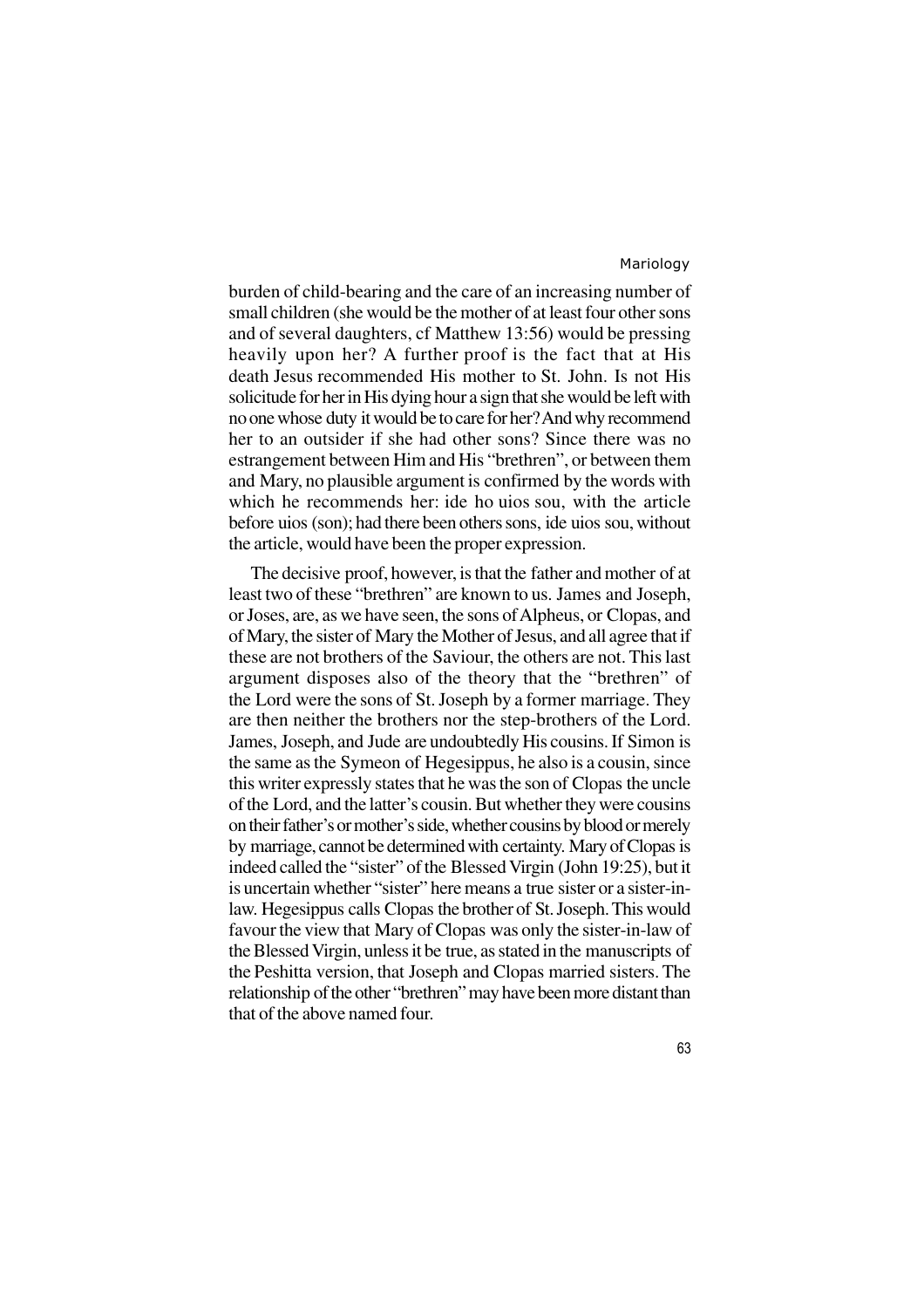The chief objection against the Catholic position is taken from Matt 1:25: "He [Joseph] knew her not till she brought forth her firstborn son"; and from Luke 2:7: "And she brought forth her firstborn son". Hence, it is argued, Mary must have born other children. "Firstborn" (prototokos), however, does not necessarily connote that other children were born afterwards. This is evident from Luke 2:23, and Ex 13:2-12 (cf. Greek text) to which Luke refers. "Opening the womb" is there given as the equivalent of "firstborn" (prototokos). An only child was thus no less "firstborn" than the first of many. Neither do the words "he knew her not till she brought forth" imply, as St. Jerome proves conclusively against Helvidius from parallel examples, that he knew her afterwards. The meaning of both expressions becomes clear, if they are considered in connexion with the virginal birth related by the two Evangelists.

### **Why did Jesus call his mother "Woman"? (Jn 2 :1-12; 19:25-27)**

According to customs of the time, a first-century Jewish wedding would not have been a private family celebration, but a public event recognizing the union of the bride and groom as well as the joining of the two families. The celebration typically took place in the groom's own home, which was made open to guests for several days and thus open to public scrutiny.

It was the responsibility of the groom's family to ensure there was enough food and drink for all the guests. To fulfill this public social role, most families needed to draw not only on their own family resources, but also on the help of colleagues from their social group. How well the feast went communicated to guests the family's social status and honor. To run out of wine at a wedding feast, therefore, would have inflicted grave humiliation on the groom's family, signaling that they were unable to fulfill their role adequately and that they lacked the social connections to preserve their honor.

This social context sheds much light on the crisis facing the bride and groom at the wedding feast of Cana. But it also gives us insight into Mary's role in this scene. Mary is the first to notice the impending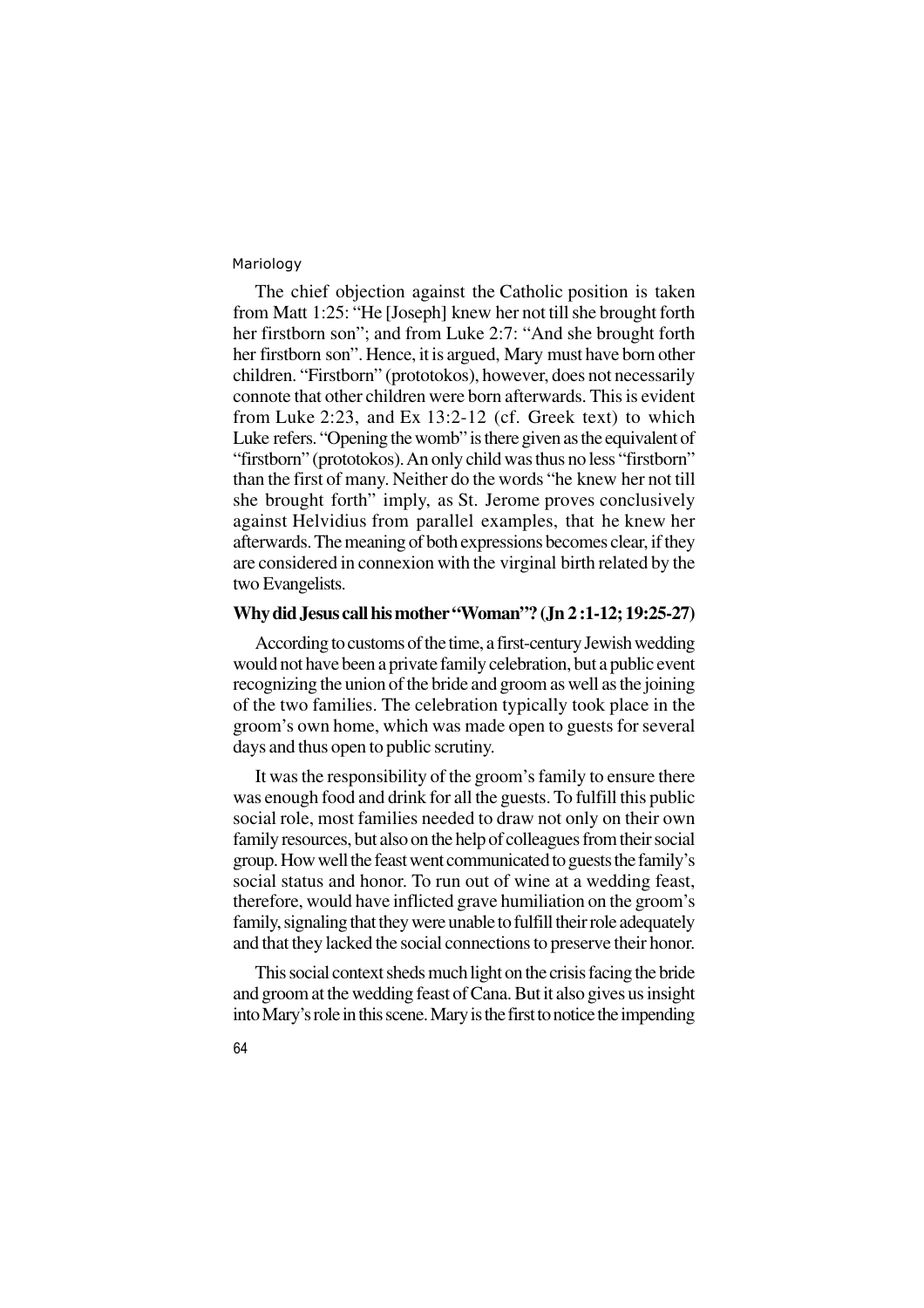disaster. She alone is aware of what is about to unfold, and she brings this crisis to the one person who can solve the problem: Jesus.

#### **Mary's Mediation**

The Catholic tradition has pointed out how this scene expresses Mary's compassion and attentiveness to others' needs. *Lumen Gentium* describes Mary at Cana being "moved with pity." Pope John Paul II said Mary was "prompted by her merciful heart" to help this family by bringing her concern for them to Jesus: "Having sensed the eventual disappointment of the newly married couple and guests because of the lack of wine, the Blessed Virgin compassionately suggested to Jesus that he intervene with his messianic power."

This scene also serves as a pattern for Marian intercession. Just as Mary at Cana noticed the family's needs before anyone else did, so Mary in heaven continues to notice our needs before we do. And just as Mary at Cana brought those needs to Christ, so does she continue to bring our needs to her Son through her intercession for us. In *Redemptoris Mater*, John Paul II wrote that this scene at Cana exemplifies "Mary's solicitude for human beings, her coming to them in the wide variety of their wants and needs." He continues: At Cana in Galilee there is shown only one concrete aspect of human need, apparently a small one of little importance ("They have no wine"). But it has a symbolic value: this coming to the aid of human needs means, at the same time, bringing those needs within the radius of Christ's messianic mission and salvific power. ... Mary places herself between her Son and mankind in the reality of their wants, needs and sufferings.

**No Wine, but Much Faith:** Mary's statement to Jesus - "They have no wine" (Jn. 2:3) - also reveals her great faith. Jesus is simply a guest at the wedding. He is not responsible for the festivities, and He does not have any wine at His disposal. From a human perspective, therefore, Jesus is not the person one would turn to for help. A more natural choice would be the steward in charge of the feast, the servants, or the bride and groom's family.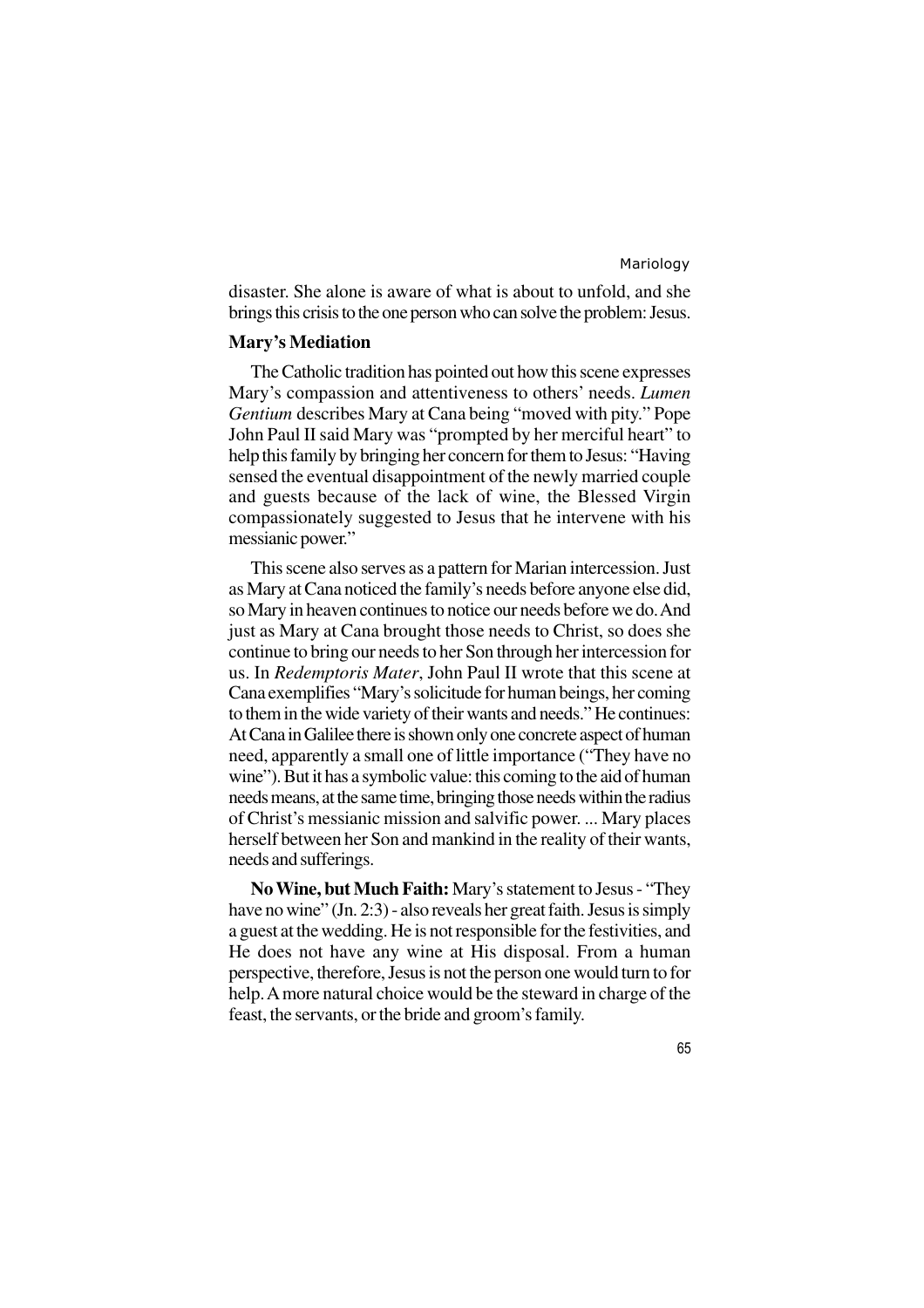Nevertheless, Mary's instinct is to turn to Jesus with this predicament. In this moment of crisis, Mary seeks out Jesus and says to Him, "They have no wine." This indicates that she believes Jesus can do something about the catastrophe at hand. And since Jesus is not in charge of the feast and does not have a large quantity of wine with Him, Mary seems to be asking for more than natural help. She hopes Jesus will perform some kind of extraordinary work to solve the problem.What makes Mary's faith in Jesus even more striking is the fact that up to this point in the Gospel story, Jesus has yet to perform any public miracles. Though Mary has not witnessed Jesus do miraculous works before, she still has faith in His supernatural power and believes He can help. In this way, Mary anticipates the great faith Jesus spoke of to Doubting Thomas: "Blessed are those who have not seen and yet believe" (Jn. 20:29). As one commentator expressed, "Our Lord's words to Thomas apply exactly to Mary's attitude at the wedding feast of Cana; she had never seen a miracle, but she believed." And as John Paul II pointed out, Mary here also anticipates the faith of the disciples who will come to believe in Jesus only *after* they havewitnessed the miracle of water being changed into wine (Jn. 2:11). Mary, on the other hand, believed in Jesus' supernatural power *before* she ever saw it manifested.

**Calling Mother "Woman":** Next, we come to one of the most perplexing verses regarding Mary in the Bible. After Mary tells Jesus, "They have no wine," Jesus responds, saying, "O woman, what have you to do with me? My hour has not yet come" (Jn. 2:4). At first glance, these words seem harsh - as if Jesus is pushing His mother away. Imagine a mother calling her 14-year-old son to the dinner table for supper, and the son responding by saying, "Woman, what do you have to do with me? My hour has not yet come!" To our modern ears, these words sound more like those of a rebellious teenager than of the holy Son of God! However, if we consider this verse in light of ancient Jewish culture and in the wider context of the story of the wedding feast at Cana, it becomes abundantly clear that these words reflect no opposition between Jesus and Mary, but rather something positive, indeed something beautiful, about their relationship.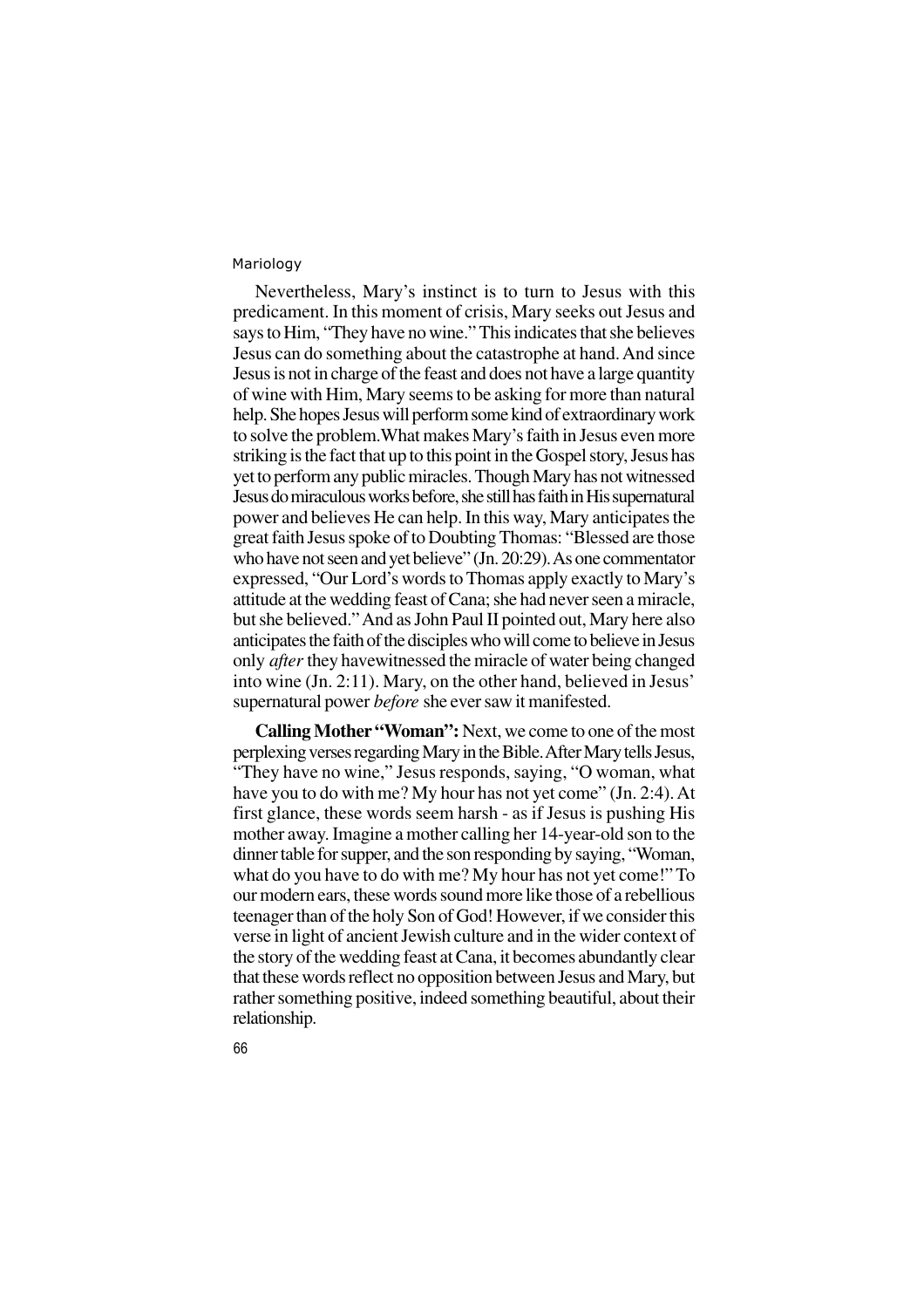**Pushing Mary Away?: F**irst, in John's Gospel, Jesus uses the title "woman" to politely address other women with whom he has a positive relationship. This is seen, for example, when Jesus tenderly appears to Mary Magdalene on Easter Sunday (Jn. 20:15), when He forgives the sins of the woman who committed adultery (Jn. 8:10), and when He draws the Samaritan woman to faith in the Messiah (Jn. 4:21). Given the positive way this address appears in John's Gospel, Jesus calling Mary "woman" would not indicate a rebuke or lack of affection.

Second, in Biblical times a man might address a female as "woman," but nowhere else in the ancient Greco - Roman world or in ancient Israel do we have a known example of a son addressing his mother with this title. Jesus addressing His own mother as "woman" would be unique in all of antiquity. This suggests that Jesus has some particular purpose in calling His mother "woman" - a purpose that goes beyond the normal, congenial way He addresses other women. When applied to Mary, this title likely has some important, symbolic purpose (which will be considered below).

Third, consider how Mary herself interprets Jesus' words: Does she walk away from the scene feeling sad, hurt, or rejected in any way? Just the opposite: She hears Jesus' words and immediately says to the servants, "Do whatever he tells you" (Jn. 2:5). Mary interprets Christ's response so positively that she confidently believes Jesus is going to fulfill her request, and she tells the servants to be ready to do whatever her Son commands.

Finally, Jesus' own actions indicate that He looks with favor on Mary's petition. And He supplies much more wine than Mary or anyone at the feast would have imagined. The six stone jars used for ritual purification (Jn. 2:6) each would have held 15 - 24 gallons of water. Thus, when Jesus has those jars filled and changes all that water into wine, He ends up providing some 120 gallons' worth for the wedding party. Now, if that tremendous overabundance is meant to be a *rejection* of Mary's request, it is hard to imagine what *fulfillment* would look like! Far from denying Mary's petition, Jesus provides in a way that exceeds all expectations.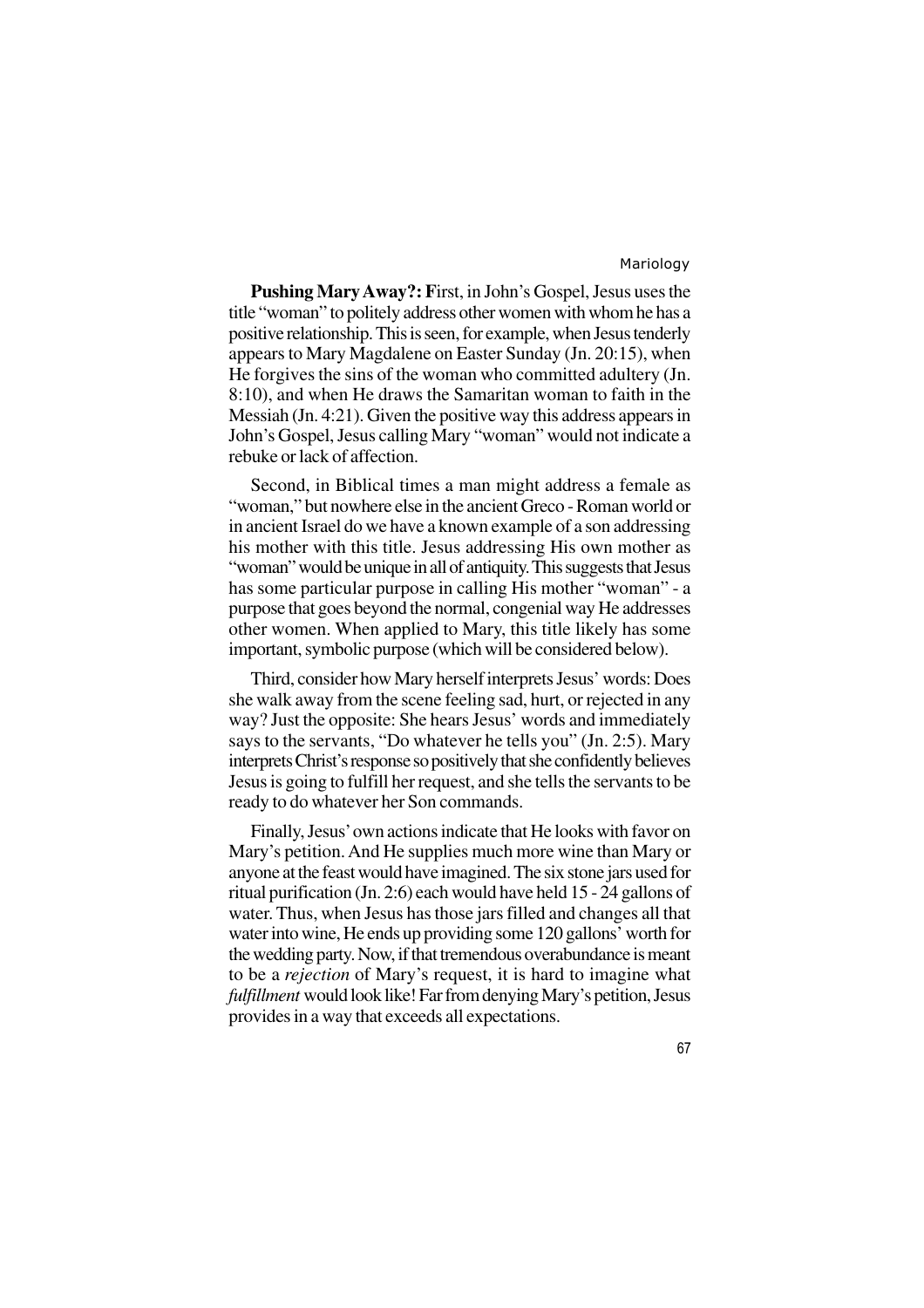**A New Creation Week:** Therefore, whatever Jesus' words "woman, what have you to do with me ... "may mean, they do not imply a negative relationship between Jesus and Mary. Now let us consider the positive significance that the title "woman" has for Mary in light of the opening two chapters in John's Gospel. The Gospel of John starts with the words "In the beginning...," which hearken back to Genesis 1:1: "In the beginning God created the heavens and the earth." In the next four verses, John goes on to write of light, life, creation, and light shining in darkness - once again, images taken right out of the creation story (Jn. 1:2 - 5). By drawing on these themes from Genesis, John introduces the story of Jesus against the backdrop of the story of creation, highlighting how Jesus comes to bring about a renewal of all creation.

Some scholars have noted how John's Gospel continues this creation theme by setting up a series of days that establishes a new creation week. The sequence begins in 1:1 with the phrase "In the beginning." John then demarcates a second day in 1:29 with the words "The next day ... " He then uses the same phrase to note a third day in 1:35 and a fourth day in 1:43. Finally, after the succession of these first four days, the story of the Wedding at Cana is introduced as taking place three days after the fourth day: "On the third day there was a marriage at Cana ... " (2:1). The third day after the fourth day would represent the seventh day in the Gospel of John. Consequently, the wedding at Cana comes at the climax of the new creation week, the seventh day.

**The New Eve:** Now we are ready to understand the profound meaning of Jesus calling His mother "woman" at the wedding feast of Cana. Highlighting how this scene takes place on the seventh day of the new creation week, John's Gospel leads us to view Jesus and Mary in light of the creation story. And in this context, Jesus calls Mary "woman." With the Genesis themes in the background, this title would bring to mind the "woman" of Genesis, Eve (Gen. 2:23; 3:20). This woman of Genesis played an important part in the first prophecy given to humanity. After the fall, God confronted the serpent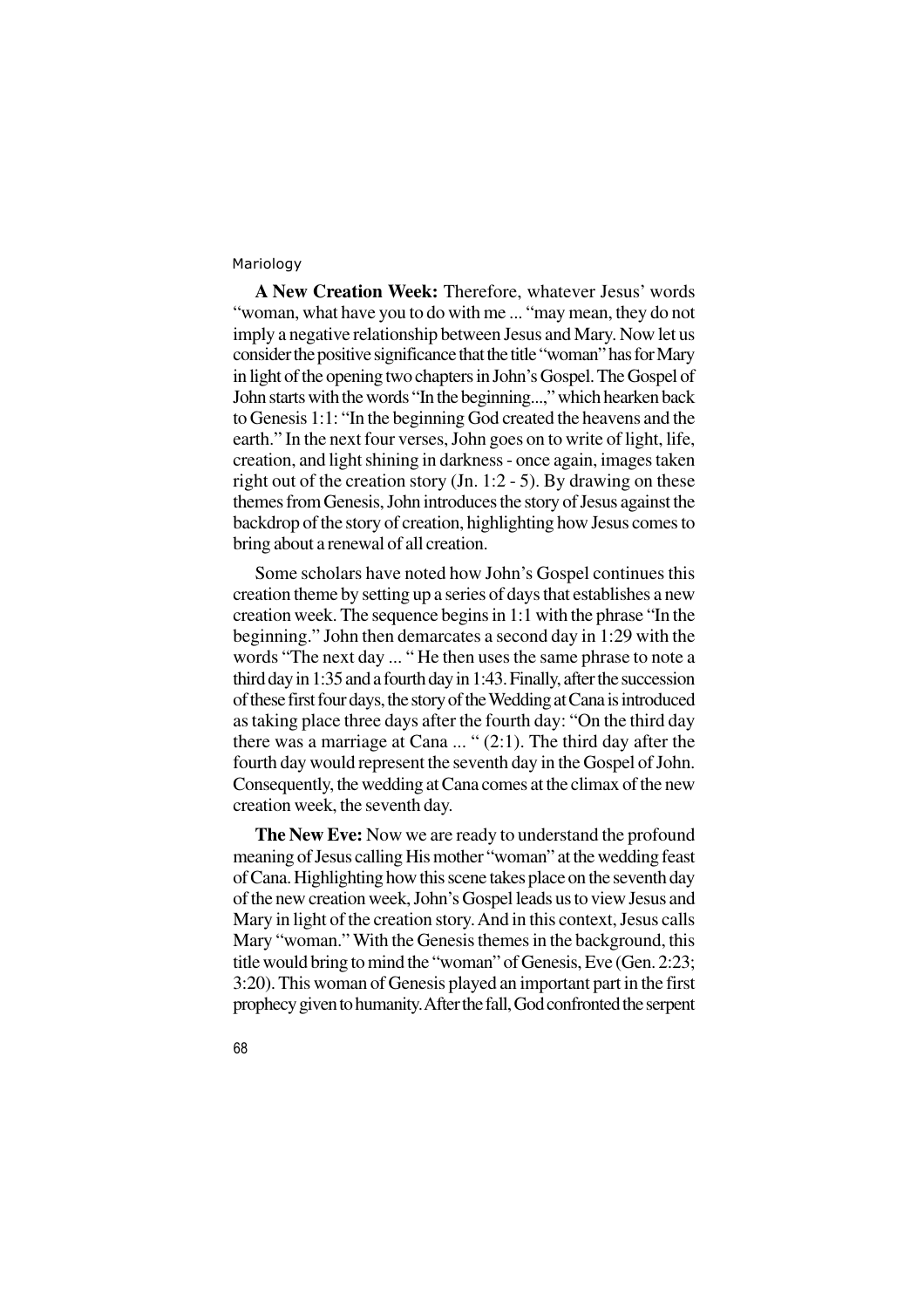69

and announced his eventual defeat, saying: "I will put enmity between you and the woman, And between your seed and her seed; He shall bruise your head, And you shall bruise his heel." (Gen. 3:15)

Given at the dawn of creation, these words, known as the *Protoevangelium* ("First Gospel"), foretell how the woman one day will have a seed, a son, who will crush the head of the serpent (*Catechism of the Catholic Church*, no. 410). Centuries later, at the wedding feast of Cana, this prophecy begins to be fulfilled. By calling Mary "woman" with the creation story in the background, Jesus in the narrative of John's Gospel is not merely addressing her politely as He does Mary Magdalene or the Samaritan woman. Rather, He is identifying Mary as the woman of Genesis 3:15.Far from rebuking His mother or distancing Himself from her, Jesus, in calling Mary "woman," honors her in a way no woman had ever been honored before. She is the New Eve, the woman whose long-awaited Son will defeat the devil and fulfill the prophecy of Genesis.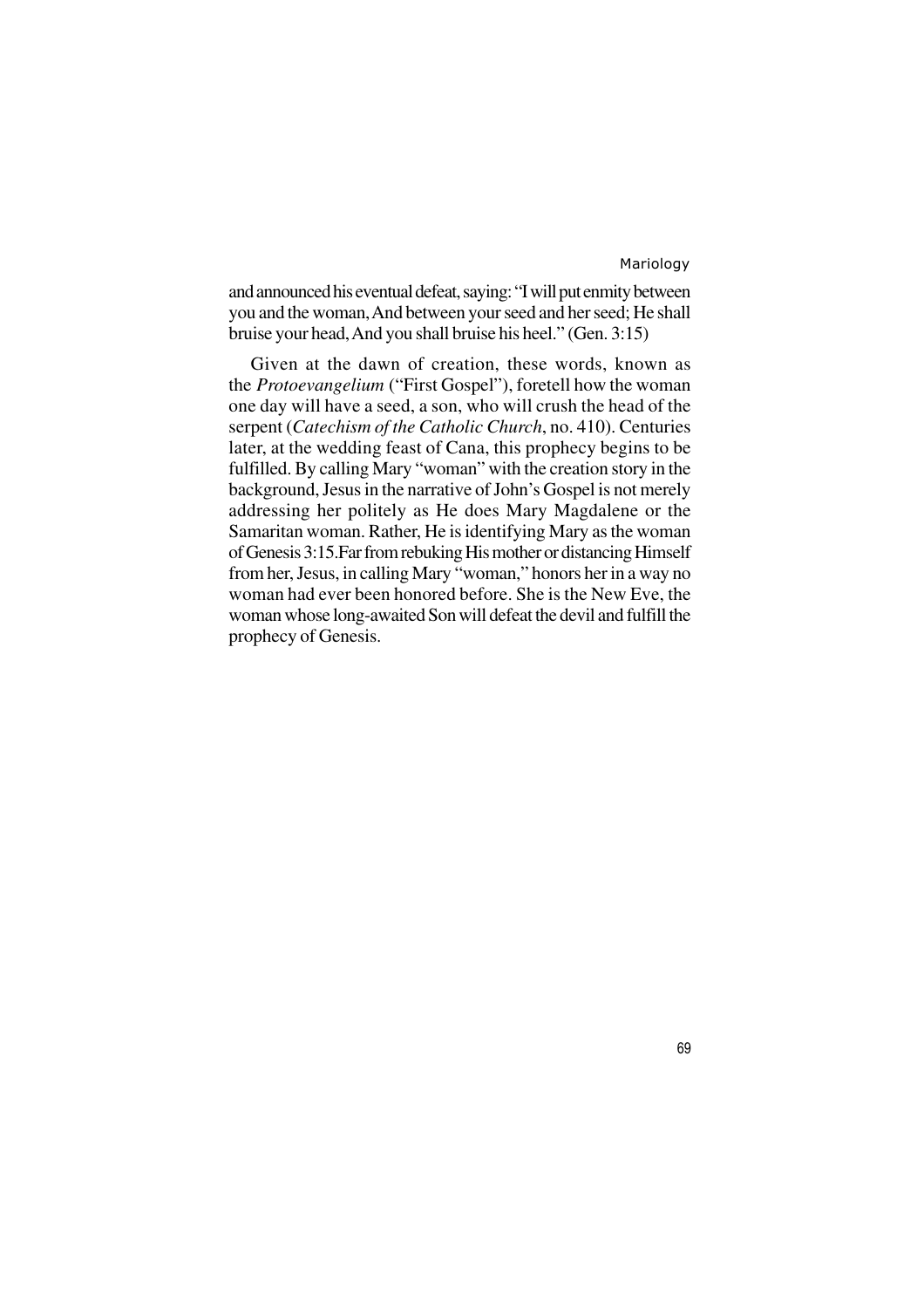# **Chapter 4**

# **Marian Doctrines and Titles**

**T**he primary focus of the Church, then as now, is Jesus. After the age of the apostles and the writing of the New Testament, the Church continued to explore its understanding of Jesus. The question of the identity of Jesus was at the heart of controversies within the Church well into the fifth century. The great councils of Nicaea 325, Constantinople 381, Ephesus 431, and Chalcedon 451 all concerned themselves with the identity of Jesus. Finally, at Chalcedon in 451 it was defined that Jesus was one person, the second person of the Trinity, with two natures, fully human and fully divine.

As a result of the theological process that led up to this affirmation, a deeper understanding of Mary also began to develop. Thus is was that the Fathers of the Council of Ephesus 431, who gathered to condemned Nestorius' view that there were two persons in Jesus, were also able to declare Mary as theotokos, (bearer of God), because in Jesus there is only one divine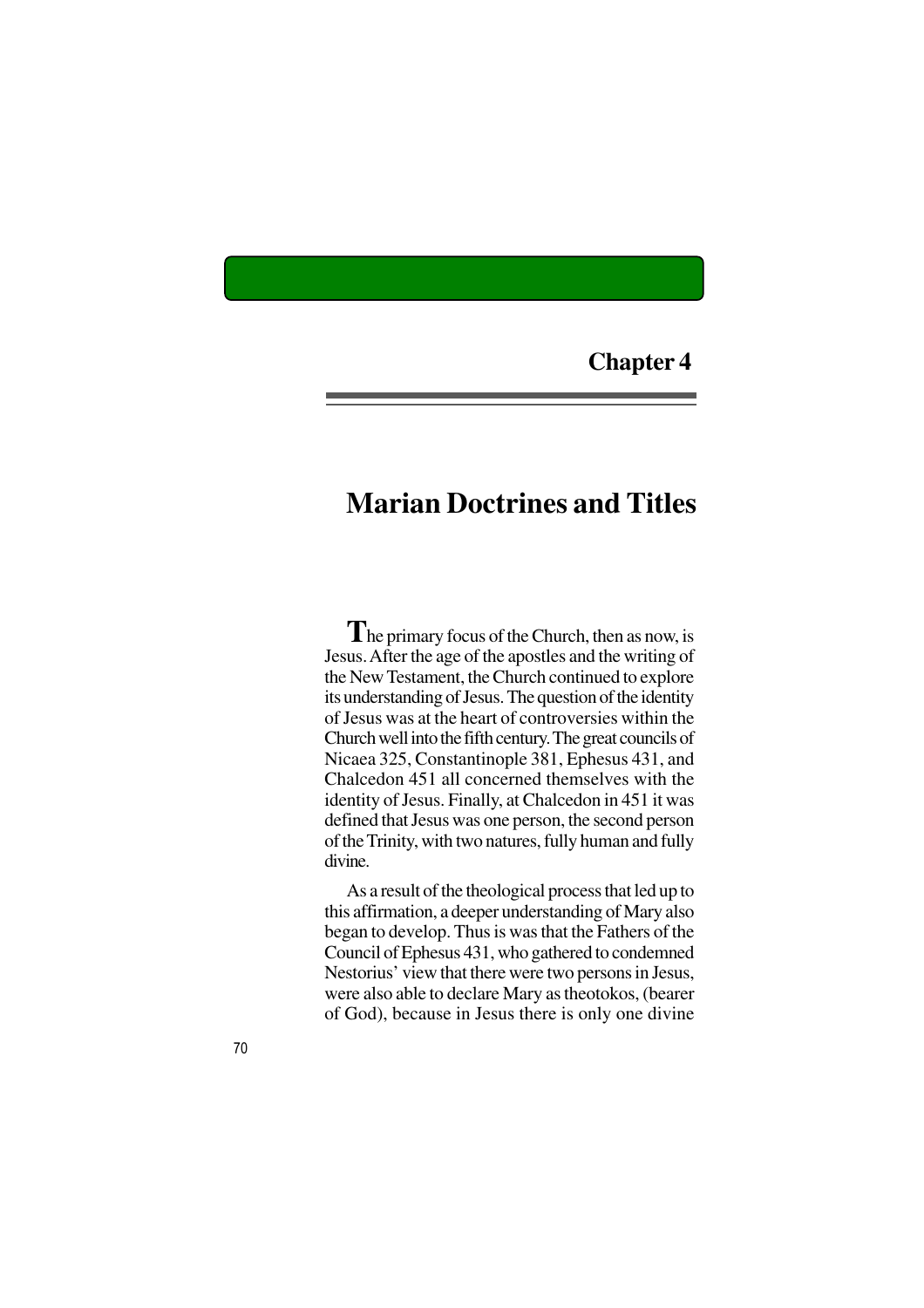71

Person. And so, in the fifth century, we do not find a developed mariology, but we see the beginnings of attempts to consider the person of Mary in her own right. The two doctrines of the Immaculate Conception and the Assumption are not treated in Scripture, but are later theological developments.

The following section will trace the importance as well as the implications of the Marian doctrines.

#### **Mother of God**

The Council of Ephesus (431) attributed to Mary the title, Mother of God. This needs to be read against the Council's declaration that in Christ there are two natures, one divine and one human, but only one person. Indeed, according to the Council the holy virgin is the Mother of God since she begot according to the flesh the Word of God made flesh. This decision was further explained by the Council of Chalcedon (451) which says with regard to Mary's divine motherhood:

"...begotten from the Father before the ages as regards his godhead, and in the last days, the same, because of us and because of our salvation begotten from the Virgin Mary, the Theotokos, as regards his manhood; one and the same Christ, Son, Lord, onlybegotten..."

Mary's most fundamental privilege is that of being the Mother of God. We do not mean she produced the divine nature, of course. But her Son is God, so she is the Mother of God. Similarly, Mrs. Jones shares only in the production of the body of her son John, not at all in the making of his soul. Yet we do not say she is mother of the body of John Jones, but of John Jones, the person. Pius XI quoted St. Thomas Aquinas with approval in saying that "From the fact that she is the Mother of God, she has a sort of infinite dignity from the infinite good that God is. (Lux veritatis, Dec. 25, 1931, citing St. Thomas, Summa Theologiae I. 25. 6. ad 4).

Mary conceived her son by the power of the Holy Spirit (Luke 1:35). The Archangel first told her that her Son was to be the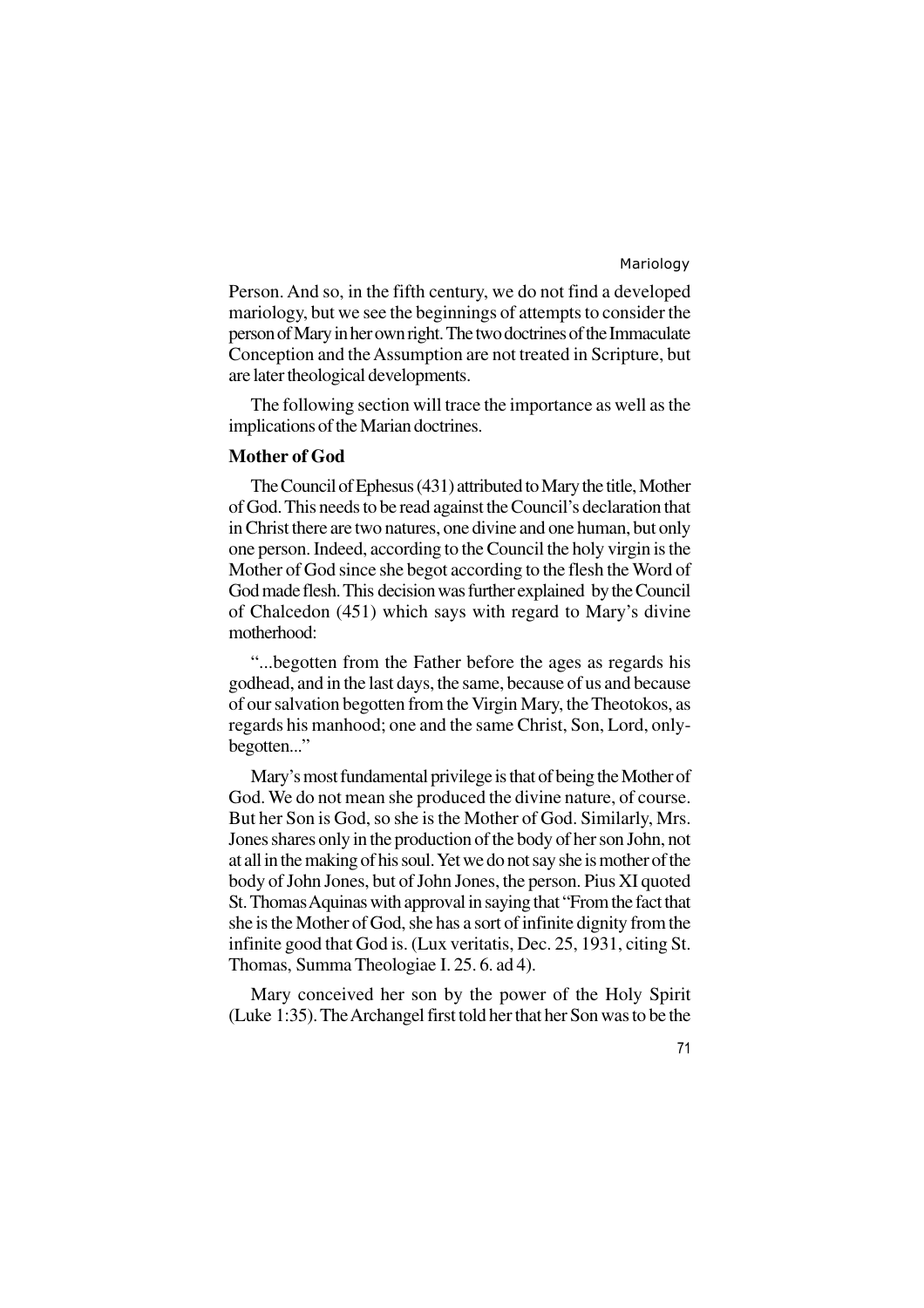Son of the Most High. However, any devout Jew could be called a son of God. But there was more: the angel told her He would reign over the house of Jacob forever: right then she would know He was to be the Messiah, for Jews then commonly believed the Messiah would reign forever. Finally, the angel said He would be conceived when the Holy Spirit would "overshadow" her. That word, she would know, was the one use to describe the Divine Presence filling the ancient Tabernacle in the desert (Exodus 40:35). Her Son was to be called Son of God "for this reason". So that He was the Son of God in a unique sense. From this alone she likely knew of His divinity, especially when she would add the words of Isaiah 9:5-6 that the Messiah would be "God the Mighty." Even though the Jews found that text hard, she, full of grace, would readily grasp it.

# **Ever Virgin**

The expression perpetual virginity, ever-virgin, or simply "Mary the Virgin" refers primarily to the conception and birth of Jesus. From the first formulations of faith, especially in baptismal formulas or professions of faith, the Church professed that Jesus Christ was conceived without human seed by the power of the Holy Spirit only. Here lies the decisive meaning of expressions such as "conceived in the womb of the Virgin Mary," "Mary's virginal conception," or "virgin birth." The early baptismal formula (since the 3rd century) state Mary's virginity without further explaining it, but there is no doubt about its physical meaning. Later statements are more explicit. Mary conceived "without any detriment to her virginity, which remained inviolate even after his birth" (Council of the Lateran, 649).

Although never explicated in detail, the Catholic Church holds as dogma that Mary was and is Virgin before, in and after Christ's birth. It stresses thus the radical novelty of the Incarnation and Mary's no less radical and exclusive dedication to her mission as mother of her Son, Jesus Christ. Vatican II reiterated the teaching about Mary, the Ever-Virgin, by stating that Christ's birth did not diminish Mary's virginal integrity but sanctified it . The Catechism of the Catholic Church ponders the deeper meaning of the virgin bride and perpetual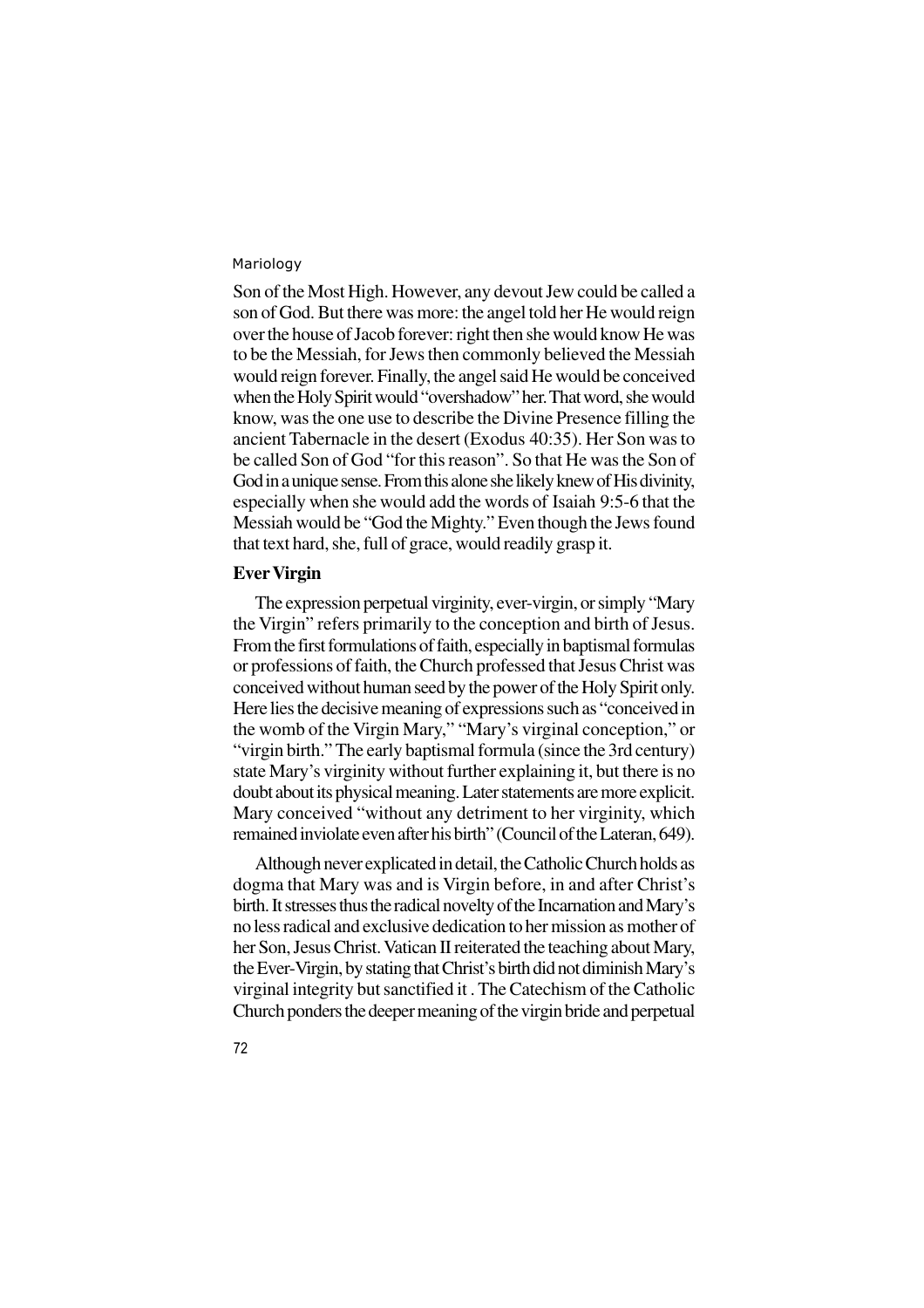73

virginity (499-507). It also maintains that Jesus Christ was Mary's only child. The so-called "brothers and sisters" are close relations.

Virginal conception means Jesus was born without the intervention of a man. Both Matthew and Luke make this clear. If we believe the Gospels, we will understand that readily. The teaching of the Church, already in the oldest creeds, which call her "ever-virgin," tells us she remained a virgin during and after His birth. Some have tried to say the teaching on her virginity was not physical, but just a way of expressing her holiness. But it is more than that: Vatican II (Lumen Gentium # 57) wrote that His birth "did not diminish, but consecrated her virginal integrity." That word "integrity" refers to physical condition.

Therefore when the Gospels speak of the "brothers and sisters" of Jesus, they do not mean other children of Mary. The Hebrew words were very broad, could cover any sort of relationship. For that matter, modern English uses these words even more broadly for members of fraternities and sororities.

### **Immaculate Conception**

The solemn definition of Mary's Immaculate Conception is like Divine Motherhood and Perpetual Virginity part of the christological doctrine, but it was proclaimed as an independent dogma by Pope Pius IX in his Apostolic Constitution "Ineffabilis Deus" (December 8, 1854). Though highlighting a privilege of Mary it in fact stresses the dignity and holiness required to become "Mother of God." The privilege of the Immaculate Conception is the source and basis for Mary's all-holiness as Mother of God.

More specifically, the dogma of the Immaculate Conception states "that the most Blessed Virgin Mary, from the first moment of her conception, by a singular grace and privilege from Almighty God and in view of the merits of Jesus Christ, was kept free of every stain of original sin."

This dogma has both a "negative" and a "positive" meaning which complement each other. The "negative" meaning stresses Mary's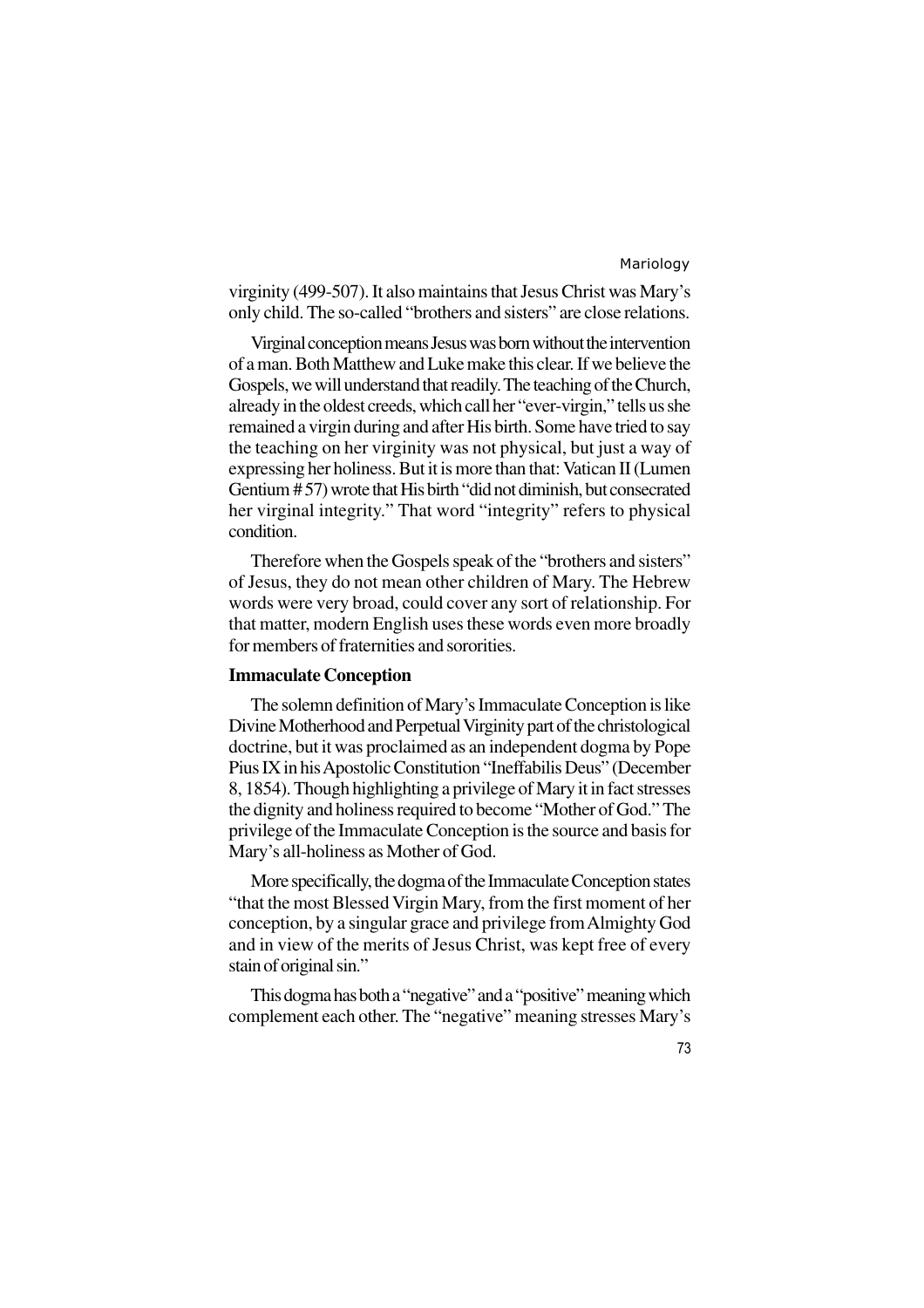freedom from original sin thanks to the anticipated or retroactive (here called preventive) grace of Christ's redemptive act. By the same token, the dogma suggests Mary's all-holiness. This "positive" meaning is the consequence of the absence of original sin. Mary's life is permanently and intimately related to God, and thus she is the all-holy.

Although difficult to explain, original sin provokes disorderliness in thought and behavior, especially with regard to the primacy of God's presence in our life. Consequently, in declaring Mary immaculately conceived, the Church sees in Mary one who never denied God the least sign of love. Thus, the dogma declares that from her beginning Mary was exceptionally holy and in constant union with the sanctifying grace of the Holy Spirit.

The angel's greeting to Mary is traditionally translated "Hail, full of grace," but this has been disputed in modern times. Vatican II, Pope John Paul II and others understand the Greek of Luke 1:28, kecharitomene, to mean "full of grace". The word is a perfect participle, a very strong form. The root verb, charitoo, means to put someone into the state of grace/favor. And especially, the word is used instead of her name, in direct address. Pius IX, in defining the Immaculate Conception, said that even at the start, her holiness was so great that "none greater under God can be thought of, and no one but God can comprehend it"!

## **Other Beliefs Regarding the Salvific Role of Mary**

#### **1. Co-Redemptrix**

74

The title, "Co-redemptrix," refers to Mary's unique participation with and under her Divine Son Jesus Christ, in the historic Redemption of humanity. The prefix, "Co," comes from the Latin "cum," which means "with." The title of *Co-redemptrix* applied to the Mother of Jesus *never places Mary on a level of equality with Jesus Christ*, *the divine Lord of all*, *in the saving process of humanity*' *s Redemption*. Rather, it denotes Mary's singular and unique *sharing with her Son* in the saving work of Redemption for the human family.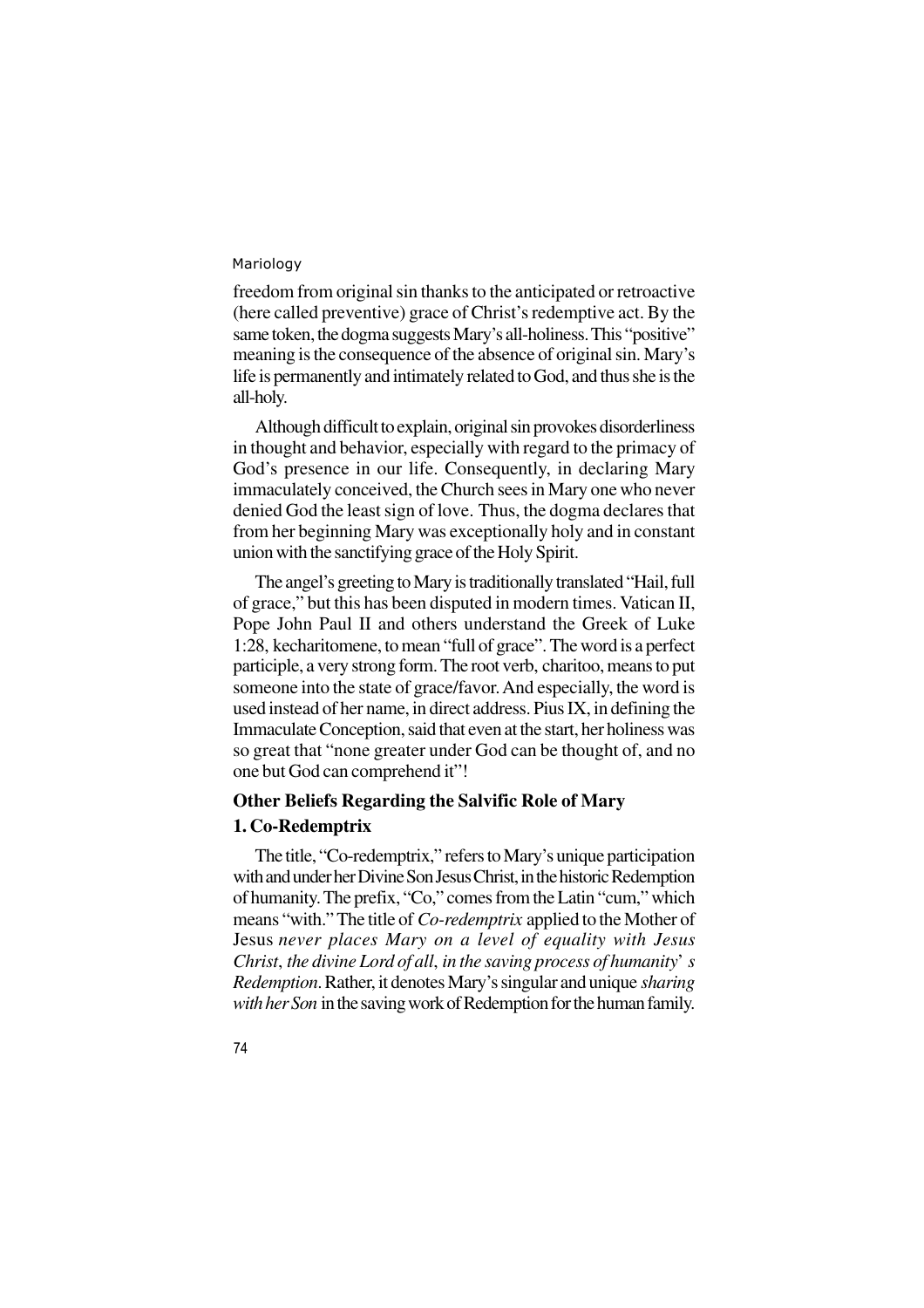The Mother of Jesus *participates* in the redemptive work of her *Savior Son*, *who alone could reconcile humanity with the Father in his glorious divinity and humanity*.

Mary's entire existence has been one of cooperation with the Lord. So it was on Calvary. She who was preserved by God from Original Sin at the moment of her conception and heard from the mouth of Simeon that "you yourself a sword will pierce so that the thoughts of many hearts may be revealed"[3] accepted the salvific death of her Son not with a "hands-off " approach but instead by embracing it. The Second Vatican Ecumenical Council (1962–65), in its Dogmatic Constitution on the Church, painted this picture of Our Blessed Lady's collaboration with the Almighty, which included her heroic surrender to Christ's ignominious death:

After this manner the Blessed Virgin advanced in her pilgrimage of faith, and faithfully persevered in her union with her Son unto the cross, where she stood, in keeping with the divine plan, enduring with her only begotten Son the intensity of his suffering, associated herself with his sacrifice in her mother's heart, and *lovingly consenting* to the immolation of this victim which was born of her.[4]

Deacon Miravalle spells out precisely what Mary did alongside her dying Son.

Mary uniquely participated in the sacrifice of Jesus on Calvary and in the *acquisition* of the graces of Redemption for humanity (theologically referred to as "objective redemption"). Mary offered her Son and her maternal rights in relation to her Son to the Heavenly Father in perfect obedience to God's will and in atonement for the sins of the world. Mary's offering of her own Son on Calvary, along with her own motherly compassion, rights and suffering, offered in union with her Son for the salvation of the human family, merited more graces than any other created person. As Pope Pius XII confirmed in his encyclical *On the Mystical Body*, Mary "offered Him on Golgotha to the Eternal Father, together with the holocaust of her maternal rights and her motherly love, like a New Eve for all children of Adam."[5]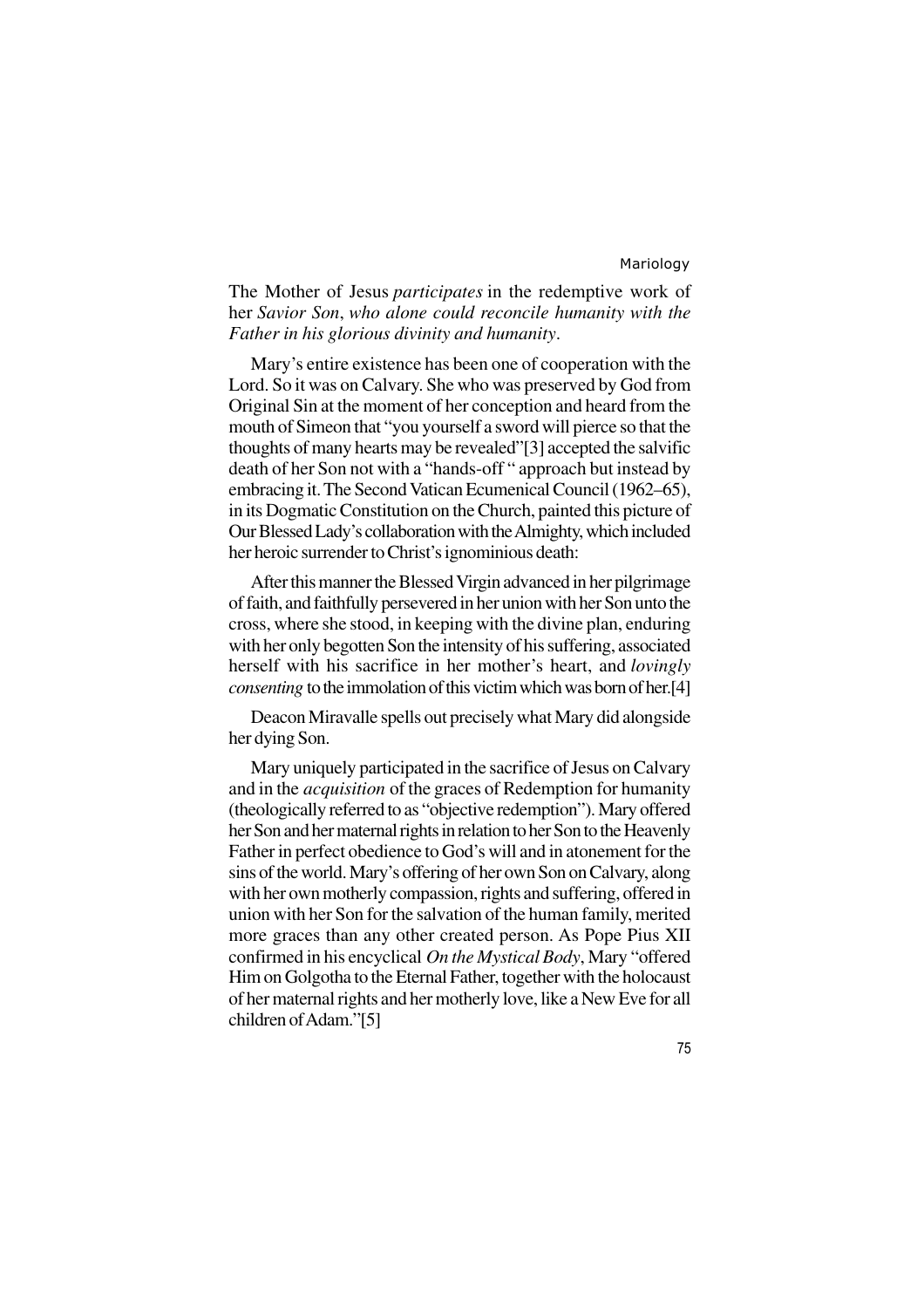Despite her enormous grief as she watched her Son die, Our Lady generously "yielded" Jesus to the purpose the Father through the Holy Spirit intended, namely the reconciliation of the human race to its Creator. Although what Mary did on Calvary was *secondary* and *subordinate* to what Christ did, it was, nevertheless, *necessary* because God made it so. In His unparalleled wisdom, the Lord required this all-encompassing - and real - sacrifice from Mary, who said her *fiat* with incredible trust in God as she had at the Annunciation.

## **2. Mediatrix of All Graces**

The term *Mediatrix* is used to "refer either to the general category of Mary's Maternal Mediation with Christ the one Mediator... or to her specific role in the distribution of the graces acquired by Jesus, the New Adam, and secondarily by Mary, the New Eve, at Calvary."[6] For our purposes, we will employ the latter meaning. The late Marianist Fr. Emil Neubert, S.T.D., presented a useful discussion of Jesus as Mediator and then Mary as Mediatrix. But first, he addressed the significance of "mediator." A mediator is one who places himself between two persons in order to unite them, either because there is a reconciliation to be achieved or a favor to be obtained. To fulfill his role, the mediator must be acceptable to both parties that are to be united; the closer he is to them, the easier it will be for him to mediate.

In the supernatural order, the two persons to be brought together are God and man who have become separated by sin. Then what about Jesus as the Mediator - in fact, the *only* Mediator - between God and man? Jesus as man is the perfect mediator between God and man, being hypostatically united to God and constituted by Him the spiritual head of the human race.

Jesus alone is a perfect mediator because He alone was able to merit in all justice our reconciliation with God and the graces which the appeased God was going to give to us. There is only one God, proclaims St. Paul, and only one Mediator between God and man,

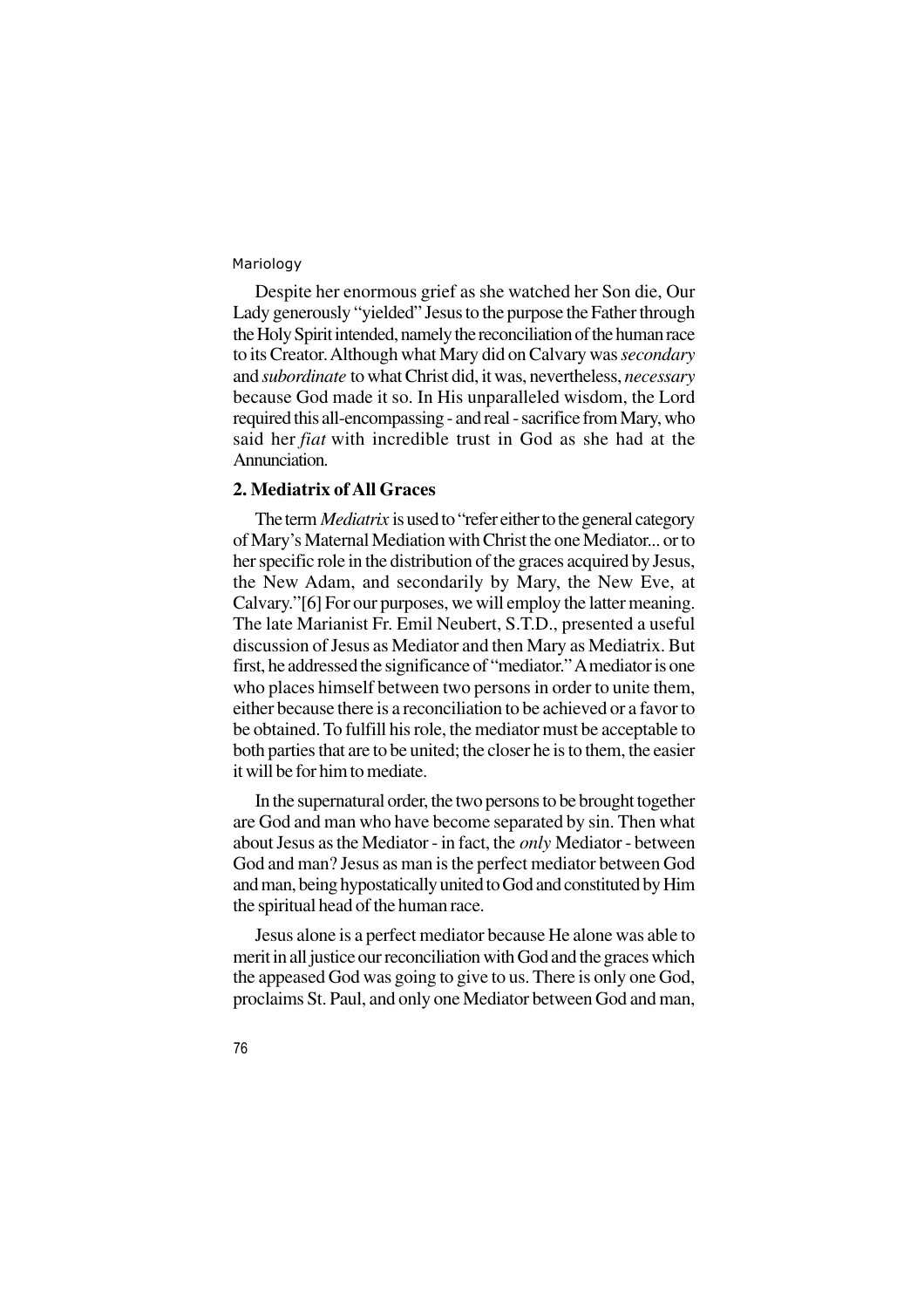Christ Jesus become man, who gave Himself as a ransom for all. No other foundation can be laid than the one which has been given, Jesus Christ.

Having set the stage, Fr. Neubert plunged into the matter of Mary as Mediatrix. This foundation established, the faithful attribute a certain function of mediation to Mary, at the side of Jesus. Mother of God and Mother of men, it seems clear that she too is to serve as a bond between Him and them. But her mediation, far from diminishing that of Christ, results from it and seems to complete it: it is carried out under Christ and in union with Christ from whom it receives all its efficacy.

Mary uniquely participated in the *acquisition* of the graces of Redemption by Jesus Christ (objective redemption) and, therefore, the Mother of Jesus, above all creatures, fittingly participates in the *distribution* of these graces of Redemption to the human family (theologically called "subjective redemption"). By distributing sanctifying grace, Mary is able to fulfill her role as Spiritual Mother, since she spiritually nourishes the faithful of Christ's body in the order of grace. Mary's God-given ability to distribute the graces of Redemption by her intercession is an essential element and full flowering of her role as Spiritual Mother. For true motherhood goes beyond the birthing of children to include their nourishing, growth, and proper formation.

Clearly, Mary's cooperation in Jesus' redeeming Death (coredemption) opened her to continuing service to the Mystical Body of Christ as the *distributrix* of sanctifying grace (mediatrix). As the Mother of the disciple whom Jesus loved, and by extension, *our* Mother, Our Blessed Mother had on Calvary and still has in Paradise overflowing concern for her sons and daughters, caring for all her children and especially those who approach her. We shall see below that God was not finished with the Maiden of Nazareth but instead bestowed upon her another kind of maternal office (*munus maternum*), namely *Advocate*, that redounds to His glory and our temporal good and everlasting benefit.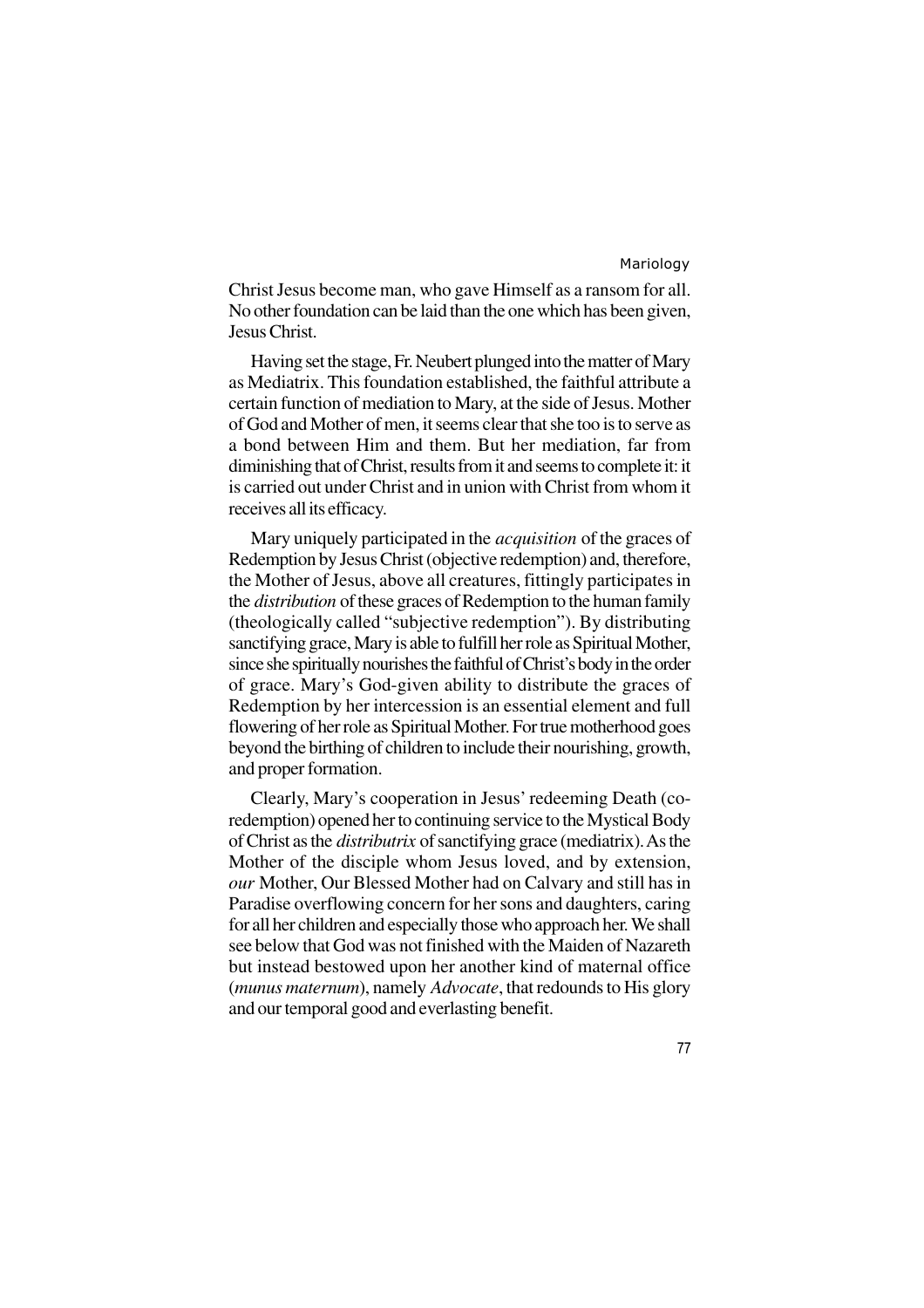78

## **3. Advocate**

In his *Theotokos*: *A Theological Encyclopedia of the Blessed Virgin Mary*,[14] the late Holy Ghost Fr. Michael O'Carroll, S.T.D., wrote about Our Blessed Lady as Advocate: From medieval times the word *Advocata* signifies Mary's special power of intercession. It is first found in the Latin (largely the only) version of the *Adversus Haereses* by St. Irenaeus "that the Virgin Mary should become the advocate of the virgin Eve." ...

*Advocata* applied to Mary is certainly found in the twelfth century. It is in the *Salve Regina*, and was taken up by St. Bernard: "You wish to have an advocate (*advocatum*) with him [Christ]," he asks in the *De Aqueductu* and answers, "Have recourse to Mary." In the second sermon for Advent he exclaims: "Our Lady, Our Mediatress, our Advocate (*Advocata*), reconcile us to your Son, commend us to your Son, represent us before your Son." While there is a long-standing tradition of using "Advocate" to refer to the Mother of God, this rich term has also been used to describe Jesus Christ and the Holy Spirit.[16]

Calling the doctrine of Advocate the "third aspect of Our Lady's spiritual motherhood and her mediation at the service of God and man,"[17] Deacon Miravalle, echoing Fr. O'Carroll's citation of St. Irenaeus, weighs in on the meaning of this title:

The term, "advocate," is derived from the Latin term, "*advocare*," which means to "speak on behalf of another." This is precisely Mary's motherly role as Advocate, to speak as our principal and most powerful intercessor to her divine Son on behalf of the human race. The title of Advocate for the Mother of God is one of her most ancient titles, dating back to the second century with St. Irenaeus, who called Mary the "Advocate" for Eve, the first Mother of the living. The Catholic Faithful have long been used to invoking Mary's celestial intercession. In fact, one of the first lessons learned by Catholic children is that they can always count on the help of their Spiritual Mother in Heaven. Our Blessed Lady's intercession is strong and sure; we daily avail ourselves of it with confidence.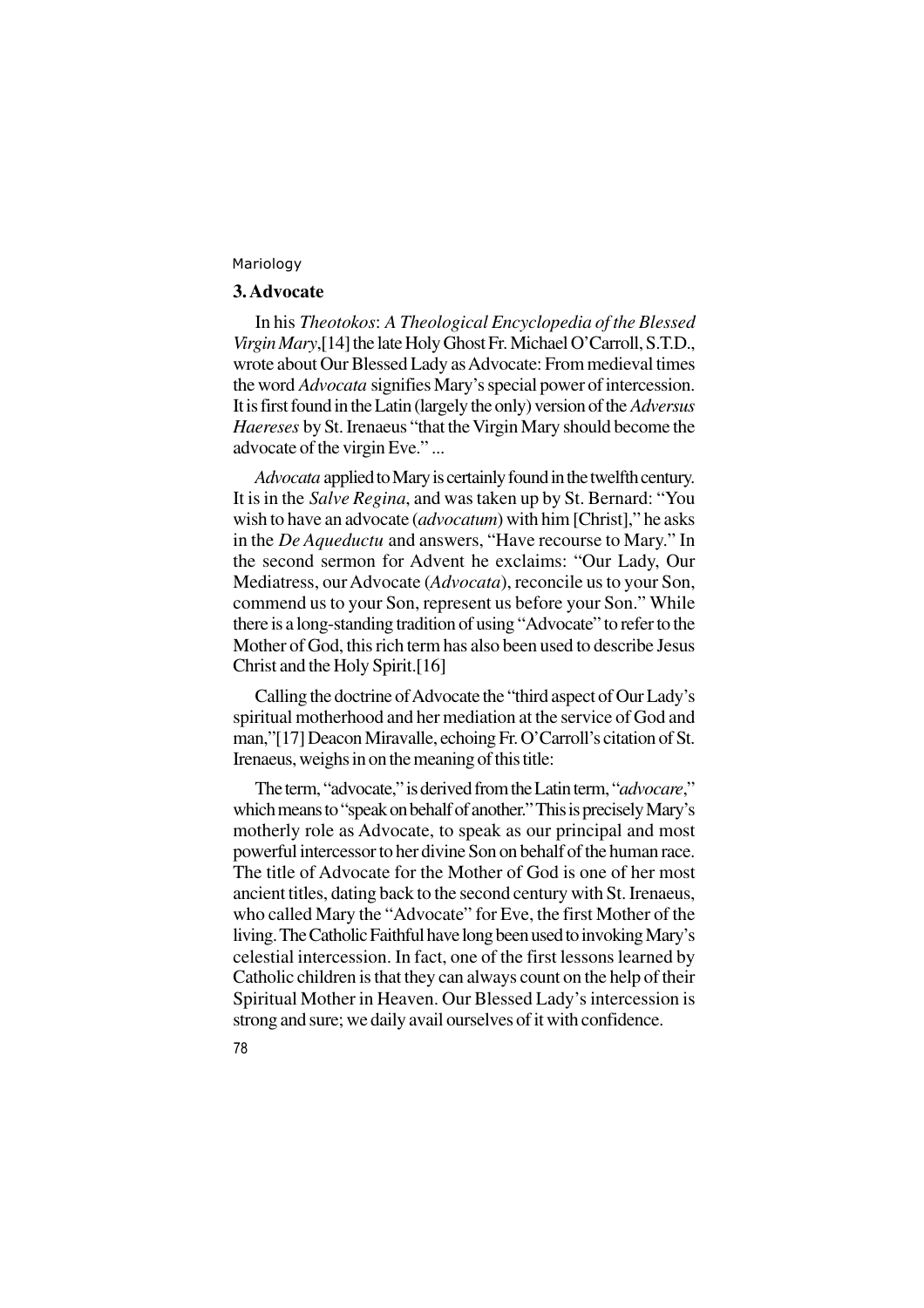## **4. Spiritual Motherhood**

On the floor of the Council, Pope Paul VI declared Mary Mother of the Church. This was not entirely new. Pius XII, in a message to the Marian Congress of Ottawa, Canada, on July 19, 1947 said: "When the little maid of Nazareth uttered her fiat to the message of the angel... she became not only the Mother of God in the physical order of nature, but also in the supernatural order of grace, she became the Mother of all, who... would be made one under the Headship of her Son. The Mother of the Head would be the Mother of the members."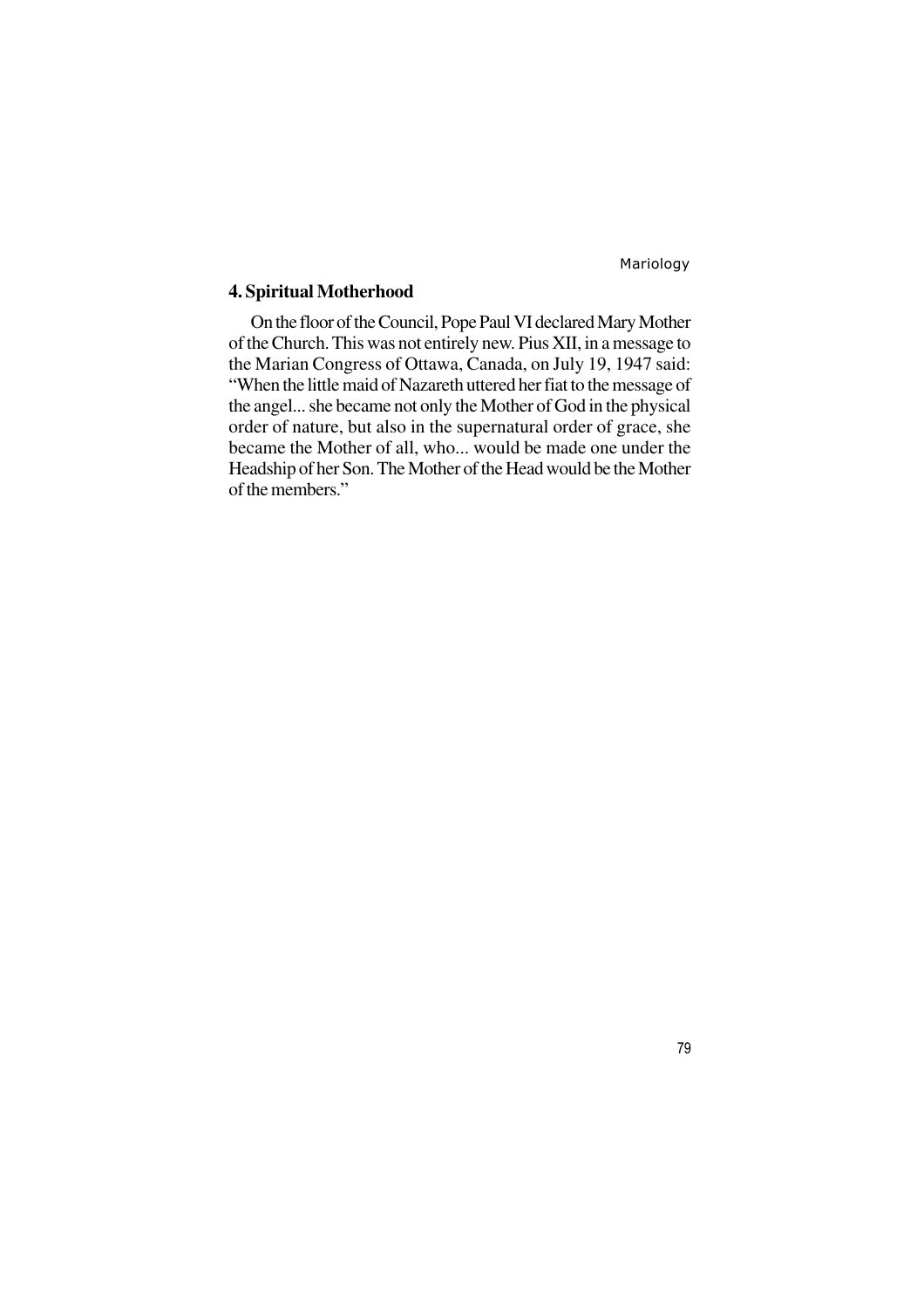**Chapter 5**

## **Mary in the Early Church**

**A**s in Scripture, so too in the infant Church we see the attention of the faithful rightfully focused first and foremost on Jesus Christ. The divine primacy of Jesus Christ (with its appropriate worship of adoration) had to be clearly established before any subordinate corresponding devotion to his Mother could be properly exercised. Nonetheless, the beginnings of acknowledgement and devotion to the Mother of Jesus is present from apostolic times in the living Tradition of the early Church.

The first historic indications of the existing veneration of Mary carried on from the Apostolic Church is manifested in the Roman catacombs. As early as the end of the first century to the first half of the second century, Mary is depicted in frescos in the Roman catacombs both with and without her divine Son. Mary is depicted as a model of virginity with her Son; at the Annunciation; at the adoration of the Magi; and as the orans, the "praying one," the woman of prayer. 1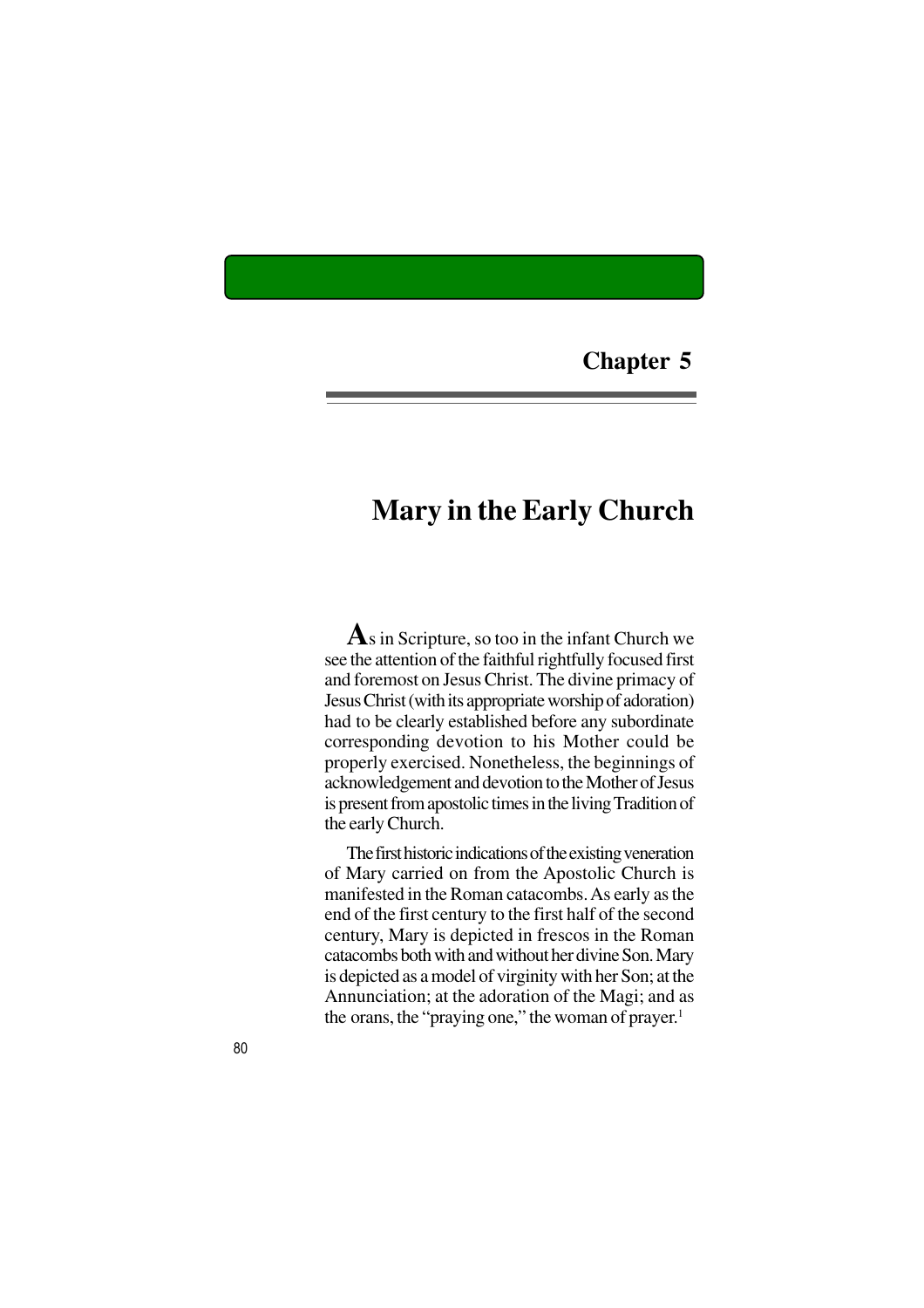A very significant fresco found in the catacombs of St. Agnes depicts Mary situated between St. Peter and St. Paul with her arms outstretched to both. This fresco reflects, in the language of Christian frescoes, the earliest symbol of Mary as "Mother of the Church." Whenever St. Peter and St. Paul are shown together, it is symbolic of the one Church of Christ, a Church of authority and evangelization, a Church for both Jew and Gentile. Mary's prominent position between Sts. Peter and Paul illustrates the recognition by the Apostolic Church of the maternal centrality of the Savior's Mother in his young Church.

It is also clear from the number of representations of the Blessed Virgin and their locations in the catacombs that the Mother of Jesus was also recognized for her maternal intercession of protection and defense. Her image was present on tombs, as well as on the large central vaults of the catacombs. Clearly, the early Christians dwelling in the catacombs prayed to Mary as intercessor to her Son for special protection and for motherly assistance. As early as the first century to the first half of the second century, Mary's role as Spiritual Mother was recognized and her protective intercession was invoked.<sup>2</sup>

The early Church Fathers, (also by the middle of the second century), articulated the primary theological role of the Blessed Virgin as the "New Eve." What was the basic understanding of Mary as the "New Eve" in the early Church? Eve, the original "mother of the living," had played an instrumental, though secondary role, in the sin of Adam which resulted in the tragic fall of humanity from God's grace. However, Mary, as the new Mother of the living, played an instrumental, though secondary, role to Jesus, the New Adam, in redeeming and restoring the life of grace to the human family.

Let us examine a few citations from the early Church Fathers that manifest this growing understanding of Mary's spiritual and maternal role as the "New Eve," who as the "new Mother of the living," participates with Christ in restoring grace to the human family.

 $\div$  St. Justin Martyr (d.165), the early Church's first great apologist, describes Mary as the "obedient virgin" through whom humanity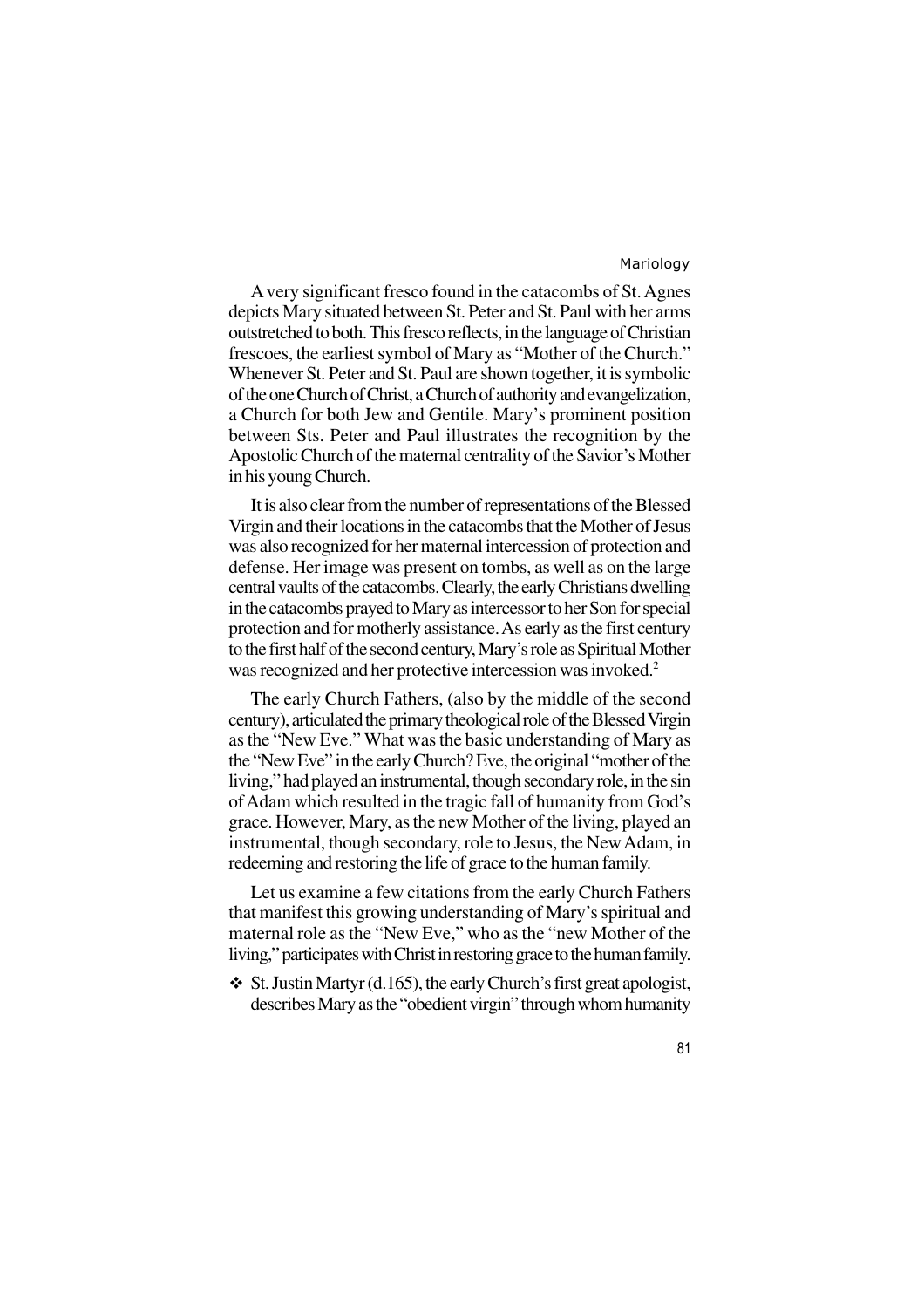receives its Savior, in contrast to Eve, the "disobedient virgin," who brings death and disobedience to the human race: "(The Son of God) became man through the Virgin that the disobedience caused by the serpent might be destroyed in the same way in which it had originated. For Eve, while a virgin incorrupt, conceived the word which proceeded from the serpent, and brought forth disobedience and death. But the Virgin Mary was filled with faith and joy when the Angel Gabriel told her the glad tidings... And through her was he born…"<sup>3</sup>

- $\div$  St. Irenaeus of Lyon (d.202), great defender of Christian orthodoxy and arguably the first true Mariologist, establishes Mary as the New Eve who participates with Jesus Christ in the work of salvation, becoming through her obedience the "cause of salvation for herself and the whole human race": Just as Eve, wife of Adam, yet still a virgin, became by her disobedience the cause of death for herself and the whole human race, so Mary, too, espoused yet a Virgin, became by her obedience the cause of salvation for herself and the whole human race.... And so it was that the knot of Eve's disobedience was loosed by Mary's obedience. For what the virgin Eve bound fast by her refusal to believe, this the Virgin Mary unbound by her belief.<sup>4</sup> The teaching of St. Irenaeus makes evident the Early Church's faith and understanding that Mary freely and uniquely cooperates with and under Jesus, the New Adam, in the salvation of the human race. This early patristic understanding of Mary's unique cooperation appropriately develops into the later and more specified theology of Marian Coredemption.
- $\div$  St. Ambrose (d.397) continues to develop the New Eve understanding, referring to Mary as the "Mother of Salvation": It was through a man and woman that flesh was cast from Paradise; it was through a virgin that flesh was linked to God... Eve is called mother of the human race, but Mary Mother of salvation.<sup>5</sup>
- $\div$  St. Jerome (d.420) neatly summarizes the entire patristic understanding of the New Eve in the pithy expression: "death through Eve, life through Mary."6
- 82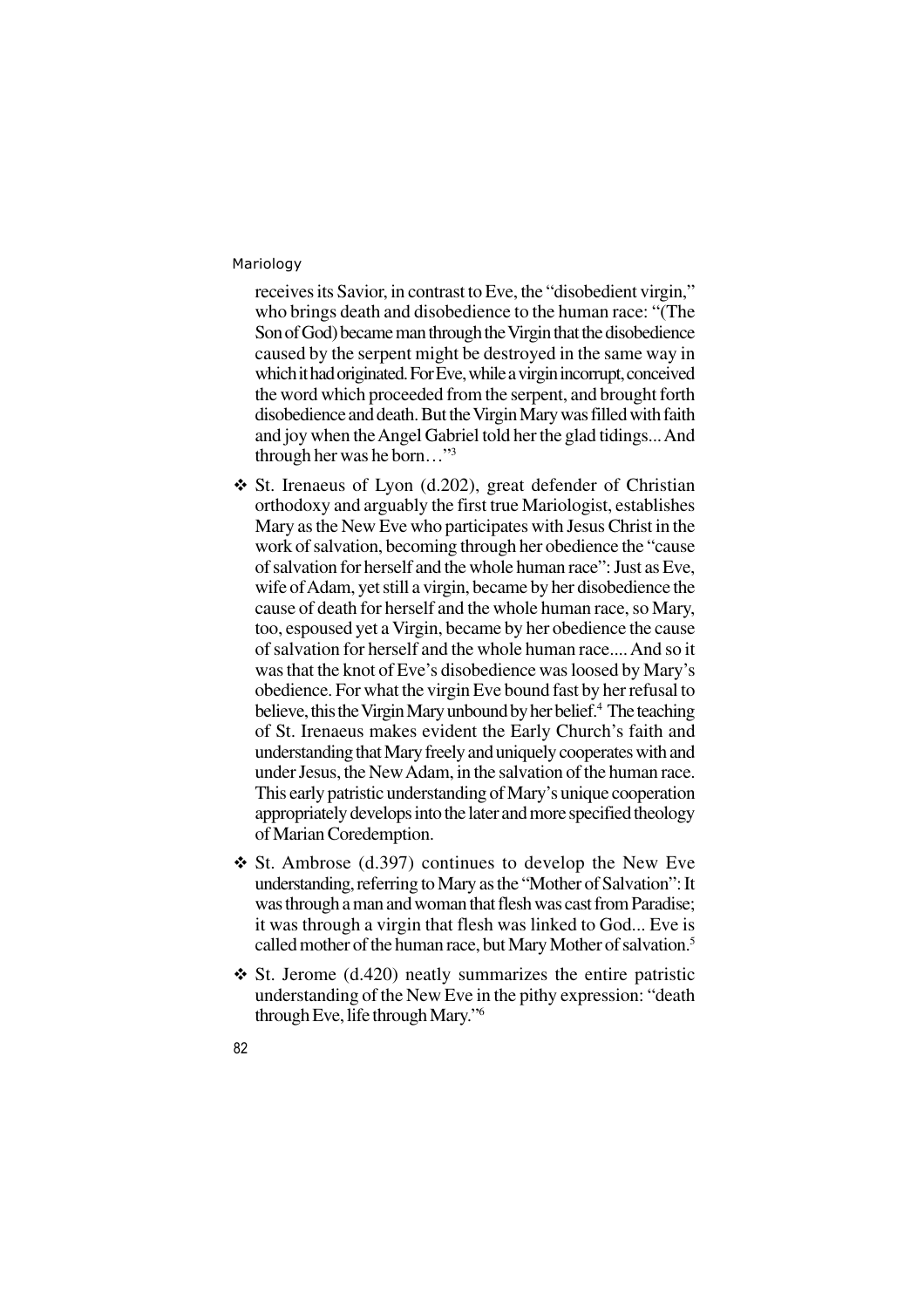The Second Vatican Council confirms this early understanding of Mary as the "New Eve" by the Church Fathers, as well as the Fathers' certain testimony to her active and unique participation in man's salvation: "Rightly, therefore, the Fathers see Mary not merely as passively engaged by God, but as freely cooperating in the work of man's salvation through faith and obedience.... Hence not a few of the early Fathers gladly assert with him (Irenaeus) in their preaching: "the knot of Eve's disobedience was untied by Mary's obedience: what the virgin Eve bound by her disbelief, Mary loosened by her faith." Comparing Mary with Eve, they call her "Mother of the living" and frequently claim: "death through Eve, life through Mary" (Lumen Gentium, No. 56).

## **Direct Prayers Addressed to Mary**

The Christian witness of the first centuries of the Church also provides us with examples of direct prayer to Mary as a means of intercession to the graces and the protection of her Son.

- v St. Irenaeus, Mary is an "Advocate," or interceding helper, for Eve and for her salvation.<sup>7</sup>St. Gregory Thaumaturgis (d.350) depicts Mary interceding for those on earth from her position in Heaven.<sup>8</sup>
- $\div$  St. Ephraem (d.373), the great Eastern doctor and deacon, directly addresses the Blessed Virgin in several Marian sermons. Direct prayer to Mary is also found in a sermon of the great Eastern Father, St. Gregory Nazianzen (330-389).<sup>9</sup> By the last part of the fourth century and the beginning of the fifth, we have numerous explicit examples of direct prayer to the Mother of God, for example in the writings of St. Ambrose, as well as by St. Epiphanius.<sup>10</sup>
- v As already referred to, the most complete ancient prayer to the Blessed Mother historically preserved is the Sub Tuum Praesidium (250 A.D.):

We fly to your patronage, O holy Mother of God,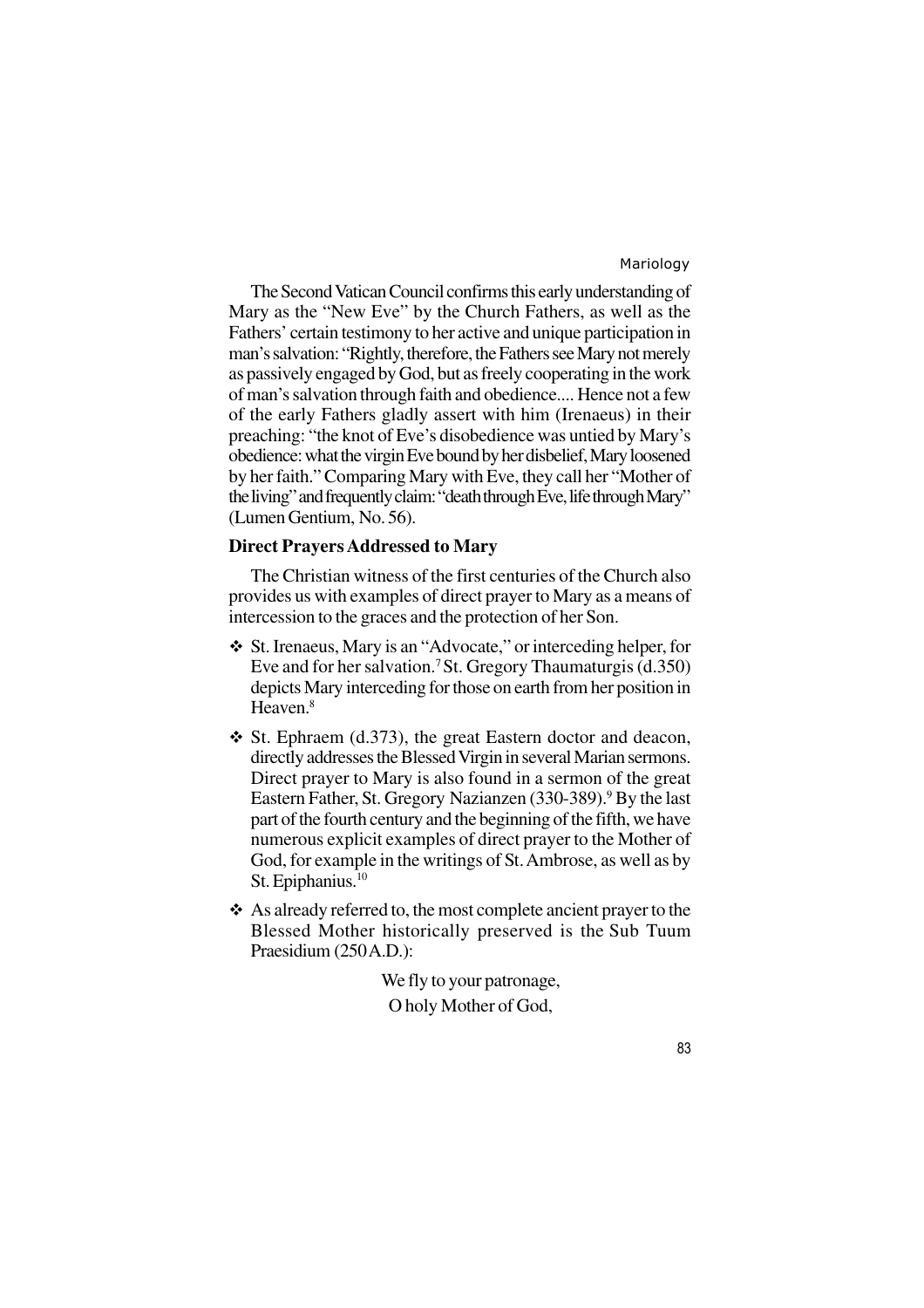despise not our petitions in our necessities, but deliver us from all dangers. O ever glorious and blessed Virgin.

- Note that by the third century, our early Christian brothers and sisters already accepted Mary under the title of "Mother of God," even though this title would not be solemnly defined for another two hundred years. Further, the early Church realized that direct prayer to Mary did not consist of forms of idolatry or adoration, as is sometimes mistakenly interpreted in our day, but rather as a spiritual communication of love and petition to the Mother of Jesus, who continues to care for the Mystical Body of her Son by her intercession.
- v Moreover, the *Sub Tuum* prayer tells us that the early Christian community went to their motherly Advocate especially in times of trial and danger. The acknowledgement of Our Lady's special intercession, especially for the Church in times of danger, continues to our present day.<sup>11</sup>
- $\div$  By the time of the Council of Ephesus in 431 A.D., where Mary is formally declared the "Mother of God," we have cathedrals dedicated to her in the central ecclesial locations of Rome, Jerusalem and Constantinople. After the Council of Ephesus, the Church experiences an extraordinary flourishing of devotion to the Blessed Virgin both in the East and the West, the quantity and quality of which would exceed the most comprehensive study. Historians have compared the expansive spreading of Marian devotion in both Eastern and Western "lungs" of the Church to the post Anno Domini development of Western civilization itself. Marian prayers, Marian liturgical feast days, Marian icons, Marian paintings and Marian artwork became ubiquitous throughout the Christian world after the Council of Ephesus.

The Second Vatican Council attests to this tremendous flourishing of Marian devotion from the early Church onward: From the earliest times the Blessed Virgin is honored under the title of Mother of

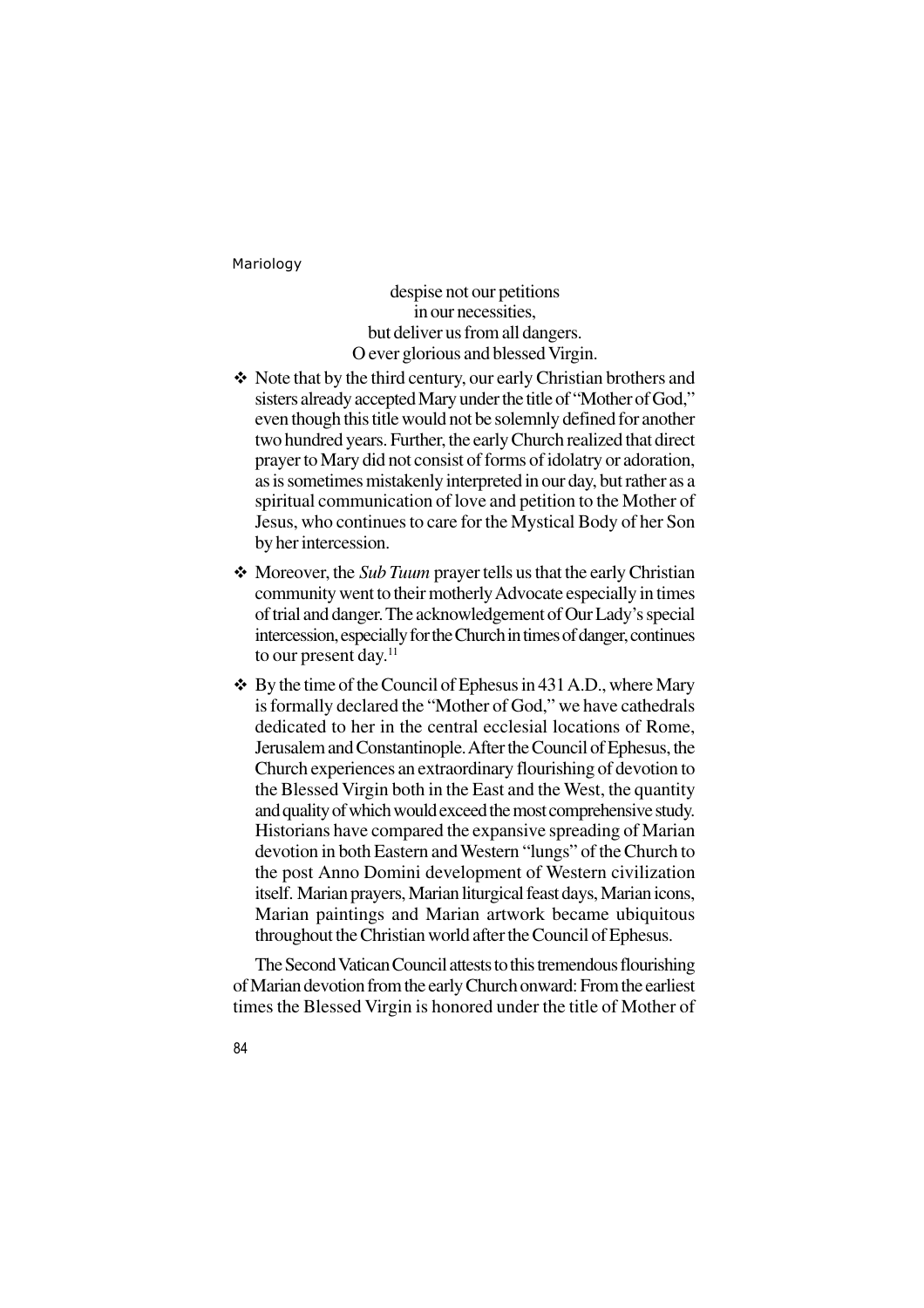God, whose protection the faithful take refuge together in prayer in all their perils and needs. Accordingly, following the Council of Ephesus, there was a remarkable growth in the cult of the People of God towards Mary, in veneration and love, in invocation and imitation, according to her own prophetic words: "all generations shall call me blessed, because he that is mighty hath done great things to me" (Lk 1:48) (Lumen Gentium, No. 66).

Historians have further testified to the vast influence of Marian devotion upon the overall development of Western civilization. The British historian, Kenneth Clark (not a Catholic) describes in his excellent work, Civilization, the dramatic effect of devotion to the Blessed Virgin on Western civilization. He describes Mary as: "the supreme protectress of civilization. She had taught a race of tough and ruthless barbarians the virtues of tenderness and compassion. The great cathedrals of the Middle Ages were her dwelling places upon earth… in the Renaissance, while remaining Queen of Heaven, she became also the human Mother in whom everyone could recognize qualities of warmth and love and approachability… The all-male religions (a reference to Israel, Islam and the Protestant North) have produced no religious imagery - in most cases have positively forbidden it. The great religious art of the world is deeply involved in the female principle."<sup>12</sup>

## **Dignity of Women**

Along with the impact of devotion to Mary on Western civilization, the fruitful effects of Marian devotion on the proper dignity of woman has also been historically verified. The noted historian, William Lecky (neither Catholic nor Christian but a selfprofessed rationalist), offered these comments about the influence of Mary on the West:

The world is governed by its ideals, and seldom or never has there been one which has exercised a more salutary influence than the medieval concept of the Virgin. For the first time woman was elevated to her rightful position, and the sanctity of weakness was recognized, as well as the sanctity of sorrow.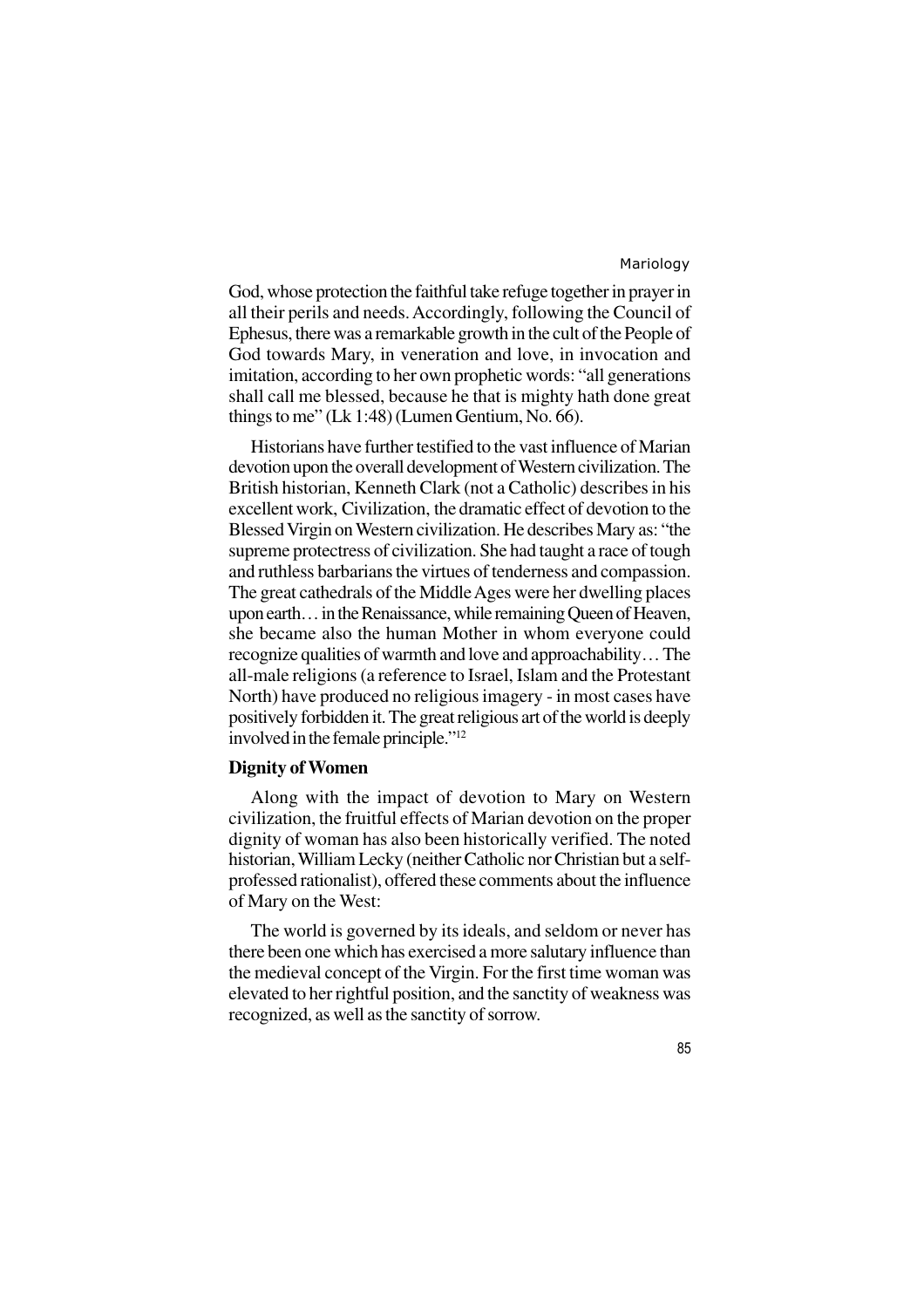No longer the slave or toy of man, no longer associated only with ideas of degradation and of sensuality, woman rose, in the person of the Virgin Mother, into a new sphere, and became the object of reverential homage, of which antiquity had no conception... A new type of character was called into being; a new kind of admiration was fostered. Into a harsh and ignorant and benighted age, this ideal type infused a conception of gentleness and purity, unknown to the proudest civilizations of the past.

In the pages of living tenderness, which many a monkish writer has left in honor of his celestial patron; in the millions who, in many lands and in many ages, have sought to mold their characters into her image; in those holy maidens who, for love of Mary, have separated themselves from all glories and pleasures of the world, to seek in fastings and vigils and humble charity to render themselves worthy of her benedictions; in the new sense of honor, in the chivalrous respect, in the softening of manners, in the refinement of tastes displayed in all walks of society; in these and in many other ways we detect the influence of the Virgin. All that was best in Europe clustered around it, and it is the origin of many of the purest elements of our civilization.<sup>13</sup>

As no other besides her Son, the Mother of Jesus and the rightful doctrine and devotion granted to her from Scripture and the early Church, and further developed throughout the ages, has borne fruit in a proper respect for person, a proper respect for the unique dignity of woman, and a new cultivation of all that is good in Western civilization. We conclude with the words of Dante from the classic The Divine Comedy, which typifies well the strength of devotion to the Blessed Virgin that has been evidenced throughout the history of the Church, based on the truth about her as revealed in the Bible and Apostolic Tradition: With living mortals you are a living spring of hope. Lady, you are so great and have such worth, that if anyone seeks out grace and flies not to thee, his longing is like flight without wings.<sup>14</sup>

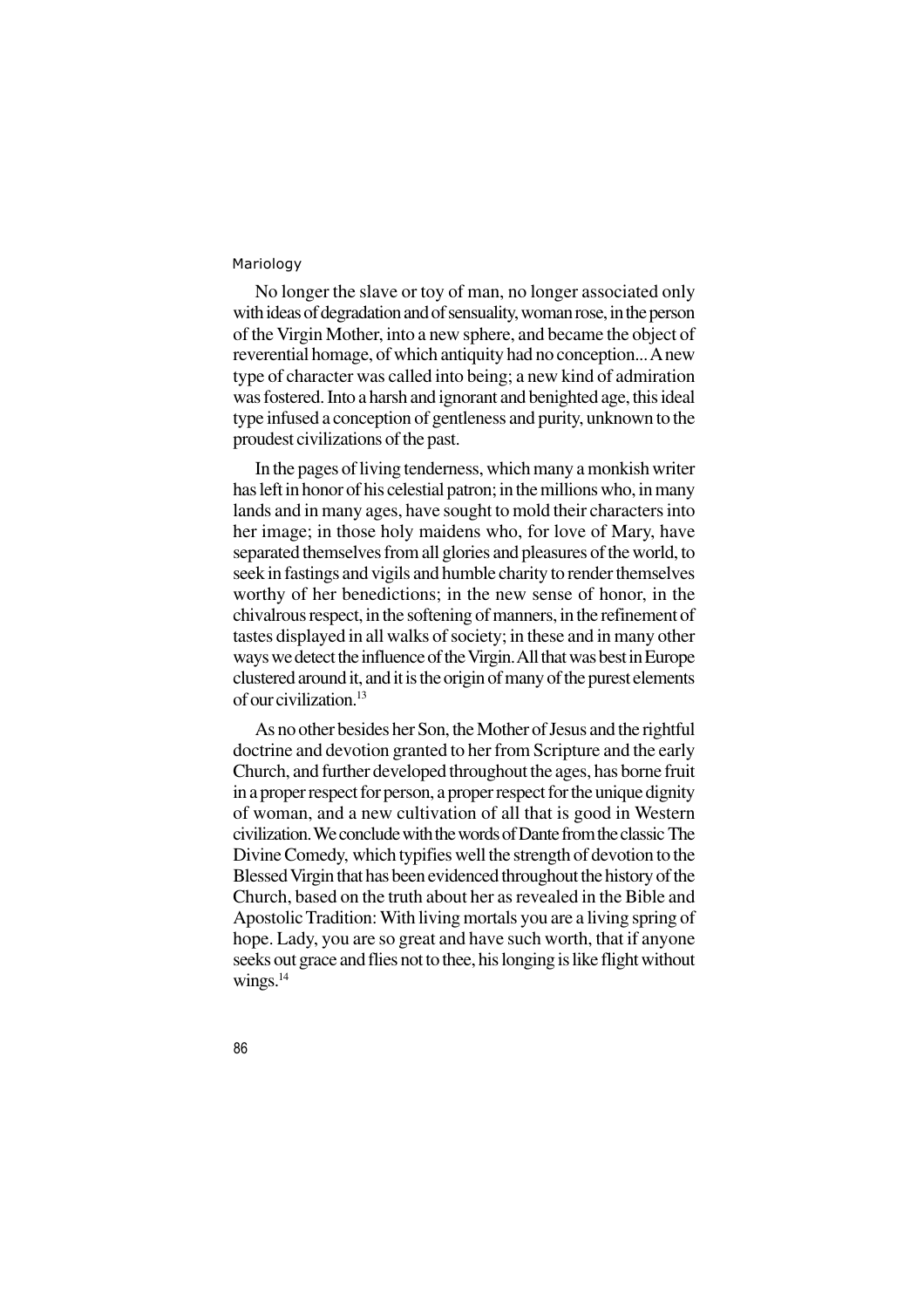#### **Footnotes**

- <sup>1.</sup> Cf. John Murphy, "Origin and Nature of Marian Cult" in Juniper Carol, O.F.M., ed., Mariology, Vol. III, Milwaukee: Bruce, 1961, pp. 4-5.
- 2. Ibid., pp. 3ff.
- <sup>3.</sup> St. Justin Martyr, Dialogue with Trypho, ch. 100, Patrologia Graeca (PG) Migne, 6, 709-712.
- 4. St. Irenaeus, Adversus haereses, Bk. 3, pg. 32, I; PG 7, 958-959.
- 5.. St. Ambrose, Epist. 63, No. 33, Patrologia Latina (PL) Migne, 16, 1249-1250; Sermon 45, No. 4; PL, 17, 716.
- 6. St. Jerome, Epist. 22, No. 21, PL 22, 408; cf. Walter Burghart, S.J. "Mary in Western Patristic Thought," in Carol, ed., Mariology, Vol. I, Bruce, 1955.
- 7. St. Irenaeus, in J. Barthulot, Saint Irénée: Démonstration de la Prédication Apostolique, traduite de l'Arménien et annotée, in R. Graffin and F. Nau, Patrologia Orientalis (PO), vol. 12, Paris, 1919, pp. 772 et seq.
- 8. Murphy, "Origin and Nature of Marian Cult," Mariology, Vol. III, p. 6.
- 9. PG 35, 1181; Murphy, "Origin and Nature of Marian Cult," Mariology, Vol. III, p. 6.
- 10. Cf. Ambrose, De virginibus, lib. 2, cap. 2; PL 16, 221ff; De instit. virginis, nn. 86-88; PL 16, 339-340; Epiphanius, Adv. haer., 3, t. 2; PG42, 735, 742; Murphy, "Origin and Nature of Marian Cult," Mariology, Vol. III, p. 6.
- 11. Cf. John Paul II, Apostolic Exhortation Christifidelis Laici, December 30, 1988, end of closing prayer.
- 12. Kenneth Clark, Civilization, as quoted in Dan Lyons, The Role of Mary Through the Centuries, Washington, New Jersey, World Apostolate of Fatima.
- 13. Cf. Lyons, The Role of Mary Through the Centuries.
- 14. Dante, "Paradise" in The Divine Comedy, Canto 33.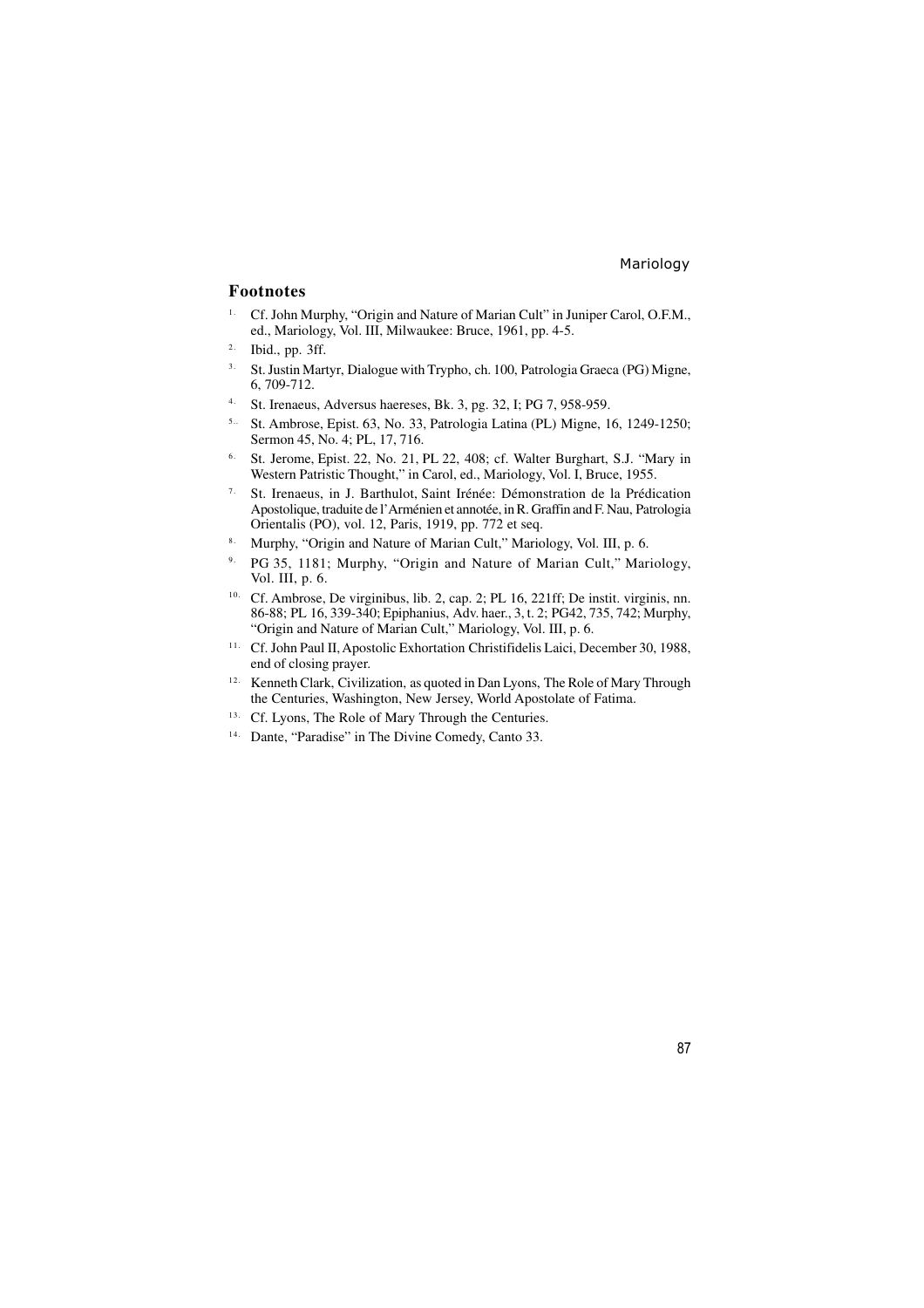**Chapter 6**

# **Mariological Heresies**

 **T**here mainly six mariological heresies in the history of the Catholic Churc: Ebionism, Helvidianism, Valentianism, Collyridianism, Nestorianism and Iconoclasm:

## **Ebionism**

Ebionism teaches that Joseph is the natural father of Jesus and that Mary and Joseph conceived Jesus in the way that all parents conceive children. Ebionism was an early Jewish Christian movement that taught that Jesus was merely a mortal man with two human parents who reached the highest state of human sanctity and thereby received the honorific title of "son of God." Many liberal Protestant pastors and teachers now hold to this view.

Many Church Fathers derive the name "Ebionite" from a supposed founder named "Ebion," a Jewish Christian who was said to have lived at Pella, across the Jordan, after the destruction of Jerusalem. Modern scholars see the origin of the name in the Hebrew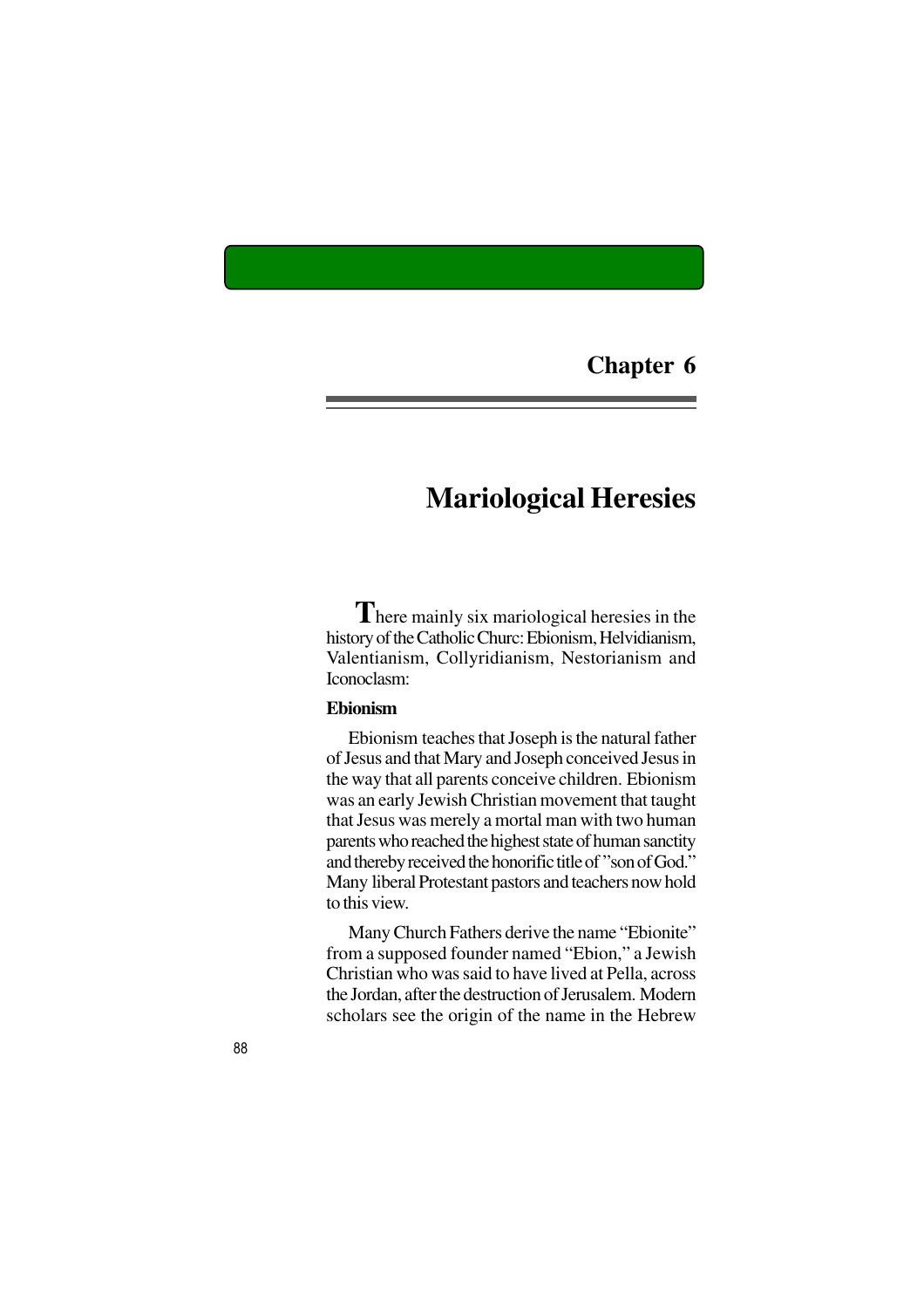word *ebyon*, meaning "poor." This term originally was applied to Christians because they came from lower social groups and tended to be poor (Gal. 2:10, Acts 11:28-30, 24:17, Rom. 15:25-31, 1 Cor. 1:26-29, 16:1-2, 2 Cor. 8-9). Over time, the term "Ebionite" (Hebrew *Ebyonim*) came to be applied to Jewish Christians and later to heretical Jewish Christians. This last sense is the one with which we are concerned.

There were three groups of Jewish heretics in the early Church: A strict party, the Judaizers, claimed that all Christians must accept circumcision and keep the Mosaic Law in order to be saved. A milder party, sometimes called the Nazarenes, claimed that all Jewish Christians must be circumcised and keep the Mosaic Law, even though Gentile Christians need not. A Gnostic Jewish group, sometimes called the Elkasaites, insisted on keeping the Mosaic Law and added pagan cosmic speculation and the worship of angels.

**Development of the Heresy:** Ebionism started as a broad movement rather than with a single leader. Even if Ebion of Pella was a real person, many beliefs of Ebionitism were common in early Jewish Christianity, especially the insistence on observing the Law of Moses. In Acts 10 it was revealed to Peter that the ceremonial precepts of the Jewish Law were no longer binding, especially those dealing with ritual purity and the separation of Jews and Gentiles. Up to this time Christians viewed themselves as a particular sect of Judaism and assumed one must be a Jew (a circumcised keeper of the Law of Moses) to be a Christian. The new revelation given to Peter showed this was not the case, though it did not convince all Jewish Christians living in Jerusalem. Those not convinced became heretics by failure to keep up with authentic revelation.

Some time later, a group of early Ebionites (Judaizers) went to Syrian Antioch, where Paul was headquartered, and taught the necessity of circumcision for salvation. This ignited a major controversy in the early Church and led to the first Church council in A.D. 49. This did not completely stop the heresy, and in later years groups of Ebionites continued to plague the apostle Paul's ministry.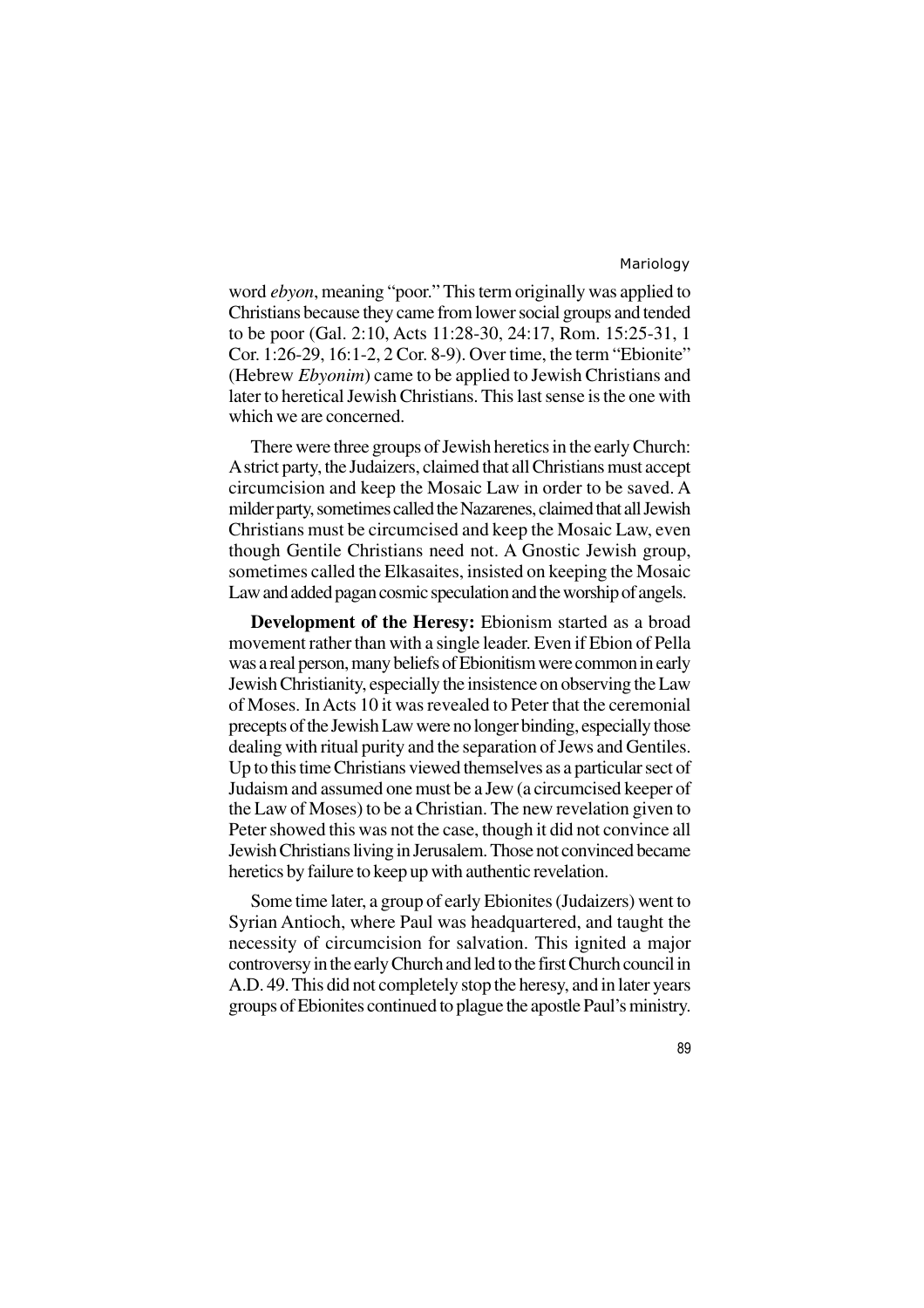Following the two destructions of Jerusalem (A.D. 70 and 135), Ebionitism waned, but did not die out until the fifth century. As the Church matured Ebionites became more distinct from Catholic Christianity. They rejected most of the New Testament and composed edited forms of Matthew's Gospel in Hebrew or Aramaic. Three of these were known as the Gospels of the Ebionites, the Nazarenes, and the Hebrews.

The Gnostic group of Ebionites, also called the Elkasaites, had a book they received from their supposed founder, Elxai. This book was said to be received by Elxai in 101 and was brought to Rome in 220 by the Syrian Alcibiades. According to Origen, the book was said to have fallen from heaven, though according to Hippolytus Elxai was said to have received it from an angel who was the Son of God. One difference between these Ebionites and ordinary Gnostics was that they maintained the unity of the God of the Old Testament with the God of the New. "Regular" Gnostics claimed that Jehovah (whom they termed "the Demiurge") was separate from the New Testament God of Love. In the second century and later, the claim that Jesus was a mere man became the most noted doctrinal claim of Ebionitism. Some have suggested this influenced the development of Islam and its similar view of Jesus.

#### **Orthodox Response**

The decisive step in refuting the Judaizers was taken in A.D. 49 at the Council of Jerusalem, where the apostles, joined by the presbyters of that Church decreed that it was not necessary for the Gentile converts to be circumcised and keep the Mosaic Law. At this council, Peter issued the basic decision (Acts 15:7-11), Paul and Barnabas gave supporting evidence (15:12), and James the Just proposed four pastoral codicils to make implementation of the decision easier (15:13-21). The result was a circular letter (15:23- 29) which was in force for all Christian communities (16:4). This did not stop the Judaizers, and Paul was forced to combat them on later occasions, most notably in his epistles to the Galatians and the Romans.

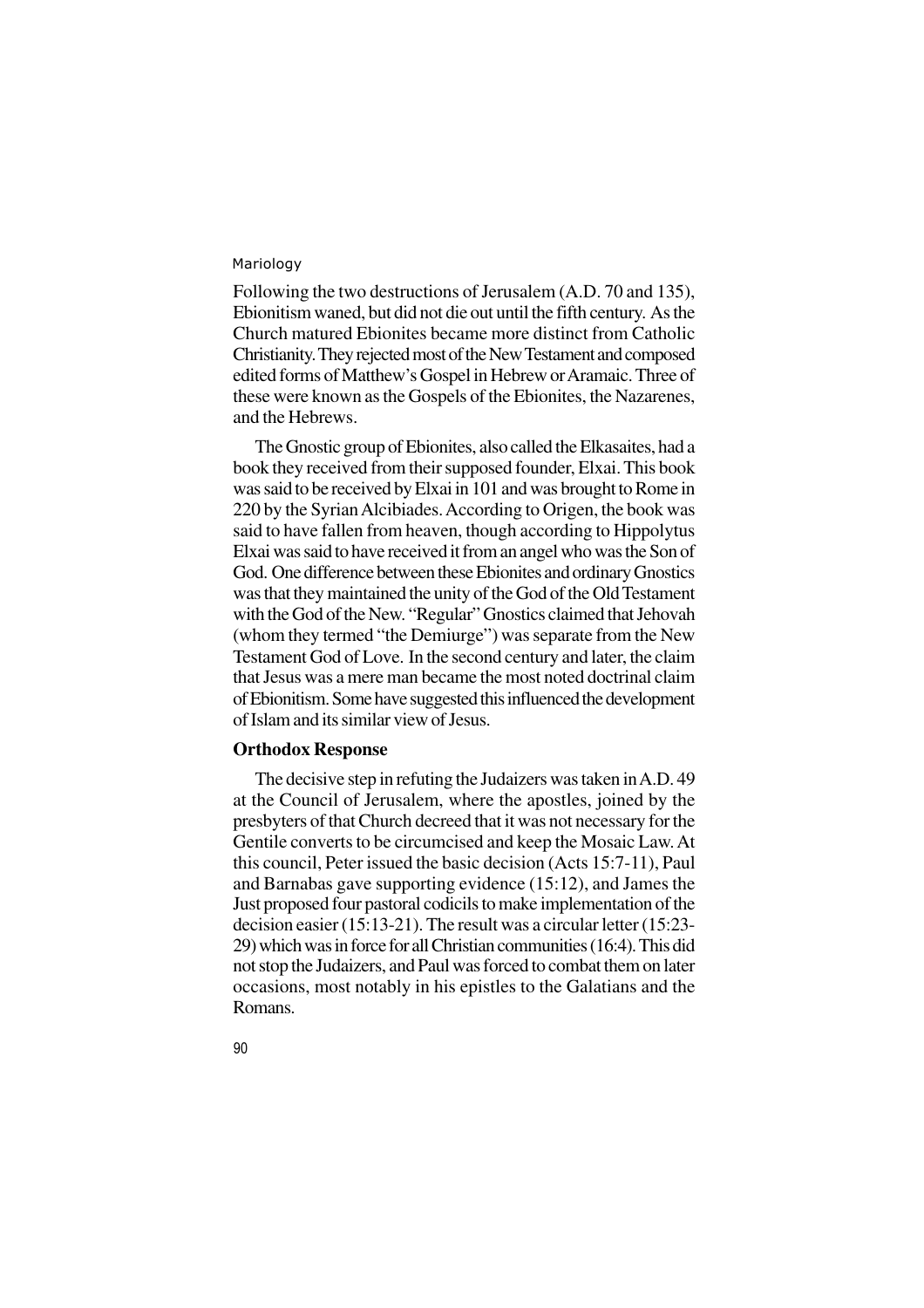The Gnostic Ebionites were also dealt with in the New Testament, though no council was convened to deal with them. In his epistle to the Colossians, Paul warned against anyone trying to compel his readers to obey the Mosaic Law or to indulge in Gnostic practices, such as the worship of angels (Col. 2:16-18). The book of Hebrews is also at pains to stress the superiority of the Son to angels (Heb. 1:1-14), and many have detected anti-Gnostic themes in the Gospel and epistles of John.

The situations with the moderate Ebionites or Nazarenes was different. Unlike the Judaizers, they did not insist that Gentiles be circumcised, and, unlike the Gnostics, they did not try to combine the Christian faith with pagan elements. For this reason there was hesitancy in dealing with them decisively. The New Testament bears witness that three of the chief apostles - Peter, James, and Paul tried to get along with rather than attack this group. We are told in Galatians 2:11-16 that in Antioch Peter once stopped eating with Gentiles in order to appease the sentiments of certain Jews visiting the city. This caused Paul to rebuke him publicly (as later saints had occasional need to rebuke a pope) because he was acting hypocritically, teaching that Gentiles could be saved without the Law, yet behaving as if they were still outsiders who had to be avoided for reasons of ritual purity. This episode shows that, although the Nazarenes were wrong, that Christian Jews did not need to keep the Law of Moses, and, while Peter knew it, there was still a tendency on the part of some apostles to accommodate them.

The connection with James and the Nazarenes is evident. In Galatians 2:12 we are told that it was certain men associated with James who came to Antioch and prompted Peter to refrain from eating with the Gentiles. In Acts 15:20 James is concerned with the sensibilities of the Jewish Christians, who would be scandalized by unrestrained Gentile converts. In Acts 21:18-26 he and his group prompt Paul to perform a public acknowledgment of the Law, similar to Peter's. Paul himself accommodates the Nazarenes on a number of occasions. In 1 Corinthians 7:18 he seems to suggest it is permissible for a Jew to continue to live as a Jew once he has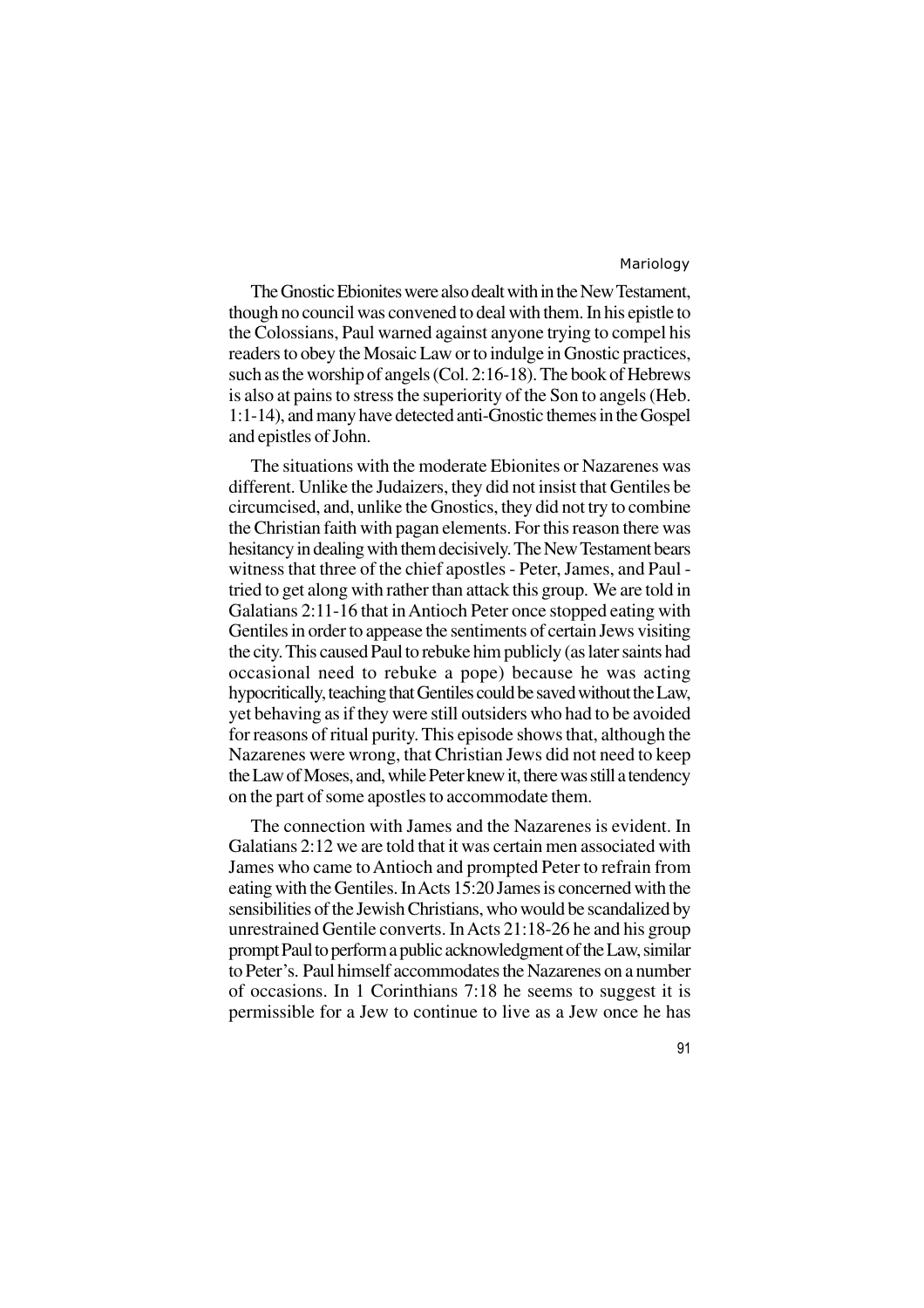converted to Christianity. Paul's circumcision of Timothy in Acts 16:3 was certainly an accommodation of Jews and possibly Jewish Christians. The chief act of accommodation in Paul's career is the incident in Acts 21. James and the presbyters at Jerusalem convince Paul to undergo Jewish purification rituals and have sacrifices offered at the Temple.

The explicitly stated purpose of this act is to show Paul's subjection to the Law so that "all will know that there is nothing in what they have been told about you [Paul] but that you yourself live in observance of the law." Many have suggested that this appeasing of the Nazarenes set Paul in the same position Peter had been in at Antioch and that it was partly in rebuke of this that God allowed Paul to be captured and taken prisoner, eventually going to Rome for trial (Acts 21:27-28:31).

Aside from these efforts made to appease the Nazarenes, the New Testament teaches against them. Paul correctly rebuked Peter (Gal. 2:11). He indicated that he himself was not under the Law and only made it appear as if he were in order to win converts from the Jews (1 Cor. 9:20-21). He said that Old Testament ceremonies were not only not binding on Gentiles, but that they had truly passed away (Col. 2:13-17). He proclaimed the passing away of the Law of Moses as an entity (Rom. 7:1-6) and that Christians are not under the Mosaic Law but under grace (Rom. 6:14-15). After the apostolic age Ebionitism continued to be a problem for the Church, and all three sects of Ebionites, the Judaizers, the Nazarenes, and the Elkasaites, survived into the age of the Church Fathers. Those writing against them included Justin Martyr, Irenaeus, Tertullian, Origen, Hippolytus, Epiphanius, and Jerome.

## **Helvidianism**

Helvidias taught that Mary was a virgin at Christ's birth, but after the birth of Christ, she and Saint Joseph engaged in marital relations and conceived a number of children. While the early Protestant Reformers affirmed the perpetual virginity of Mary, most subsequent Protestants hold the view of Helvidias. The Helvidians argue that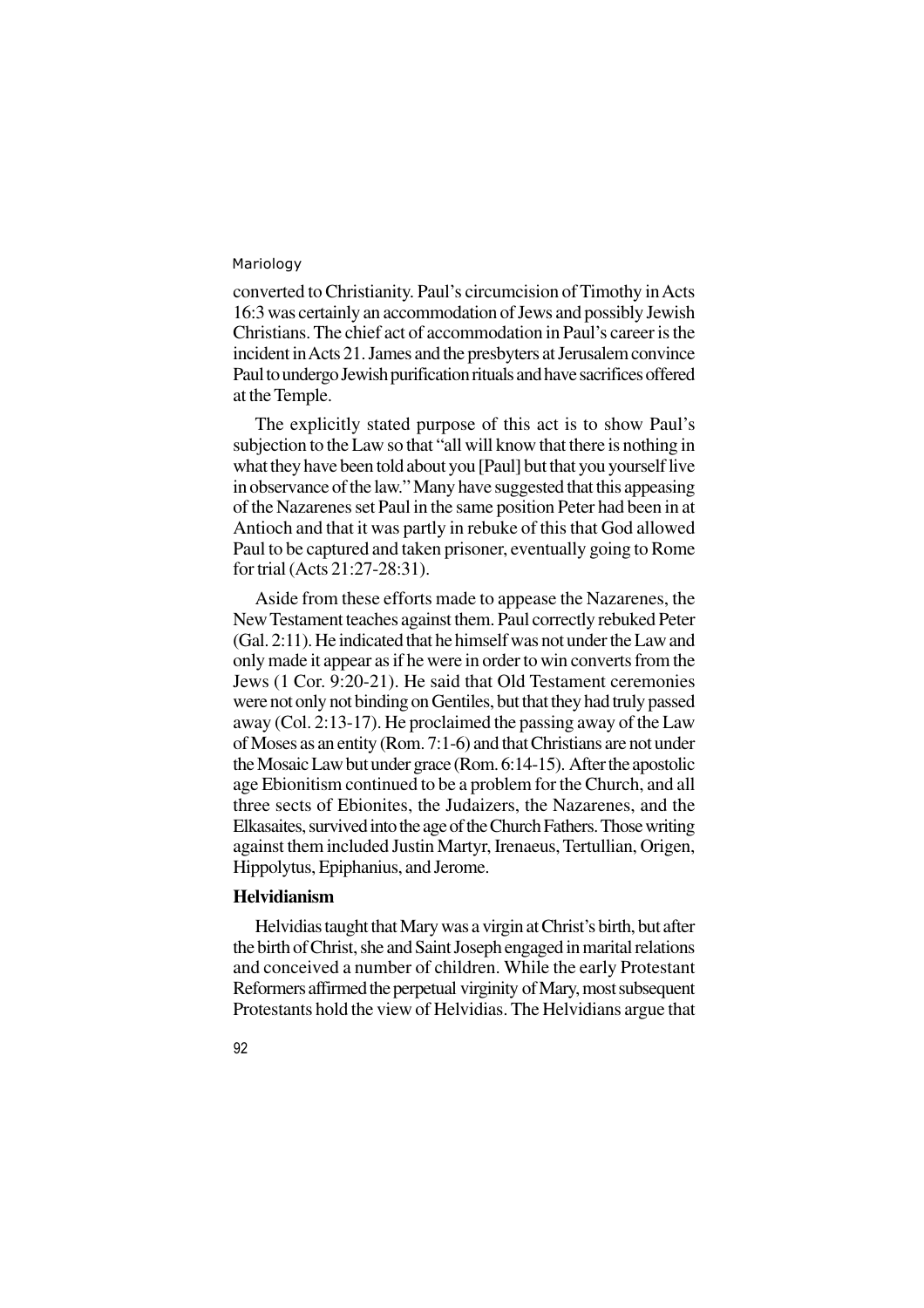the brothers of Jesus mentioned n the gospels are the offsprings of Mary.

It is true that a group of persons closely connected with the Saviour appears repeatedly in the New Testament under the designation "his brethren" or "the brethren of the Lord" (Matthew 12:46, 13:55; Mark 3:31-32, 6:3; Luke 8:19-20; John 2:12, 7:3- 5; Acts 1:14; 1 Corinthians 9:5). Four such "brethren" are mentioned by name in the parallel texts of Matthew 13:55 and Mark 6:3 (where "sisters" are also referred to), namely, James (also mentioned Galatians 1:19), Joseph, or Joses, Simon, and Jude; the incidental manner in which these names are given, shows, however, that the list lays no claim to completeness.

Two questions in connexion with these "brethren" of the Lord have long been, and are still now more than ever, the subject of controversy: (1) The identity of James, Jude, and Simon; (2) the exact nature of the relationship between the Saviour and his "brethren".

**The identity of James, Jude and Simon:** James is without doubt the Bishop of Jerusalem (Acts 12:17, 15:13, 21:18; Galatians 1:19; 2:9-12) and the author of the first Catholic Epistle. His identity with *James the Less* (Mark 15:40) and the *Apostle James, the son of Alpheus* (Matthew 10:3; Mark 3:18), although contested by many Protestant critics, may also be considered as certain. There is no reasonable doubt that in Galatians 1:19: "But other of the apostles [besides Cephas] I saw none, saving James the brother of the Lord", St. Paul represents James as a member of the Apostolic college. The purpose for which the statement is made, makes it clear that the "apostles" is to be taken strictly to designate the Twelve, and its truthfulness demands that the clause "saving James" be understood to mean, that in addition to Cephas, St. Paul saw another Apostle, "James the brother of the Lord" (cf. Acts 9:27). Besides, the prominence and authority of James among the Apostles (Acts 15:13; Galatians 2:9; in the latter text he is even named before Cephas) could have belonged only to one of their number. Now there were only two Apostles named James: James the son of Zebedee, and James the son of Alpheus (Matthew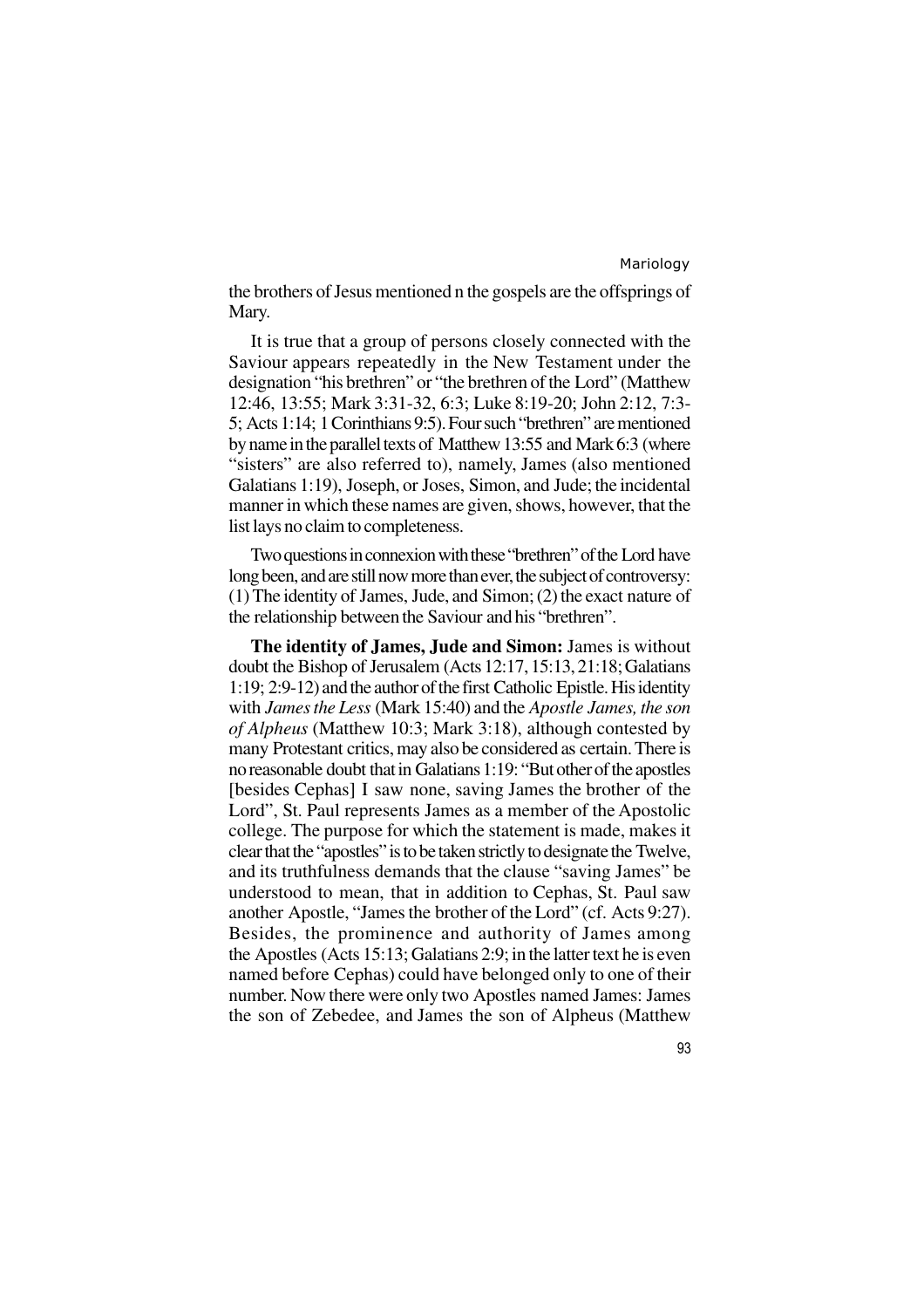10:3; Mark 3:18; Luke 6:16; Acts 1:13). The former is out of the question, since he was dead at the time of the events to which Acts 15:6 ssq., and Galatians 2:9-12 refer (cf. Acts 12:2). James" the brother of the Lord" is therefore one with James the son of Alpheus, and consequently with James the Less, the identity of these two being generally conceded. Again, on comparing John 19:25 with Matthew 27:56, and Mark 15:40 (cf. Mark 15:47; 16:1), we find that Mary of Cleophas, or more correctly Clopas (*Klopas*), the sister of Mary the Mother of Christ, is the same as Mary the mother of James the Less and of Joseph, or Joses. As married women are not distinguished by the addition of their father's name, Mary of Clopas must be the wife of Clopas, and not his daughter, as has been maintained. Moreover, the names of her sons and the order in which they are given, no doubt the order of seniority, warrant us in identifying these sons with James and Joseph, or Joses, the "brethren" of the Lord. The existence among the early followers of Christ of two sets of brothers having the same names in the order of age, is not likely, and cannot be assumed without proof. Once this identity is conceded, the conclusion cannot well be avoided that Clopas and Alpheus are one person, even if the two names are quite distinct. It is, however, highly probable, and commonly admitted, that Clopas and Alpheus are merely different transcriptions of the same Aramaic word Halphai. James and Joseph the "brethren" of the Lord are thus the sons of Alpheus.

Of Joseph nothing further is known. Jude is the writer of the last of the Catholic Epistles (Jude 1). He is with good reason identified by Catholiccommentators with the "Judas Jacobi" ("Jude the brother of James" in the Douay Version) of Luke 6:16 and Acts 1:13, otherwise known as Thaddeus (Matthew 10:3; Mark 3:18). It is quite in accordance with Greek custom for a man to be distinguished by the addition of his brother's name instead of his father's, when the brother was better known. That such was the case with Jude is inferred from the title "the brother of James", by which he designates himself in his Epistle. About Simon nothing certain can be stated. He is identified by most commentators with the Symeon, or Simon, who,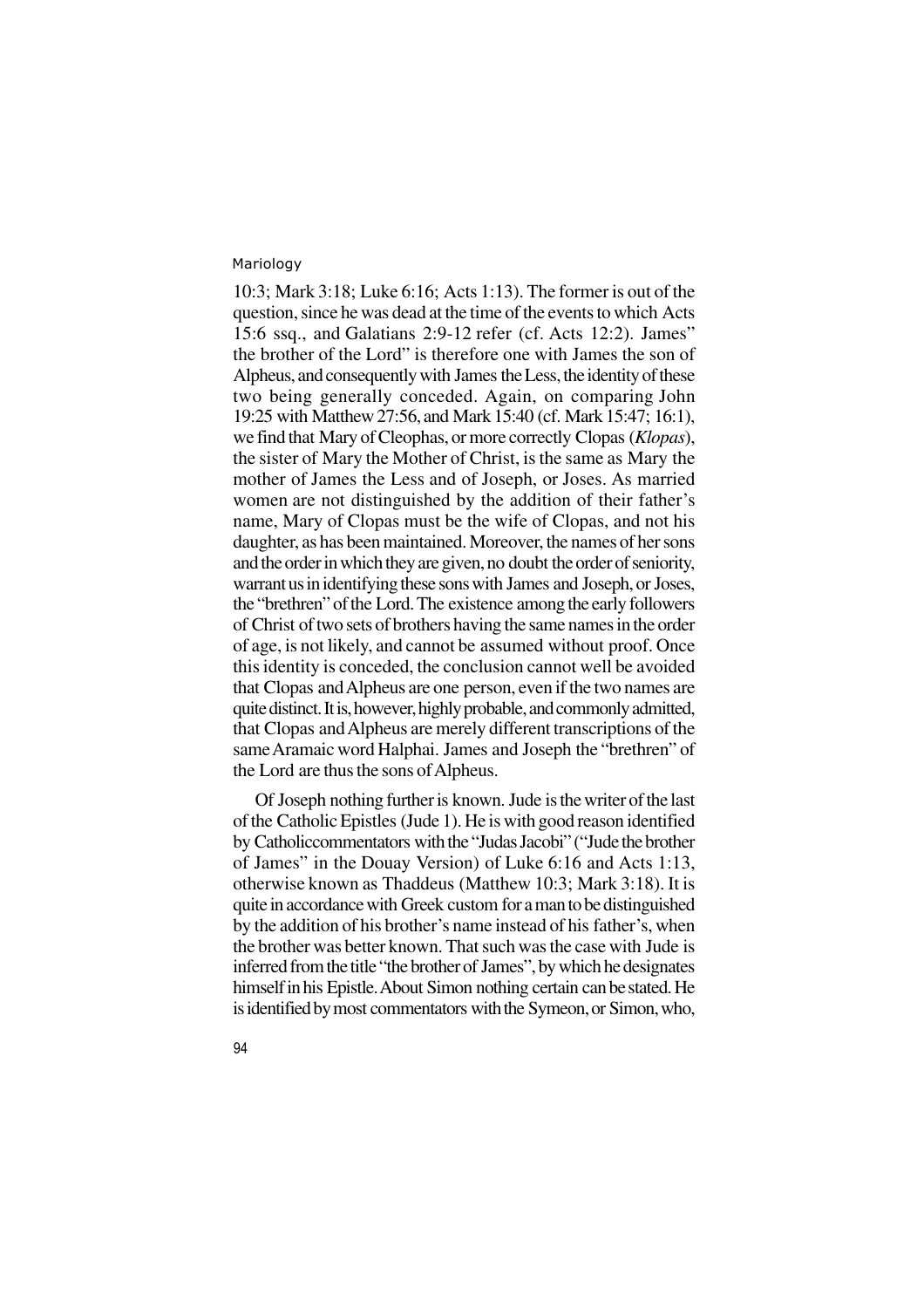according to Hegesippus, was a son of Clopas, and succeeded James as Bishop of Jerusalem. Some identify him with the Apostle Simon the Cananean (Matthew 10:4; Mark 3:18) or the Zealot (Luke 6:15; Acts 1:13). The grouping together of James, Jude or Thaddeus, and Simon, after the other Apostles, Judas Iscariot excepted, in the lists of the Apostles, (Matthew 10:4- 5; Mark 3:18; Luke 6:16; Acts 1:13) lends some probability to this view, as it seems to indicate some sort of connexion between the three. Be this as it may, it is certain that at least two of the "brethren" of Christ were among the Apostles. This is clearly implied in 1 Corinthians 9:5: "Have we not the power to carry about a woman, a sister, as well as the rest of the apostles, and the brethren of the Lord, and Cephas?" The mention of Cephas at the end indicates that St. Paul, after speaking of the Apostles in general, calls special attention to the more prominent ones, the "brethren" of the Lord and Cephas. The objection that no "brethren" of the Lord could have been members of the Apostolic college, because six months before Christ's death they did not believe in Him (John 7:3-5), rests on a misunderstanding of the text. His "brethren" believed in his miraculous power, and urged him to manifest it to the world. Their unbelief was therefore relative. It was not a want of belief in His Messiahship, but a false conception of it. They had not yet rid themselves of the Jewish idea of a Messiah who would be a temporal ruler. We meet with this idea among the Apostles as late as the day of the Ascension (Acts 1:6). In any case the expression "his brethren" does not necessarily include each and every "brother", whenever it occurs. This last remark also sufficiently answers the difficulty in Acts 1:13-14, where, it is said, a clear distinction is made between the Apostles and the "brethren" of the Lord.

#### **Valentinianism**

Valentinianism taught that Holy Spirit *deposited* the Christ Child in her womb and that Mary was the a surrogate mother, but not truly Christ's genetic mother. Valentinian the Gnostic (d. 160) taught that the Son of God passed through Mary like water through a straw.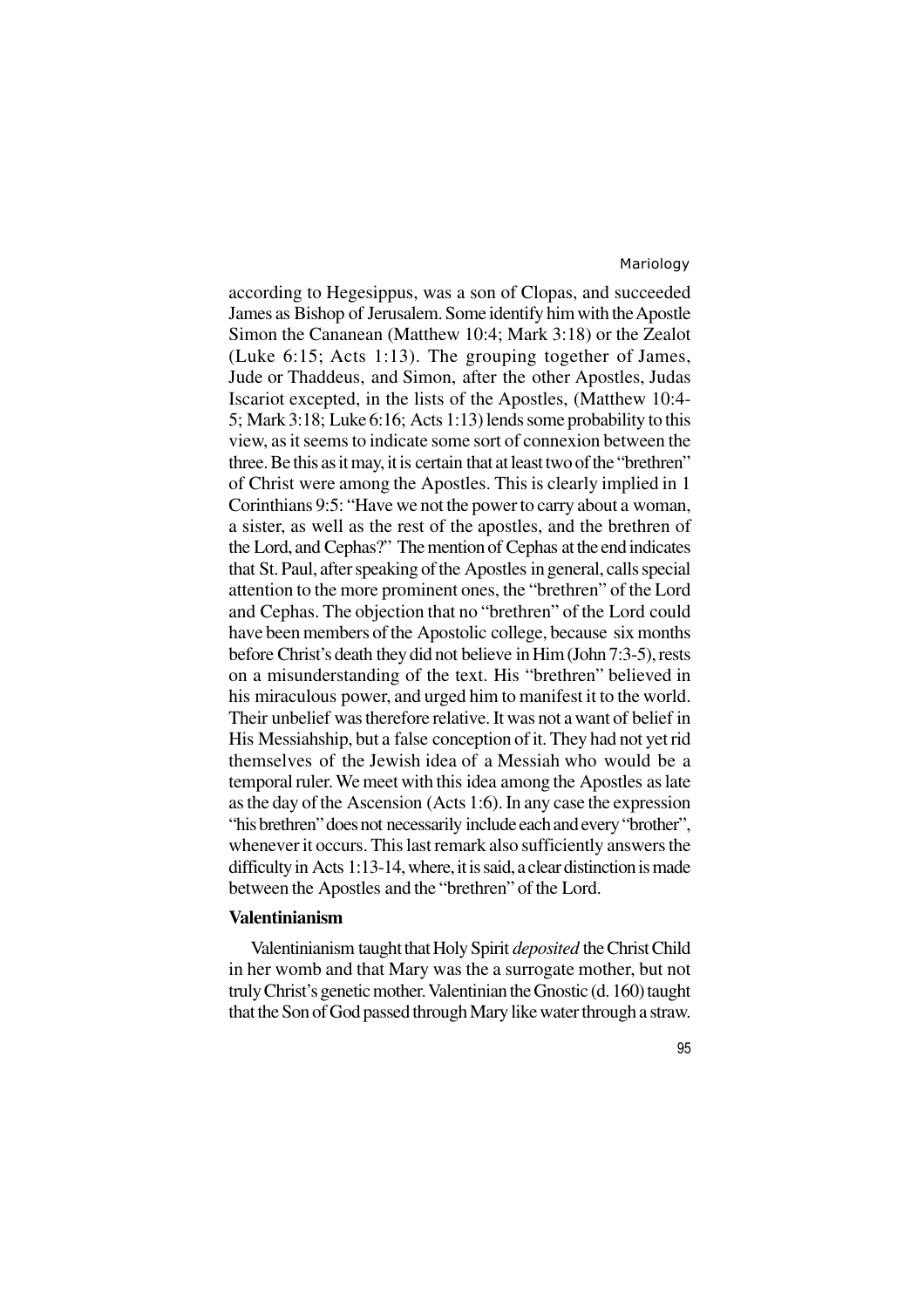The Apostle Paul refutes this when he writes, "God sent His Son, made of a woman."

The Valentinian system of beliefs incorporated perhaps the most extensive view of humanity. The Craftsman is the creator of humans, according to the Valentinian Gnostics.

The corpus is the physical element of the body. There are three non-corporeal parts. The first is the demonic part is the chous. The second part is the rational soul, called the psyche. The third is the spiritual seed, called the Pneuma.

The Valentinians believed that there are three essential kinds of people (corresponding to the children of Adam and Eve). Carnal people (those descended from Cain) are those that do not respond to the spiritual seeds. To them, the seed has fallen on their path, but they do not respond; instead, they choose to continue on their material existence without the gnosis. Psychic people (those descended from Abel) are those that are dominated by their soul. When the spiritual seed drops on the path of a psychic person, the seed chokes on the worldly concerns of the psychic. The third type of person is the spiritual person. The spiritual person is descended from Seth. The spiritual seed of these people bears fruit, as their seed lands on what the Valentinians consider "good earth", or the path walked by the spiritual people.

From these human descriptions, Valentinus developed the pneumatic equation. This simply states that both humans and the world are flawed. Essentially, the human will only be able to recognize the error of humanity and the world through gnosis. Thus, salvation is not necessary, in the sense that salvation is to happen after death. Rather, Valentinus prophesized that humanity does not need saving - it needs transformation. The only way to transform humanity is through gnosis. From here, Valentinus described what he called spiritual self-knowledge. Before a human receives gnosis, the ego is the epicenter of all thought and living. When an individual's life centers on the ego, they live in ignorance. The attainment of gnosis provides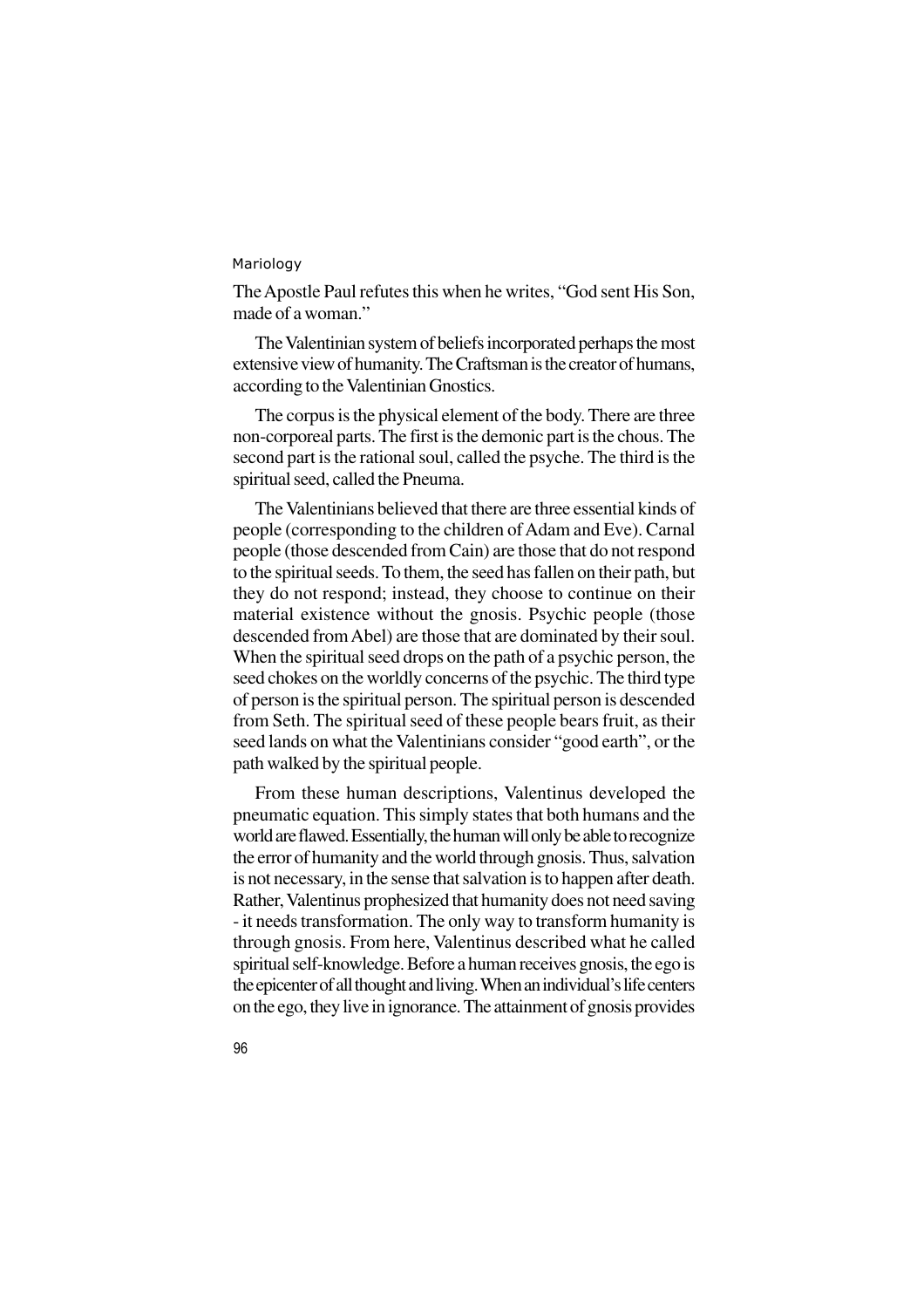a spiritual self-awakening to become the inverse equivalent to the ignorance from the ego.

Valentinus believed that those that worshipped material items suffered from hylecticism. Those that worshipped the mind and emotional soul suffered from psychism. The real healing work of Jesus is known by replacing the attachment to such material things with spiritual freedom.

## **Collyridianism**

Collyridianism is the heresy that holds that Mary is a divine goddess worthy of the worship of adoration. The heresy was popular in pre-Islamic Arabia (AD 300s-500s) and it is likely the reason that the Arabic Quran wrongly assumes that the Christian Trinity is God, Jesus, Mary. The heresy's name of Collyridianism comes from the Greek word êïëëõñéò meaning "bread roll" since adherents offered quasi-Eucharistic bread sacrifice to the Blessed Virgin Mary.

The heresy of the Collyridians was very simple: They worshiped Mary. This was in direct conflict with the Catholic Church's condemnation of idolatry, which had been condemned by God himself: "You shall have no other gods before me. You shall not make for yourself a graven image, or any likeness of anything that is in heaven above, or that is in the earth beneath, or that is in the water under the earth; you

shall not bow down to them or serve them; for I the Lord your God am a jealous God" (Ex. 20:3-5; cf. Deut. 5:7 6:14; 1 Cor. 4:8-6, 10:19-20; Eph. 5:5). This proscription applies not just to statue

worship, but to the worship of anything besides God.

**Orthodox response**: It is ironic that the most diligent opponent of the Collyridians was

- Epiphanius (315- 403), the bishop of Salamis. He was widely renowned
- for his learning and holy asceticism and was a close friend of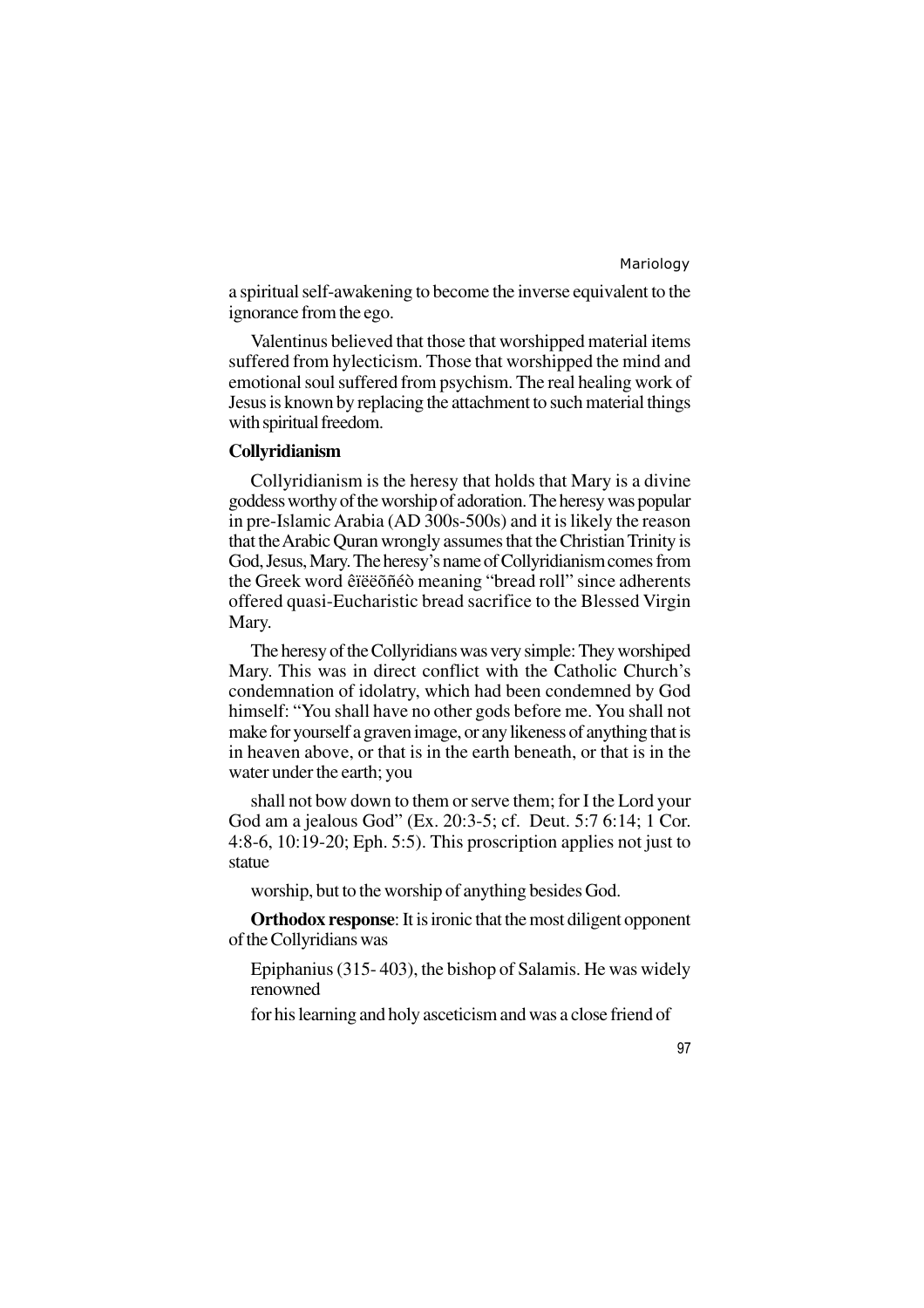Jerome, but he was also a rude and querulous man who garnered many enemies, some of whom were fellow bishops.

Though Epiphanius's efforts to quash the Collyridians were laudable and his theological and scriptural reasoning against their idolatry was sound, he himself was not free from error in the area of honoring God's friends. The vehemence of his opposition to the Collyridians' idolatry was rivaled by his fanatical opposition to icons.

Epiphanius wrote against the Collyridians in his most important apologetic work, Panarion (Medicine Box [374-377]), a tourde-force refutation of over eighty heresies known to him. He refuted the two extreme and diametrically opposed Marian heresies of his day, Collyridianism (which overly exalted Mary) and Antidicomarianitism,an Arabian movement that debased Mary's status and virtues, to the point of claiming "that holy Mary had intercourse with a man, that is to say, Joseph, after the birth of Christ" (Panarion 78:1).

The Collyridians were primarily women who developed a syncretistic combination of Catholicism and pagan goddess cult customs. After describing the "awful and blasphemous ceremony," in which they adorn a chair or a square throne and spread a linen cloth over it for their ritual, Epiphanius writes, "Certain women there in Arabia have introduced this absurd teaching from Thracia: how they offer up a sacrifice of bread rolls in the name of the ever-Virgin Mary, and all partake of this bread" (<Panarion> 78:13). He emphasizes the

difference between Mary and God: "It is not right to honor the saints beyond their due" (ibid. 78:23); "Now the body of Mary was indeed holy, but it was not God; the Virgin was indeed a virgin and revered, but she was not given to us for worship, but she herself worshiped him who was born in the flesh from her.... Honor Mary, but let the Father, the Son, and the Holy Spirit be worshiped, but let no one worship Mary, . . . even though Mary is most beautiful and holy and venerable, yet she is not to be worshiped" (ibid. 79:1, 4).

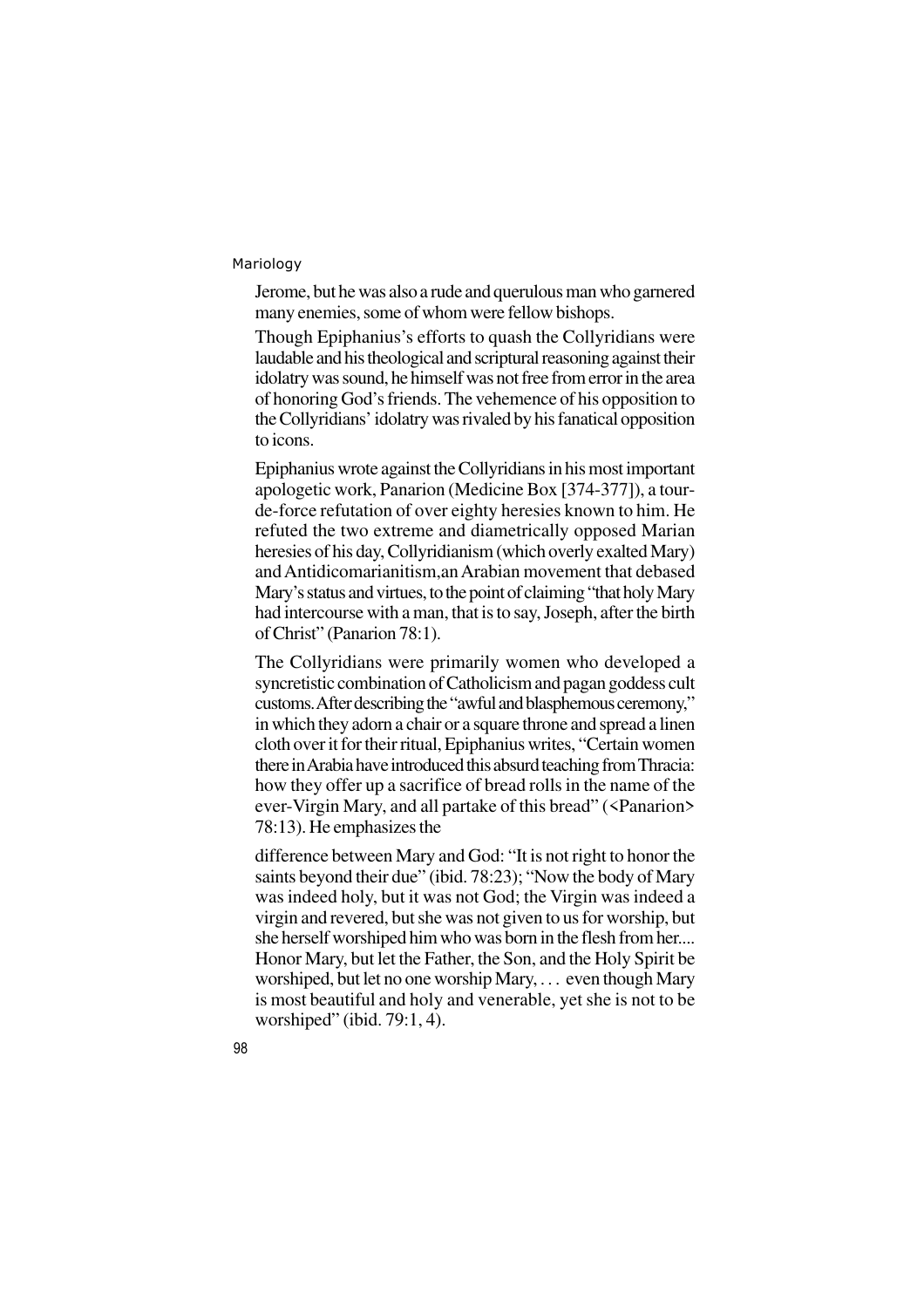With Epiphanius we can say that anyone who worships Mary or any other creature is committing idolatry and must be rebuked. We should look to Scripture, at the case of the angel who rebuked John for his temptation to idolatry, to see how to admonish modern-day Collyridians: "At this I fell at his feet to worship him. But he said to me, 'Do not do it! I am a fellow servant with you and with your brothers who hold to the testimony of Jesus. Worship God!'" (Rev.19:10). No doubt, our Lady herself would say this to any who would seek to worship her.

Modern parallels: Collyridianism is seen today in various forms. Those "hyper-Marian" groups and writers who overly exalt Mary and focus on her to the exclusion (or near exclusion) of Christ are guilty of something approaching idolatry. Modern feminism is the source of a recycled Collyridianism that worships a "mother goddess" and seeks to "re-image" God in female terms.

## **Nestorianism**

Nestorianism teaches that Jesus is two "persons." The archbishop Nestorius (yes, not all archbishops are orthodox) denied that Mary was the "Theotokos" or "Bearer of God" by saying that she was the mother only of the "human Jesus" and not the "divine Jesus." On the contrary, the Catholic Church teaches that Christ is one person with two natures: divine nature and human nature. Hence Mary is the mother of the divine Person who is the Son of God. Logically, she is the Mother of He who is God the Son. She is the Mother of God, though not the Mother of the divine essence of the Trinity.

Nestorianism is basically the doctrine that Jesus existed as two persons, the man Jesus and the divine Son of God, rather than as a unified person. This doctrine is identified with Nestorius (c.386-451), Patriarch of Constantinople, although he himself denied holding this belief. This view of Christ was condemned at the Council of Ephesus in 431, and the conflict over this view led to the Nestorian schism, separating the Assyrian Church of the East from the Byzantine Church.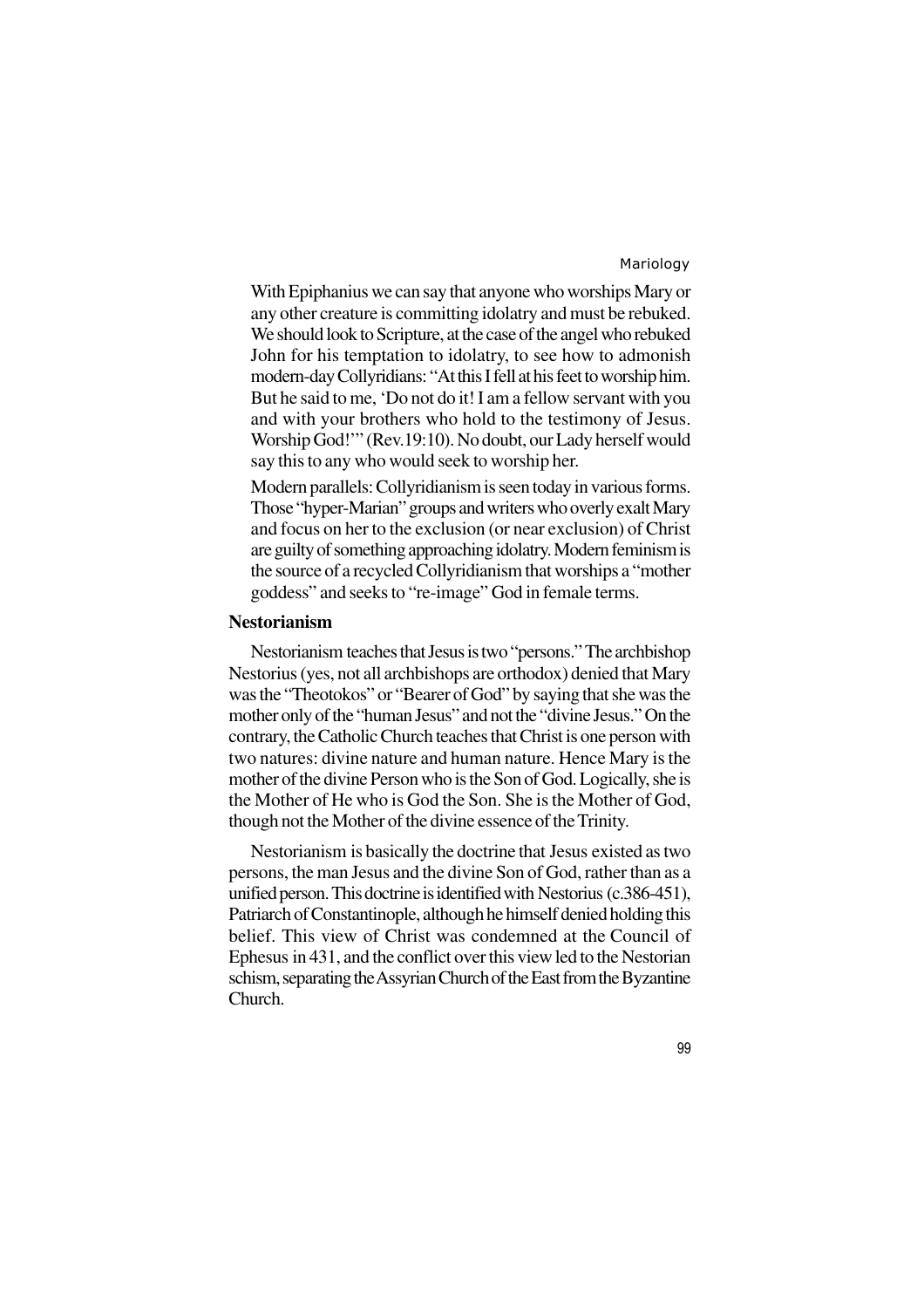The motivation for this view was an aversion to the idea that "God" suffered and died on the cross, be it the divinity itself, the Trinity, or one of the persons of the Trinity. Thus, they would say, Jesus the perfect man suffered and died, not the divine second person of the Trinity, for such is an impossible thought - hence the inference that two "persons" essentially inhabited the one body of Jesus. Nestorius himself argued against calling Mary the "Mother of God" (*Theotokos*) as the church was beginning to do. He held that Mary was the mother of Christ only in respect to His humanity. The council at Ephesus (431) accused Nestorius of the heresy of teaching "two persons" in Christ and insisted that *Theotokos* was an appropriate title for Mary. The problem with Nestorianism is that it threatens the atonement. If Jesus is two persons, then which one died on the cross? If it was the "human person" then the atonement is not of divine quality and thereby insufficient to cleanse us of our sins.

## **Iconoclasm**

Iconoclasm teaches that images are idolatrous. Iconoclasm condemns images of Christ, Mary, and the saints. On the contrary, the Catholic Church defends the use of Christian (not pagan) images since Christ became visible through the incarnation.

*Iconoclasm* literally means "icon-breaking," which includes the religious as well as political destruction of images or monuments, usually - though not always - those of another religious group. Iconoclasm is frequently a component of major domestic political or religious changes. Iconoclasm is the belief that there should not be religious pictures or sacred images or religious monuments because they are seen as a form of idolatry. People who engage in or support iconoclasm are called "iconoclasts," a term that has come to be applied figuratively to any person who breaks or disdains established dogma or conventions. Conversely, people who revere or venerate religious images are called "iconolaters." In a Byzantine context they are known as "iconodules" or "iconophiles."

Though iconoclasm may be carried out by people of different religions, it is often the result of sectarian disputes between factions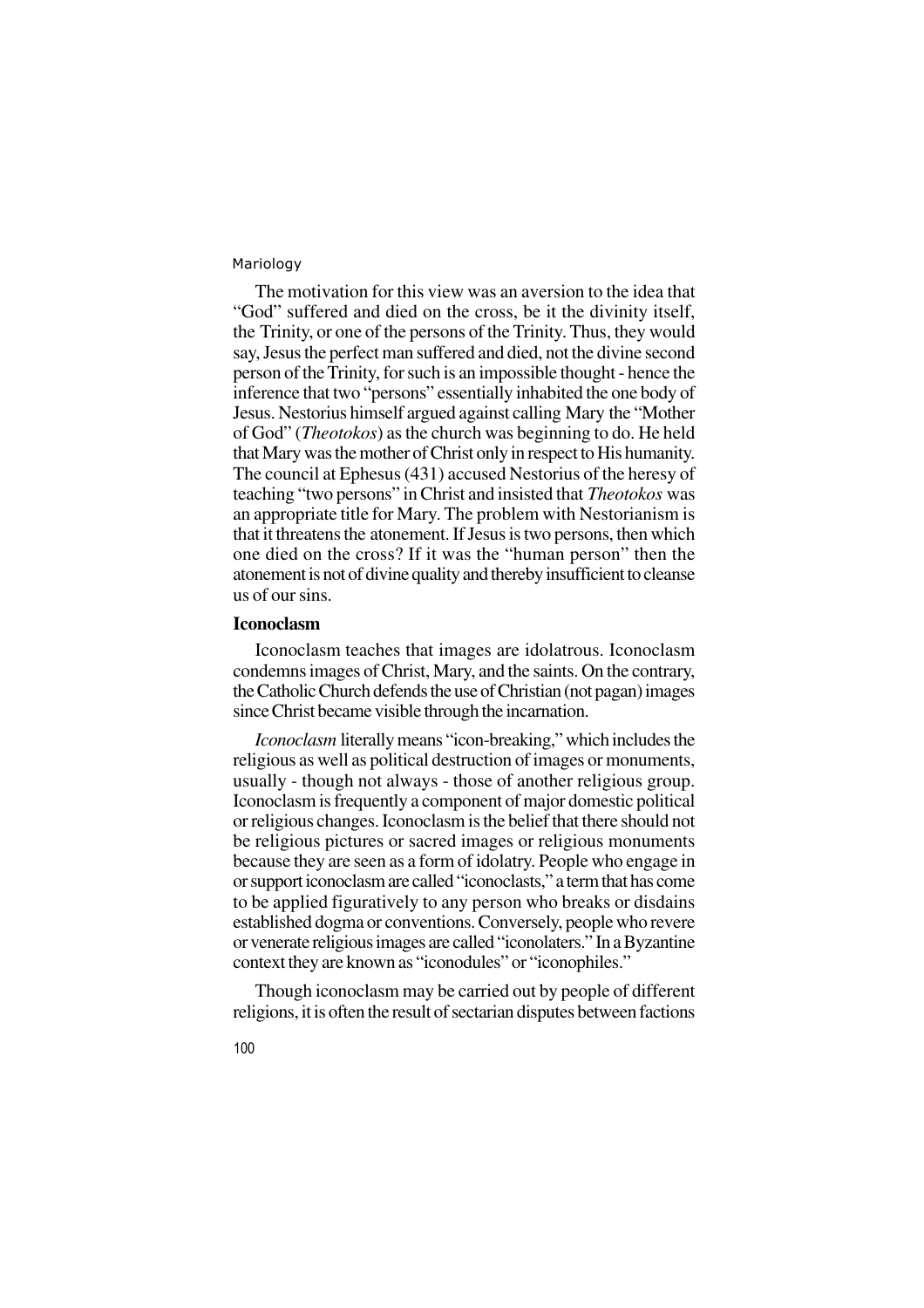of the same religion. For example, the making of portraits of Christ and the saints was opposed in the early Christian church, but icons had grown to become a very popular form of worship by the end of the 6th century. The defenders of icon worship emphasized the symbolic nature of the images. There was opposition to this worship which led to the "iconoclastic controversy" by the Byzantine emperor Leo II in A.D. 726. This controversy continued in the Eastern Church for more than a century before icons were once again accepted.

The iconoclastic controversy stimulated the Byzantine artists to strive for spiritual revelation in religious art rather than for naturalistic representation. The churches of the Eastern Orthodox Church are generally decorated only with flat pictures, bas-reliefs, and mosaics. Iconoclasm was also a feature of the Protestant Reformation. The Puritans were especially hostile to the use of religious images, and some Protestants still consider their use idolatrous.

In Christianity, iconoclasm has generally been motivated by a literal interpretation of the Ten Commandments, which forbid the making and worshipping of "graven images" (see Exodus 20:4). Statues and portraits of saints and religious figures were also common in the Western church, though some Protestant sects eventually rejected them. Islam still bans all icons, and iconoclasm has played a role in the conflicts between Muslims and Hindus in India.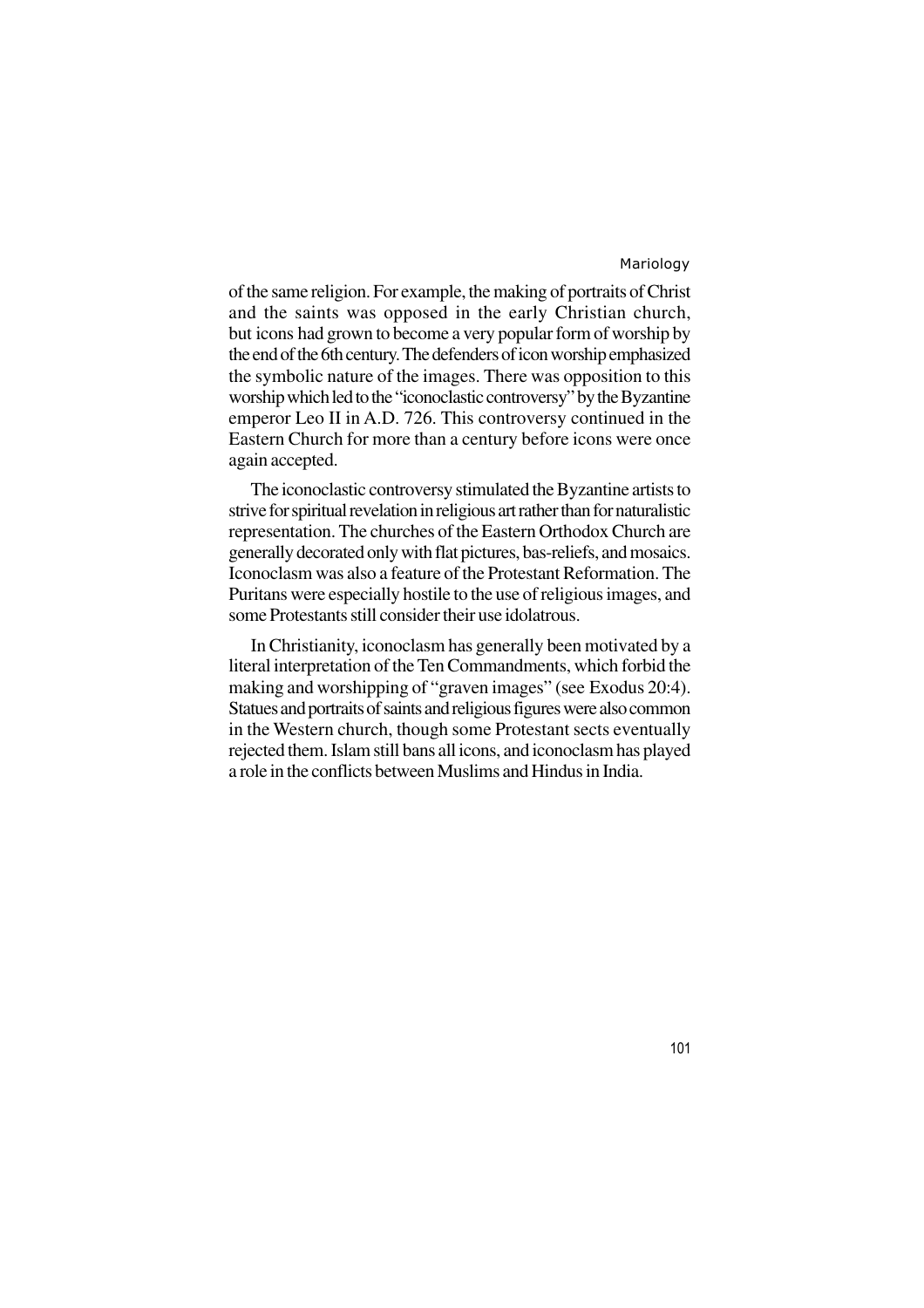**Chapter 7**

# **Mariology of Vatican II And Ecumenism**

**I**n order to understand the Vatican II era, a little historical summary is needed. Simply put, the century approaching the council (1962-65), beginning with Pope Pius IX's infallible decree on the Blessed Virgin Mary's Immaculate Conception (*Ineffabilis Deus*, December, 8, 1854), up and through Pope Pius XII's infallible papal bull on her Assumption into heaven (*Munificentissimus Deus*, November, 1, 1950) represents what is called by some as "high" Mariology. Here, Fritz explains that before the council, Mary's placement and role in salvation history is exalted for a maximalism, or maximalist, Marian emphasis. So much was she emphasized that going into the council, according to Mariologist Msgr. Arthur B. Calkins, some bishops asked St. Pope John XXIII to either make a statement, or declare a dogmatic decree, giving Mary a new title: Coredemptrix and/or Mediatrix of all graces. Msgr. Calkins further notes that even the first draft of *Lumen Gentium*'s (Dogmatic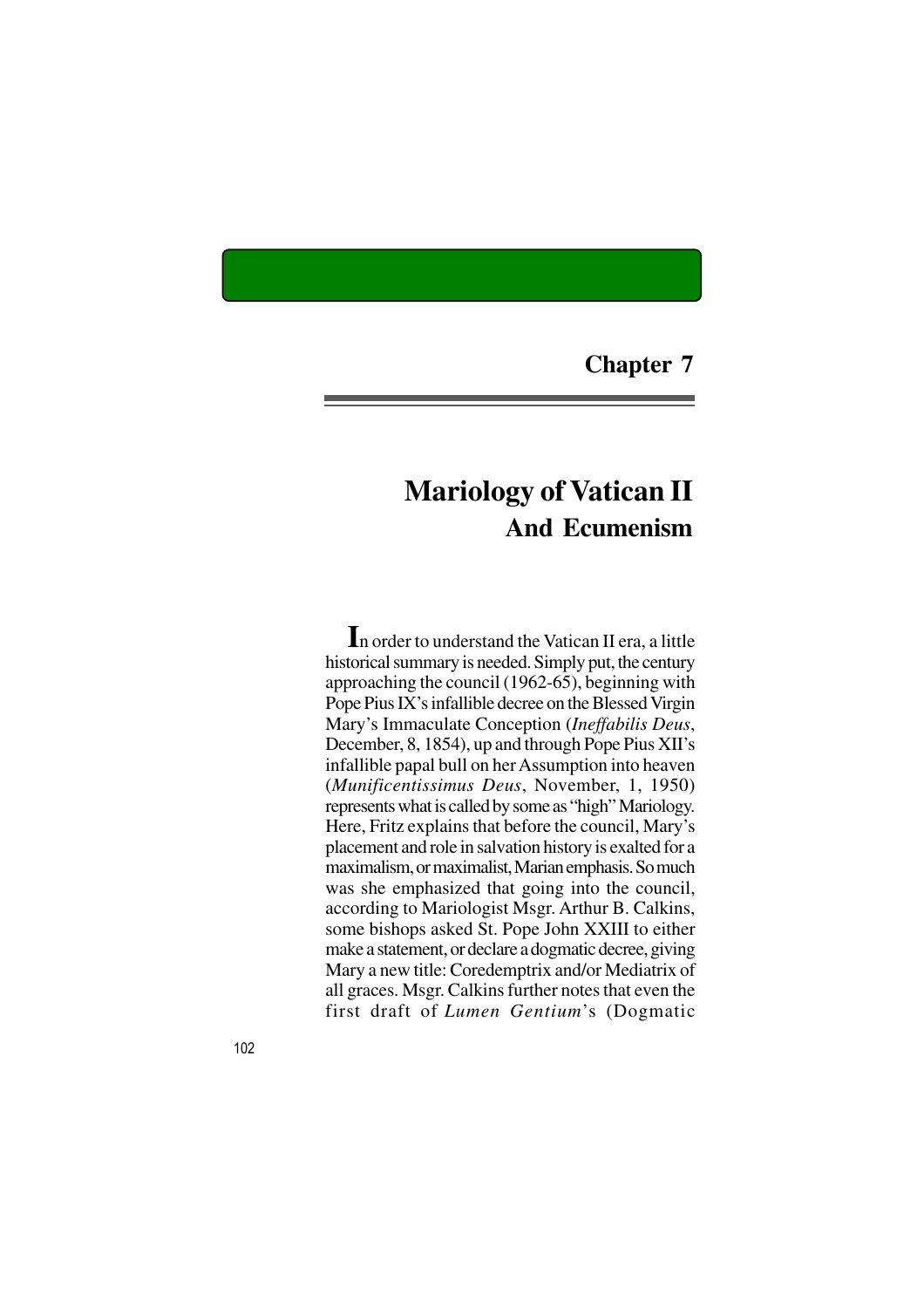Constitution, "On the Church") in chapter eight on the Blessed Virgin Mary, desired to acknowledge the validity of the term; but in the redactions, it was taken out due to ecumenical concerns.

By the closest of all conciliar votations (17), the independent Marian draft schema was set aside. Instead, the Marian thesis was incorporated into the schema "On the church." As such, the date of this vote, October 29, 1963, is "ground zero" for post-Vatican II Mariology. Thus, a shift in momentum occurred in the ethos of the Church regarding the role of the Blessed Virgin Mary for Catholics. With a new paradigm came a new ethos, intentional or unintentional, that was promoted, in which the role of Mary must now be subsumed, in favor of other considerations (e.g., ecumenical). The question is then, how do we, interpret this shift?

## **Rahnerian Mariology and Vatican II**

Peter Joseph Fritz is providing an answer<sup>1</sup> via a Rahnerian Marian ethos.<sup>2</sup> That is, even though this work was not published until 2004, Rahner's thinking behind it was present at the council through his influence; for he participated as a *peritus* - an expert advisor at the council. Fr. Rahner was associated with a group of theologians who promoted *Nouvelle Théologie* (New Theology) and was, at first, pre-censored from lecturing or writing without prior approval. This meant that he was effectively banned from the council. Then, in November of 1962, he was appointed by St. Pope John XXIII, giving him direct access to not only the council Fathers, but to the drafting of the documents. In fact, he was one of seven theologians who had a hand in drafting the Dogmatic Constitution on the Church, *Lumen Gentium*. This is the document that contains the revised and reworked schema on the Blessed Virgin Mary that then became chapter eight. According to Fr. Vorgrimler (a theological collaborator of Rahner), Rahner had an influence on most of the other documents as well.

This Vatican II Mariological paradigmatic shift reverberated into all areas of ecclesial theology and liturgy, through a new hermeneutic or interpretation that went beyond the council's purview and became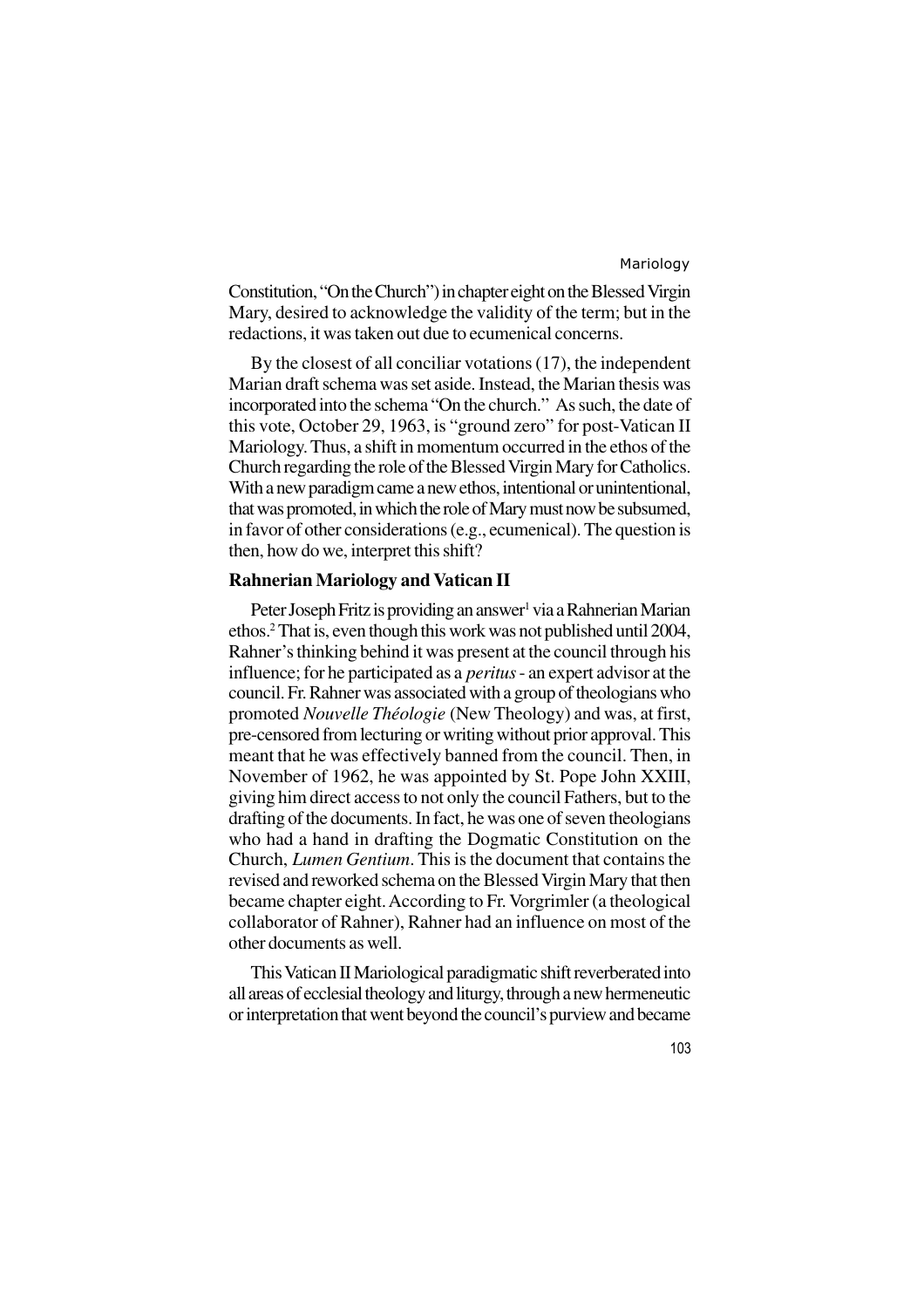what is described as a new ethos, the "Spirit of Vatican II." This "Spirit" is often in contrast over, and at times, against, the letter of Vatican II. It is to be hoped that this "Spirit of Vatican II" was an unintended consequence following the council, although Cardinal Kasper, who worked as an assistant to Fr. Hans Küng - also a *peritus -* has recently been quoted as saying, "In many places, (the Council Fathers) had to find compromise formulas, in which, often, the positions of the majority are located immediately next to those of the minority, designed to delimit them. Thus, the conciliar texts themselves have a huge potential for conflict, opening the door to a selective reception in either direction."<sup>3</sup>

Nevertheless, a rupture or fissure ensued which pitted ecclesial ethos as either before, or after, Vatican II. The topic of a ruptured ecclesial ethos was addressed during the 1985 Extraordinary Synod of Bishops. The Synodal Fathers, on the 20th anniversary of the closing of Vatican II, called for a "return to the sacred," and a proper relationship between the letter and Spirit of Vatican II. However, it would not be until 2005, in his Christmas address to the Roman Curia, that Pope Emeritus Benedict XVI (at the time of Vatican II, he was, of course, Cardinal Josef Ratzinger, also a *peritus*), would call for a proper "hermeneutic of continuity," as opposed to an interpretation of rupture - thereby settling the dispute or debate. Pope Emeritus Benedict has firmly established the proper, post-Vatican II ethos for the future by interpreting the documents of Vatican II as in keeping with the Church's traditional Magisterial teachings, and not reading the documents of Vatican II up against, or opposed, to them.

All this brings us back to Fr. Rahner, and the newly released *Assumptio-Arbeit* (2004) on the Blessed Virgin Mary and her Assumption. Fritz notes that while it was written in 1951, Rahner's censor prevented *Assumptio-Arbeit* from being published due to its disharmony with Pope Pius XII's *Munificentissimus Deus*, then considered to be the new dogmatic decree on Mary's Assumption. Fr. Rahner critiques this particular papal bull on Mary as being too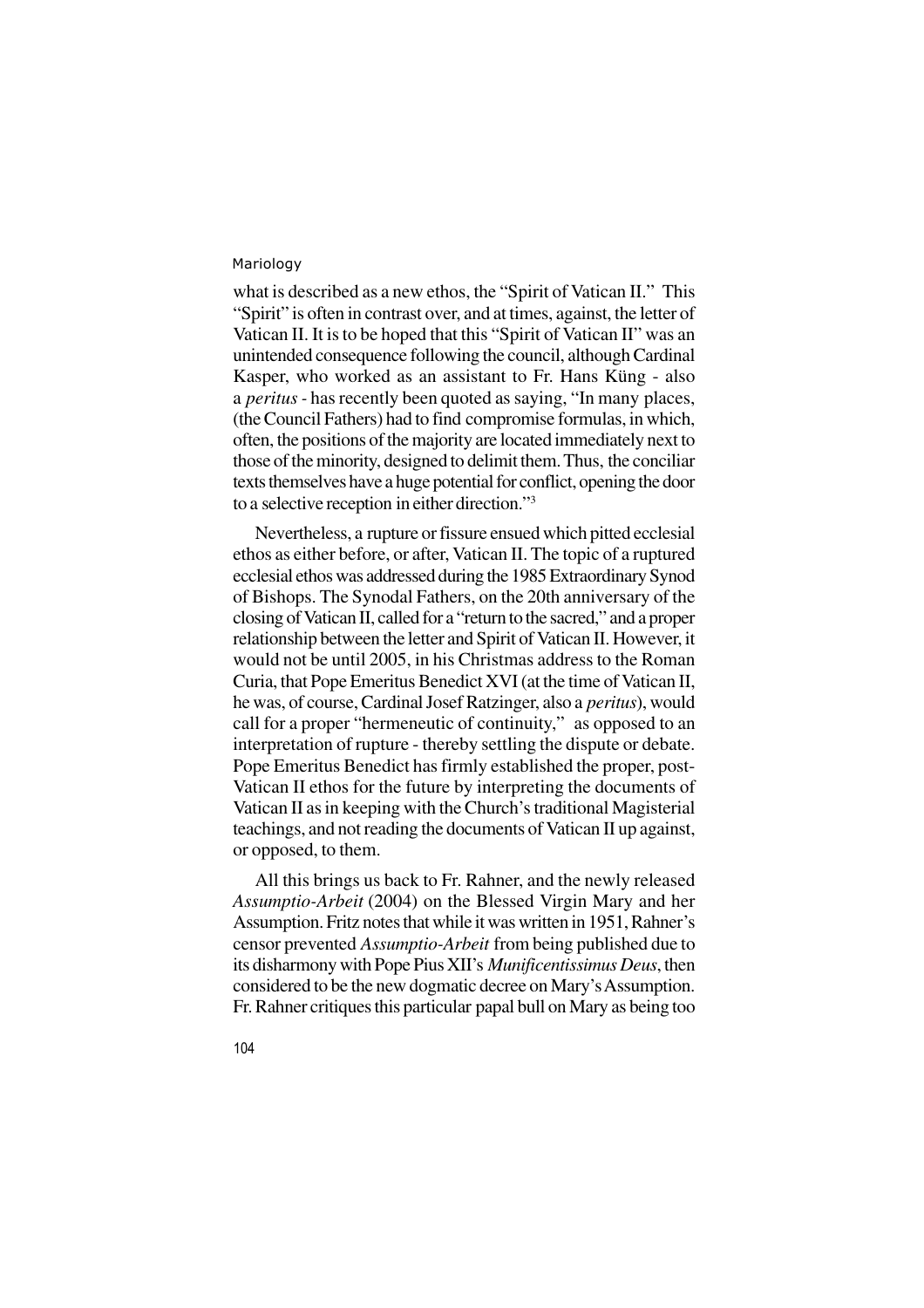limited to her "privileges and prerogatives," and not fitting her role as the "Eschatological Woman". Rahner would rather see a Mariology that would usher in a new emphasis in all areas of theology, based on the Eschaton (e.g., Mary as the New Eve, and the eschaton being the linchpin to all theological categories) in which grace and freedom coalesce in the *Vorgriff* (a Rahnerian neologism representing a cosmic comprehension). Hence, Fritz posits that Rahner was seeking a fundamental-theological transposition of Mary being moved away from the center (where von Balthasar had placed her), to Mary and the saints being close to, but not quite on, the periphery of the theological existential.

What is meant by this is that Rahner would rather propose, as a founding principle of Mariology, that her reception of grace be emphasized, rather than her maternity. He would have Mary, not as a Platonic ideal, but as a referent for the whole of humanity. For Rahner, the times have changed. Generations who loved the Blessed Virgin Mary have given way to a new generation that finds in emphasizing Mary's uniqueness - via exalted titles and privileges - a divisive force. (Again, this is Rahner's perspective.) Instead of forcing us toward the center, these Marian titles and privileges drive people away, and not toward, the center. Peter Joseph Fritz agrees. The problem here is (and this will be addressed below) just what is "the center?"

In short, Rahner's Mariology - which includes the saints in their examples of existential living in grace - considers in Mary's Assumption a theological emphasis, not for Mary's sake, but for humanity's. That is, Mary's cosmic end (in heaven) is our end; and we should live our daily lives in grace, as she did hers. However, Fritz relates that while Rahner found value in the veneration of Mary (and by connection, any of the saints), that veneration is optional not required for Catholics. For Rahner, veneration of Mary, or any saint, is not a duty; whereas loving one's neighbor in charity is. For Rahner, veneration may be conducive to personal holiness, but only if it leads us to neighborly charity. Thus, for Rahner, Mary and the saints can occupy neither the center nor the edges, but move within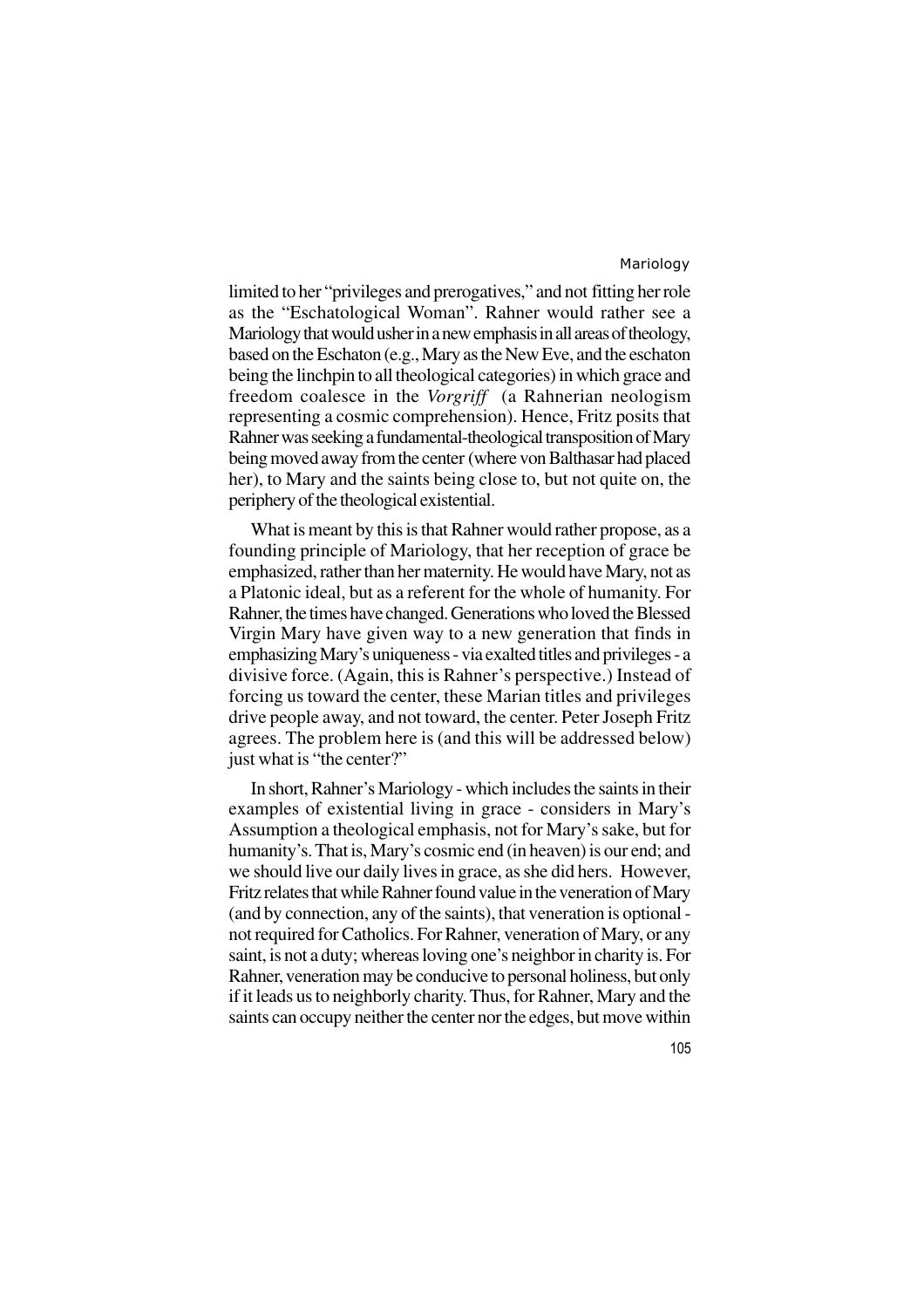106

the "middle ground" of Christian existentialism, whose center is in constant motion. Thus, for Fritz, Rahner's Mariology is vindicated by the council's 17-vote margin of victory in which the proper emphasis on Mary is not as a stand-alone "Saint of saints," but rather, as the model Christian - in and amongst the Church, in the Church, and as part of the Church.

Peter Joseph Fritz concludes by bemoaning the fact that there is a sector within the Church in the Untied States which seeks to return to devotions to Mary, and "especially the rosary, to the center of Catholic life." He characterizes it as being mean-spirited to those who do not have such devotions. He speculates that these "pro-Mary group(s) (are) rather anti-Rahner"; moreover, that Rahner gets the blame for ruining "mid-century" (sic) Marian fervor, "thus betraying the Church." For Fritz, he will have none of it. His paper is an attempt to maintain a post-Vatican II ethos by holding onto an openness, both to Marian veneration and veneration of the Eucharist (but never in the center, and never out of a notion of "strict enforcement of 'the sacred'"); and, to"an openness that uses multiple paths - some manifestly sacred, and others not - to advance toward enjoyment of God(?). In fact, it may be both, so long as the former does not cancel out the latter tout court. This last clause, of course, is the key."

Peter Joseph Fritz's primary thesis is that Rahnerian Mariology is the Church's post-Vatican II Mariology as supported by the paradigm shift in emphasis at Vatican II - from Mary and the saints at the center of Catholic life prior to Vatican II, to Mary and the saints somewhere near, but not on, the periphery of Catholic life after Vatican II. The thesis was substantiated by the newly published - but censored until 2004 - 1951 Rahnerian work on the "Assumption of Mary." The thesis is controversial to the extent that a whole subculture of Catholicism was built, in large part, around the devotion and veneration due to the Mother of God during the so-called "Marian Century," from 1854 to 1950, and up to Vatican II as noted above, but was abruptly shifted, or ended, at the council in favor of other concerns and considerations, mainly ecumenical.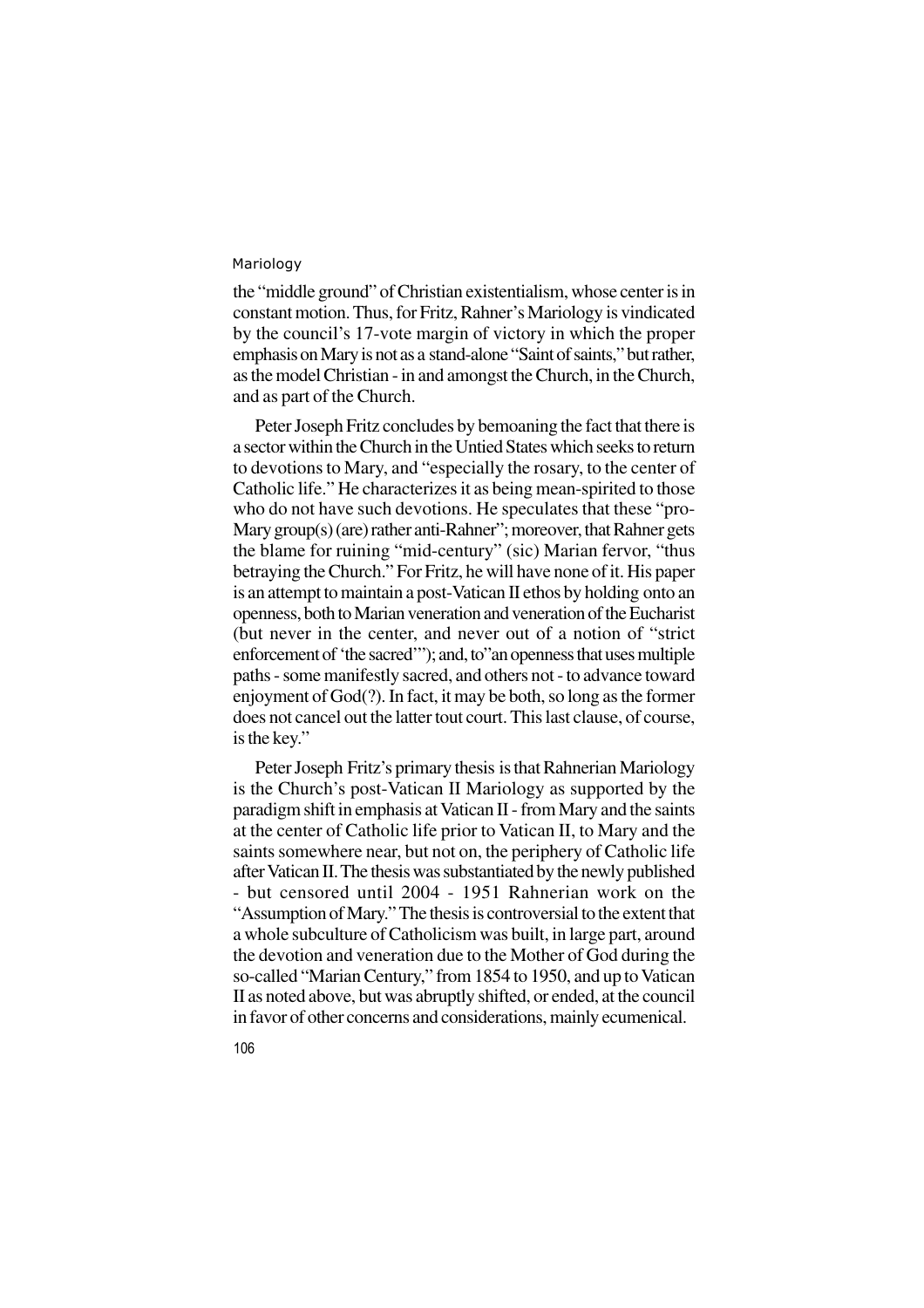Fritz acknowledges that something happened "mid-century" (viz., the Council of Vatican II, hence the use of "sic" in the text above), which "ruined the Marian fervor … thus betraying the Church." He rejects any association that Rahnerian theology would have played in the ruination of Marian devotion and, rather than betraying the Church, his, Rahner's, Mariology refocuses or situates the proper relationship between the saints, Mary, and "the center" which presumably is God. Although in rereading the article, one does not get a straightforward answer on what does occupy the center. For Rahner, Mary, or the saints, are not there at the center, and whatever the center is - it moves. Thus, dogma plays a role, Rahner admits, in Christological doctrine, for example; but on the other hand, he says, "The concept of 'central truths' is very ambiguous." This has something to do with the Rahnerian anthropological/theological construct of the *Vorgriff*, which Rahner understood as the mind's ability to reach out to the infinite. Thus, anthropology is theology, and theology is anthropology. Yes, it is confusing.

The author's style is clear, and he refrains from using Rahnerian neologisms, like the *Vorgriff*, which helps in trying to understand someone who can be very dense. The author does us a great service in informing us on this new Rahnerian work on the Blessed Virgin Mary. However, the article is not for the novice, or the beginner in theology or philosophy. Being a Thomist, I am not well schooled in Rahnerian theology; however, I am also not unfamiliar with his teaching. Fritz's article needs to be read and understood by those who study Mary - Mariologists - because whether he knows it or not, herein explains, in part, the paradigm shift in Marian ethos at Vatican II and immediately thereafter.

What now needs to be better understood is the post-Vatican II, unofficial promulgation of an ethos that led to a dismantling of a Marian subculture of Catholicism; beginning with what Mariologists call the "decade of silence" regarding the Blessed Virgin Mary. A subculture ethos that was pro-Marian before the council became overnight the "Spirit of Vatican II," with a bias against not only her, but also the veneration of the saints, relics, and even the Blessed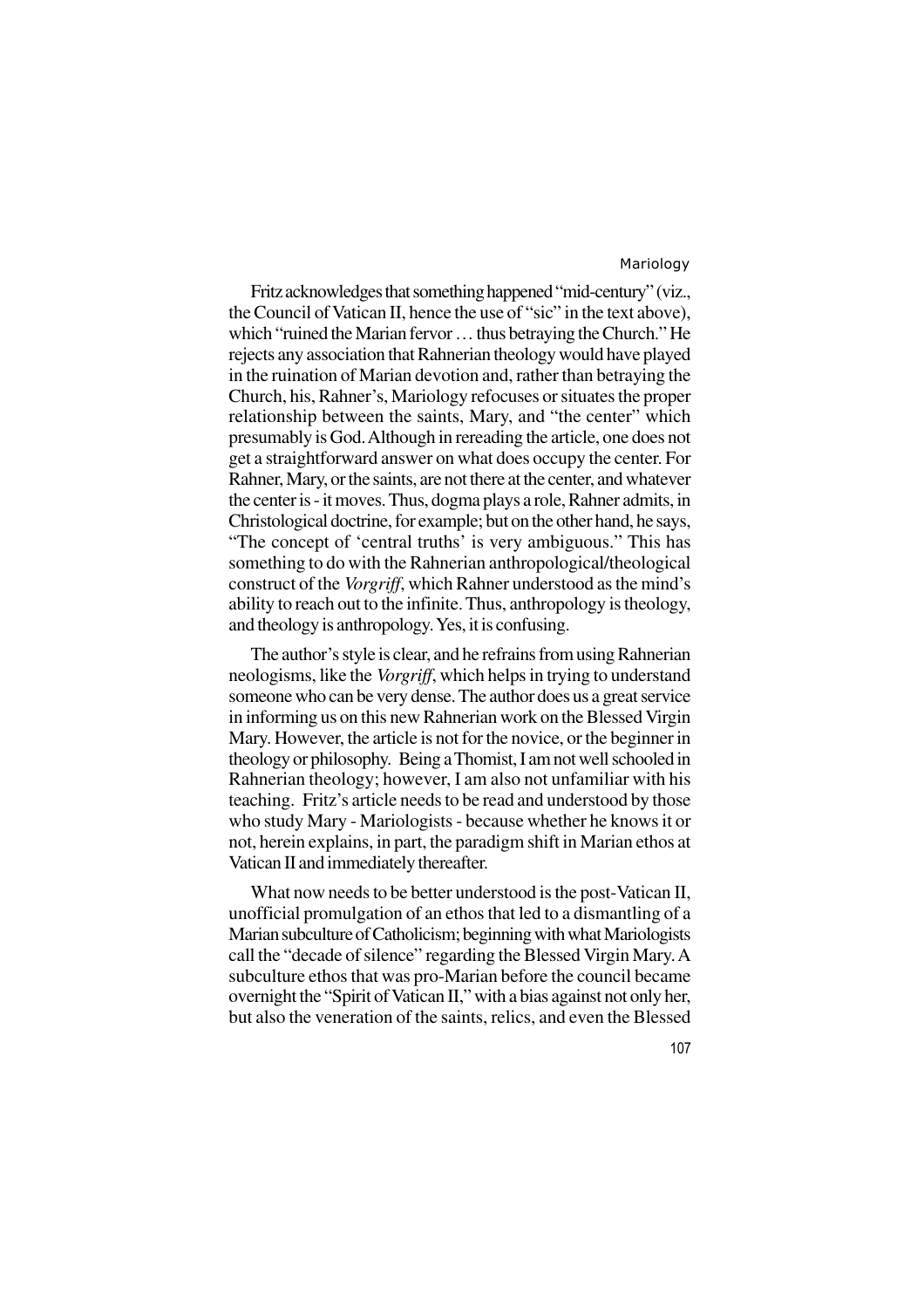Sacrament, outside of Mass. For example, the act of worship of the Eucharist outside of Mass via Benediction was greatly diminished following the council. 6 Besides Pope Emeritus Benedict's analysis of the post-Vatican II period of reform in his Christmas Address of 2005, where can we find the proverbial "smoking gun" as it were, pointing to the beginning of this momentum shift?

Well, we do have the date of the Marian schema votation of October 29, 1963. This remains a fixed point of the Marian paradigm shift. However, the promulgation of a post-Vatican ethos is another matter. Who would promote such an ethos is another question? The answer is, perhaps, answered by Peter Joseph Fritz himself. He comments that Rahner was blamed by the pro-Mary segments of the Church for "allegedly ruin(ing) the Marian fervor of mid-century Catholicism" (he means at Vatican II), and he proposes to answer that critique with his paper as "a partial venture in that direction." Here, he wants us to think that Rahner's *Assumptio-Arbeit* should stand as something new to the theological world (2004); whereas it is anything but, since we now know that its author was not only involved in the drafting of *Lumen Gentium*'s chapter eight - albeit behind the scenes as one of seven; he also was most influential publicly after the council with his various commentaries promoting a post-Vatican II ethos. If anything, this brings to mind a whole host of questions as to Rahner's influence over this document and others.

Did St. John XXIII know of *Assumptio-Arbeit* prior to appointing Rahner a *peritus*? This needs to be asked since there must have been some reason for Rahner's pre-censure status prior to Vatican II. What role did Karl Rahner play in removing any title that would validate Mary as "Coredemptrix and/or Mediatrix of all graces" - since it appeared in the first draft? Or conversely, did Rahner have a hand in incorporating the meaning of this proposed title into *Lumen Gentium*'s §56, §57, and §58, as Msgr. Arthur B. Calkins observes? Pope Paul VI wanted to entitle chapter eight of *Lumen Gentium* "Mary, Mother of the Church," but this was nixed by the drafters; did Rahner play a part in this decision? Could the Censor (s) of Rahner's estate be withholding other works, letters,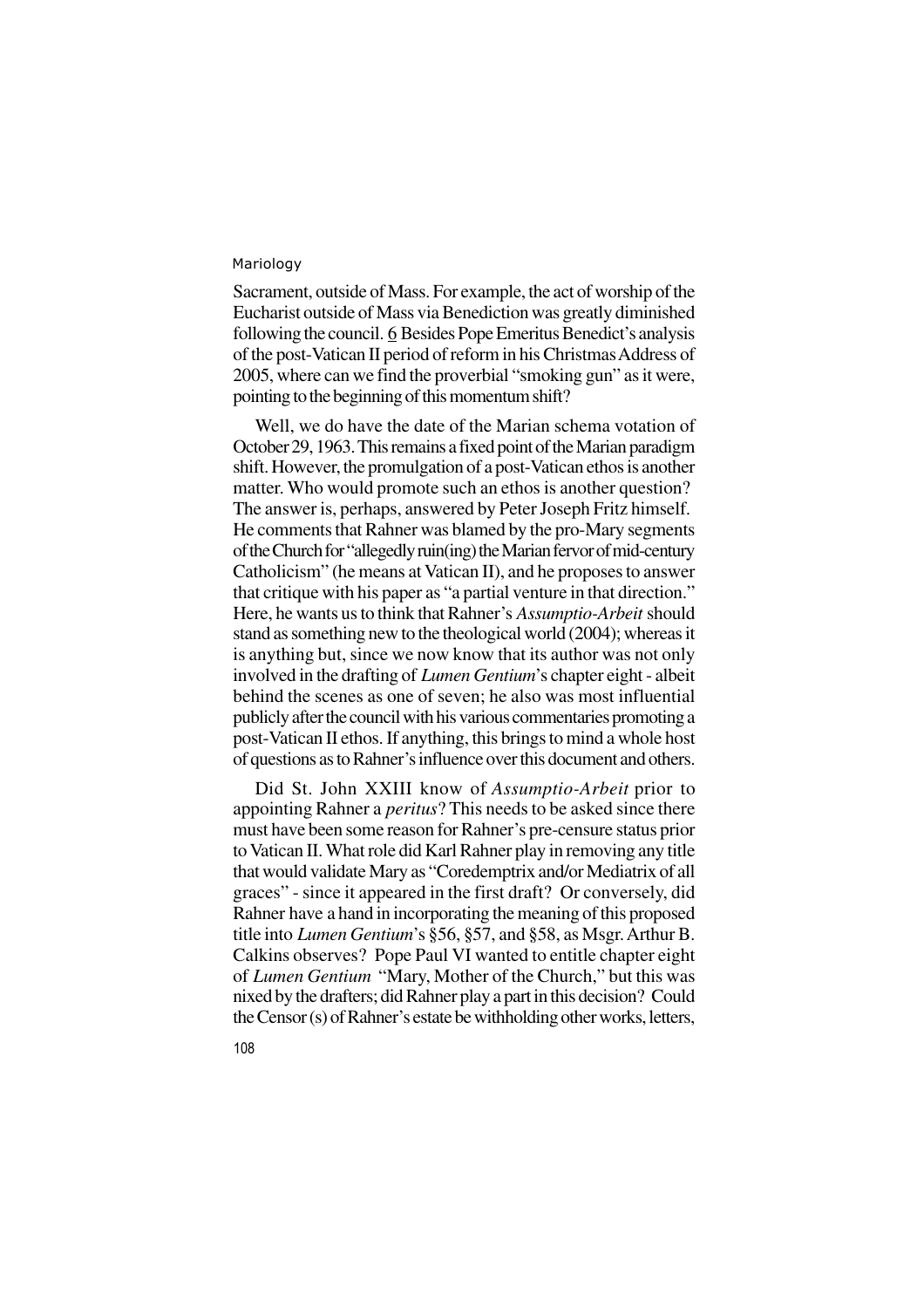diaries, that could further intimate the state of his thought around these events; works that would give Mariologists a better understanding of the Vatican II Marian paradigm shift, and its post-Vatican II ethos?

Nevertheless, the final, proper interpretation of the documents of Vatican II has been given to us by Pope Emeritus Benedict in a timeless image, namely the "hermeneutic of continuity." 7 In that, Vatican II must be seen or understood as part of the Church's twothousand-year-old Magisterium or doctrinal teaching. One cannot now say, "before and after Vatican II," the ethos of the Church is thus and thus. Now, one would say that the Church's proper ethos is in continuity with the ages, with the saints of old, with the Body of Christ. This is why the Ignatian phrase, *Sentire Cum Ecclesia* (To Think with the Church) is so very important for theologians. While one's desire to fulfill this phrase may ebb and flow in a variety of ways, the *Analogy of Faith* remains constant. The Church cannot undo or reverse her teaching; particularly doctrine that applies to salvation from revelation.

## **Mariology and Ecumenism**

A major point of divergence between Roman Catholics and Protestant borders on Mariology. Protestants repeatedly question the rationale behind the reverence Roman Catholics give to Mary. The council gives a number of reasons why such reverence is due (cf. *Lumen gentium*, n. 53).

First, she is to be honored because she received the Word of God in her heart and in her body and thus gave life to the world. Secondly, she is Mother of God and of the Redeemer. Thirdly, she was redeemed in a more exalted fashion by reason of the merits of her Son. Fourthly, she is the beloved daughter of the Father and the temple of the Holy Spirit. Fifthly, because of this gift of sublime grace, she far surpasses us. Being of the race of Adam, she, she is united to all who are to be saved. Yet, she is a pre-eminent and wholly unique member of the Church, and a type and outstanding model of the Church in faith and charity.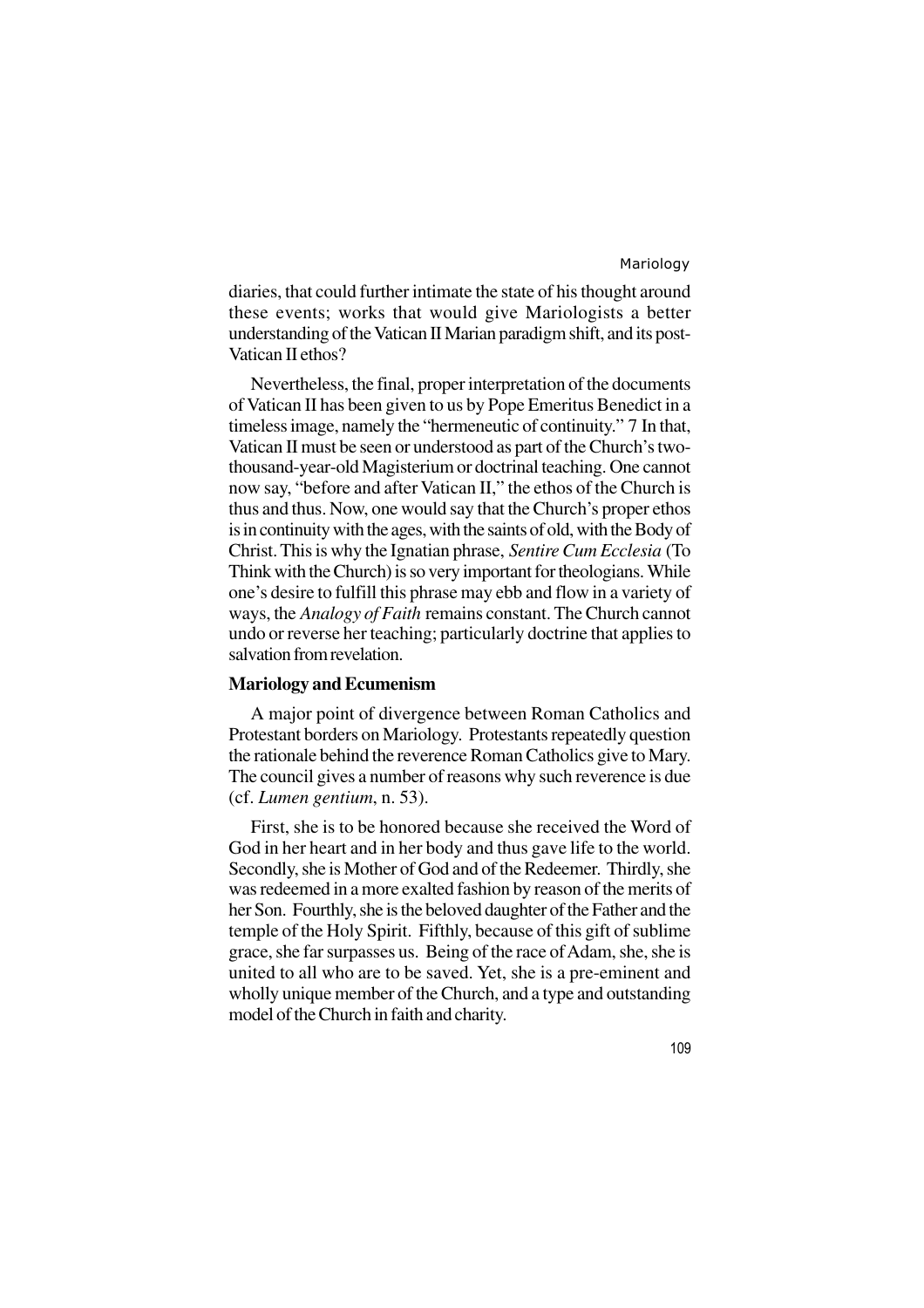The Mariology of the second Vatican Council flows from what is taught by the Holy Spirit and has its links with Christology and Ecclesiology. This has an implication: what we say about Mary must be consistent with what we say about Christ, the Holy Spirit, and the Church. The following statement of the council should be read along that line of thought: "this sacred synod, while expounding the doctrine on the Church, in which the divine Redeemer brings about our salvation, intends to set forth painstakingly both the role of the Blessed Virgin Mary in the mystery of the Incarnate Word [Christology] and the Mystical Body, and the duties of the redeemed towards the Mother of God [ecclesiology], who is mother of Christ and mother of men, and most of all those who believe" (*Lumen gentium*, n. 54).

The council, recognizing that Mariology is an on-going discussion and a work in progress, goes on to add that its intention was not to present a comprehensive doctrine on Mary. Neither was the intention to decide questions which the work of theologians is yet to fully clarify. "Those opinions therefore may be lawfully retained which are propounded in Catholic schools concerning her, who occupies a place in the Church which is the highest after Christ and also closest to us."<sup>4</sup>

A clear distancing of Catholicism from the Protestant principle of *sola scriptura* is discernible when the council points out that what she teaches about Mary is shown in the Old Testament, the New Testament, and the earliest documents of Christianity. 5 Examples of what the Holy Spirit says of Mary in the sacred writings of the Old Testament and of the New Testament can be found in Gen 3: 15; Is 7:14; Mic 5:2-3; Mt 1:22-23; Lk 1:28 among many others. It is of crucial importance to stress with the council, under the influence of the Pauline insight expressed in the letter to the Galatians, that at the fullness of time, the Son of God took human nature from her "that he might in the mysteries of his flesh free man from sin" (*Lumen gentium*, n. 55). The importance of this enfleshment of the Word in the womb of Mary for our redemption can be illustrated by the position adopted by St. Thomas Aquinas in his Christology and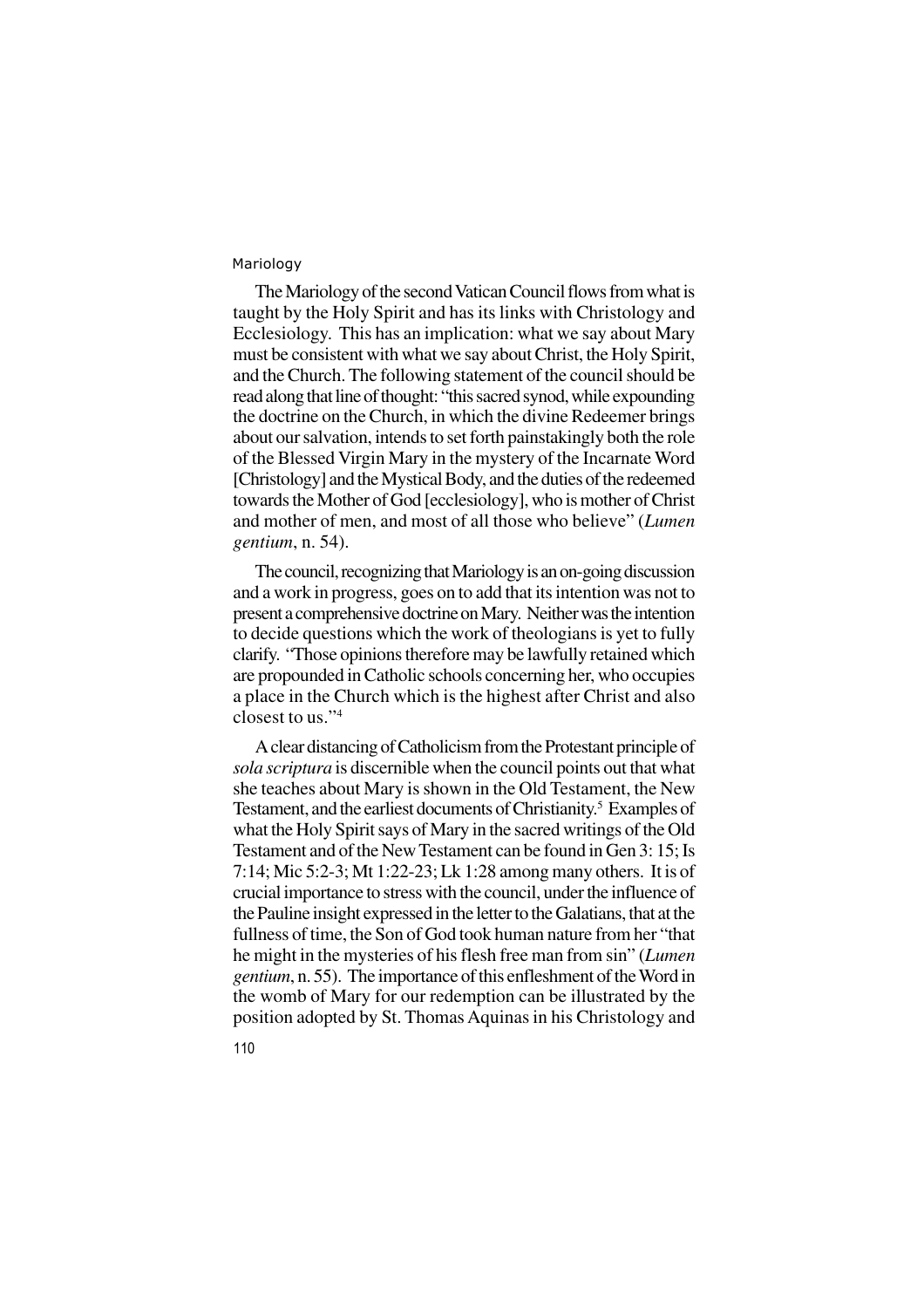soteriology that Christ saved us through the instrumentality of his humanity. That this is a major point of divergence between Roman Catholicism and Protestantism, and this influences the different attitudes to Marian doctrine and devotion.

In a way that sums up the joyful mysteries of the Rosary, the council teaches us that the union between Mary and her Son's work of redemption "is made manifest from the time of Christ's virginal conception up to his death" through the Visitation, the Nativity, the Presentation, and the Finding in the Temple (*Lumen gentium*, n. 57). Here we find an exemplification of the dictum *lex orandi lex credendi*. The Church's Marian prayers, in this specific instance the Rosary, point to what is believed as doctrinally sound Mariology.

The council goes on to address the contentious issue of Mary and the unique mediation of Christ. First, the teaching of 1 Tim 2:5- 6 is reiterated: "there is one God and one mediator of God and men, the man Jesus Christ, who gave himself a redemption for all." Then comes a useful doctrinal clarification for which we must be grateful to the Holy Spirit speaking through the conciliar fathers. It is said, by way of this clarification, that:

Mary's function as mother of men in no way obscures or diminishes this unique mediation of Christ, but rather shows its power. *But the Blessed Virgin's salutary influence on men originates not in any inner necessity but in the disposition of God. It flows forth from the superabundance of the merits of Christ, rests on his mediation, depends entirely on it and draws all its power from it. It does not hinder in any way the immediate union of the faithful with Christ but on the contrary fosters it* (*Lumen gentium*, n. 60).

This doctrinal clarification is necessary to forestall any exaggeration in the cult of Mary in the Church. The cult of Mary is justified by the fact that "Mary has by grace been exalted above all angels and men to a place second only to her Son, as the most holy mother of God who was involved in the mysteries of Christ" (*Lumen gentium*, n. 66). It is justified by the teaching of the Council of Ephesus on the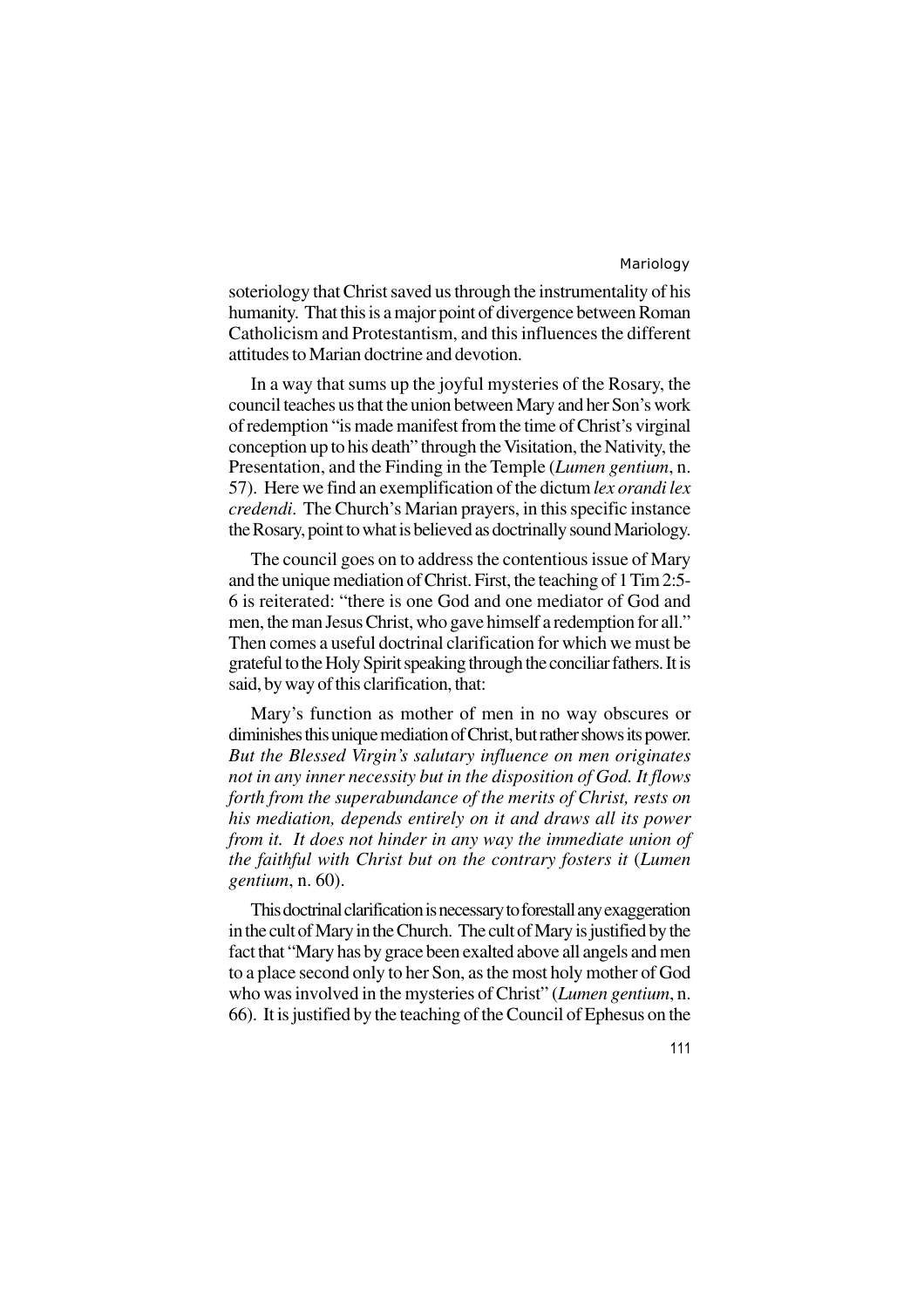title of Mary Mother of God, and takes its inspiration from the prophetic words of Mary's Magnificat: "all generations shall call me blessed, because he that is mighty has done great things to me" (Lk 1:48). However, this cult "differs essentially", not just in grade, from the cult and adoration which is offered equally to the three persons of the Trinity, the Incarnate Word, the Father and the Holy Spirit.<sup>6</sup> Consequently, the council, desirous of an ecumenically sensitive Marian cult, strongly urges theologians and preachers of the word of God to be careful to refrain as much from all false exaggeration as from too summary an attitude in considering the special dignity of the Mother of God. Following the study of Sacred Scripture, the Fathers, the doctors and liturgy of the Church, and under the guidance of the Church's magisterium, let them rightly illustrate the duties and privileges of the Blessed Virgin which always refer to Christ, the source of all truth, sanctity and devotion. *Let them carefully refrain from whatever might by word or deed lead the separated brethren or any others whatsoever into error about the true doctrine of the Church* (*Lumen gentium*, n. 67).

# *Mariology and the Challenge of Ecumenical Dialogue*

The exhortation of Vatican II towards an ecumenically sensitive Marian cult is to be seen within the context of the desire for communion and reunion of the divided people of God. This *votum unitatis* challenges us to revisit the theological basis of our point of divergence of Marian doctrine. In this regard, the brief but invaluable study of the Dominican theologian of blessed memory, Yves Congar, shall be my guide and point of reference.<sup>7</sup>

In the previous section of this paper, I had indicated that the conciliar reaffirmation in *Lumen gentium*, n. 55 of the article of faith that the Son of God took human nature in the womb of Mary is of crucial importance to any authentic Mariology. That reaffirmation is, in itself, indicative of the inextricable link between Christology and Mariology. Any de-emphasis or outright denial of the humanity of Christ, which was one of the temptations in the history of the Christological controversy, will also have serious implications for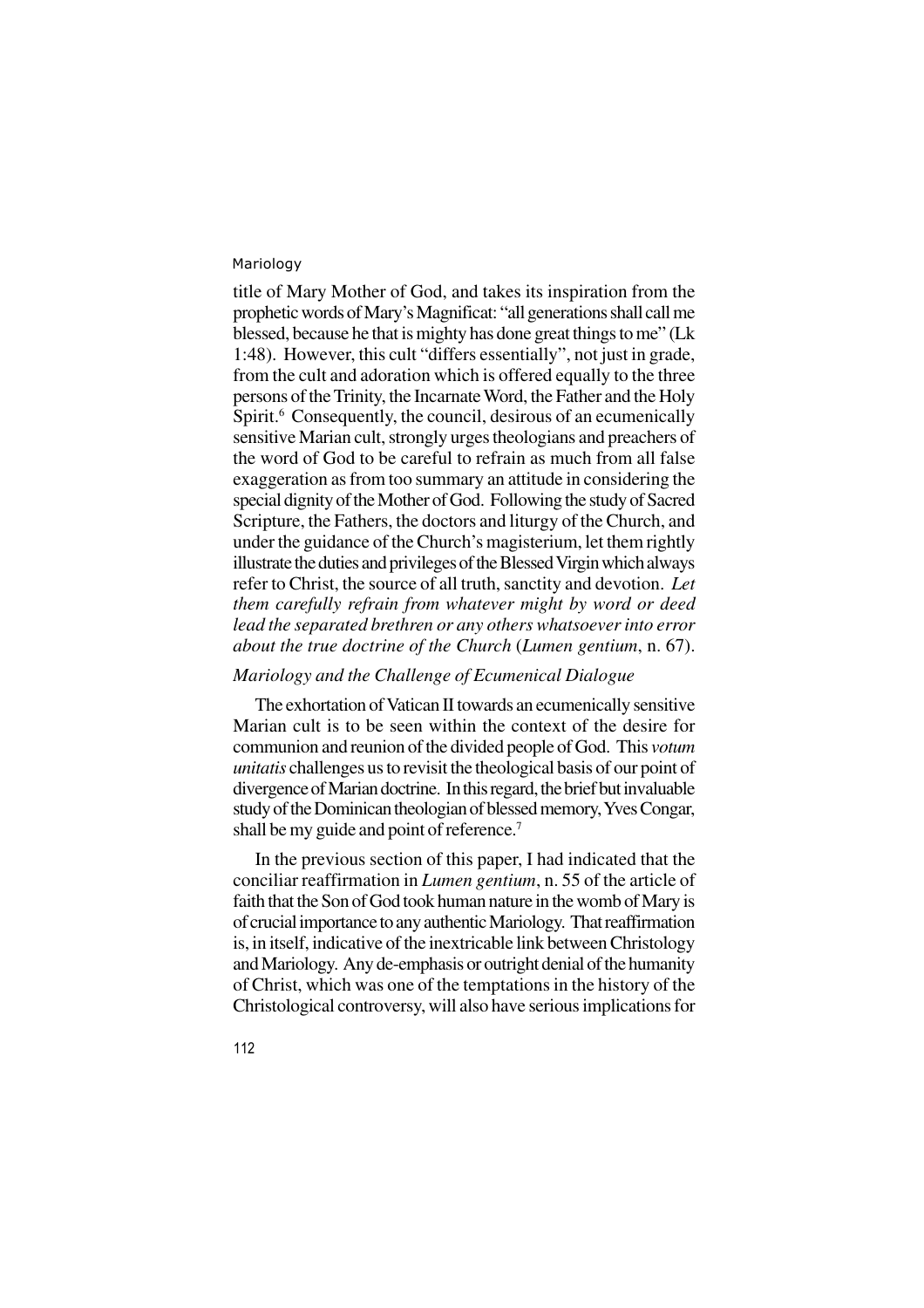the way the role of Mary in the plan of salvation is viewed. To deny the human nature in Christ is to negate the position of the Angelic Doctor, St. Thomas Aquinas, that the humanity of Christ was the instrument for our salvation. I had indicated that I would return to this point in this part of the paper. That is what I intend to do at this point.

Congar identified two factors at the basis of the Protestant deemphasis of the role of Mary in the plan of salvation. The first factor is the vigorous one-sidedness of the negative theological anthropology of classical Calvinism and Lutheranism. The second factor is the consequent inability of classical Protestantism to relate the humanity of Christ to the work of redemption. I shall begin by explaining the negative anthropology before explaining the resultant Christology and its corresponding Mariology.

The negative theological anthropology of classical Calvinism and Lutheranism emphasized the total corruption of human nature and exclusive transcendence of God. It was the view of this anthropology that original sin fatally destroyed human nature. Consequently, there is nothing good in human nature. This is quite different from the theological anthropology of Roman Catholicism which views human nature not as totally destroyed but wounded by original sin, and still capable of life in spite of sin. According to Congar,

Owing to their persuasion of the total corruption of human nature on the one hand, and of the exclusive transcendence of God on the other, these extreme interpretations of the gospel of redemption have always, at their maximum, so weighted the emphasis on the divine initiative as virtually to exclude the possibility of effective human cooperation in the work of salvation.<sup>8</sup>

Thus human nature is totally corrupt and cannot co-operate with God in his redemptive work. One Protestant principle that depicts this is *sola gratia*. The human nature is fatally wounded, God is utterly transcendent, therefore, only grace, no good works can save us. Simply put, God does everything. Just sit down and fold your arms. How does this affect Mariology?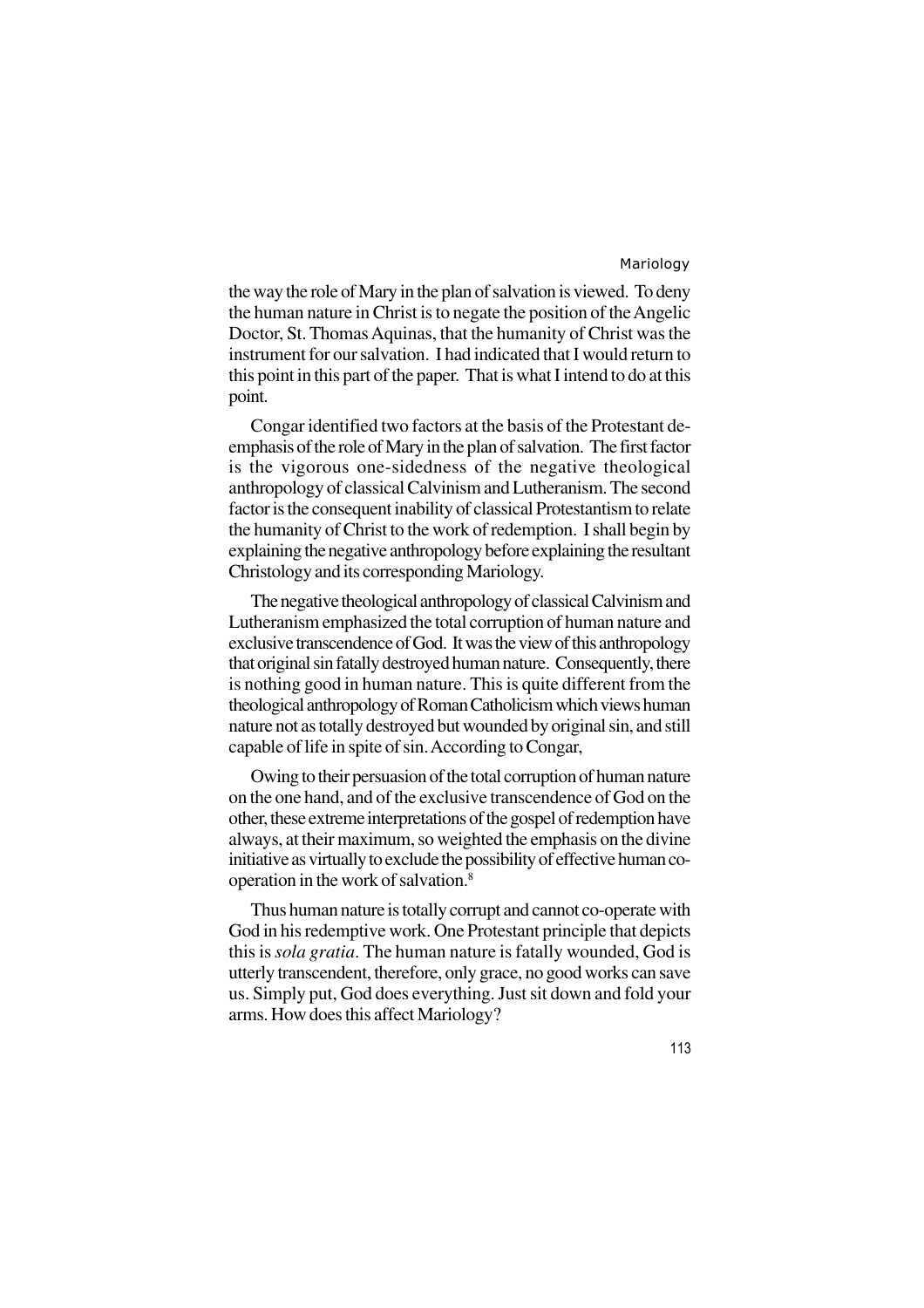Since human nature is totally corrupt because of original sin, and since this total corruption makes human co-operation with the work of salvation impossible, there can be no room for a human being like Mary to co-operate in the work of salvation.<sup>9</sup> If, as one who had human nature like ourselves, she cannot co-operate with God in his work of salvation, then it makes no theological sense to engage in any cult of Mary. Her inability to co-operate with God means, for the Protestant, that she cannot intercede for us. Her inability to play a part in the plan of salvation extends also to the Church. Being an assembly of human beings, the Church, says Protestantism, cannot mediate salvation to us.

Congar therefore wonders: "if neither the human race as such, nor the Church nor our Lady has any active part in the work of salvation the question cannot but occur what of the co-operation of Christ's human nature?"<sup>10</sup> The answer to this question inevitably leads to the second factor underlying the Protestant attitude to Mary, that is, the Christology consequent and correspondent to the negative theological anthropology that has just been highlighted.

In presenting the answer of Protestantism to the question, Congar was able to bring to focus the fact that the differences between Roman Catholicism and Protestantism "are rooted in divergent views of the nature and purpose of the Incarnation itself, those views being themselves in their turn rooted in a distorted idea of the relation of the humanity Christ assumed for our sakes to the fallen nature of mankind and the resultant methods of God's power for saving us."<sup>11</sup>

Congar was of the opinion that this divergence of Christologies between Roman Catholicism and Protestantism is exemplified in those words of Luther which his biographers consider as characteristic. In the words of Luther: "Christ has two natures. What does it mean to me? If it brings with it this name, Christ, glorious and consoling, it is on account of the service and the hard task he undertook for me; this it is that gives him his name. That he should be by nature God and Man is his concern. But that he should have consecrated his service, that he should have poured out his love in becoming my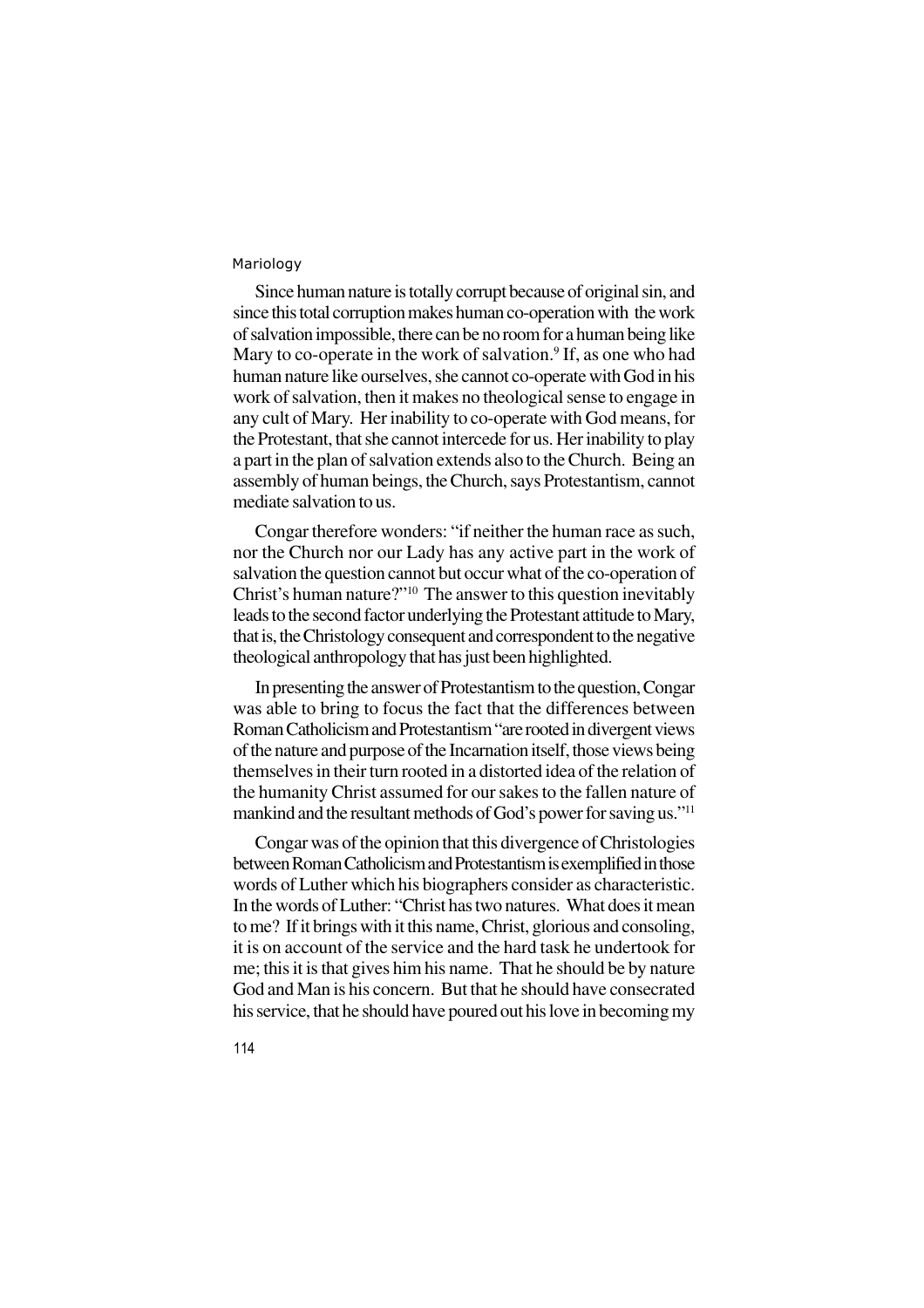Savior and my Redeemer, in this do I find my consolation and my good. To believe in Christ is not to know that he is a Person who is both man and God; that avails nothing to anyone. It is to believe in that Person as Christ; that he came from God and came into the world. This is the service from which his name derives."<sup>12</sup>

The implication of these words have been succinctly put by Congar. It meant little to Luther that Christ had two natures. That his human nature took part in the work of our redemption was of no importance to Luther. We were not saved by the human cooperation of Christ. In fact, what took place at the redemption was not mutual co-operation between God and man but a transposition of situation whereby God substituted for man. Salvation came about through the exclusive agency of the Godhead without any instrumental role of Christ's humanity as Aquinas contended.

The consequence of such a Christology for Mariology is not difficult to identify. If the humanity of Christ played no role in our redemption, then there is no theological sense in speaking of the role of Mary his Mother, a human being, in the work of redemption. That also applies to the Church. To deny the importance of the humanity of Christ is to deny the importance of the mediatory role of the Church.

#### **Endnotes**

- <sup>1</sup> Peter Joseph Fritz, "Between Center and Periphery: Mary and the Saints in Rahner," Philosophy & Theology 24, no. 2 (2012), 297-311.
- <sup>2</sup> A long "lost" 1951 unpublished thesis on the Blessed Virgin Mary by the theologian Fr. Karl Rahner (1904-84) has resurfaced. In German, it is called, *Assumptio-Arbeit*, and was published in 2004 in the *Sämtliche Werke* (*Collected Works*, volume 9 of 32).
- <sup>3</sup> Cardinal Walter Kasper, *L'Osservatore Romano*, April 12, 2013.
- *Lumen gentium*, n. 54. This does not give the Catholic theologian the licence to write just anything on Mary. It is to be presumed here that such work is to be done within the framework provided by the Church's Magisterium. The Church will always have to exercise her ministry of guiding the development of dogma. It is my contention in this paper that any doctrinal statement on Mary should not ignore what is set down by Vatican II's *Lumen gentium.*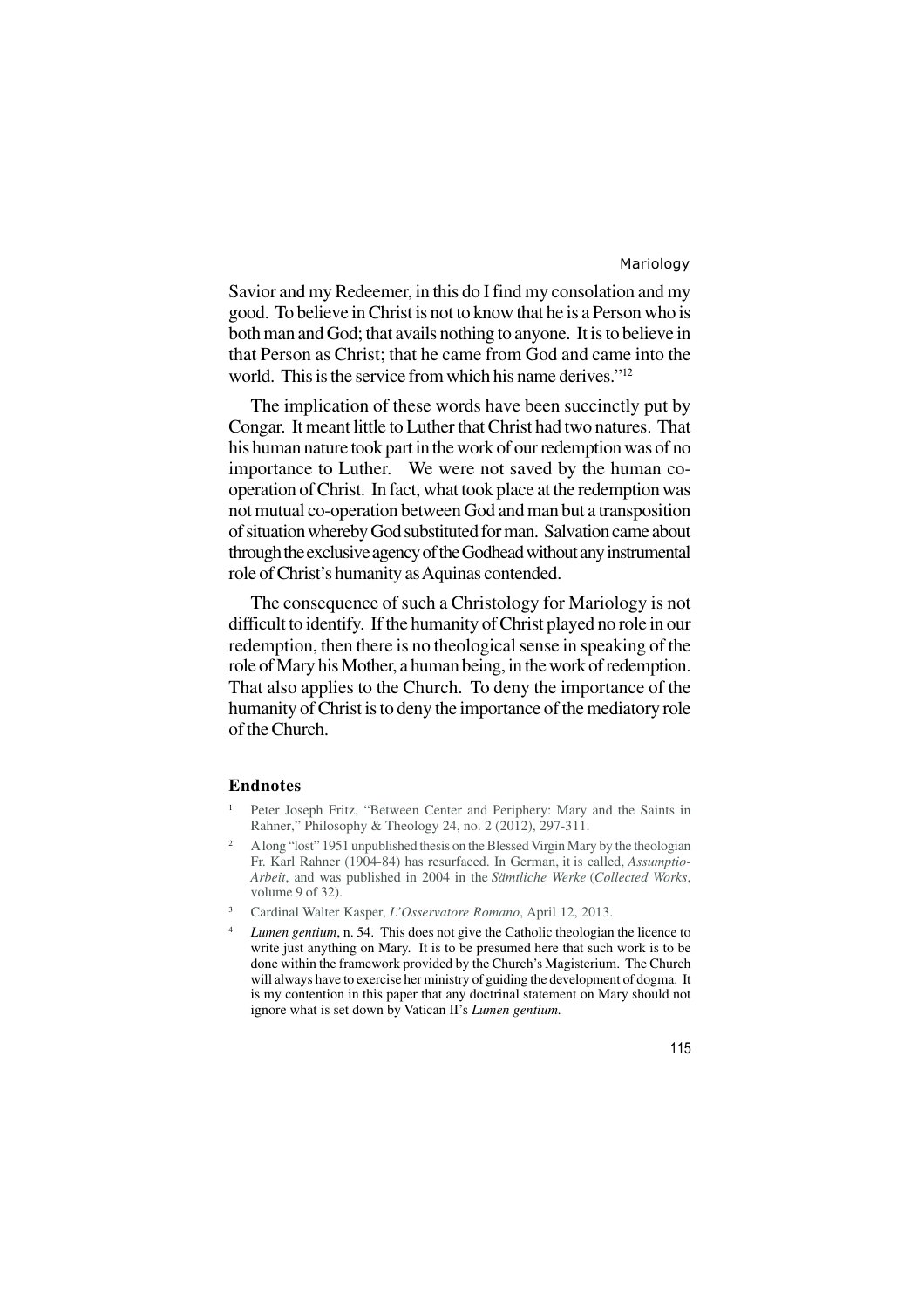- <sup>5</sup> The references to Patristic authors in *Lumen gentium*, n. 56 is instructive: Germanus of Constantinople, Anastasius of Antioch, St. Andrew of Crete, and St. Sophronius. The council presents the doctrine of the Immaculate Conception as one that was already alluded to by the Fathers: "it was customary for the Fathers to refer to the Mother of God as all holy and free from every stain of sin, as though fashioned by the Holy Spirit and formed as a new creature" (n. 56).
- <sup>6</sup> This clarification addresses the objection implicit in the remark of the Protestant theologian, Paul Tillich, that Roman Catholicism has made Mary a kind of fourth person of the Trinity, in which case the Trinity becomes a "Quarternity".
- <sup>7</sup> See his *Christ, Our Lady and the Church: A Study in Eirenic Theology,* Westminster, MD, The Newman Press, 1957.
- <sup>8</sup> *Christ, Our Lady and the Church*, x.
- <sup>9</sup> The dogma of the Immaculate Conception, according to which, by the merits of her Son, Mary was preserved from original sin from the moment of her conception, would nullify the attribution of corrupt human nature to Mary. But again, this is a major point of disagreement between us and our separated brethren.
- <sup>10</sup> *Christ, Our Lady and the Church, 19.*
- <sup>11</sup> *Christ, Our Lady and the Church, xii.*
- <sup>12</sup> Quoted in *Christ, Our Lady and the Church*, 25.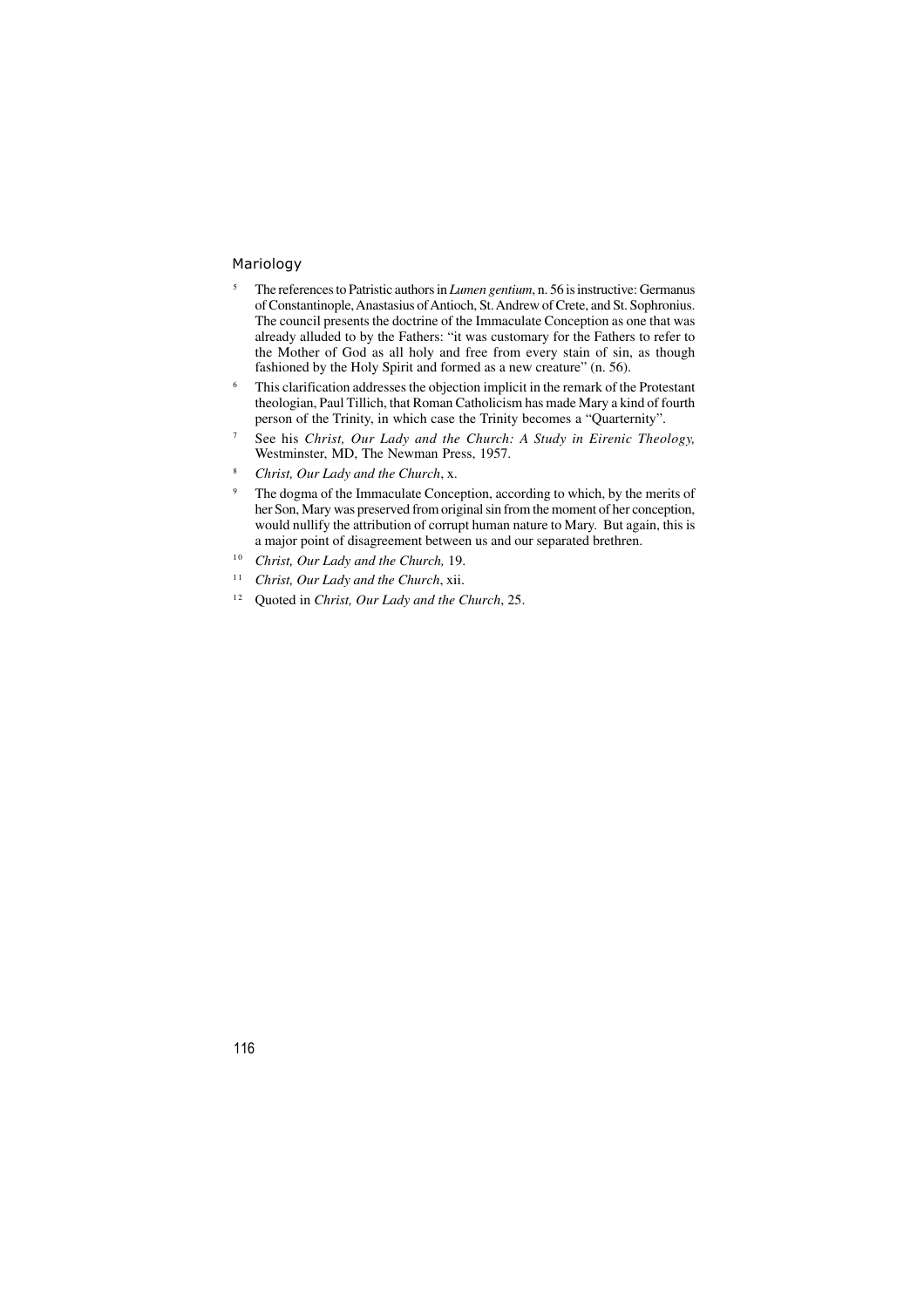**Chapter 8**

# **Marian Devotions and Apparitions**

**O**f the many forms of devotion to Our Lady, there are some which have been especially recommended by the Church. Devotions which involve the use of physical objects are not superstitious, because these objects are not thought to have any power in themselves. Rather, they are external aids to interior devotion to the Mother of God.

# *1. The Rosary*

An especially great Marian devotion is the Rosary. There is an ancient tradition that St. Dominic received the Rosary from Our Lady in an apparition at Prouille in 1206 A.D. as a weapon against the Albigensian heresy. What is entirely certain is that in one way or another, numerous Popes have spoken of St. Dominic as author of the Rosary, without pronouncing on the authenticity of the Prouille vision. They have strongly recommended the Rosary. Vatican II in its Constitution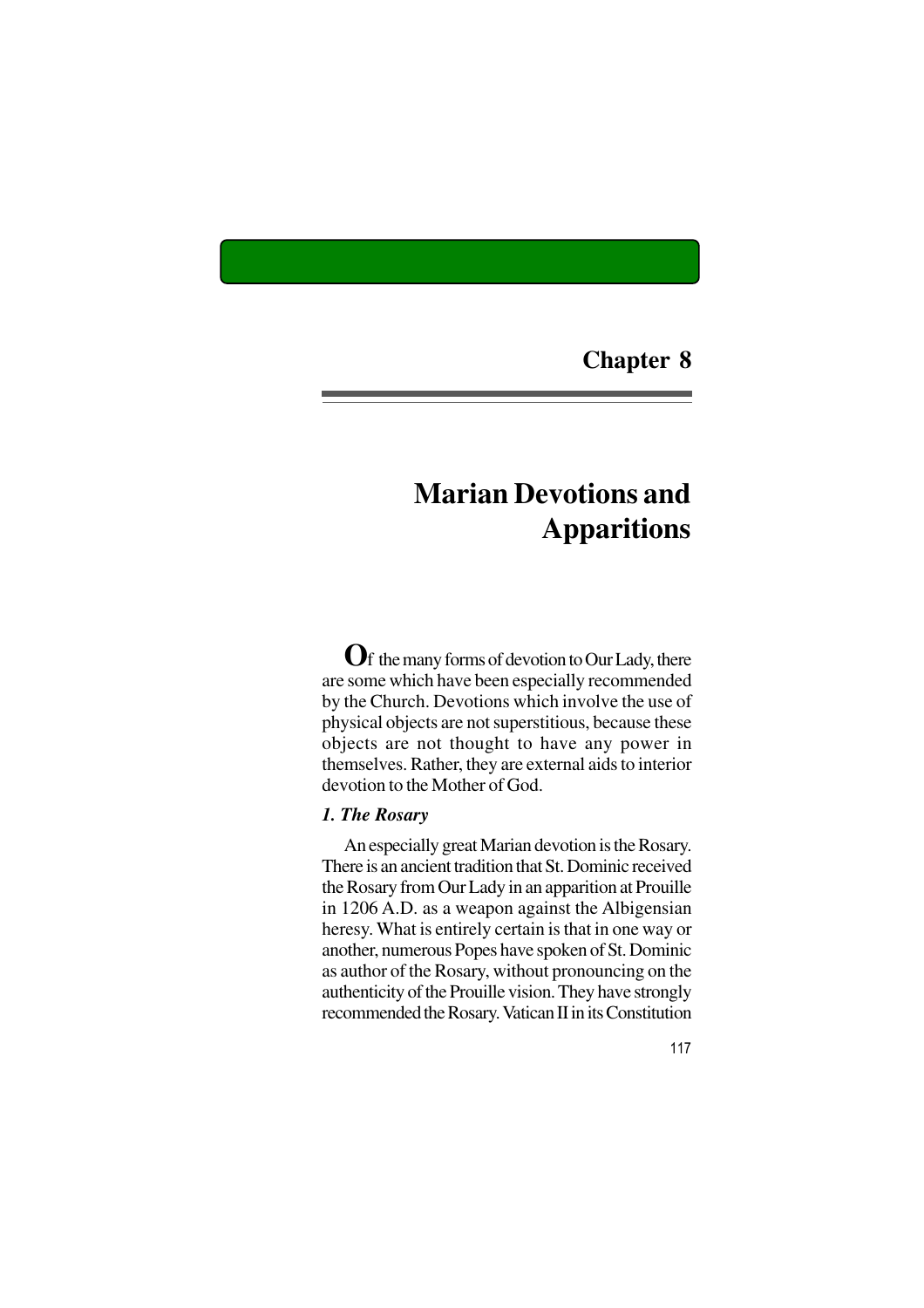on the Church # 67 wrote that whatever the Church has ever recommended in Marian devotion should still be considered of great importance. Not long after, Pope Paul VI in his Encyclical *Christi Matris Rosarii* pointed out that that statement obviously included the Rosary. Countless are the favors individuals have experienced through the Rosary. The whole Church benefitted especially when in October 1571, Pope St. Pius V announced that the Christian fleet had won a decisive victory over the Muslim fleet at Lepanto in the Gulf of Corinth. The Muslims were trying to take over all Europe. The Pope explicitly attributed that victory to Rosary processions being held the day of the victory; in addition, every man on the Christian flagship had been given a Rosary before the battle. Our Lady at Lourdes and at Fatima called for a great increase in the prayer of the Rosary, declaring it one of the conditions needed for world peace and the conversion of Russia.

# *2. The Brown Scapular*

Another recommended Marian devotion is wearing the Brown Scapular of Our Lady of Mount Carmel. There are many Scapulars, all valuable, but this one is eminent among them. There is a very ancient tradition that St. Simon Stock, Superior of the Carmelite Order in England in 1251, after imploring the help of Our Lady, was favored with a vision in which she gave him the Scapular, saying: "This will be a privilege for you and for all Carmelites, that he who dies in this will not suffer eternal fire." The historical evidence for this vision is very impressive, and gives at least some degree of moral certitude that the vision really did take place. To gain this promise one must be enrolled in the Confraternity of the Scapular. Pope Pius XII, on the 700th anniversary of this vision, wrote to the Major Superiors of the Carmelites, clearly showing his belief in it: "For not with a light or passing matter are we here concerned, but with the obtaining of eternal life itself, which is the substance of the Promise of the Most Blessed Virgin which has been handed down to us."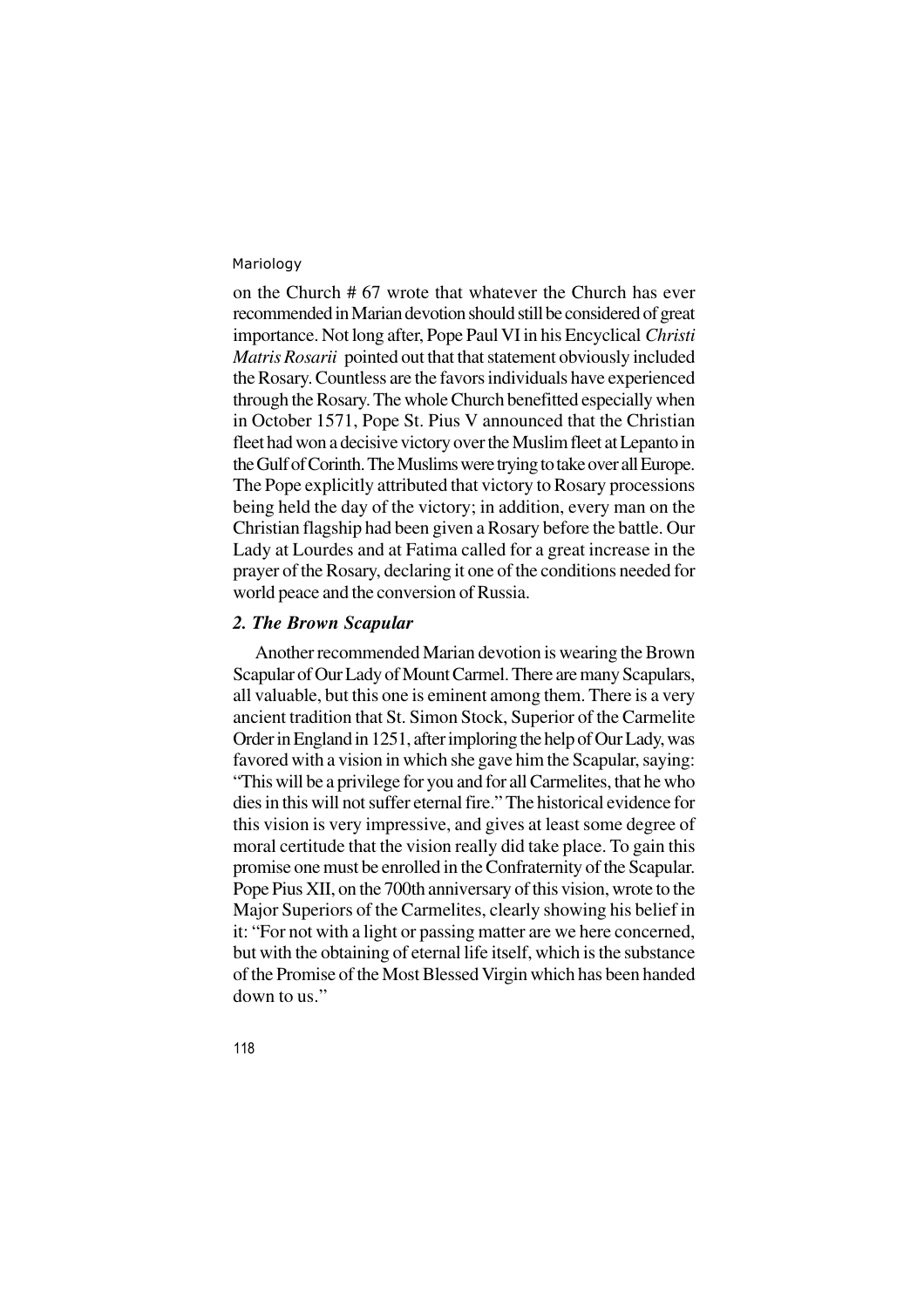However, the Pope warned that the mere physical wearing of the Scapular is not enough: "May it be to them a sign of their Consecration to the Most Sacred Heart of the Immaculate Virgin, which in recent times we have so strongly recommended." If one then uses the Scapular as the outward sign of living such a Marian consecration, then faith in the fulfillment of the promise is well justified. In fact, Pope Pius XI said (Explorata res. Feb. 2, 1923): "Nor would he incur eternal death whom the Most Blessed virgin assists, especially at his last hour. This opinion of the Doctors of the Church, in harmony with the sentiments of the Christian people, and supported by the experience of all times, depends especially on this reason: the fact that the Sorrowful Virgin shared in the work of the Redemption with Jesus Christ." In other words, a solid Marian devotion is certain to bring one close to Jesus Christ, and so will assure one of reaching salvation, even if the vision to St. Simon Stock might *not* be authentic. Also, when Vatican II said that all things recommended by the Magisterium of the Church towards her should still be considered matters of great importance, the Scapular was clearly included, for numerous Popes have recommended it strongly.

# *3. Medals*

There are many religious medals that are sacramentals. One of these is the Scapular medal. It may be used in place of the cloth scapular, although the cloth is to be preferred. It needs to be blessed before use, while the cloth Scapulars that replace the original one blessed in the enrollment need not be blessed.

It is important to notice that some Scapular medals are incorrect. On one side there must be the image of Our Lord, pointing at His Heart (this Heart is sometimes omitted), on the other side, any image of Our Lady.

Especially well known is the Miraculous Medal. In 1830 The Blessed Virgin appeared three times in the chapel of the motherhouse of the Daughters of Charity of St. Vincent de Paul, to Catherine Laboure, then a novice. It is a medal in honor of the Immaculate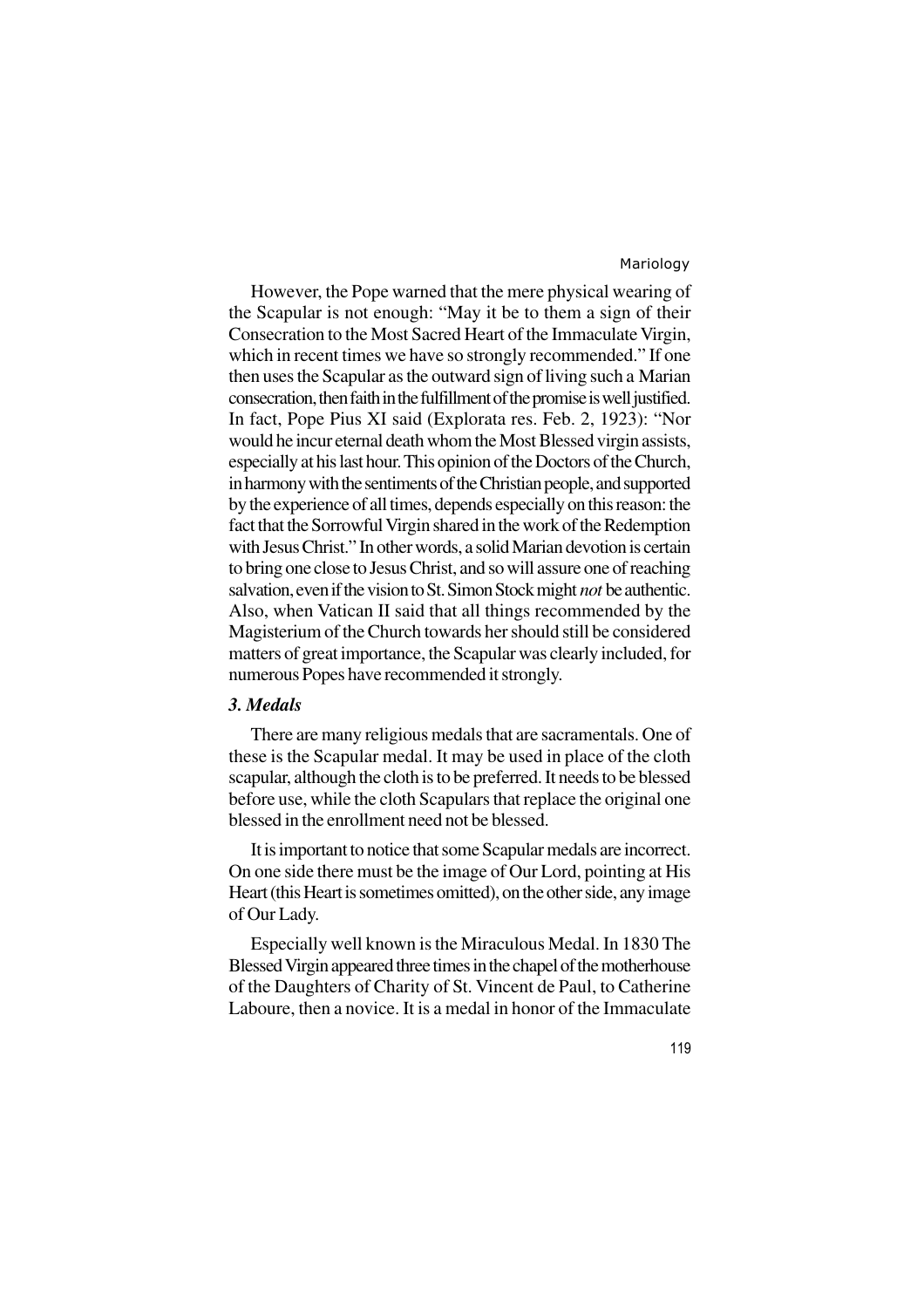Conception. St. Catherine was canonized in 1947. Her body was found incorrupt, and attracts many pilgrims to the original shrine.

# *4. The Little Office of the Blessed Virgin Mary.*

Do you have trouble praying? If you're like me, or anyone else who prays, the answer is: yes! The " Little Office" is helpful for those who pray, because it combines the objective structure of the Church's prayer with the warmth of Marian devotion. The "Little Office" is an imitation of the Church's official prayer, called the Liturgy of the Hours, and is composed primarily from the Psalms. Like the divine office, it is divided into different 'hours' meant to sanctify different times of day. It is "little," because it is greatly shortened and simplified, and adapted in a devotional mode by using prayers and antiphons about the Blessed Virgin Mary. The 'objectivity' of this structure is great for those of us who recognize that we don't always know how or what to pray, because we can let the words of the Scriptures speak for us.

## *5. The Litany of Loreto*

Our names, especially nicknames, express something of who we are and what we can do. The Litany of Loretto" seems like a compendium of names of Mary. We can contemplate the work of God in Mary under each of these names which express different facets of her fullness of grace, and we can also beg for graces which correspond to these names. As a student and preacher-to-be, I like to pray to Mary *Seat of Wisdom*, and I think of how Mary lives her life completely in light of God as the highest cause of all things, which is true 'wisdom.' We might be led to awe in what it means for her to be *Mother of God* when we contemplate how God has also placed her as *Queen of Angels*. Or again, when we pray to her as *Mother of divine grace,* I think of how her willing and worthy motherhood of God overflows spiritually to all of us, as Gerard Manley Hopkins wrote that she "mothers each new grace/ that now does reach our race." In this sense, this 'compendium' is a catechism.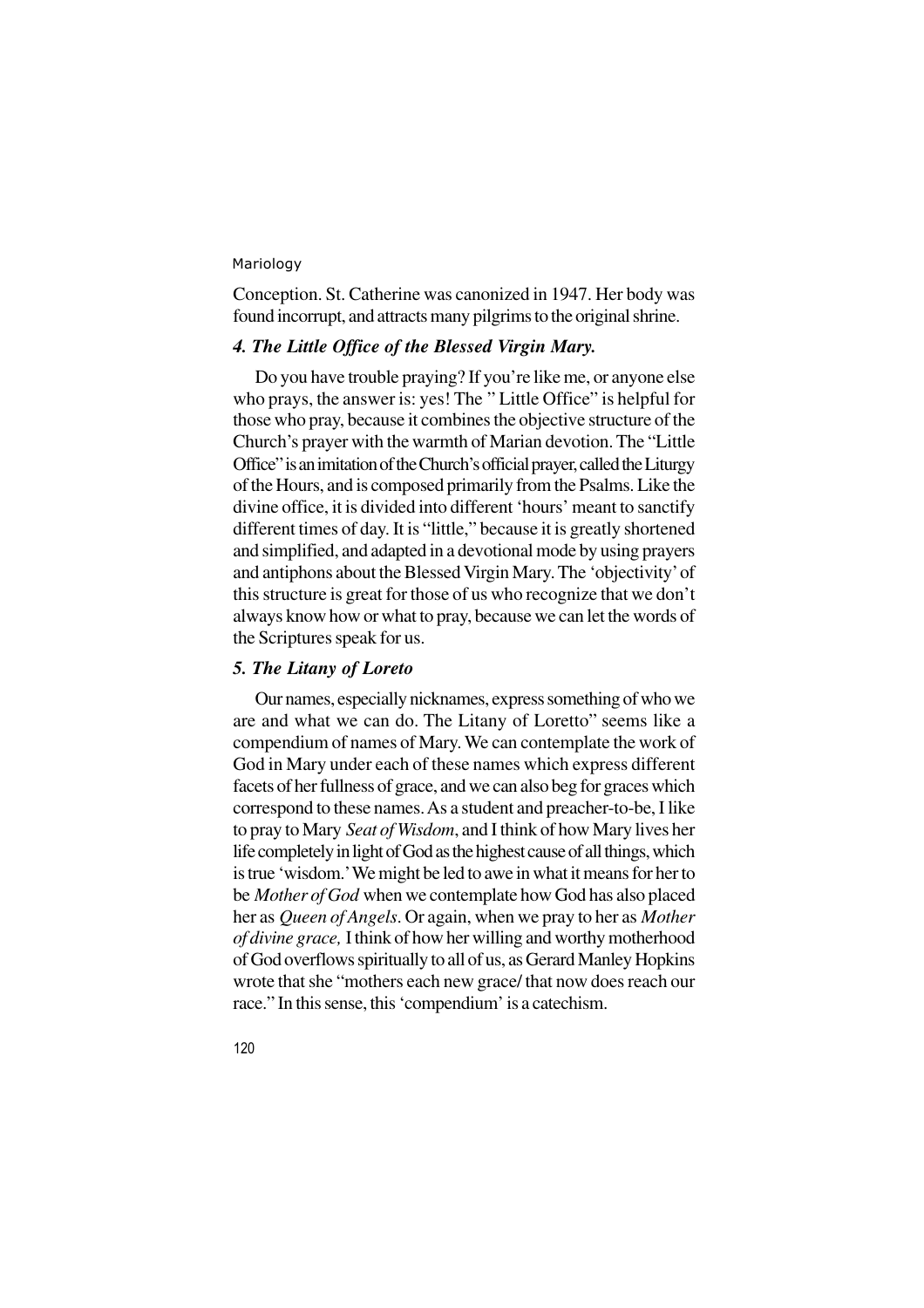## *6. The Angelus*

This prayer is named from the first word of the prayer, "The angel of the Lord Declared unto Mary." It is a simple and brief set of prayers, easy to memorize, typically prayed at the beginning, middle and end of the day. It lays the mystery of the Annunciation before our eyes in the midst of the worries and occupations of our life. What graces can we seek here? The mystery is multi-faceted. Mary receives the Incarnate Son in her womb by her *fiat*. Looking upwards from the Incarnation, we contemplate the mystery of the Trinity, the Father who sends the Son, and the Virgin overshadowed by the Spirit. Looking sideways from the mystery of the Incarnation, we see the passion, death and resurrection for which Jesus was made man. It is also the mystery of God's prevenient grace to us, which is both unmerited and unbidden. On the moral level, we can contemplate our own need to be attentive and obedient to the voice of God in the unexpected times and ways He speaks - which we live out when we punctuate our days with the Angelus.

### *7. The Scapular*

The scapular devotion, in its postage-stamp-sized variety, is a sort of symbolic sharing in the mission and prayers of a religious order. The most famous version is probably the Brown Scapular, which was given to the Carmelite friar St. Simon Stock. It has a rather hefty promise with it: preservation from the fires of hell. As the Church teaches, sacramentals exist to dispose us to receive the effects of the sacraments (*Catechism of the Catholic Church* 1667). This sacramental, then, does not entail making an end run on the need for the sacraments, especially the sacrament of penance. Mary promises us her intercession to be inserted in - and remain inserted in - this divinely revealed order, if we are faithful in devotion to her. The physical aspect of the scapular- it is worn- makes it a tangible reminder of Mary's power to intercede for us.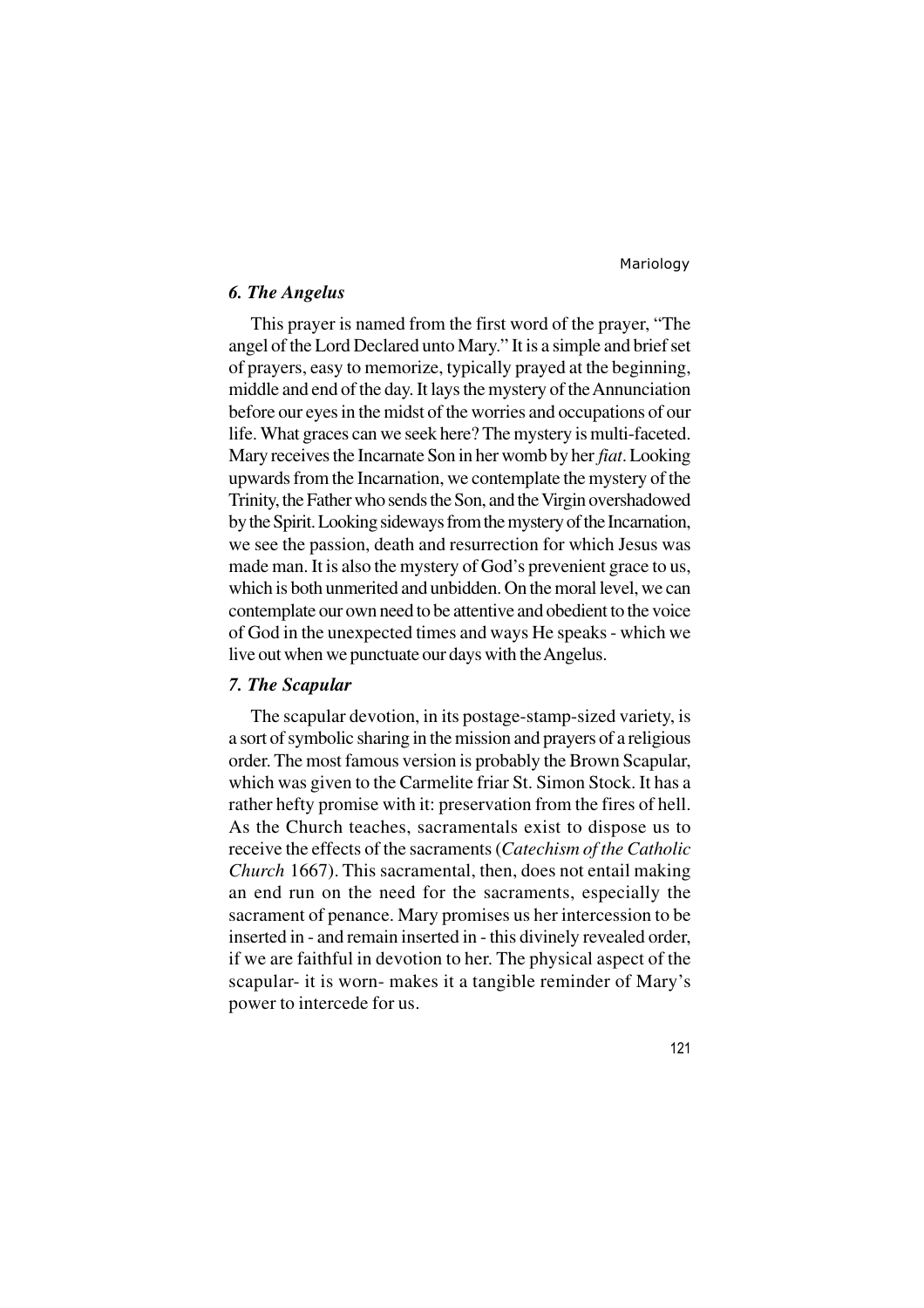# *8. Consecration to Jesus through Mary*

St. Louis de Montfort, a French priest who was a Dominican tertiary, popularized this project in his book *True Devotion to Blessed Virgin Mary*. In a certain sense, this isn't a single devotion but the culmination of a fullness of devotion to Mary. As he says, "we consecrate ourselves at one and the same time to Mary and to Jesus. We give ourselves to Mary because Jesus chose her as the perfect means to unite himself to us and unite us to him." One favorite image which St. Louis de Montfort uses to describe Mary is the "mold of God"- that is to say, the form which molds us into the image of the Image who is her Son. As one Dominican friar wrote, the consecration "is a practical form of recognition of her universal mediation and a guarantee of her special protection."

# *9. The Seven Sorrows of Mary*

Our Lady of Sorrows (Latin: *Beata Maria Virgo Perdolens*), Our Lady of Dolours, the Sorrowful Mother or Mother of Sorrows (Latin: *Mater Dolorosa*), and Our Lady of Piety, Our Lady of the Seven Sorrows or Our Lady of the Seven Dolours are names by which the Blessed Virgin Mary is referred to in relation to sorrows in her life. The following are the seven sorrows of Mary.

- 1. Simeón's prophecy. (Lk. 2, 22-35) Oh my Sweet Mother! Upon the presentation of baby Jesus in the temple, the prophecy of old Simeón brought you considerable pain when you heard him say: "This Boy was born to ruin and resurrect many in Israel, and a sword will pierce your soul". Thus the Lord wanted to mix your joy with such a sad omen. Pray one Hail Mary and one Glory.
- 2. King Herod's persecution and flight to Egypt. (Mt. 2, 13-15) Oh Sweet Virgin I want to join you in all the hardships, tasks, and fears that you suffered when fleeing to Egypt in the company of St. Joseph to save the life of baby Jesus. Pray one Hail Mary and one Glory.
- 122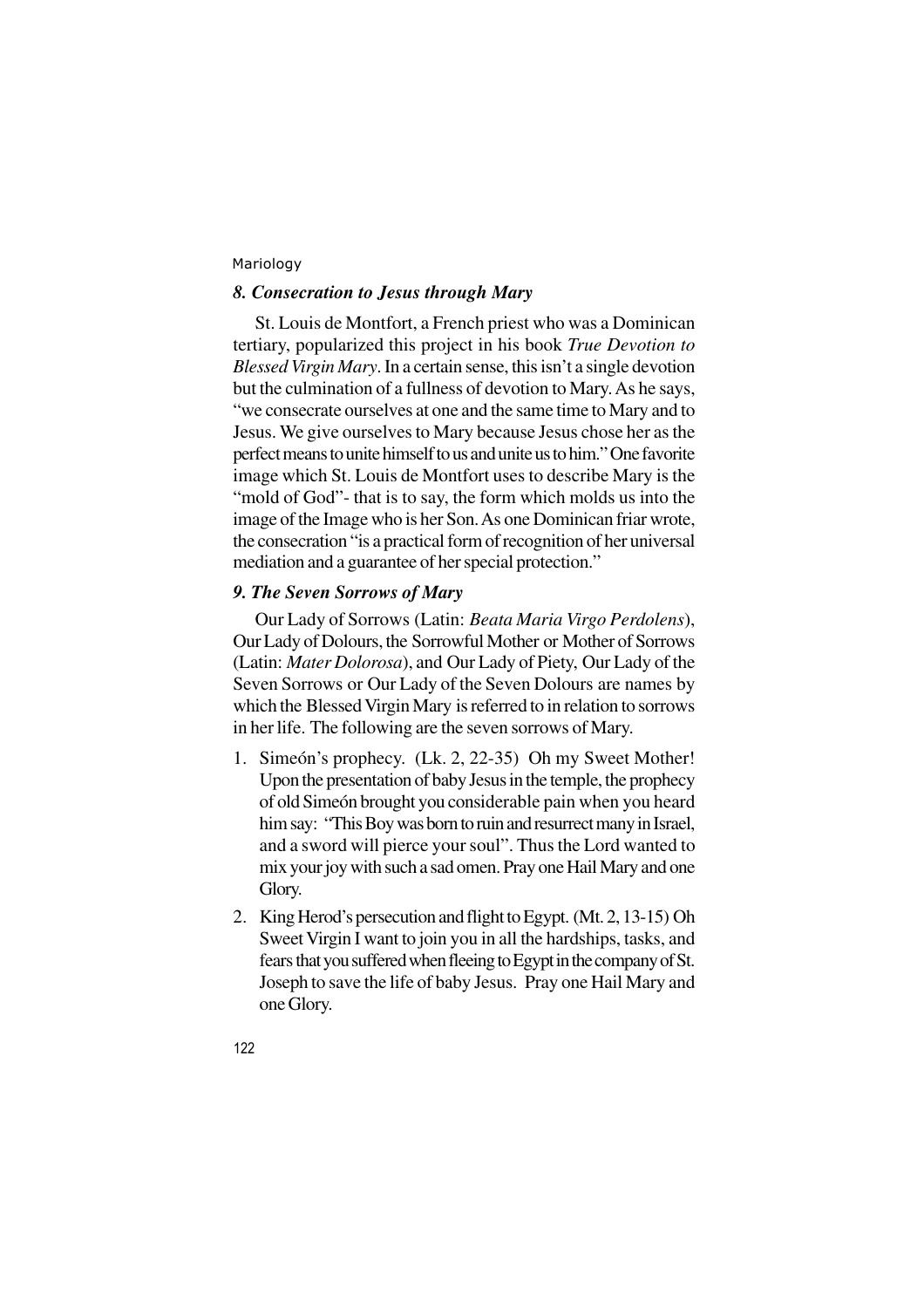- 3. Jesus lost for three days and found in the temple. (Lk. 2, 41-50) Immaculate Virgin! Who could imagine the suffering of the loss of Jesus for three long days and the tears shed during that long period? Allow me to wipe them and keep them in my heart that they may be my holocaust and gratitude towards you. Pray one Hail Mary and one Glory.
- 4. Mary finds Jesus carrying the cross. (Vía Crucis, 4ª station) Truly, it was a street of bitterness and sorrow to find Jesus so dirty, disheveled, and covered with sores, carrying the cross, atoning for the sins of the world, past, present and future. Poor Mother! I want to console you wiping your tears with my love. Pray one Hail Mary and one Glory.
- 5. The Crucifixion and Death of Our Lord. (Jn. 19, 17-30) Mary, Queen of martyrs, the pain and the love is the force that takes them after Jesus, what horrible punishment to watch the cruelty of those minions of hell piercing with nails the feet and hands of the Redeemer! You suffered all this for my love. Thank you, Mother, thank you. Pray one Hail Mary and one Glory.
- 6. Mary receives the body of Jesus from the cross. (Mk. 15, 42- 46) Mary has the body of Jesus in her arms. What did you feel Mother? Did you remember when he was a child curled up in your arms? For this pain, my Mother, I ask that I may die in your arms. Pray one Hail Mary and one Glory.
- 7. The grave of Jesus (Jn. 19, 38-42) You accompanied your Son to the tomb and must leave him there, all alone. Now your sorrow increases, you must return amongst those that have killed your Son, because He died for all our sins. And You pardon us and You love us. Mother of mine, pardon and mercy. Pray one Hail Mary and one Glory.

# **Major Feast Days of Blessed Virgin May**

| January 1  | $\overline{\phantom{0}}$ | Solemnity of Mary, Mother of God |
|------------|--------------------------|----------------------------------|
| January 8  |                          | Our Lady of Prompt Succor        |
| February 2 | $\sim$                   | Presentation of the Lord         |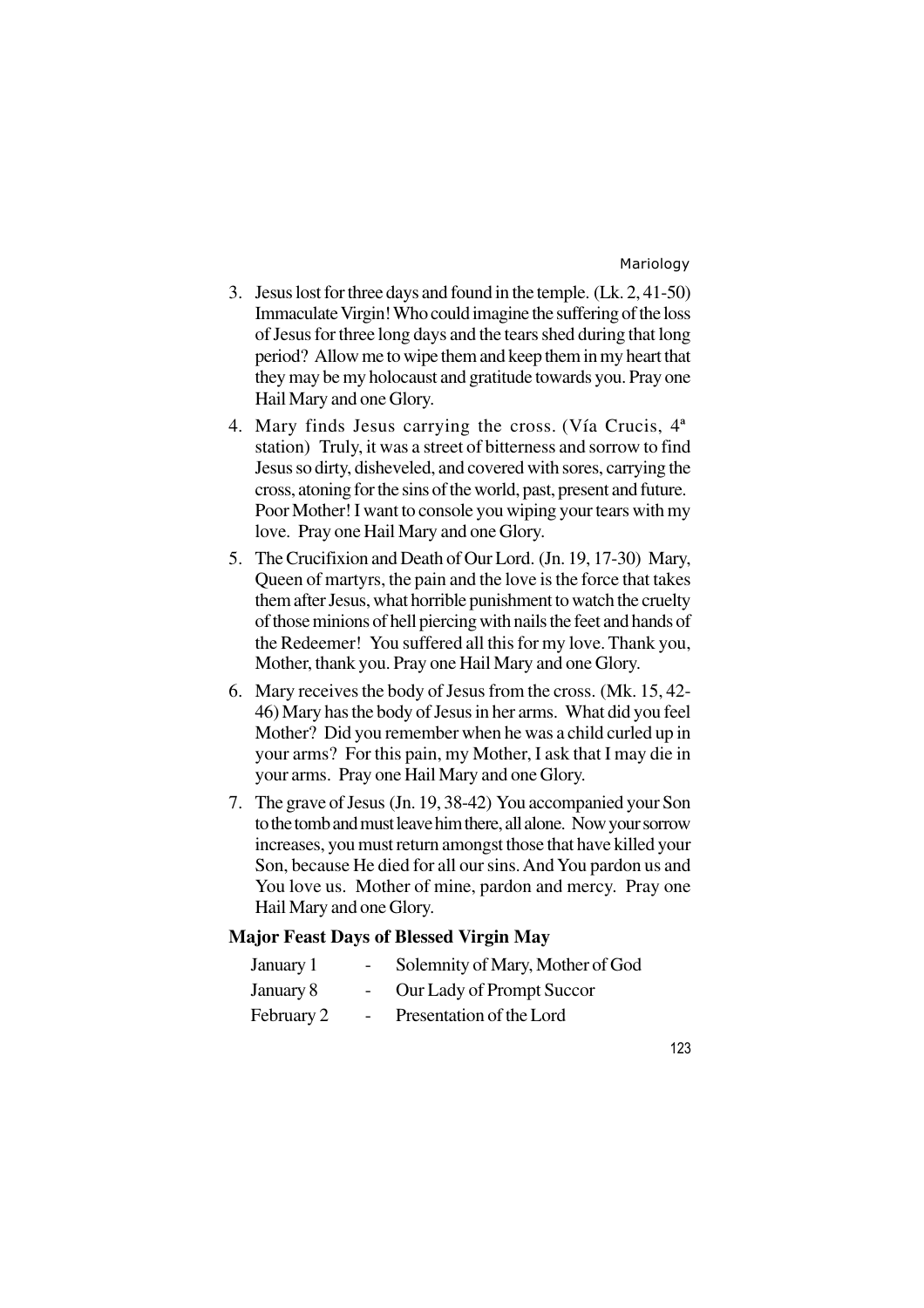| February 11  |                | Our Lady of Lourdes                     |
|--------------|----------------|-----------------------------------------|
| March 25     |                | Annunciation                            |
| May 13       |                | Our Lady of Fatima                      |
| May 31       |                | Visitation                              |
| June 27      |                | Our Mother of Perpetual Help            |
| August 15    |                | Assumption (Holy Day of Obligation)     |
| August 22    |                | Queenship of Mary                       |
| September 8  |                | Birth of Mary                           |
| September 12 | $\overline{a}$ | The Most Holy Name of Mary              |
| September 15 | $\overline{a}$ | Our Lady of Sorrows                     |
| October 7    |                | Our Lady of the Rosary                  |
| November 21  | $\overline{a}$ | Presentation of the Blessed Virgin Mary |
| December 8   |                | Immaculate Conception <sup>*</sup>      |
| December 12  |                | Our Lady of Guadalupe                   |

The Month of Mary is May.

The Month of the Rosary is October.

The Feast of the Immaculate Heart is the Saturday following the Second Sunday after Pentecost.

The First Saturday of each Month is also dedicated to Marian Devotions.

# **Some Approved Marian Apparitions**

The Church does not require belief in any apparition or other private revelation. However, she does exercise her maternal judgment for the protection of the faithful in declaring some apparitions to be inauthentic, others to be "worthy of belief." Investigations into alleged apparitions are rigorous. The three which follow have been judged worthy of belief, and devotions related to them have been encouraged by the truth. Each has miracles associated with it which are unexplainable by the best scientists in the world, as testimony to its authenticity.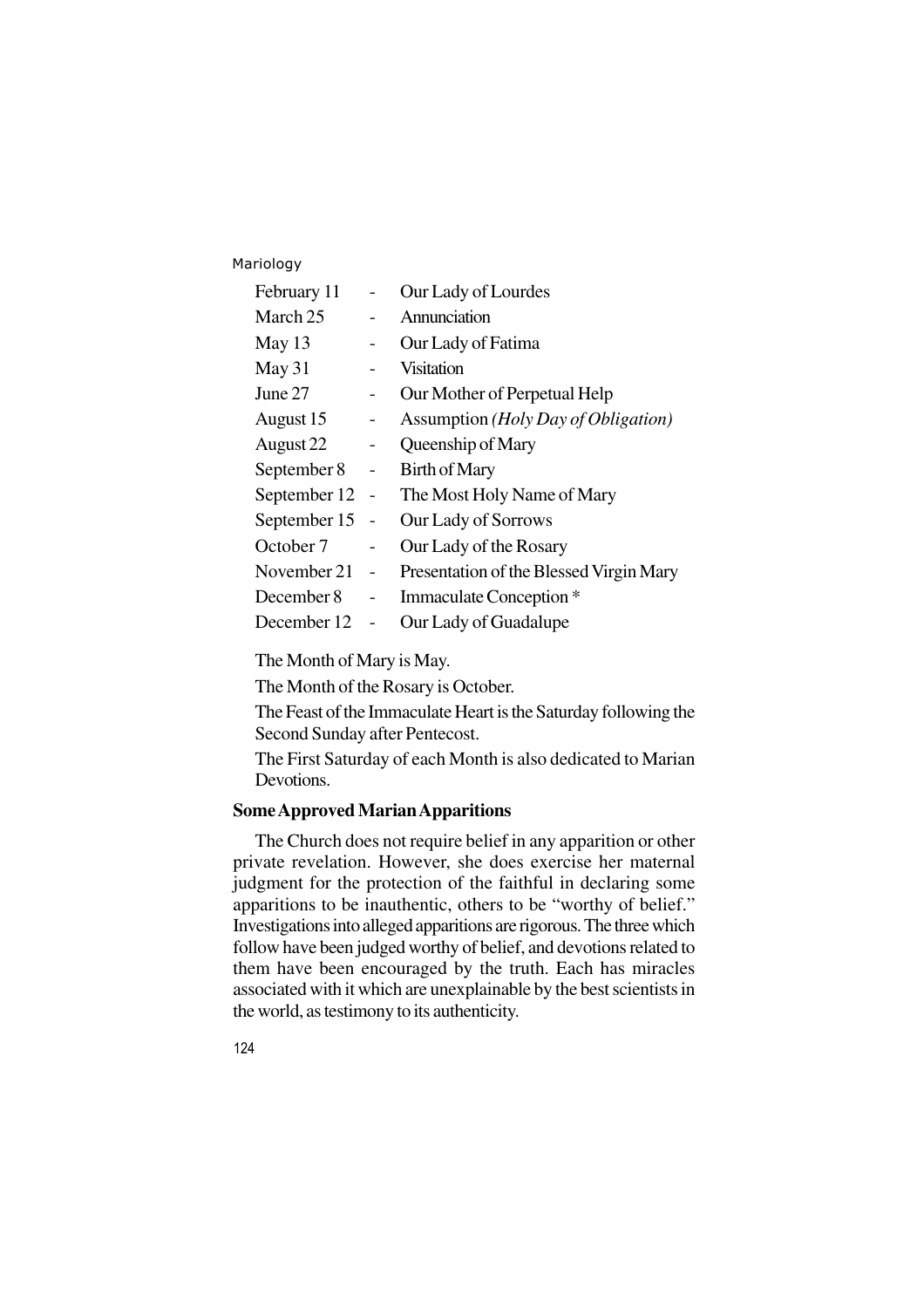### *Lourdes*

Our Lady appeared 18 times at Lourdes, in the Pyrenees mountains in southern France, in 1858, to Bernadette Soubirous, a fourteen year old peasant girl. A spring appeared there which feeds the baths at the shrine today. Many miraculous healings are reported from bathing in the waters. The fact that there is no spread of infection, even though no sanitary precautions are taken when people with all sorts of diseases take baths there, is a marvel in itself. Many miracles take place when the Blessed Sacrament passes in procession during the great pilgrimages. In passing, we notice that this fact testifies to the Real Presence of Our Lord in the Eucharist there, a Presence which only the Catholic Church has, and only the Catholic Church teaches. There is a medical bureau there, to which any qualified M. D. can come to check alleged cures. Early in this century, Dr. Alexis Carrel came to scoff, but was converted instead. The Church's demands for checking and proof of alleged miracles are so stringent that in the more than a century since 1858 only a few more than 60 miracles have been approved. Madame Bire in 1908 came there, blind because her optic nerve was withered; she regained her sight when the Blessed Sacrament passed. But when the Doctors inspected her eyes, they found she was able to see even though the nerve was still withered - arranged, doubtless, to keep anyone from saying it was a case of suggestion. The nerve did recover within a few weeks.

# *Guadalupe*

On December 9, 1531 an Aztec Indian, Juan Diego, saw the Virgin Mary near Mexico City. She put her image on his cloak, a cloak still to be seen in the great shrine of Guadalupe. The fiber of the cloak should have disintegrated in about 30 years, but is still sound. Scientific checks find that the process of impressing the image is nothing known to science. And there are images in the eyes of the picture of several persons, who probably were present when the image appeared. The images are threefold, just as they would be found in a living eye (following the Purkinje Sanson Law).